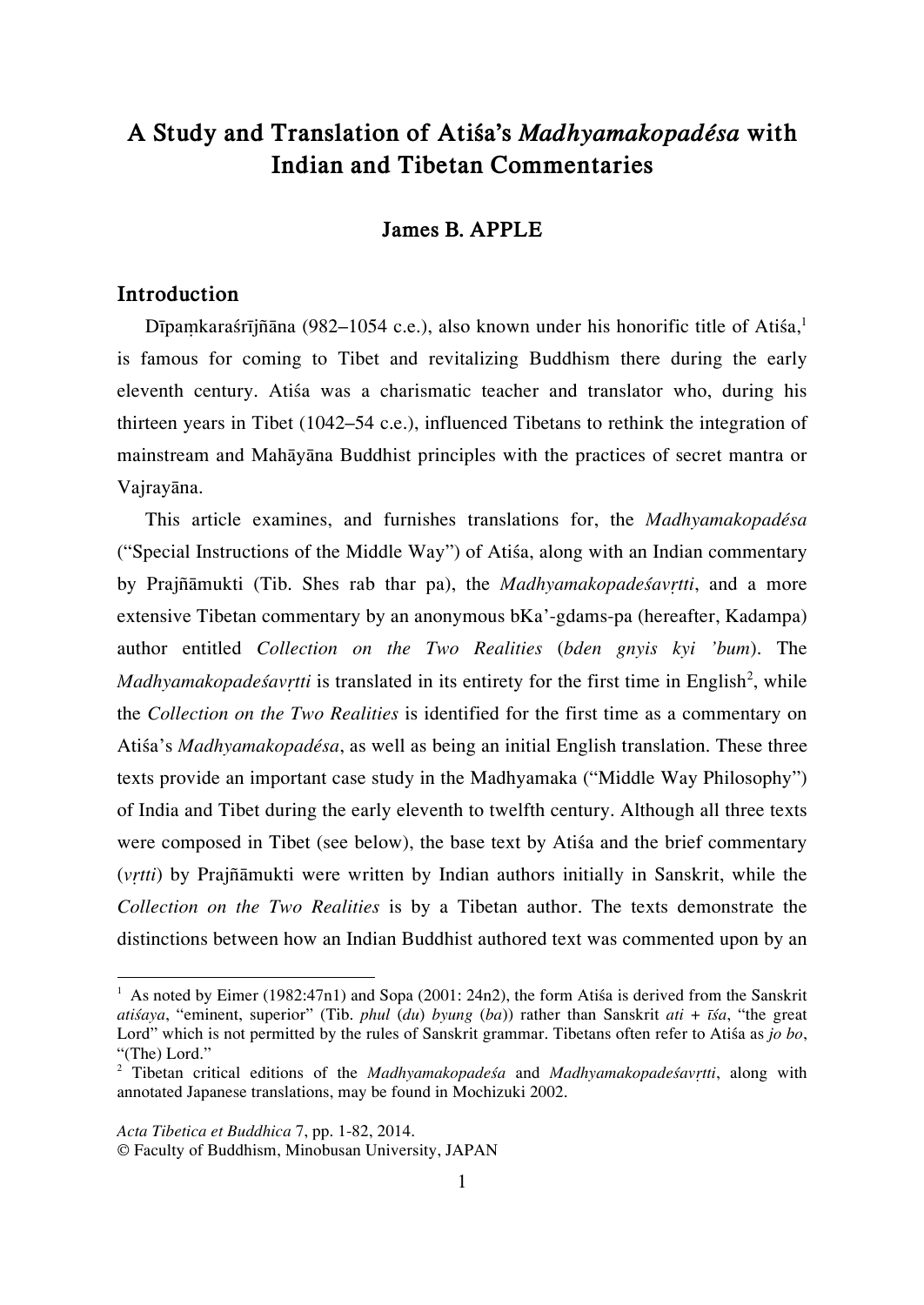Indian commentator such as Prajñāmukti, who was a contemporary of Atiśa, and a later Tibetan commentator who belonged to the early twelfth-century lineage of Kadampa followers of Atiśa. In brief, Prajñāmukti is concise and to the point, providing the reader explanatory glosses on most of the words and phrases found in Atiśa's basic text. The anonymous Kadampa commentator, on the other hand, provides extended explanations to unpack the overall doctrinal meaning of Atiśa's text. The anonymous Tibetan author cites a number of well-known Kadampa figures with idiomatic Tibetan expressions in addition to his references of Indian Buddhist authors and *sūtra*s*.*

The *Madhyamakopadésa* is a brief text on the practice of Madhyamaka in meditation. The term *upadeśa* "special instructions" in the title of Atiśa's basic text is a term that has a long history in Indian Buddhism with different connotations over the centuries. As Étienne Lamotte has remarked in his study of the *Mahāprajñāpāramitāśāstra* (Vol. 3, 1970:vii-viii), *upadeśa* is the name of the twelfth and last member of the "twelve-membered" word of the Buddha (*dvādaśāṅgabuddhavacana*) and generally signifies "instruction" or "teaching." A number of scholastic Indian Buddhist texts preserved in the Chinese Tripitaka have *upadesa* in their title, such as the *upadeśa*s on the *Saddharmapuṇḍarīka* (T 1519, 1520), attributed to Vasubandhu. The Tibetan Tanjur has dozens of texts containing *upadeśa* in their titles. Atiśa authored and translated several texts with *upadeśa* in the title, such as the *Sūtrārthasamuccayopadeśa* (*Mdo'i sde'i don kun las btus pa'i man ngag*, Tôh. no. 3957) and the *Ekasmṛtyupadeśa* (*Dran pa gcig pa'i man ngag*, Tôh. no. 3928). The term *upadeśa* translated into Tibetan as either *gdams ngag* or *man ngag* generally means, as Kapstein (1996: 275) notes, "the immediate, heartfelt instructions and admonitions of master to disciple concerning directly liberative insight and practice." The *Madhyamakopadeśa* is therefore special guidance or instructions concerning the practice of Middle Way philosophy. Several different lineages of this type of instruction and practice on Madhyamaka were brought into Tibet. Atiśa's lineage of the *Madhyamakopadeśa* was commented upon at least up until the 13th century as Skyo-ston smon-lam tshul-khrims (1219-1299) wrote a brief text on this topic entitled *Explanation of Lord [Atiśa's] Middle Way Special Instructions* (*jo bo rje'i dbu ma'i man ngag gi bshad pa*). Another lineage of similar instructions, *Guidance on the Great Middle Way* (*dbu ma chen po'i khrid*), was brought into Tibet by Zla-ba rgyal-mtshan (12th century) (Kapstein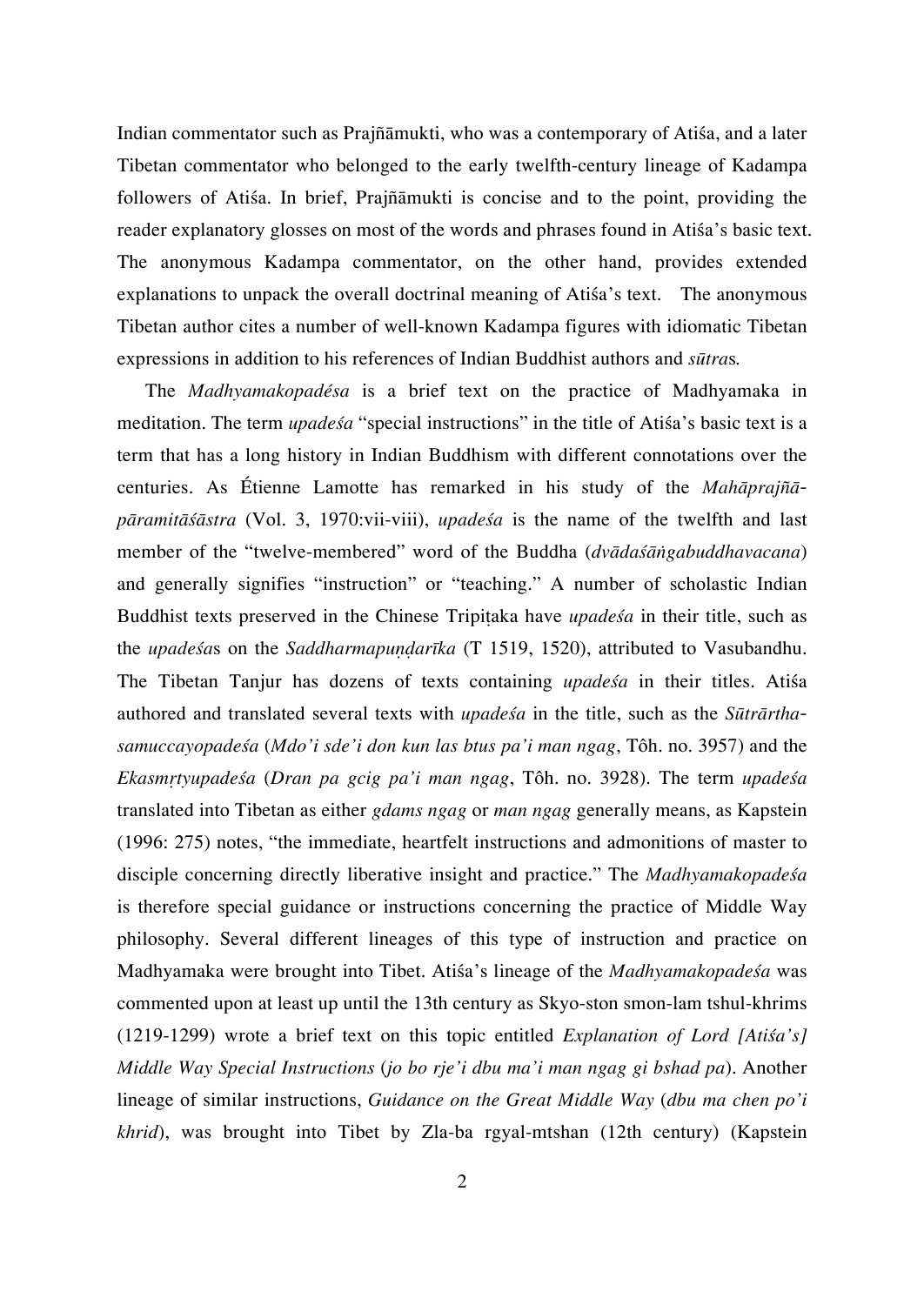1996:282). mChims nam-mkha' grags (1210-1285), a Kadampa author, also wrote a commentary on this lineage of instruction entitled *Guidance on the Middle Way* (*dbu ma'i khrid*), different than Atiśa's lineage. Other lineages of Middle Way practice instructions also existed in Tibet and this genre of Middle Way instructions influenced later Tibetans scholars such as Red-mda'-ba gzhon-nu blo-gros (1349-1412) and Tsong-kha-pa blo-gzang grags-pa (1357-1419) who composed their own Middle Way guidance instructions (*dbu ma'i khrid*). The historical relations between these lineages are a topic for future reaseach. For now, Atiśa's *Madhyamakopadésa* and its earliest known Indian and Tibetan commentaries are the focus. In the following sections, I introduce, contextualize, and translate each of these texts.

#### **Atiśa's** *Madhyamakopadésa*

 $\overline{a}$ 

The *Madhyamakopadésa*, "Special Instructions of the Middle Way," along with the *Satyadvayāvatāra,* "Entry to the Two Realities" (Apple 2013), are considered by traditional Gelukpa (*dge lugs pa*) historians to be the two foremost textual teachings (*gzhung*) on the view (*lta ba*) within Atiśa's works.3 An early Kadampa commentary on the *Satyadvayāvatāra*, attributed to Rnal-'byor-pa shes-rab rdo-rje (ca. 1125) who was a direct disciple of Sha-ra-ba yon-tan grags (1070-1141), understands the *Madhyamakopadésa* to be a text on meditation (*sgom pa*).<sup>4</sup> Be that as it may, most all traditional sources mention that this teaching was given by Atiśa in Lhasa at the request of Rngog legs pa'i shes rab  $(11<sup>th</sup>$  century), also known as "Gsang phu ba," who was a direct disciple of Atiśa (van der Kuijp 1987:105), and who later founded the early Kadampa monastery of Gsang-phu ne'u-thog around 1073 c.e. Sources state that, based on Rngog legs-pa'i shes-rab's request for Madhyamaka teachings (*dbu ma'i chos*), Atiśa and his translator-disciple Nag-'tsho lo-tsā-ba tshul-khrims rgyal-ba (1011-1064) then translated Bhāviveka's *Blaze of Reasoning* (*rTog-ge 'bar-ba*, Skt. *Tarkajvālā*) 5

<sup>3</sup> Las chen kun dga' rgyal mtshan (2003:10): / *lta ba gtso bor ston pa ni jo bo nyid kyis mdzad pa'i bden pa gnyis la 'jug pa dang / dbu ma'i man ngag la sogs pa yin la.* Texts on the "view" (*lta ba*), along with practice *(spyod pa*) and integration (*zung 'brel*), belong to the textual (*zhung*) lineage of teachings. The textual lineage belongs to a broader classification that includes advice (*gdams ngag*) and special instructions (*man ngag*).

<sup>4</sup> *Bden gnyis kyi rnam par bshad pa* (fol. 2b7): *sgom pa rtan la 'bebs pa'i dbang du byas na / dbu ma'i man ngag…*

 $<sup>5</sup>$  See now Huanhuan and van der Kuijp (2014) for the historical and philological issues in the Tibetan</sup> translation of this text and other works of Bhāviveka.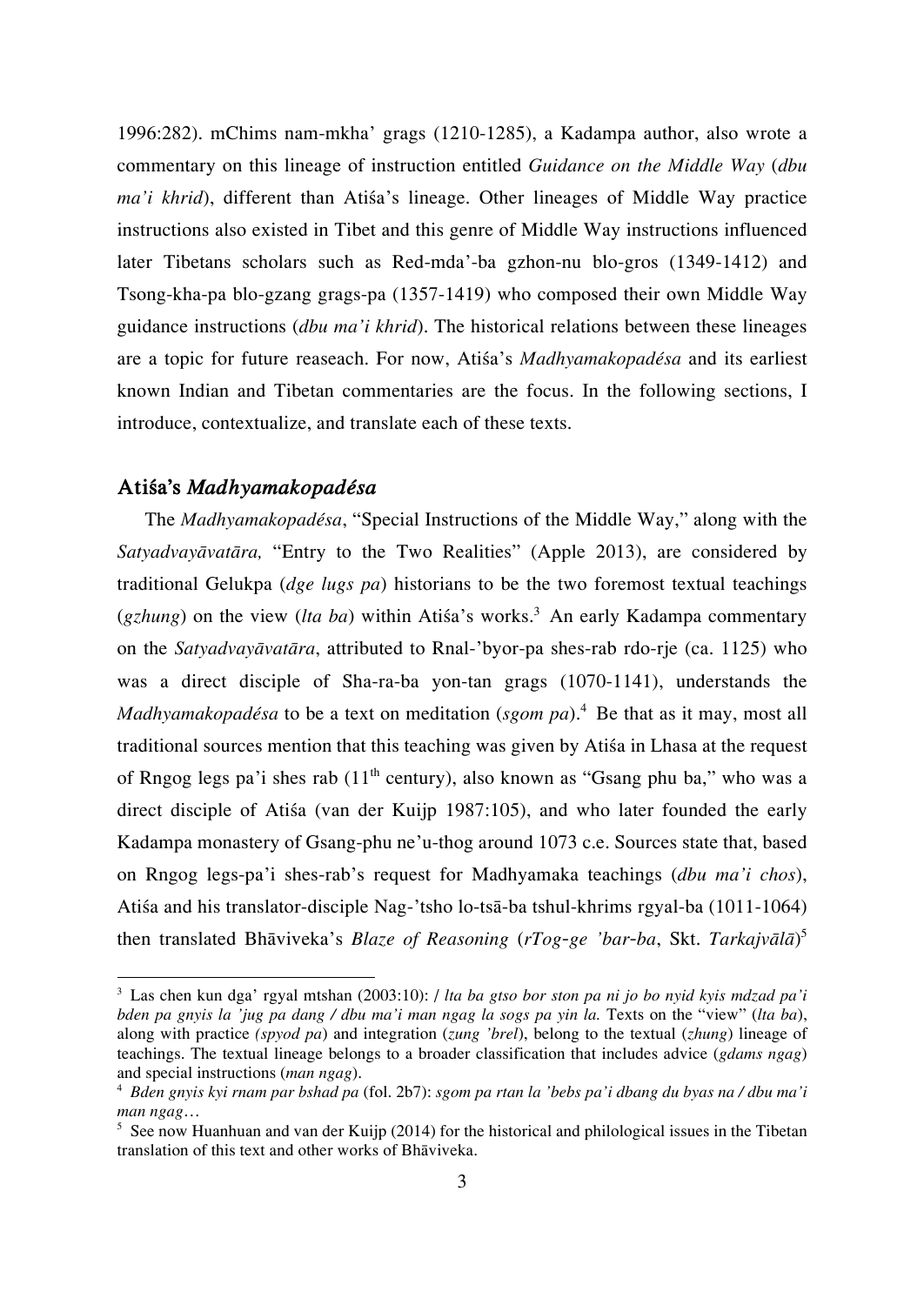commentary to his *Madhyamakahṛdayakārikā*s at Lhasa's main temple the *'Phrulsnang gtsug-lag-khang*. In addition to this translation, Atiśa is said to have composed the greater and lesser *Special Instructions on the Middle Way* (*dbu ma'i man ngag che chung*). The "greater" special instructions is a reference to the *Ratnakaraṇḍodghāṭa–* madhyamakopadeśa (Tôh. no. 3930)<sup>6</sup>, while the "lesser" is the *Madhyamakopadeśa* (Tôh. no. 3929; also, no. 4468) translated below.<sup>7</sup> However, according to the colophon of the canonical version of the *Ratnakaraṇḍodghāṭa*, this work was written in the great temple of Vikramaśīla, under the patronage of King Devapāla (Apple 2010:120). The colophon to the so–called short *Dbu ma'i man ngag* does mention that it was composed in the main temple of Lhasa and that Atiśa and Tshul-khrims rgyal-ba translated and edited the text together. Therefore, the *Ratnakarandodghata* was composed first in India and then the *Madhyamakopadeśa* was composed years later in Tibet. As the *Madhyamakopadeśa* has similar content to some sections of the *Ratnakaraṇḍodghāṭa*, Atiśa may have composed the *Madhyamakopadeśa* as a brief instruction based on extracts from the latter work. Atiśa may have used both texts to give lectures on Madhyamaka during his time in Lhasa.

# **Translation of the** *Madhyamakopadésa***, "Special Instructions of the Middle Way"<sup>8</sup>**

In the Indian language: *madhyama-upadeśa-nāma* 

In the Tibetan language: *dbu ma'i man ngag ces bya ba* [Special Instructions of the Middle Way]

I bow down to the Protector of the World

<sup>6</sup> A critical edition and Japanese translation of this work is found in Miyazaki (2007) and Apple (2010) provides an annotated English translation.

<sup>7</sup> *Jo bo rje dpal ldan a ti sha'i rnam thar bka' gdams pha chos* (2012: 1691.8): *yang rngog gis zhus sna mdzad dbu ma'i chos zhus pas / dbu ma rtog ge 'bar ba gsungs / de'i man ngag che chung gnyis mdzad nas rnal 'byor pa la gzigs su phul bas/ nged la lkog tu khrid pa bzhin du bris 'dug cung yang zab drags gsung / de lo tsā bas bsgyur ba'i zhabs na / ra sa 'phrul snang gtsug lag khang chen du / /shākya'i dge slong rngog btsun legs shes yis / /gsol ba btab nas yi ger bkod pa yin / /zhes pa jo bo'i gsung yin* /. *Bka' gdams chos 'byung gsal ba'i sgron me* (2003:148): *lha sar …rngog gis dbu mdzad pa'i bod ston kha cig la rim pa'i cho ga rgyas par gnang / rtog ge 'bar ba bsgyur ba'i zhu ba phul / jo bos gnang nas nag tshos tshang bar bsgyur / de'i zhar la dbu ma'i man ngag kyang mdzad /*; *Blue Annals* (*deb ther sngon po*, 1984:316.15-17): *Der rngog gis lo paṇ la zhu ba phul nas / rtog ge 'bar ba bsgyur / de'i man ngag tu dbu ma'i man ngag che chung gnyis mdzad /*

<sup>8</sup> *Madhyamakopadeśa*, Derge Tanjur, volume Ki, folios 95b1-96a7.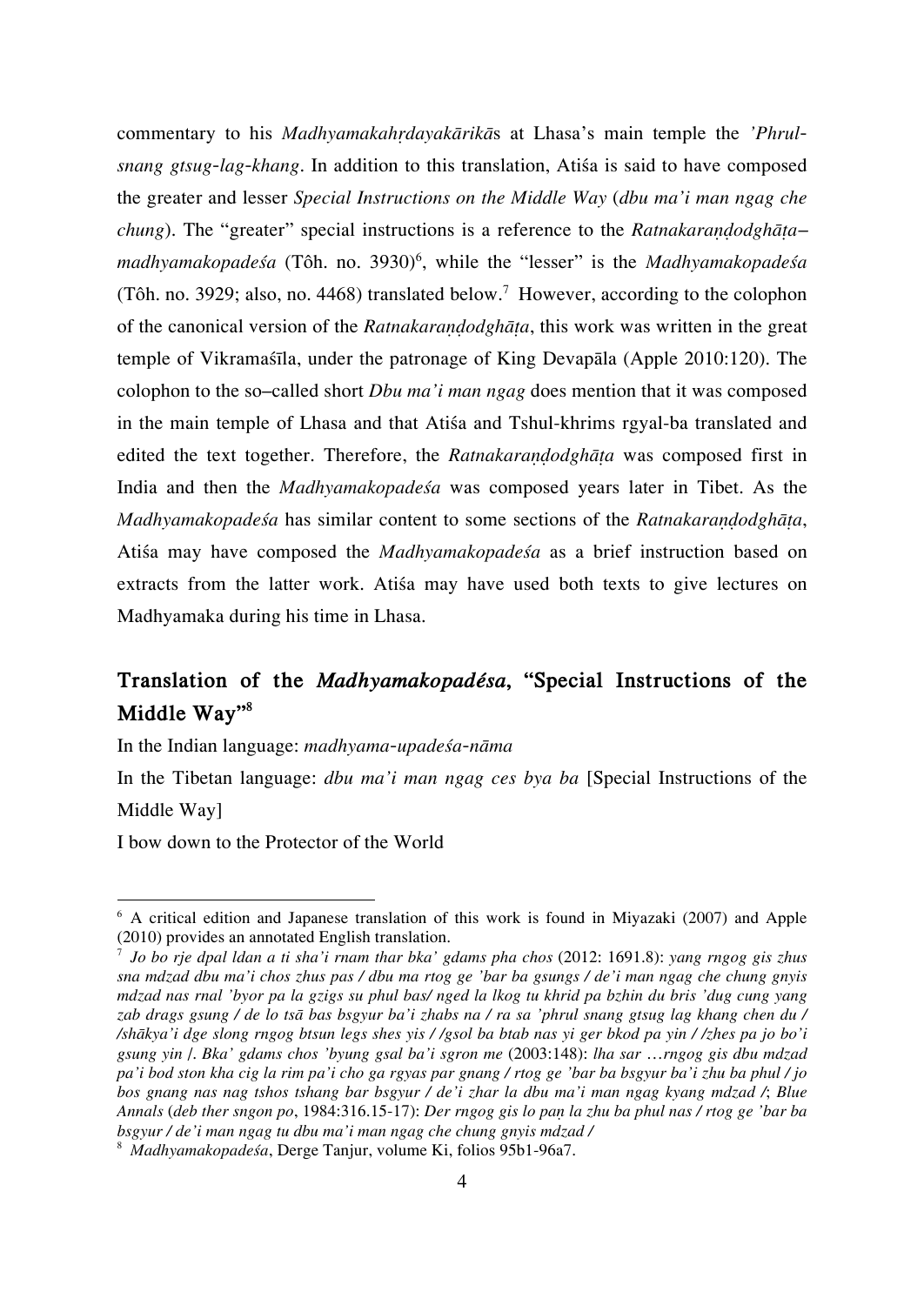I bow down to that supreme holy person, whose light rays of speech Opens the lotuses of the hearts Of all the deluded like me without exception.

 The special instructions of the Mahāyāna's Middle Way are as follows: Conventionally, all things, from the perspective of the deluded whose vision is narrow, including all presentations of cause and effect and so forth, are real according to how they appear. Ultimately or actually, when the conventional as it appears is closely examined and clarified by the great reasonings, one should thoroughly understand with certainty that even something the size of the tip of a hair that is split a hundred times cannot be grasped.

 While sitting in a cross-legged position on a comfortable seat, [contemplate] for awhile as follows: there are two kinds of entities, those having form and those not having form. In this regard, those that have form are collections of minute particles. When these are closely examined and broken up according to their directional parts, not even the most subtle [part] remains and they are completely without appearance. That which does not have form is the mind. In regards to this, the past mind has ceased and perished. The mind of the future has not yet arisen or occurred. Even the mind of the present is extremely difficult to examine: it has no color and is devoid of shape, since it is similar to space, it is not established, and since it is free of unity and multiplicity, unproduced, and having a luminous nature and so forth, when it is analyzed and examined with the weapon of reasoning, one realizes that it is not established.

 In this way, when those two are not established as having any nature at all and do not exist, the very wisdom which individually discriminates is not established either. For example, through the condition of fire occurring by rubbing two sticks together, the two sticks are burned up and become non-existent. Just as the very fire [D96a1] which has burned subsides by itself, likewise, when all specific and generally characterized things are established as non-existent, wisdom itself, without appearance and luminous, is not established with any nature at all. All faults such as laxity and excitement and so forth are eliminated. In this interval of meditation, consciousness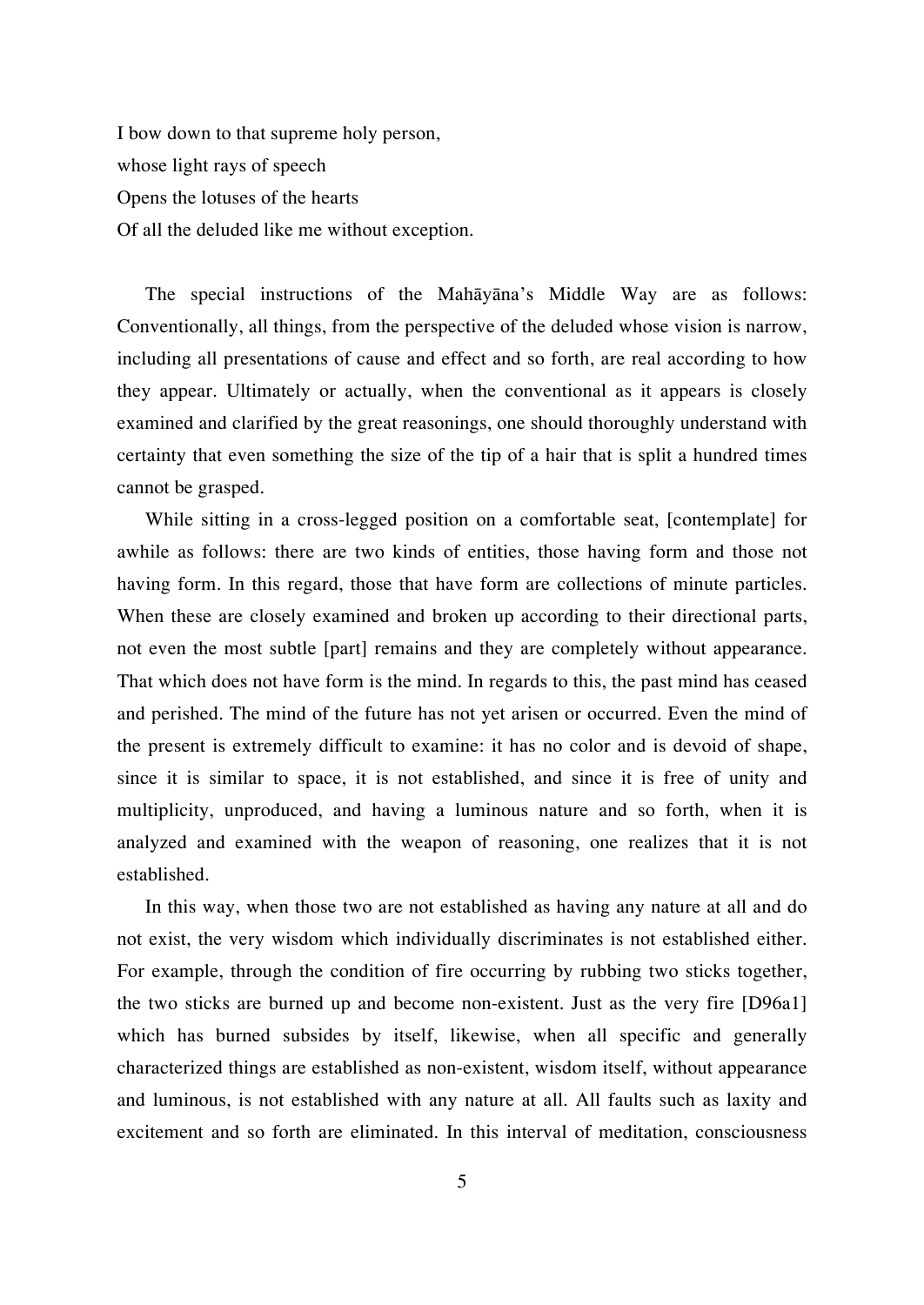does not at all conceptualize, does not apprehend anything at all. All recollection and mental engagement are eliminated. Consciousness should reside in this way for as long as the enemies or thieves of signs and conceptual thought do not arise. When you wish to arise, slowly release from the cross-legged position and stand up. Then, with a mind which sees all things like illusions, $9$  do as many virtuous deeds as you are able with body, speech, and mind.

 Accordingly, when one practices with devotion, for a long time, and uninterruptedly, then those with good fortune will see reality in this very life and all things will be directly realized, effortlessly and spontaneously, like the center of space. Through the attainment [of wisdom] after [meditation], all things are understood to be like illusions and so forth. From the point of time onwards when the vajra-like concentration has been realized, [Buddhas] will not have any subsequent attainment as they are settled in meditative equipoise at all times.

 I will not speak here regarding the reasonings and scriptures that make statements such as, "If it is not like that, what is the difference from bodhisattvas?" Through the power of gathering the accumulations and making aspiration prayers for countless aeons for the welfare of others, [Buddhas] will become just as those who are to be taught wish [them to be]. There are many scriptures and reasonings [on this topic], but I will not elaborate upon them here.

 The [text] called Special Instructions of the Middle Way composed by the paṇḍita Dīpaṃkaraśrījñāna is completed. The Indian master himself and the great editor translator and monk, Tshul-khrims rgyal-ba, translated, edited, and set the final version at the 'Phrul-snang temple in Lhasa.

# **The** *Madhyamakopadeśavṛtti* **of Prajñāmukti**

Prajñāmukti's *Madhyamakopadeśavṛtti* is a commentary on the base text of Atiśa's *Madhyamakopadeśa* that provides glosses on individual words and phrases in the text, as well as citing various *sūtra*s and *śāstra*s to clarify points of Atiśa's concise teaching. Prajñāmukti furnishes important glosses for *apratiṣṭhita-nirvāṇa* and *madhyamaka*  among others. He also notes (D.122a) that he considers Atiśa's Madhyamaka to be Apratiṣṭhānavada (*rab tu mi gnas par smra ba*). Prajñāmukti's commentary provides

<sup>&</sup>lt;sup>9</sup> Literally, "with an illusion like mind."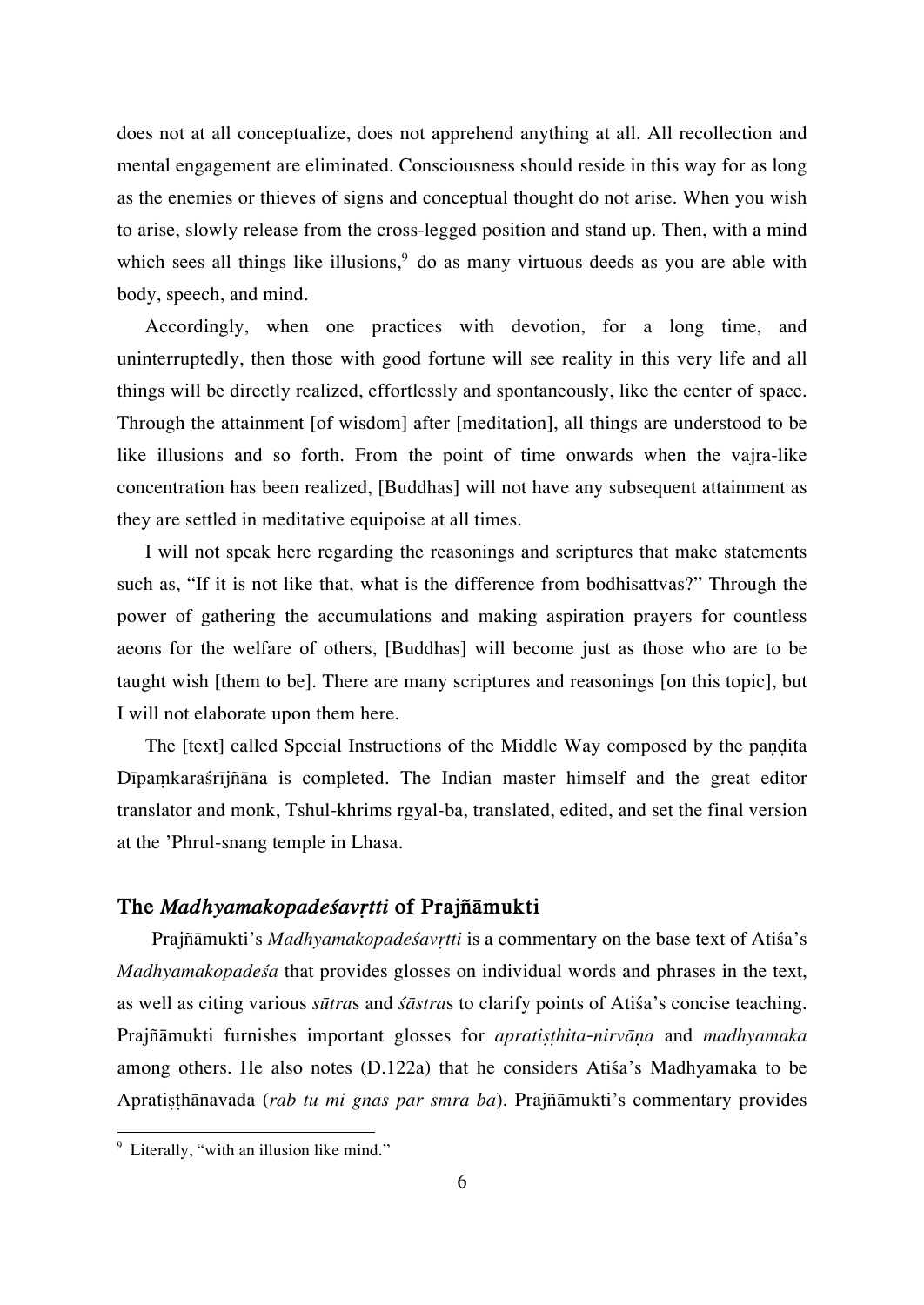responses to questions regarding the relationship between the two realities and the interpretation of a Buddha's awakening completely lacking any conceptuality. The understanding that it is impossible for a Buddha to have any conceptual knowledge, based on Mahāyāna Buddhist *sūtra*s and supported by Candrakīrti's *Madhyamakāvatāra* exegesis, is a vital point in the Madhyamaka system of Atiśa and his early Kadampa followers.<sup>10</sup> Along these lines, Prajñāmukti will mention several times conventional valid cognition (*tha snyad kyi tshad ma*), implying that is has applicability merely in a worldly transactual context (Apple 2013, 2014).

 The *Madhyamakopadeśavṛtti* is the only work in the Tibetan Tanjur by Prajñāmukti. The colophon mentions that he was an Indian preceptor (*upādhyāya*) and that he translated the text along with Tshul-khrims rgyal-ba. He was most likely a member of Atiśa's entourage that accompanied Atiśa during his journeys throughout Tibet. In the following translation I have highlighted in bold print words and phrases that reference Atiśa's *Madhyamakopadeśa.*

# **Translation of the** *Madhyamakopadeśavṛtti* **(***Dbu ma'i man ngag ces bya ba'i 'grel pa***)**. 11

[116b7] In the Indian language: *madhyama*-*upadeśavṛītti* In the Tibetan language: *dbu ma'i man ngag ces bya ba'i 'grel pa* [Commentary on the Special Instructions of the Middle Way] I bow down to the Lord of the World (Lokeśvara).

[117a1] Having paid homage to the bodhisattva

 $\overline{a}$ 

 as a cause for increasing wholesome qualities and eliminating the suffering of beings I will clarify the Middle Way Special Instructions

<sup>10</sup> On the late Indian subclassications of Madhyamaka into Māyopamādvayavāda (Tib. *sgyu ma lta bu gnyis su med par smra ba*), "the strand which maintains that [things] are one, inasmuch as they are like illusions," and Apratisthānavada, "the strand which maintains that all things have so substance whatsoever," see Almogi 2010. See Newland (1992) for how Gelukpa authors utilize Prajñāmukti in interpreting the relationship between the two realities. See Dunne (1996) on Candrakīrti's understanding of the nonconceptual knowledge of a Buddha and Apple (2013) on Atiśa and early Kadampa authors on this issue.

<sup>11</sup> *Madhyamakopadeśavṛtti*, Tôh. no. 3931. Dergé Tanjur, vol. KI, folios 116v.7-123v.2. Tr. by the author and Tshul khrims rgyal ba.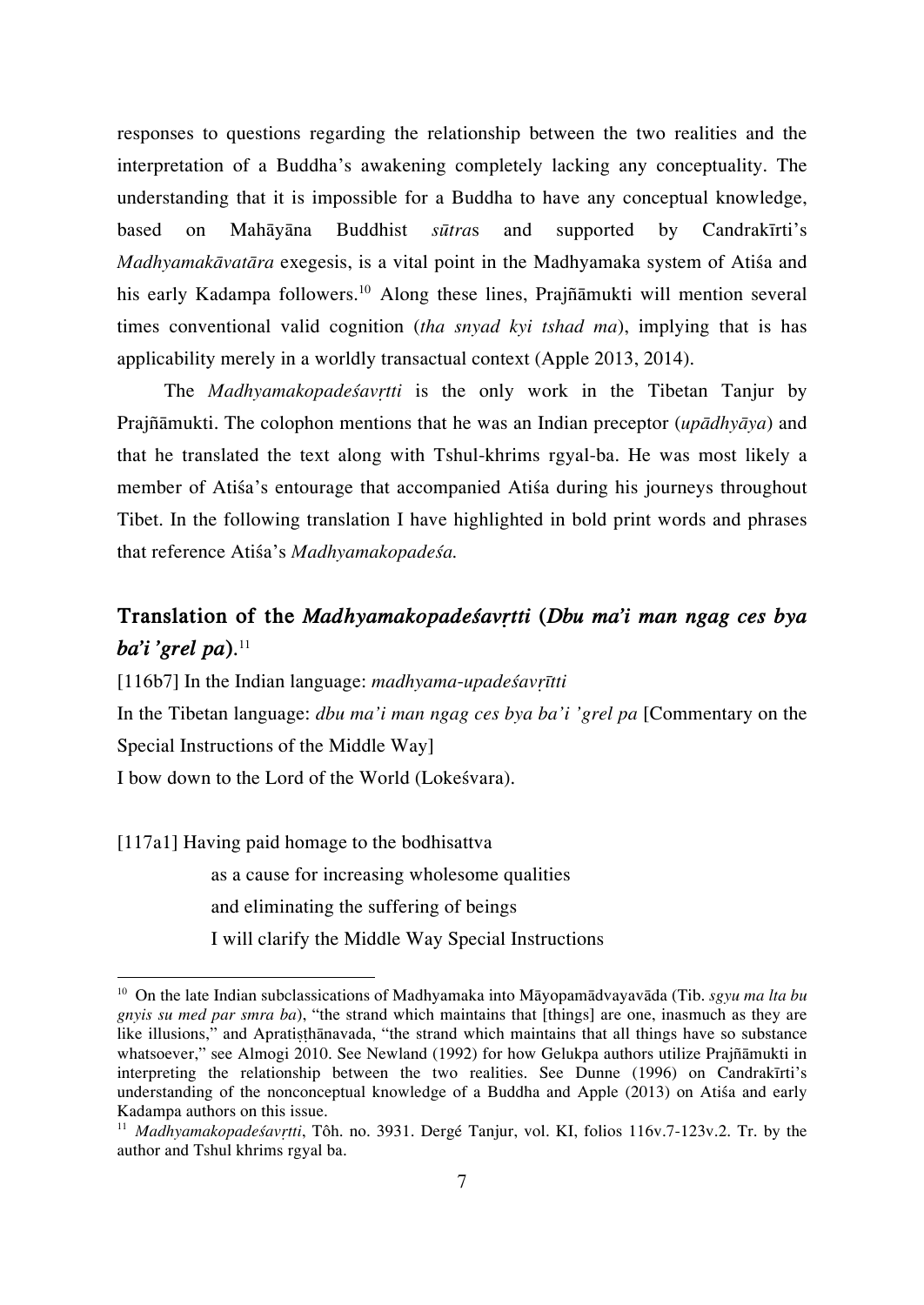Those who sink in the mud of *saṃsāra* Due to mistaken conceptuality Through relying on the path of special instructions Will achieve perfect awakening

I will explain just a little of the special instructions.

 Regarding this, the text stating "**whose light rays of speech**" and so forth is stated at the beginning as a homage to the object that possesses virtuous qualities. The intention [of the homage] is for the purpose of the most excellent Ācārya himself to understand the ultimate itself, to pacify obstacles of interruption, and to make a commitment to explain [the instructions]. This verse indicates two condensed purposes. Offering worship through paying homage and worship by declaring virtuous qualities, the excellent object of other virtuous qualities is conceived as one's own purpose. The purpose for others is cause and result. For this, the text stating "**whose light rays of speech**" indicates the most excellent cause. The text stating, "**Opens the lotuses of the hearts of all the deluded like me without exception**" indicates the most excellent effect. The text stating "**supreme holy person**" indicates the end point of one's own purpose. The [plural marker] *rnams* indicates many12. "**Bow down**" are words of paying homage.

 I will now explain the meaning of the ancillaries. "**Whose**" is a word for an agent or as a general term clearly applies to only a Buddha as a support having abandoned other objects. This section makes offering by paying homage and worship to the qualities of a Buddha. It is like saying "oh pretty one" as a general word to interact with a cow for the purpose of milk. Stating "**light rays of speech**" indicates the light rays of body, speech, and mind. Like the lights of white, red, blue, or the sun and moon, the light when the sun rises clears away great black darkness, opens up flowers [117b] and so forth, ripens various medicines and fruits, pacifies the misery of touching cold frost and so forth, creates happiness for sentient beings who feel warmth, clarifies the path and what is not the path, as well as unclear objects, and subdues the brilliance of other

<sup>12</sup> This indicates that Prajñāmukti's text states "bow down to **those** supreme holy persons."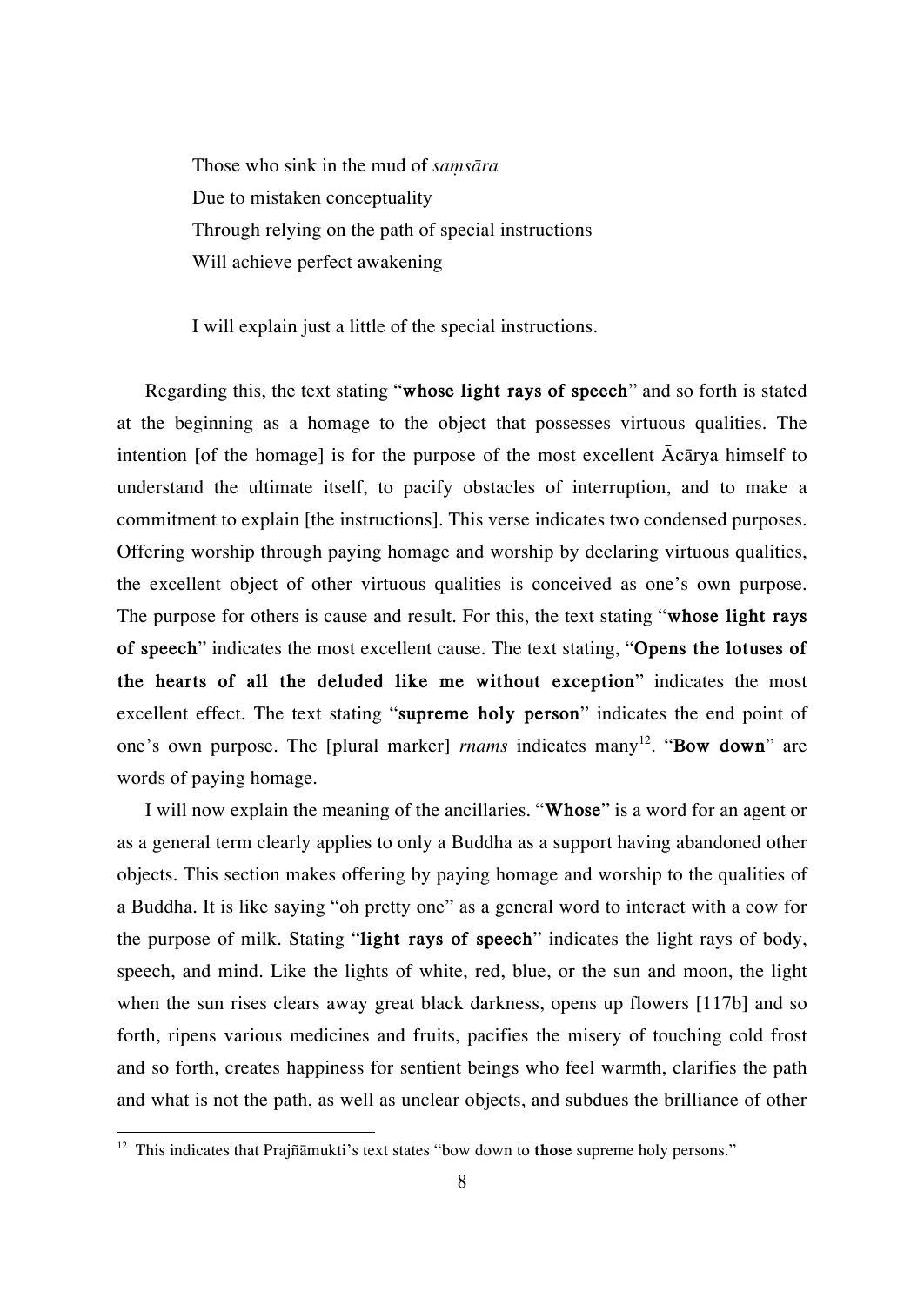lights such as stars and so forth. In a similar fashion, the light of the teaching of the inconceivable Dharma that liberates by means of the body, speech, and mind of the Bhagavan eliminates the darkness of misknowledge of sentient beings, opens up the lotus of the mind, completely ripens the unripened continuum, pacifies the harm of demons and so forth, pacifies the suffering of all sentient beings, establishes [them] in unsurpassable happiness, abandons and eliminates bad views, and subdues the brilliance of the maturing light of gods and so forth. Furthermore, it is also indicated by saying "eclipsing and so forth."<sup>13</sup> The text stating "**light rays**" demonstrates the activity of the agent. The text stating "**Opens**" indicates the action which is done. Stating "**me and so forth**" is easy to understand as the Ācārya himself and so forth. "**Deluded**" means not directly realizing the meaning of suchness. The text states "**all…without exception**" because the compassion of the Bhagavan is not of limited scope but pervades everywhere and is engaged in for the purpose of all [sentient beings]. "**Opens the lotuses of the hearts**" means that the heart functions as support of the mind and is designated on the placed name of the support. Therefore, it is like saying "opens the lotuses of the minds." Moreover, it is like a lotus. A lotus, when seen, produces joy and is a source for various kinds of scents and colors as well as honey and so forth. Although it is produced from mud, it is untainted by the mud, and is distinctively sublime. Likewise, the mind is the place for various kinds of joys and affections, provides the taste of the co-emergent nectar, [118a1] is the source of precious awakening and, although it has adventitious stains, is luminous by nature and pure. Further, "it is considered pure, just as water, gold and space are pure"<sup>14</sup> and "The nature of the mind is the Buddha and one should not seek the Buddha elsewhere."<sup>15</sup> The text stating "**opens**" is liken to how a lotus blossom opens and as the mind is

<sup>13</sup> Prajñāmukti cites the *Abhisamayālaṃkāra* and his text reads *mog mog por mdzad dang.* AA I.8: śyāmīkaranatādīni śisyakhadgapathau ca yau / mahānuśamso drṅmārga aihikāmutrikairgunaih / / [8.] *mog mog por byed la sogs* dang / / *slob ma bse ru'i lam gang dang* / / *'di dang gzhan pa'i yon tan gyis* / / *phan yon che ba mthong ba'i lam* / /

<sup>&</sup>lt;sup>14</sup> Madhyāntavibhāgakārikā, I.17cd: abdhātukanakākāśaśuddhivacchuddhirisyate. Hoornaert, 2003 page 157, note 6: "The comparison of the intrinscially pure nature of the mind with the intrinscially purity of water, gold, and space is used in e.g., MVK I.16 , MSA XI. 13 , XIII 16, 18 , YBh, T vol 30, 70 I b28-c3, 748b 1 3- l 8 The parallel passage in PP quotes MVK I.16cd and MVK 1.21 -22 (see Eckel 1985, pp 57-59).

<sup>15</sup> A similar verse is found in the *Ārya-ātajñāna-nāma-mahāyāna-sūtra* (*'Phags pa 'da' ka ye shes shes bya ba theg pa chen po'i mdo*, "The Gnosis of the Moment of Passing Away"; see Jackson 2009:5)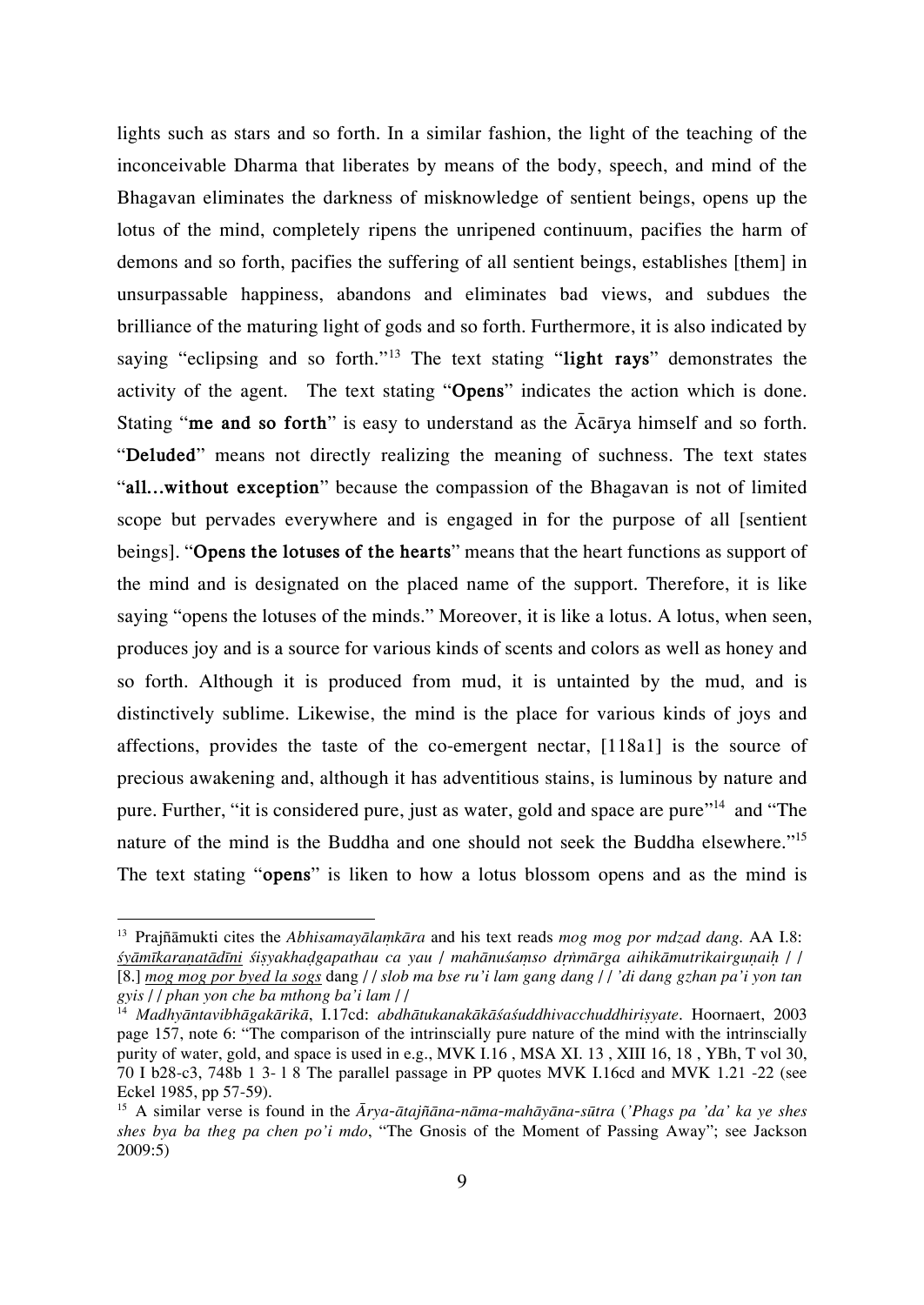expanded to the five aspects of knowledge. Further, "One who apprehends, recites, practices, studies and writes with to respect others, their awareness blossoms as a lotus by sunlight.<sup>16</sup> It is also taught that "If he has not applied himself to the five sciences,<sup>17</sup> even the supreme saint will never arrive at omniscience. Therefore, he makes effort in those [sciences], in order to criticize and care for others as well as for the sake of his own knowledge." <sup>18</sup> When the text states "**supreme holy person**" his nature is comprised of perfect and compete abandonment and wisdom as well as having the nature of the three bodies. The text stating "**I bow down to that**" indicates making homage and the virtuous actions of body, speech and mind. This directly teaches the special instructions. Regarding this, the text stating "**The special instructions of the Mahāyāna's Middle Way are as follows**" is summarized and indicated through the cause, which is the three wisdoms of study, reflection, and meditation. With respect to this, **vehicle** is the vehicle of cause and the vehicle of effect and the cause is because of going from this path of the bodhisattvas. It is further explained in the manner of the vehicle of mantra and in the vehicle of the perfections as explained from others. The vehicle of the result has the nature of the three bodies because it is to be traversed. **Great** means the magnanimity of wisdom and compassion and so forth. In this regard, it is taught that "great in giving, great in mind, great in power."<sup>19</sup> In that, great wisdom understands all things to be like an illusion and [118b] is not attached to anything at all. Great compassion connects means and wisdom continuously for the benefit of sentient

<sup>16</sup> Unidentified verse also cited by Vimalamitra, *Kramapraveśikabhāvanārtha* (*Rim gyis 'jug pa'i sgom don*): *gang zhig 'dzin dang 'don dang spyod pa dang* / / *gzhan la 'dri zhing thos pa 'dzin byed dang*/ / *de yi blo ni nyi ma'i 'od zer gyis*/ /*padma bzhin du rnam par kha 'byed do* / /

<sup>17</sup> The five sciences (*pañcavidyā*): linguistic science (*śabda*), logical science (*hetu*), 'inner' science (*adhyātma*), medical science (*cikitsā*), and the science of fine arts and crafts (*śilapakarmasthāna*). Mahāvyutpatti, 1554–59. The 'inner' science is the study and practice of the Buddha's teachings. See Gold 2007: 11–16, 20–24.

 $18$  Thurman et al,  $2004:141$ : "If he has not applied himself to the five sciences, even the supreme saint will never arrive at omniscience. Therefore, he makes effort in those (sciences), in order to criticize and care for others as well as for the sake of his own knowledge." MSA 11.60: *vidyāsthāne pañcavidhe yogamakṛtvā sarvajñatvaṃ naiti kathaṃcitparamāryaḥ / ityanyeṣāṃ nigrahaṇānugrahaṇāya svājñārthaṃ vā tatra karotyeva sa yogam* // MSA 11.60 // Tibetan*: rig pa'i gnas lnga dag la mkhas par ma byas na / / 'phags mchos gyis kyang thams cad mkhyen nyid thob par mi 'gyur te de phyir gzhan dag tshar gcad rjes su gsung phyir ram bdag nyid goms par bya phyir de la de brtson byed*. Levi: S'il ne s'est pas appliqué aux cinq Sciences classiques, le Saint par excellence n'arrive absolument pas à ]'Omniscience; aussi il y met son Application pour empêcher les autres, ou pour les seconder, ou pour reconnaître par soi-même.

<sup>19</sup> *Ratnaguṇasaṃcayagāthā* I.18a: *mahadāyako mahatabuddhi mahānubhāvo* (Yuyama 1976:13; Conze 1975:11)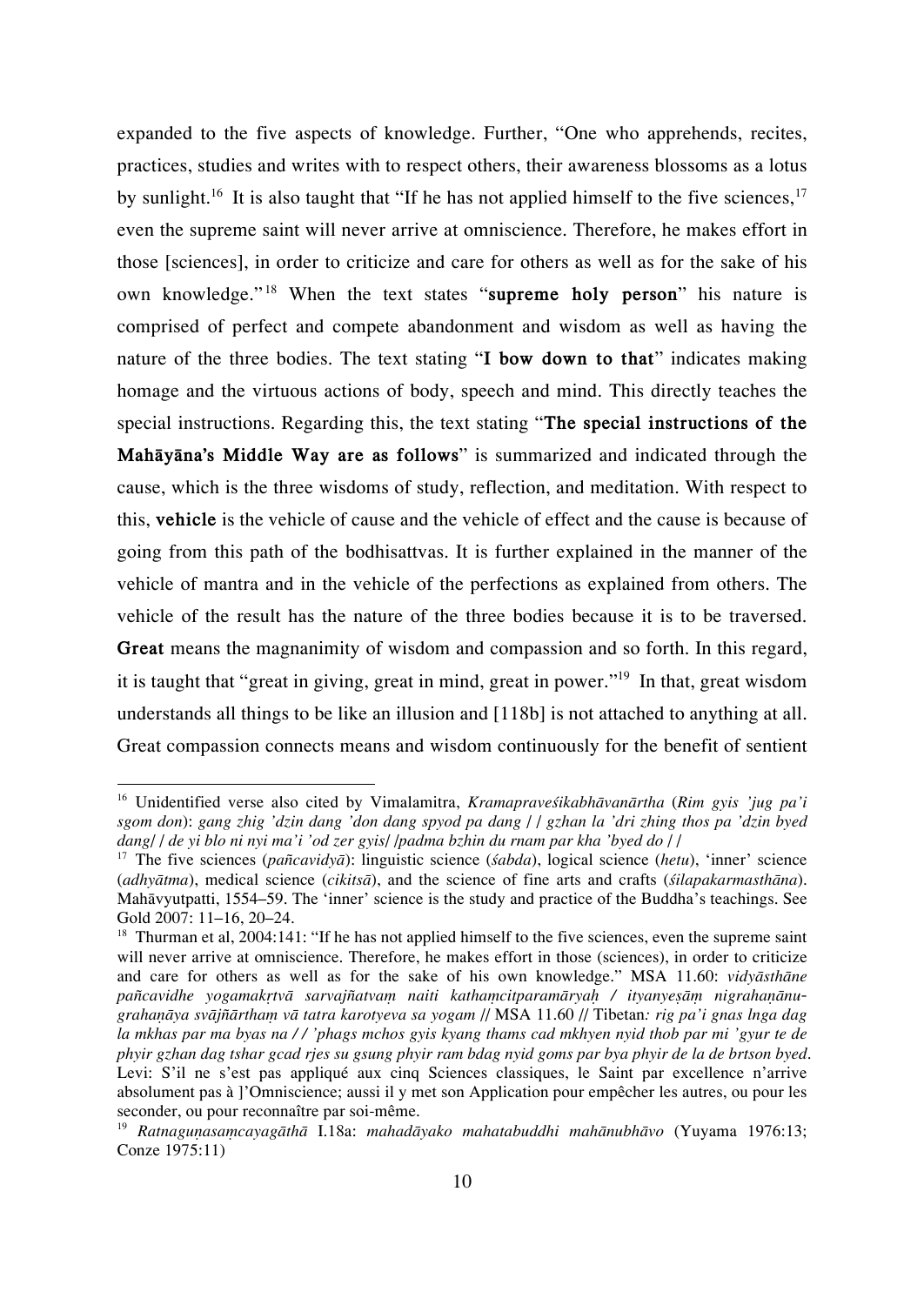beings and is the path of the bodhisattvas. As wisdom, compassion, and so forth are small, it is called the "small vehicle."<sup>20</sup> With respect to this, it is taught that "Without" method, disconnected from wisdom, one falls into being a *śrāvaka*." Therefore, a *śrāvaka* falls to the extreme of *nirvāṇa* and by directly perceiving *nirvāṇa* with remnant of the aggregates and without remnant of the aggregates forsakes the benefit of sentient beings. Ordinary individuals fall to the extreme of *saṃsāra* and experience various sufferings. The bodhisattva abandons these extremes. With great wisdom they do not abide in the extreme of *saṃsāra*, with great compassion they do not abide in the extreme of *nirvāṇa*, this is called the "nirvāṇa which does not abide (*apratiṣṭhita*) in the two extremes." Moreover, for non-abiding *nirvāṇa*, it is taught that "the means of achieving [the state of] lord of the world depends upon a continuum which has indivisible emptiness and compassion, this is explained by all the Buddhas." Therefore, the great vehicle is wisdom and compassion. "**Middle**" means free from all extremes and middle has the meaning of heart/essence. With regards to the word and the ultimate meaning, the real middle will be explained below on the two realities. The word "middle" (*dbu ma*) is a sound which expresses middle and is only a designated term for abandoning the two extremes. The "**special instructions** of this" signifies to greatly cherish and as one realizes great meaning with little effort therefore it is special instructions. "**To meditate**" signifies practice and will be explained below. "**From beginningless time**" signifies *saṃsāra* without beginning and without end. Clinging to things as real means to fixate upon something as truly existent, like subjects and objects and so forth. "**To posit the two realities**" indicates in reality they are one *and* non-differentiated. If [the two realities] were one, just as conventionalities are abandoned, so the ultimate also would be abandoned; just as conventionalities have differences, [119a] so the ultimate would have differences; just as the conventionalities are defiled, so the ultimate also would be defiled.<sup>21</sup> If [ultimate reality and conventional reality] were different, they would not be the real nature (*chos nyid*) and the possessor of the real nature *(chos can*), and [realization of ultimate reality] would not overcome the marks of conditioned things; cultivation of the path would also be

<sup>&</sup>lt;sup>20</sup> The text mentions the "small vehicle" (*theg pa chung*) as opposed to the more common Tibetan translation of "inferior vehicle" (*theg dman*) for *hīnayāna*.

<sup>&</sup>lt;sup>21</sup> Translation based on Newland 1992:68.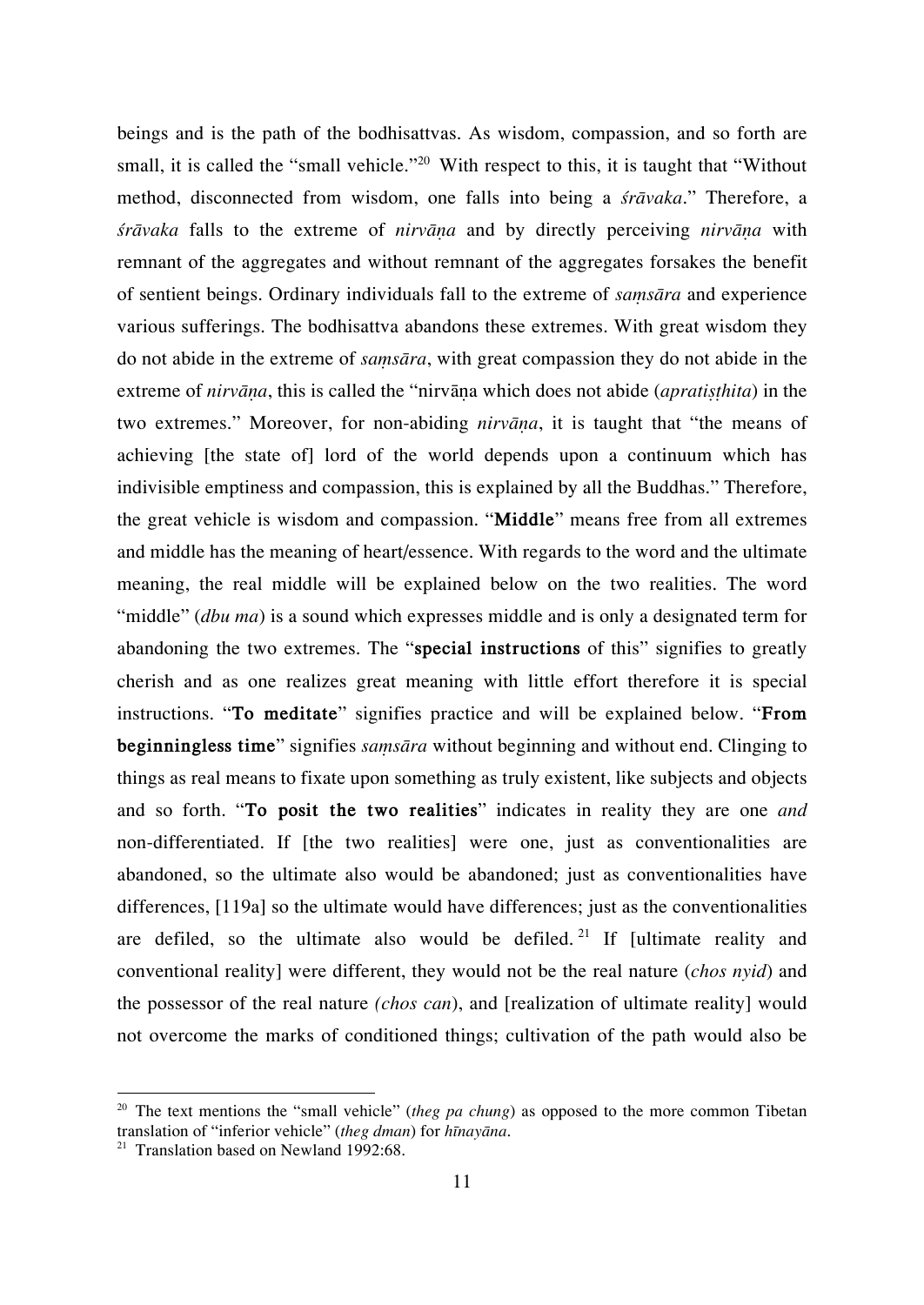meaningless.22 For this reason, it is inexpressible as anything other than suchness. A detailed explanation is taught from other sources. Morevover, if it is asked why, it is said, "the defining characteristic of the conditioned realm and of the ultimate are free from identity and difference. Those who conceptualize identity and difference are improperly oriented."<sup>23</sup> Further, the meaning is briefly summarized by teaching that it is liberated from other and suchness like the whiteness of conch shells and so forth.

 To explain in detail the elements: the text stating "**Conventionally, all things**" and so forth indicates that through the wisdom which arises from study and reflection one trains in the modes of the two realities. Regarding this, conventional means deluded awareness that is obscured for the object of reality, just as it is explained elsewhere. "**All things**" means all without exception and is easy to understand. "**The deluded whose vision is narrow**" are those who do not see reality. "**From the perspective of**" means what is applied with the thought of attachment. "**Cause and effect and so forth**" are the aggregates, elements, sense-spheres, and so forth. "**According to how they appear**" means that they are pleasing when unexamined, appearing while having no self-nature. Along these lines it is taught that, "Convinced that impermanent things are like the moon's reflection in water, neither true nor false, one is not carried away by philosophical views.''24 "**Real**" means that it is real in terms of causal efficacy, real as mere appearance, and when examined is not established as real. Along these lines it is taught that, "When examined by reason, [something] is not real. Otherwise, it is real. Therefore, how can it be contradictory for the very same entity to be both real and unreal?"<sup>25</sup> "**Ultimately**" [119b] is correct wisdom and since it is undeceiving towards a real object, since it issues forth a holy result, and since it is to be sought after, it is the utmost, and that, although pleasing when examined, is not established. "**The conventional as it appears**" are external and internal entities. "**The great reasonings**" are reasonings that, because they are not deceptive for the proof of what is to be proven, are reasonings and are implicitly if [something] exists connected with natures other

<sup>&</sup>lt;sup>22</sup> Translation also found in Newland 1992:64.

<sup>23</sup> *Saṃdhinirmocanasūtra* III.6; See Mathes 2008:79.

<sup>24</sup> *Yuktiṣaṣṭikā*, verse 45: *gang rten* {*brten*} *nas dnogs po rnams / /chu yi zla ba lta bur ni / yang dag ma yin log min par/ /'dod pa de dag lhas* {em. *ltas*} *mi phrogs* {var. *'phrogs*} */* The reading in 45a, *rten*, follows the paracanonical edition of Pa tshab's translation. See Scherrer-Schaub 1991:15.

<sup>25</sup> *Satyadvayavibhaṅgavṛtti* (Eckel 1987:172) slightly differs: *rigs pas brtags na bden ma yin / / de las gzhan du bden pa yin* {Prajñāmukti *ste*} */ / des na gcig la bden nyid dang / / mi bden par ni ji ltar 'gal //* {Prajñāmukti *des na dngos po gcig nyid la / / bden dang bden ji ltar 'gal* } See also Eckel 1987:86.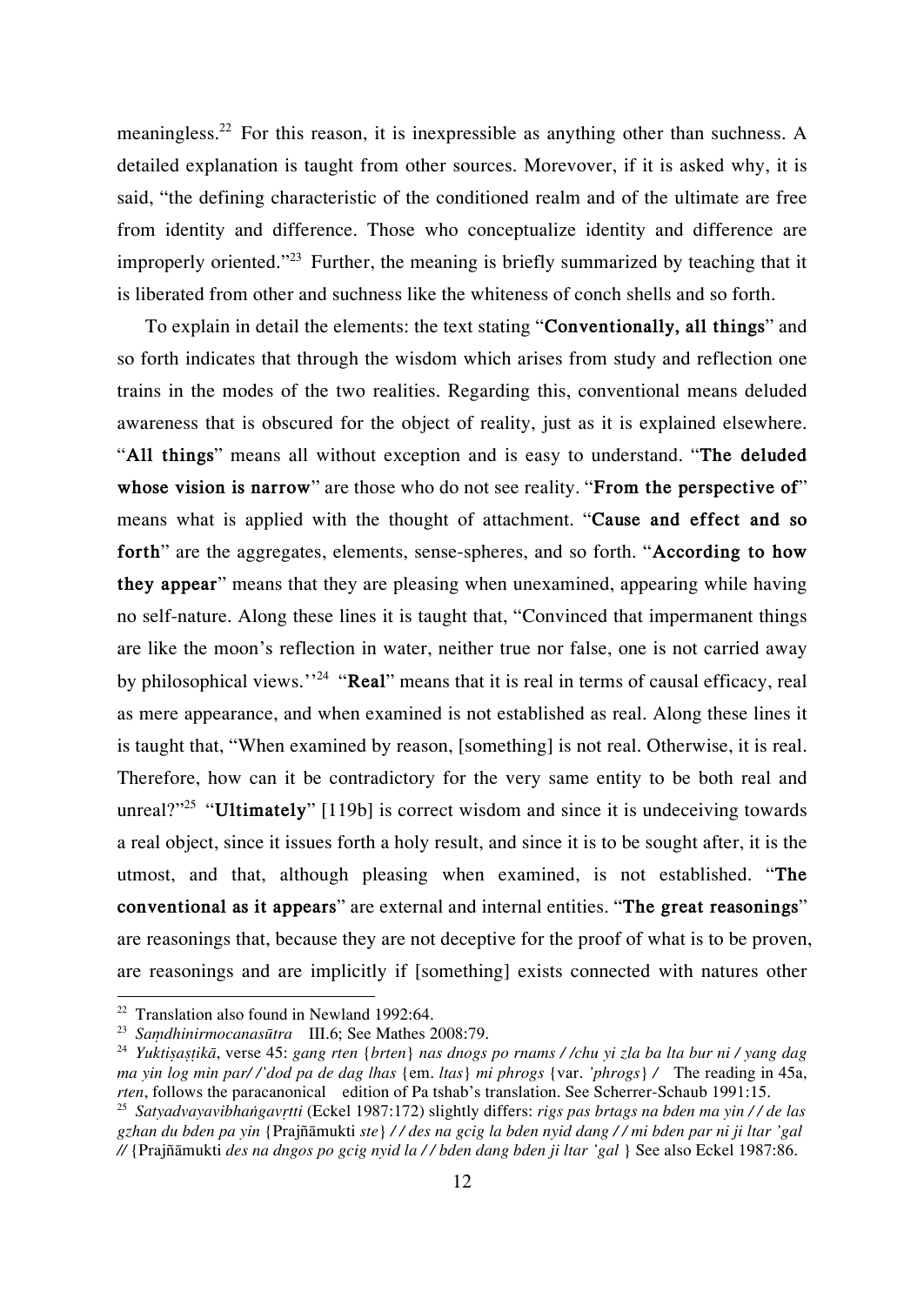than conventional valid cognition. **Great** are great that rely on conventional reasoning such as smoke and so forth and those are undeceptive for conventional objects. Here, it is great because it is undeceptive for the object of reality, subjugates all distinctions of entities, pacifies all demons of wrong views, and negates all the extremes of conceptual proliferations. For that reason it is taught that, "The emptiness of all the Victorious Ones is to definitely eliminate all views."<sup>26</sup> "**By the [great reasoning]s**" indicates four types [of reasoning]. In this regard, "that which is dependently arisen is without cessation, without production,"<sup>27</sup> and "Not from itself, not from another, not from both, nor without cause: Never in any way is there any existing thing which has arisen,"<sup>28</sup> and "Many do not produce one, many do not produce many, one does not produce many, and one does not produce one,"<sup>29</sup> and "Those entities postulated as real by Buddhist and non-Buddhist schools have in reality not intrinsic nature, because they possess neither a single nor a plural nature, like a reflection."<sup>30</sup> This is merely a single fraction of formal reasoning. A more extensive explanation is in other [texts]. Eradicating movement is by distinguishing the directional parts which when examined may consist of sixteen or ten parts and so forth. "**Something the size of the tip of a hair that is split a hundred times**" is a measurement which is extremely subtle. "**To thoroughly understand**" indicates that through the wisdom of study and reflection one should train in the principle of the two realities for all dharmas. Furthermore, the preliminaries of training [120a] are the wisdoms [arising from] study and reflection and having studied and reflected, one then meditates. Further, this is indicated by stating, "For those of great learning the happy place of aging and growing old is in the

<sup>26</sup> Prajñāmukti, 119b3-4: *rgyal ba kun kyi stong nyid ni / /lta kun nges par sel ba yin .* MMK 13.8ab: Klu'i rgyal mtshan (ca. 8<sup>th</sup> century) Tibetan translation: *rgyal ba rnams kyis stong pa nyid* / / *lta kun nges par 'byung bar gsungs*/ Sanskrit: *śūnyatā sarvadṛṣṭīnāṃ proktā niḥsaraṇaṃ jinaiḥ* (Katsura and Siderits 2013:145)

<sup>27</sup> MMK, dedicatory verse a, c: *anirodham anutpādam…yaḥ pratītyasamutpādaṃ…*

<sup>&</sup>lt;sup>28</sup> MMK, 1.1: na svato nāpi parato na dvābhyām nāpy ahetutah / utpannā jātu vidyante bhāvāh kva *cana ke cana //* Translation Katsura and Siderits 2013:18. In the *Bodhipathapradīpapañjika*  (Sherburne 2000:234) cited as example of diamond-particle proof.

<sup>29</sup> Jñānagarbha, *Satyadvayavibhaṅgakārikā* (verse 14, translation Eckel 1987: 80): *du mas dngos po gcig mi byed / /du mas du ma byed ma yin / /gcig gis du ma'i dngos mi byed / /gcig gis gcig byed pa yang min //* 

<sup>&</sup>lt;sup>30</sup>Šāntaraksita, Madhyamakālamkāra 1: nihsvabhāvā amī tattvatah svaparoditāh / ekānekasvabhāvena *viyogāt pratibimbavat / /* (Ichigō 1989:191). Cited also in the *Bodhipathapradīpapañjika* (Sherburne 2000:234). Proof which refutes identity and multiplicity.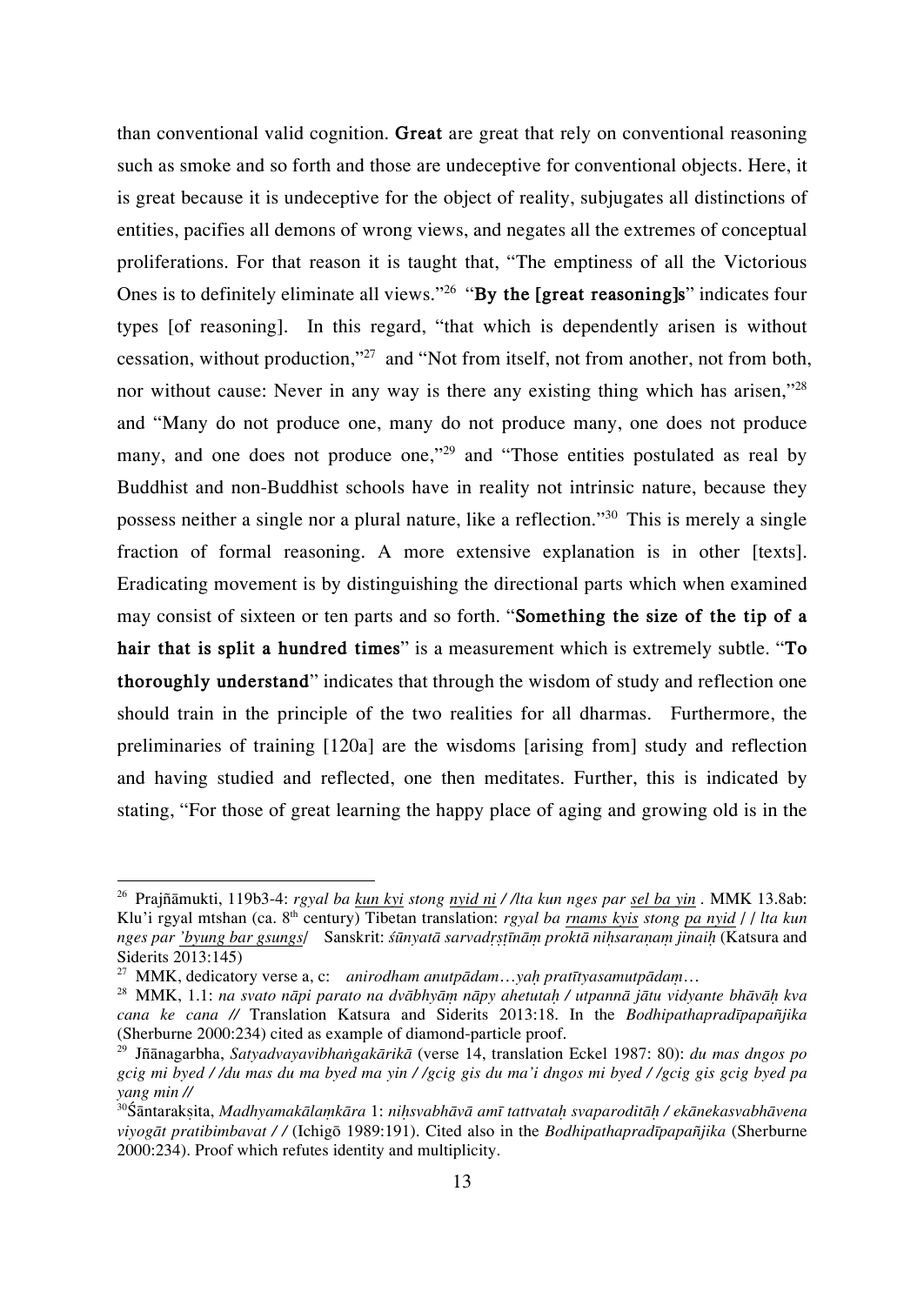inner purity of the forest,  $31$ <sup>31</sup> and "previously having sought correct knowledge...<sup>32</sup>

 Now, the stages of meditating on the special instructions will be indicated. Special instructions has been explained earlier. Meditation has three aspects: the application, the actual [session of practice], and the post-concentrative state. "**Sitting in a cross-legged position on a comfortable seat**" indicates the application of concentration while thinking to not abandon any sentient being and with immeasurable great effort having the intention to achieve great awakening. Stating **"[contemplate] for awhile as follows: there are two kinds of entities**" is to examine. "**Those having form and those not having form**" since it is contradictory for a characteristic to abide and abandon the mutually established, [it] pervades all entities and eliminates a third alternative. The text stating "**In this regard, those that have form**" indicates that forms are not established, and further, are accepted as cause and effect. For this, the cause is the four elements which are subtle atoms and furthermore, by observing many parts, a singular part-less [atom] is not established. In not establishing a singularity, a multiplicity is also not established, nor is multiplicity the nature of one and so forth. In this way, in examining the singular and the multiple other alternatives are not established. As it is explained, "There is not an entity which has a classification other than singularity or multiplicity, since these two [classifications] stand in the relation of mutual exclusion."<sup>33</sup> In this way, when subtle atoms are not established, the form which is the result is also not established, similar to when there is not a seed, a sprout is refuted. Furthermore, "In this way, because a creator does not exist, substantial entities and so forth are eliminated."<sup>34</sup> The text stating "**completely without appearance**" indicates that appearances are signs and means that signs do not occur since they are the cause of bondage. Now, since the signs of the mind are themselves taught not to be observed, the text mentions "**That which does not have form.**" [120b] Regarding that, since causal efficacy is momentary, to make subdivisions of the momentary furthermore, **the past** does not exist since it is a perished entity. If something exists, it

<sup>31</sup> Cited in Bodhibhadra's *Samādhisambhāraparivarta* (*ting nge 'dzin gyi tsogs kyi le'u zhes bya ba*, 81b) as from the *'phags pa nyan thos kyi so sor thar pa'i mdo*.

<sup>32</sup> *Madhyamakālamkāravṛtti* (P, fols. 83b8-84a3; D, fol. 83a4-6; S, vol. 62, p. 973.7-14).

<sup>33</sup> *Madhyamakālamkāra* 62 (Ichigō 1989:211): *gcig dang du ma ma gtogs par / /rnam pa gzhan dang ldan pa yi / /dngos po mi rung 'di gnyis ni / /phan tsun spangs te gnas phyir ro / /*

<sup>34</sup> Śrīgupta, *Tattvāvatāravṛtti* (*De kho na la 'jug pa'i 'grel pa*), 40a. Tôh. no. 3892. Dergé Tanjur, vol. HA, folios 39v.4-43v.5.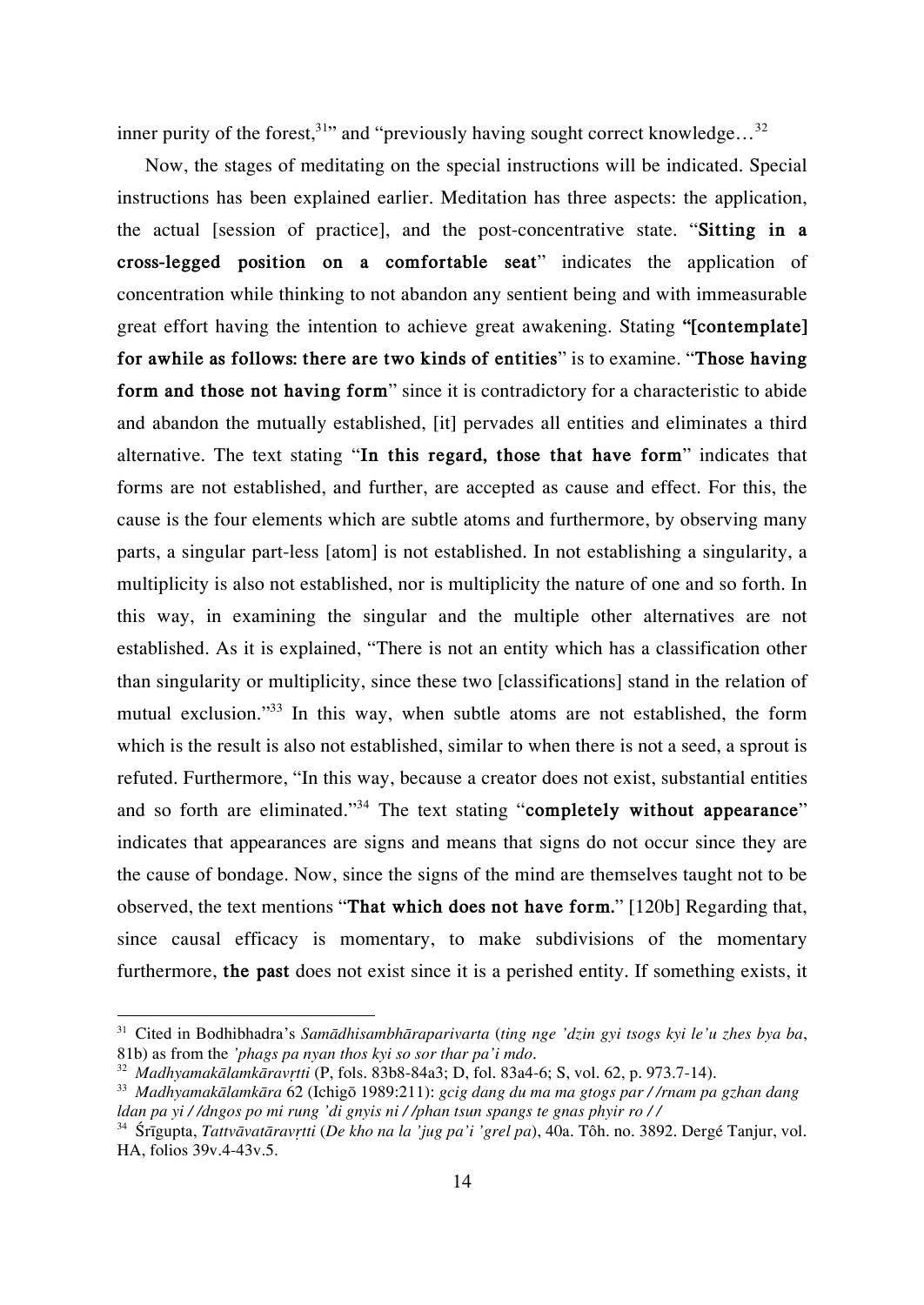will be right now in **the present**. **The future** does not exist since is it an unproduced entity. If something exists, it would not change in the future as it is in the present. Therefore, the text states "**the mind of the present is extremely difficult to examine**." **Difficult to examine** since when it is searched for it does not exist as an observable object. **It has no color and is devoid of shape** means that is it devoid of blue, gold, etc. and long, short, and so forth. **Free of unity and multiplicity** means, as explained elsewhere, that it is unable to withstand analysis through [the relations of] unity and multiplicity. **Unproduced** since existence and non-existence are unproduced. **Having a luminous nature** since with respect to itself it is non-conceptual and free from defilements, it is naturally luminous. Stating "**and so forth**" indicates that it is like an illusion since it is devoid of being produced from the four extremes, devoid of being produced from itself, from another, from both, or without a cause, and in reality has passed beyond the extremes of existence and non-existence. **With the weapon of reasoning** indicates that reasoning itself cuts through and splits things apart similar to a weapon. The *Jñānālokālaṃkāra* states, "I pay homage to the Buddhas who continually have purified all dharmas, unfounded mind and omniscient for all dharmas, through not having an object of observation."<sup>35</sup> **One realizes that it is not established** by understanding of the application. The text stating "**In this way, when those two are not established**" is indicated through concentration. **Those two** are that which has form and that which does not have form. **Not established** means not established ultimately and negates other conceptual thoughts. **The very wisdom which individually discriminates is not established either** negates the cognition itself. Since wisdom is a particularity of an entity, when an entity is not established, the very wisdom itself is also not established just like when a tree is not established the wood and so forth are negated. [121a] As it is said, "In this regard, a fire which burns fuel, having burned its fuel does not remain." Furthermore, according to the principle summarized above, when mind is not established, then mental factors are also not established like the sun and its rays of light. As it is said, "Because the mind is refuted

<sup>35</sup> Prajñāmukti's text reads: *sangs rgyas rnams kyis nam yang ni* / /*gtan du chos rnams thams cad dag* / *sems ma rnyed cing chos mkhyen pa*/ /*dmigs mi mnga' la phyag 'tshal bstod* / / Cited in *Madhyamakāloka*, D 3887, 240b. Differs but close to *Jñānālokālaṃkāra* JAA, p.73: *cittaṃ na labdhaṃ buddhehi atyantāya kadācana* / *sarvadharmā ca sarvajña nirālamba namo 'stu te* // 30 //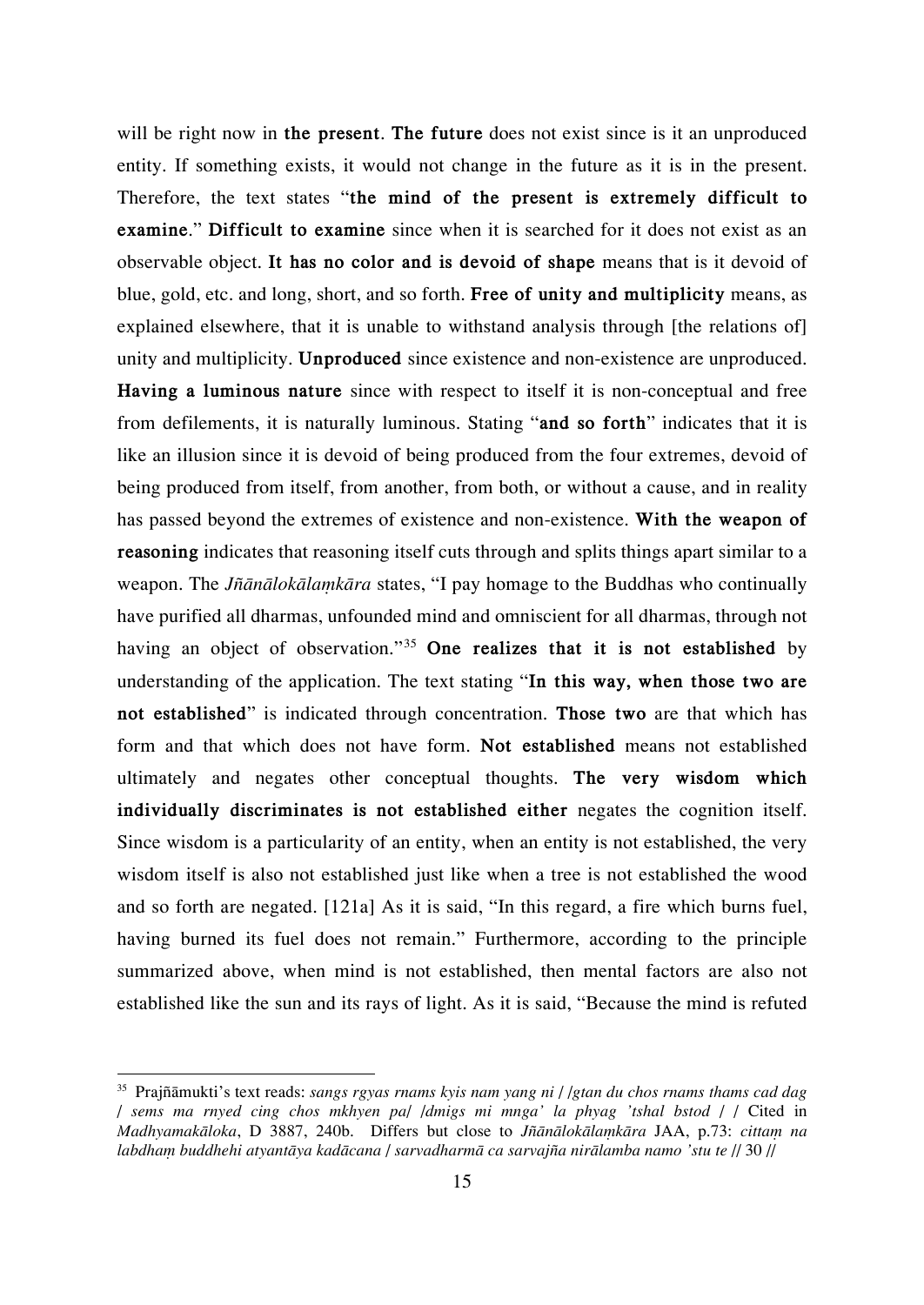in this way, the mental factors are also eliminated."<sup>36</sup> The text stating, "**For example, through the condition of fire occurring by rubbing two sticks together"** is explained by means of scripture (*āgama*). The wisdom which individually discriminates is like a fire and all conceptual thought is taught to be like fire-wood. As it is said, "all the dharmas of beings are asserted to be the fire-wood of consciousness. Those will become pacified when burned by the fire of analysis" and "Through burning all non-virtuous conceptual thought in the fires of individual discrimination." **All specific and generally characterized things**: generally characterized things are empty, selfless, and so forth. The specific character of things is happiness, anguish, and so forth. **Wisdom itself** is the very wisdom of meditative equipoise. **Freedom from hatred<sup>37</sup>** means to be devoid of the conceptual thoughts of self and other. Furthermore, it is taught that "When not subsequently perceiving knowledge, objects of knowledge, or self then because signs do not emerge, one's concentration is firm, one does not get up."<sup>38</sup> **Luminosity** because it is naturally pure. **Free from extremes** signifies being free from permanence, annihilation, and so forth**. Not established at all** is due to not being established through [reasonings like] neither-one-nor-many and so forth. **All faults such as laxity and excitement and so forth** are faults of concentration. Furthermore, laxity is internal lethargy. Excitement is mental distraction. "And so forth" indicates other signs. **In this interval** indicates an interval of meditative equipoise. **To not apprehend anything at all** is to be free from the concepts of apprehended object and apprehending subject. **All recollection and mental engagement are eliminated** means that one abandons the concepts which objectify the past and the future. [121b] One abandons pleasant forms and so forth. **Enemies of conceptual thought or enemies who steal, or like thieves** indicates that [signs] are enemies since they scatter the treasure of concentration and therefore these should be abandoned by the spy-watcher of conscientiousness. Further, as it is said, "Fasten the wayward elephant-like mind with recollection's rope to the post of the [meditation]

<sup>36</sup> Śrīgupta, *Tattvāvatāravṛtti* (*De kho na la 'jug pa'i 'grel pa*, D 40b-41a): *sems ni de ltar* [41a] *med pa'i phyir* / /*sems las byung ba rnams kyang bsal* / {Prajñāmukti reads *bkag pa'i phyir /*}

<sup>&</sup>lt;sup>37</sup> This indicates that Prajñāmukti's text states "freedom from hatred."

<sup>38</sup> Jñānagarbha, *Satyadvayavibhaṅgakārikā*, (Eckel, p.101, vs. 39; Tibetan Eckel 1987:187), Tib.,: *gang tshe shes dang shes bya dang* / / *bdag nyid rjes su mi mthong ba* // *de ni mtshan ma mi 'byung phyir* // *gnas pa brtan phyir mi bzheng so* / / Prajñāmukti citation differs: *gang tshe shes dang shes bya dag* / /*bdag nyid rjes su mi mthong bas* / /*de tshe mtshan ma mi 'byung phyir* / /*gnas pa brten phyir mi bzhengs so* //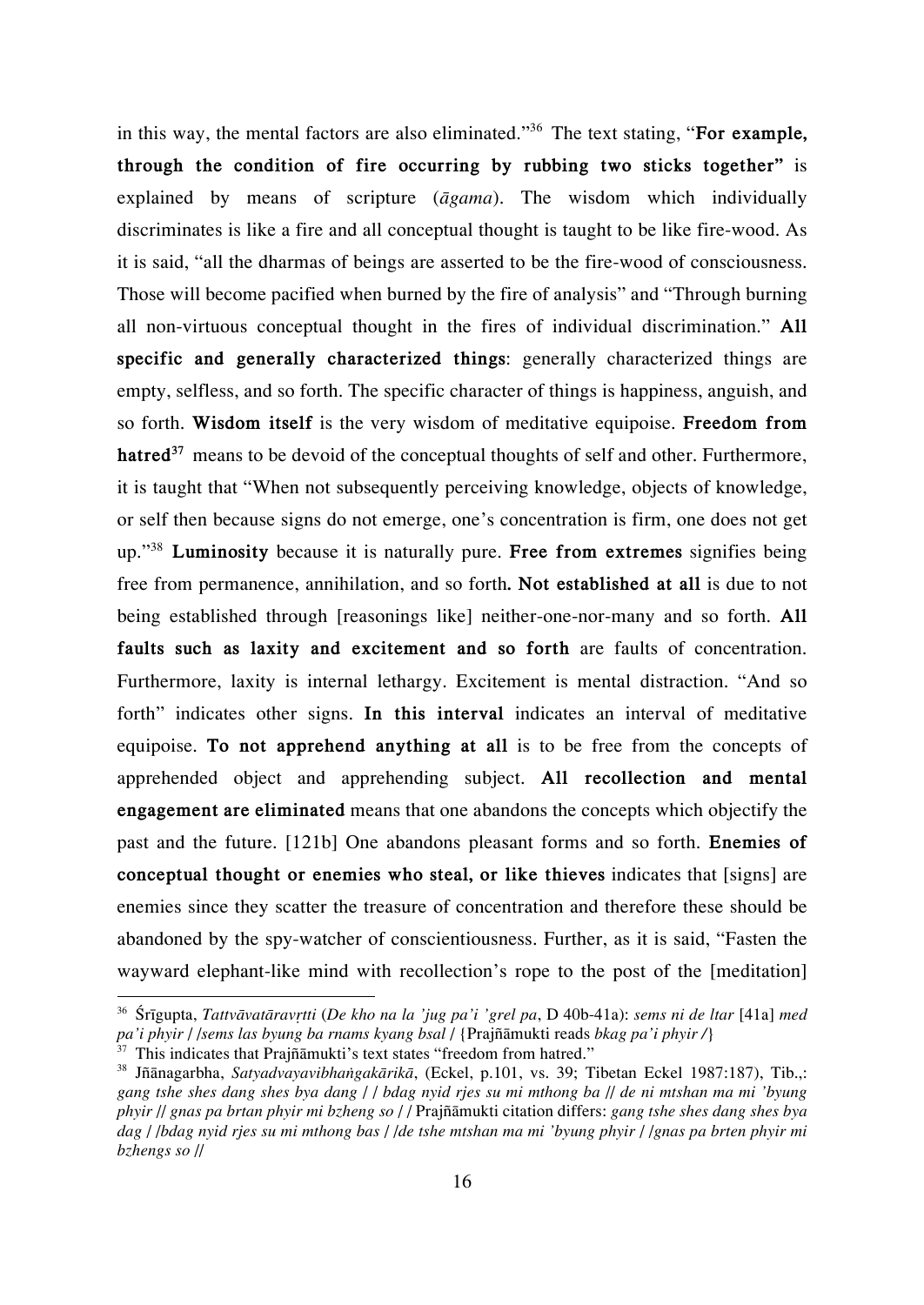object; Then gradually bring it under control Using the hook of Wisdom."<sup>39</sup> Conventionally, it is like refuting the particularities of rising body hairs when perceiving a large fire.<sup>40</sup> Therefore, it is unreasonable to generate dual appearances when accumulating the two collections [of merit and wisdom].

 [Question:] If the Bhagavan is like a master of an illusion who understands illusion as illusion and attachment to reality does not arise, is reality non-mistaken? [Response] In that case, those who adhere to a Self understand the Self as a permanent Self, śrāvakas, as well, understand entities as real entities, and those who adhere to Mind-only understand self-cognizing consciousness (*rang rig, svasaṃvedana*) as the ultimate which is the non-mistaken reality, as it has been said.

 [Question] If the Self and so forth are entities which do not abide as objects of knowledge, and since it is invalidated by a valid cognition and it is not established by a valid cognition, by exhausting as a mere imputation, apprehending them would be mistaken, but as a mere illusion that is established by valid cognition and not invalidated by valid cognition, would not cognition according to that fact not be mistaken? [Response] That is unreasonable. The object of knowledge of non-erroneous wisdom that abides like an illusion is not anywhere established and the objects of knowledge of non-mistaken knowledge do not abide like blurred vision and so forth.

 [Question:] If it is the case, if not understanding the conventional just as it appears, the wisdom of total omniscience would not occur? In that case, since illusory elephants, blurred vision, and so forth would not appear to the direct perception of faultless sense-faculties, there would not be direct perception. Therefore, it is unreasonable for the wisdom which abandons mistakes to be false. When there is false appearance, then even the wisdom itself would be mistaken, like understanding water in a mirage. [Response:] If it is not like that, then an object in this regard would be a real entity and any knowledge [122a] would not be mistaken. Therefore, how can signs of dual appearance occur for final complete wisdom? Dual appearances and mistaken signs are different as mere names but are not different objects. As it said from a *sūtra*, "Subhūti,

<sup>39</sup> Bhāviveka, *Madhyamakahṛdayam,* 3.16. Skt. *nibadhyālambanastambhe smṛtirajjvā manogajam /*  unmārgacāriņam kuryāt prajñānkuśavasam śanaih. Tib. yid kyi glang po log 'gro ba / dmigs pa'i ka *ba brtan po la / dran pa'i thag pas nges bcings nas / shes rab lcags kyus rim dbang bya.* English translation Engle 2009:91-92. Prajñāmukti's citation differs in the first line: *sems kyi glang po log 'gro ba* 

<sup>40</sup> Derge reads *ma chen po*.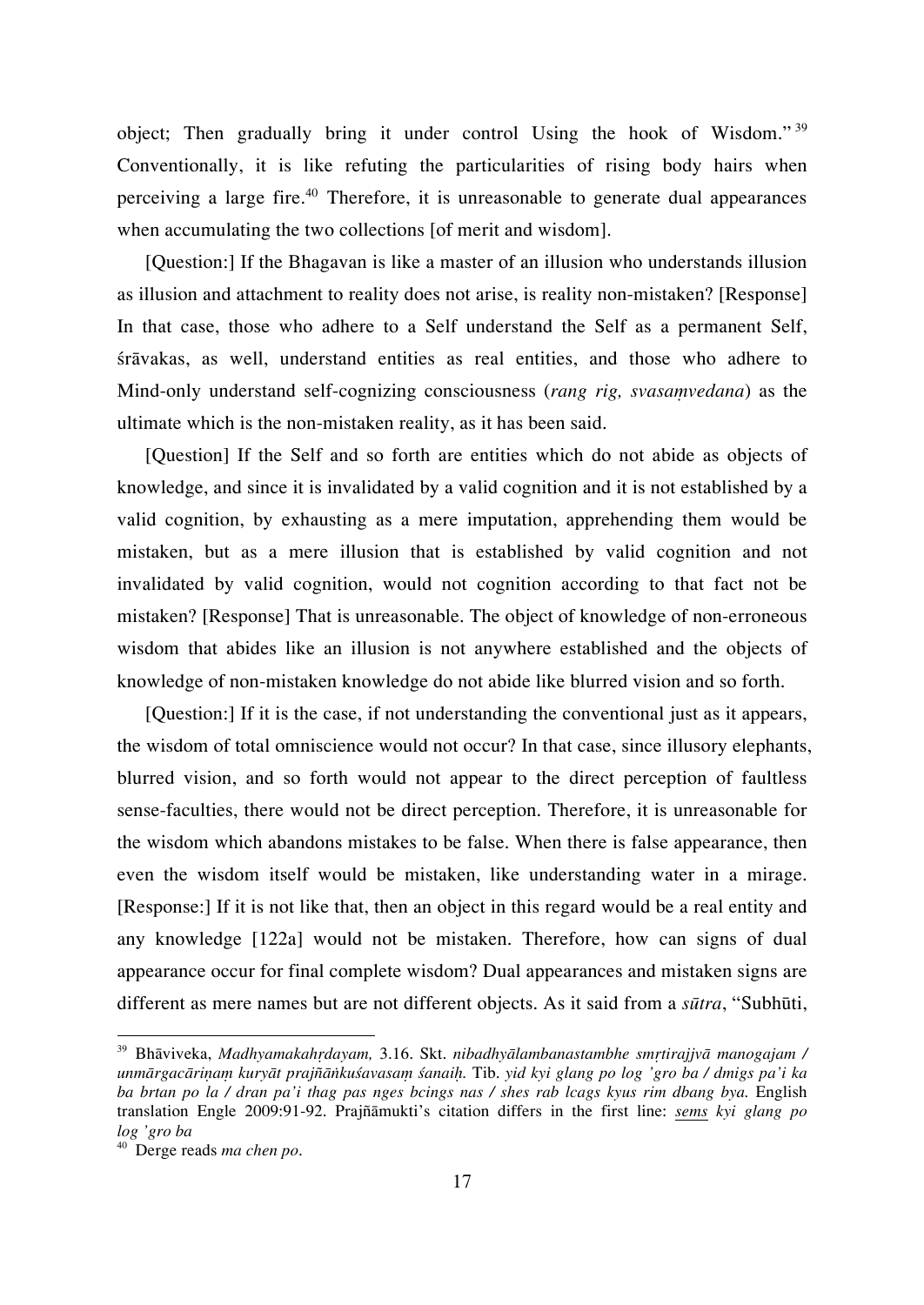forms are signs, sounds are signs." Furthermore, "The *samādhi* of the Buddhas, the Great Sages, and the Conqueror's children has abandoned signs. Signs are for those of the world,"<sup>41</sup> and so forth.

 [Question:] If it is the case through fear, the fright of worry, that the conventional is non-existent, when the conventional does not appear for wisdom, would the appearance be evident? [Reply:] That is unreasonable. By illuminating the non-appearance, since there is no entailment, there would not be an ascertainment. It is like the double moon, blurred vision, and so forth that does not appear to the knowledge of faultless sense-faculties. That knowledge does not illuminate them. When examined by insight and wisdom, since any dharma, truth, falsity, existence, or non-existence does not abide, it is called "non-abiding Madhyamaka."

 As it is said, "those whose intellect transcends existence and non-existence and does not abide [in any extremes], realize the meaning of 'condition,' which is profound and non-perceived."<sup>42</sup> With this is also explained the stages of study and reflection. Contrary to this, because all conventionalities abide as objects of conventional valid cognition, [they] are not refuted. **Concentration** is one-pointedness of mind on an object of observation and it has unhindered power as a cause to immediately achieve the inconceivable three bodies [of a Buddha]. Stating "**When one has realized** [the vajra-like concentration] **onwards,**" means that from the point onwards of attaining perfect complete buddhahood since it is identical with awakening although there are distinctions of wisdom, the realm of reality (*dharmadhātu*) is naturally one. Although there are different rivers of the Ganges, Sindhu, Paksu, and so forth, they are naturally one with the great ocean. As it is said, "Separate lineages are not proper, because the dharmadhātu does not have distinctions. [122b] The divisions are declared by

<sup>41</sup> Cited from the *Vairocanābhisaṃbodhi tantra*.

<sup>42</sup> *Yuktiṣaṣṭikā*, verse 1. *Dbu ma'i man nga gi 'bum* reads: *gang blo yod dang med pa las / /rnam par 'das shing mi* gnas pa */ / de dag zab mo dmigs med pa'i* {var. *yi*} / /*rkyen gyi don la rnam par bsgsoms* / The citation of this verse is from the Tibetan translation by *Ye shes sde* (ninth century) of the commentary, the *Yuktiṣaṣṭikā-vṛtti* of Candrakīrti. The Tibetan translation by Pa tshab nyi ma grags of the this verse from the *Yuktiṣaṣṭikā* differs. See Scherrer-Schaub 1991: 7, 24-25. The verse is preserved in Sanskrit in the *Sekoddeśaṭīkā* (Scherrer-Schaub 1991:116n42): *asti-nāsti-vyatikrāntā buddhir yeṣāṃ nirāśraya / gambhīras tair nirālambaḥ pratyayārtho vibhāyate /* The commentary to this verse in the *Yuktiṣaṣṭikā-vṛtti* (Scherrer Schaub 1991:24; P 4a6-7) mentions that "those who have meditated on emptiness in previous lives, as they have understood dependent-arising and have the seed for the vision of emptiness, have great power… (*gang dag 'das pa'i srid pa na stong pa nyid la goms pa de dag rten cing 'brel par 'byung ba rtogs shing stong pa nyid mthong ba'i sa bon yod pa'i phyir mthu che ba yin te /* )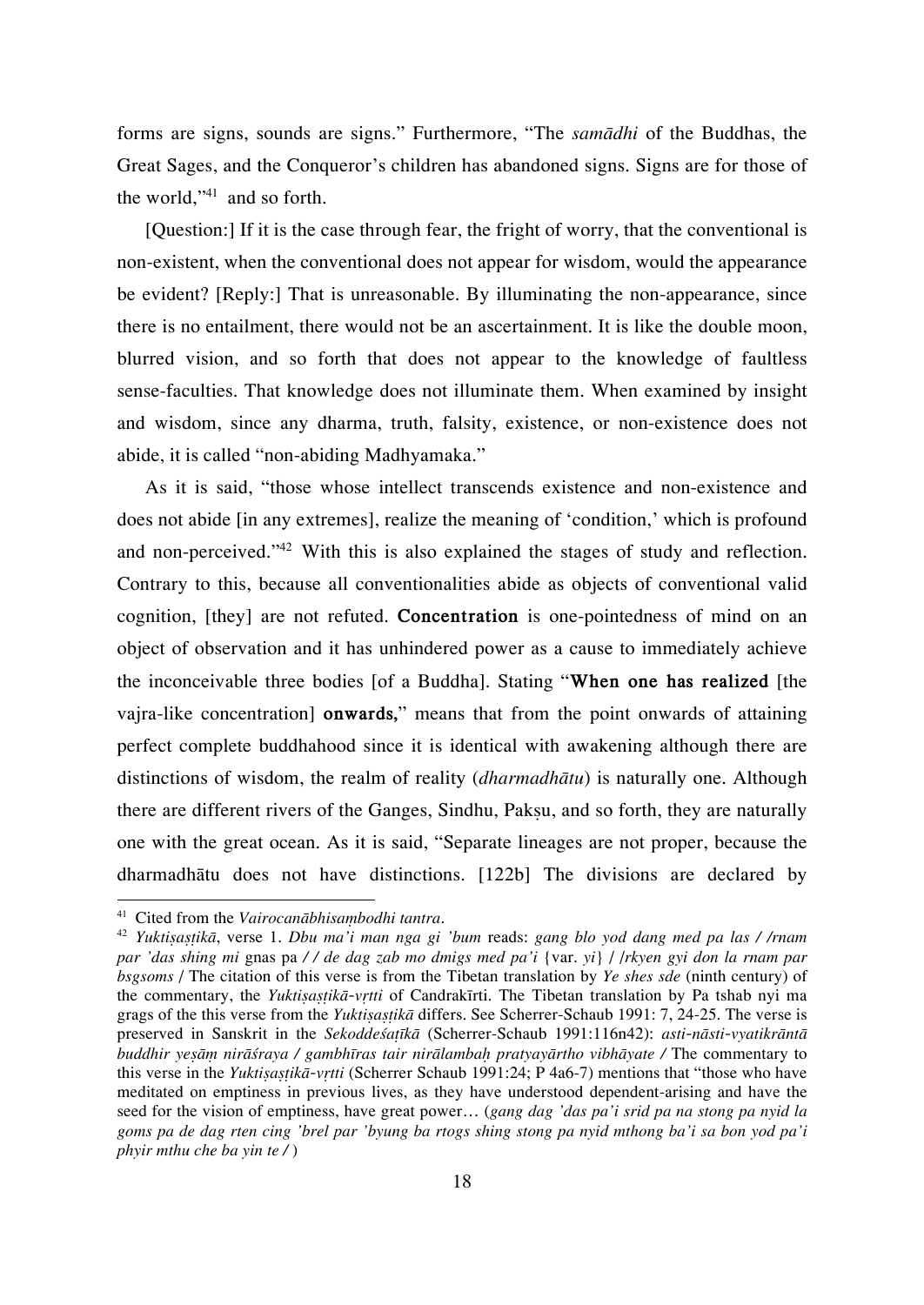distinguishing the supported dharmas." <sup>43</sup> **[Buddhahood] does not have a post-contemplative state** because signs no longer occur. [**At all**] **times** means before, after, and so forth. **In meditative equipoise** signifies not wavering from the realm of reality. As it is said, "When an elephant sits, [he] sits evenly. When an elephant arises, [he] arises evenly."

 Stating "**If it is not like that**" means if it is the case that signs of dualistic appearance occur. **Without difference** means without difference from abiding in the path of training while not abandoning the proliferation into mistaken notions of apprehended object and apprehending subject, and because [one's status] will not be totally the same as awakening, it is unacceptable as signs of dual appearance will occur. As it is said, "Awakening, the characteristic [of which is similar to that] of space, is due to the abandonment of all signs *(mtshan ma)*."<sup>44</sup> Furthermore, since it is taught that, "Subhūti, wisdom does not have an object. If there exists an object for wisdom, then wisdom will not be understood," how can signs occur?

 One may think, "As there will be the continuous appearance of wisdom when dual appearances no longer occur, then the making of aspirational prayers and the gathering of the accumulations is pointless." Here, the statement **for the welfare of others** indicates that the two Buddha bodies of form occur from the non-conceptual state and perform inconceivable deeds for the purpose of sentient beings. Although not having conceptuality, it is not contradictory for the aims of sentient beings to occur. It is like waves emerging from the ocean, like light emerging from the sun, and like wishes and hopes being made possible from a wish-fulfilling jewel. Compared to other [things], the example of a stupa and so forth, although not having conceptual thought, are indicated to arise for the welfare of sentient beings. **Reasoning** is a valid cognition which invalidates. **Scripture** is the word of the Buddha. **I will not speak here** signifies having concern with being too verbose. **Welfare of others** means mundane and supermundane benefit. **Countless aeons** signifies beyond calculation. **The accumulations** means the benefit of the cause which is the accumulation of merit and

<sup>43</sup> *Abhisamayālaṃkāra* I.39: *dharmma-dhātor asaṃbhedāt gotrabhedo na yujyata* / *ādheya-dharmmabhedāt tu tad-bhedaḥ parigṛiyata*. Sparham Volume 1, pp. 85-85. Cited also in Atiśa's *Bodhipathapradīpapañjika* (Sherburne 2000:116).

<sup>44</sup> Prajñāmukti reads *mtshan ma* for *kun tu rtog pa*. Cf. Miyazaki 2007:8n6, *Vairocanābhisaṃbodhi*, D (494) tha 226b7-227a1: *byang chub nam mkha'i mtshan nyid do kun tu rtog pa thams cad spangs* /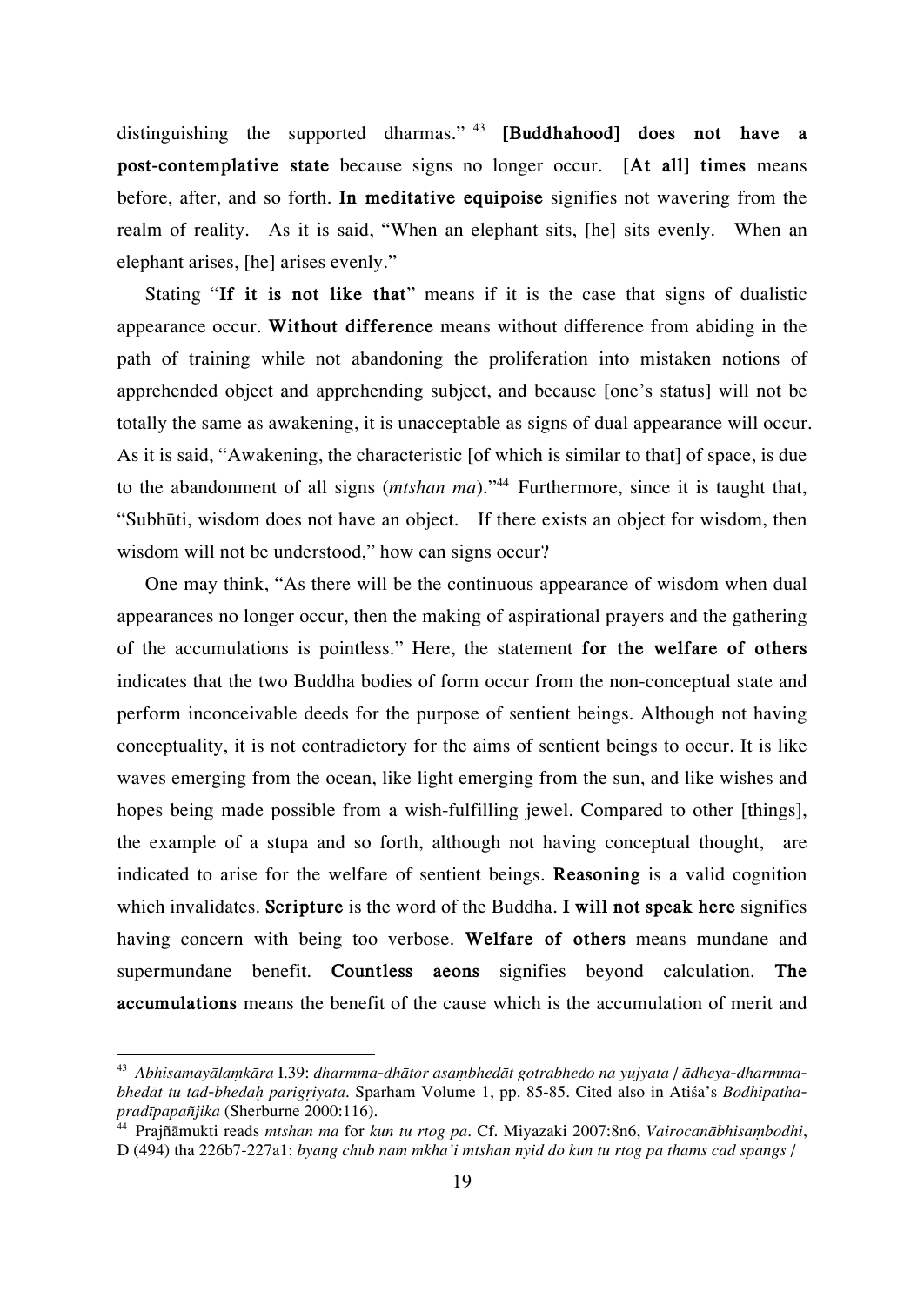wisdom. **Making aspiration prayers** [123a] is for the welfare of others. **Those who are to be taught** for the eyes and so forth of pure minds. **Just as those…wish** signifies whichever [teaching] will appear as the essence of whichever discipline and in accordance with various reasonings will be exactly according to the inclination. As it is said, "Various practices are taught to sentient beings who have diverse inclinations. If one is not inclined to the teaching of profound reality, then one should refrain from reviling and be endowed with inconceivable reality." Actually, the Bhagavan does not have a Buddha-body, etc. and does not have signs of dual appearance. Moreover, [the Buddha] never departs from the realm of reality and remains in a non-conceptual state. As it is taught, "Whoever sees me as visible matter..."<sup>45</sup> Therefore, the Dharma-body is just like space. Although any distinctions of boundary, center, various colors and so forth do not exist in space, sentient beings conceptualize multiple distinctions of boundaries, center, blue, and yellow.

 [Question:] If it is the case that the form-body and so forth does not have conceptual thought, then how can this be suitable to carry out the welfare of sentient beings? [Reply:] The meaning of this has already been explained. Even though the sun does not have conceptual thought various rays of light emerge from it and it illuminates things. The very disk of the sun is not light rays. If the disk of the sun itself were light rays then it would remain in the inside of a house, etc. and the very object and the disk itself would be different. The light rays themselves are not the disk of the sun. If the light rays themselves were then they would remain in space itself and would not illuminate all entities. Therefore, even though the light rays are not the sun disk, the light rays emerge from it and illuminate all entities. For this reason, since a *sūtra* states, "The Buddha is like space and sentient beings are like a mountain," it is inconceivable.

The intention of Dīpaṃkara [123b] is difficult to measure and The great meaning of Madhyamaka is not an object of the intellect. Prajñāmukti has clearly described the special instructions

<sup>&</sup>lt;sup>45</sup> "Whoever sees me as visible matter, whoever understands me as sound, has entered into a wrong path; that person will not see me. The buddhas are the *dharmakāya*; the 'leaders' see reality (dharmatā)." Vajracchedikā, 26, k.1-2ab: yo mām rūpeņa cādrākşur yo mām ghoșeņa cānvaguh / mithyāprahānaprartā na mām drakyanti te janāh / 1 / dharmato buddho drastavyo dharmakāyā hi *nāyakāḥ* /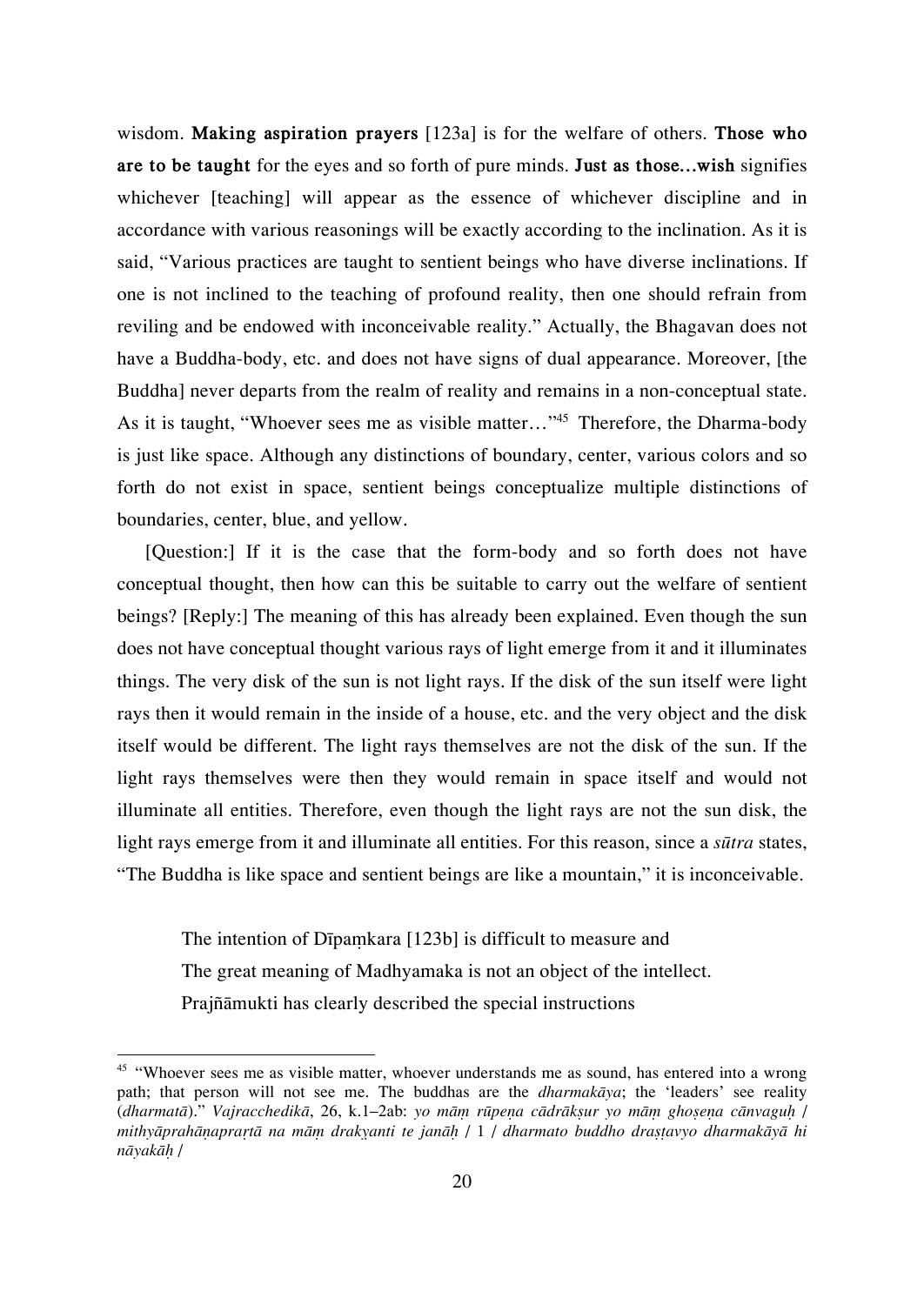For the purpose of teaching those without knowledge who wish for an explanation.

May one who has attained the merit of this virtue attain the status of awakening from having the precious teaching stay in the world remaining for as long as the earth, water, fire, wind, and space.

 The commentary of the special instructions of the Middle Way composed by the Paṇḍita Prajñāmukti is concluded. The Indian preceptor (*upādhyāya*) Prajñāmukti himself and the monk Tshul-khrims rgyal-ba translated, corrected and edited [the text].

#### **Collection on the Two Realities (***bden gnyis kyi 'bum***)**

The translation which follows consists of an anonymous Kadampa commentary on Atiśa's *Madhyamakopadésa* entitled on the manuscript's title page *Bden gnyis kyi 'bum* "Collection on the Two Realities." The manuscript of the commentary is a facsimile reprint located in the recently published "Collected Works of the Bka'-gdams-pas" (*bka' gdams gsung 'bum*). This collection consists of a number of lost Tibetan manuscripts that were recovered from temples within Drepung (*'bras spungs*) and Sera monasteries outside of Lhasa in 2003. Currently comprised of over ninety volumes (with plans for another thirty volumes), the collection contains works related to Buddhist scholastic topics such as Madhyamaka (*dbu ma*), Pramāṇa (*tshad ma*), and Abhidharma (*chos mngon pa*) by Tibetan authors ranging from the late tenth century up to the early fifteenth century who are generally considered Kadampa (*bka'-gdams-pa*) authors. The volumes of these handwritten manuscripts were purportedly a part of the library of the fourth Tsang king, Kar-ma bstan-skyong dbang-po (r. 1622–1642).

 The manuscript of the *Bden gnyis kyi 'bum* is from the monastic library of Drepung according to the *Bibliography of the Rare Texts that Reside at Drepung Monastery* (*'bras spungs dgon du bzhugs su gsol ba'i dpe rnying dkar chag*). In that catalog, the *Bden gnyis kyi 'bum* is listed under manuscript #015400 as *Bden gnyis kyi 'bum zhes pa jo bo'i dbu ma bden gnyis kyi 'grel ba*. Although the title on the manuscript and the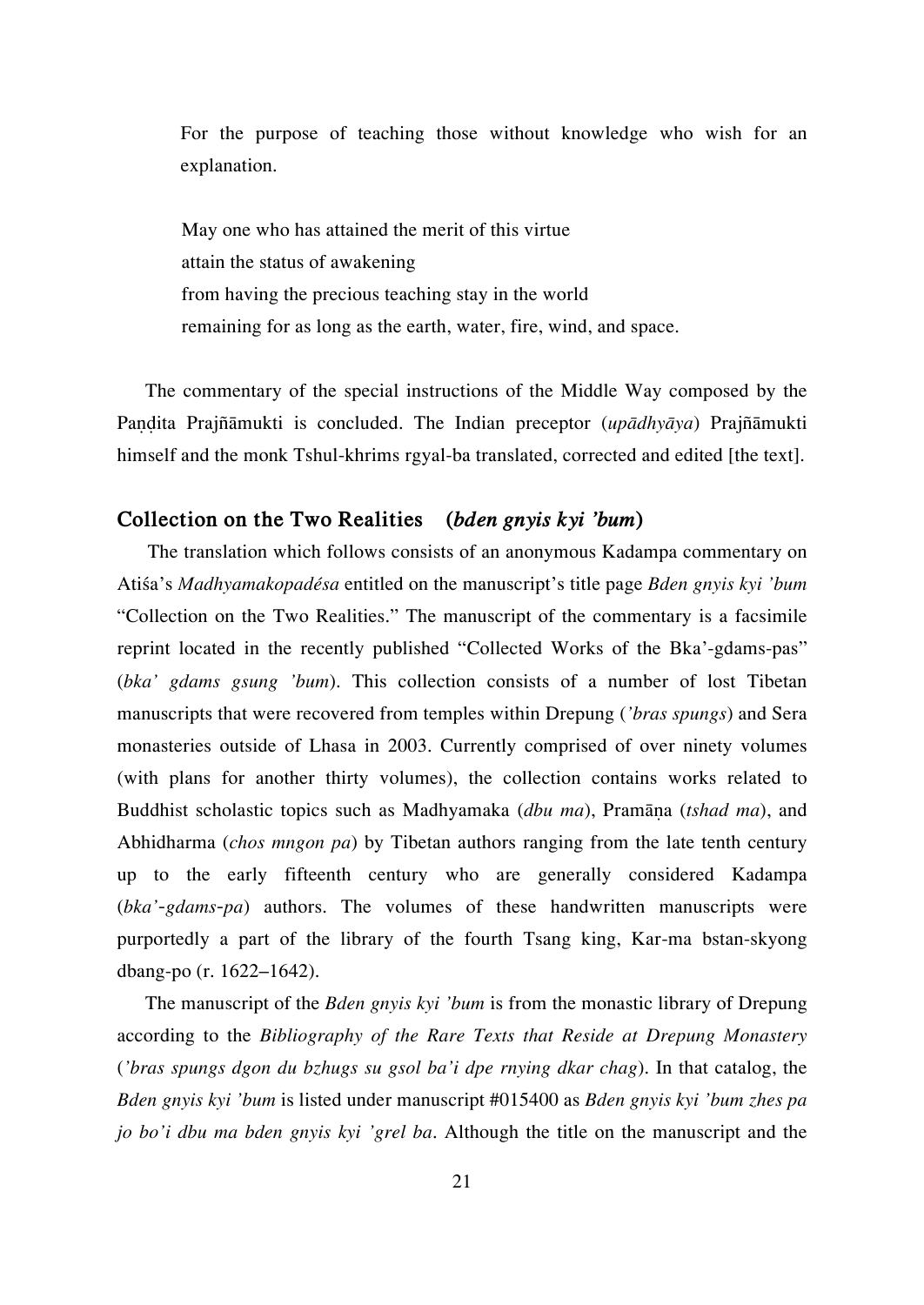catalog listing imply that the content is related to Atiśa's *Satyadvayāvatāra,* as the content clearly illustrates in the following translation, the text comments on Atiśa's *Madhyamakopadésa*. However, the first folio of the translation does focus on content related to the *Satyadvayāvatāra* and its title. I think this is because the first folio of the *Bden gnyis kyi 'bum* was either wrongly copied, or misplaced, and should be the first folio that precedes the content of the manuscript currently entitled *Dbu ma'i man ngag gi 'bum* "Collection of Madhyamaka Special Instruction," whose actual content is a brief commentary on Atiśa's *Satyadvayāvatāra* (translation in Apple 2013). The first folios of these two manuscripts were switched at some point in their history.

 The manuscript of the *Bden gnyis kyi 'bum* consists of eighteen folios (Roman pp. 335–369), eight lines per page written in clear Tibetan headless cursive script (*dbu med*). The handwriting contains a number of archaic abbreviations in which some parts of the text are difficult to discern. The manuscript has the following orthographic characteristics:

- Consistent use of *tsheg* before a *shad*;
- Palatalisation of *ma* by *ya btags* before vowels i and e (e.g. *myed*, *myin*);
- Use of superabundant *'a rjes 'jug* (e.g. *mdo'*, *dbu' ma ba*);
- The use of double *shad* to mark a new section of the commentary;
- Consistent spelling of *lasogs pa* for *la sogs pa*;
- Archaic transcription for Sanskrit terms (e.g. *bu ta* for *buddha*).

 The text is found in volume 19 of the *Bka' gdams gsung 'bum* published by Dpal brtsegs bod yig dpe rnyig zhib 'jug khang (2003). Volume 19 contains an *Abhisamayālaṃkāra* commentary by 'Chus Dar-ma brtson-'grus (1117– 1192) and five anonymous works on early Tibetan Madhyamaka. The early Kadam Madhyamaka works in this volume include:

- *Dbu ma la 'jug pa'i bsdus don* (6 fols., Roman number pp. 247–317). A brief topical outline to Candrakīrti's *Madhyamakāvatāra*.
- *Bden gnyis rnam bshad ṭik dang bcas pa* (35 fols., Roman number pp. 247–316). A commentary on Śāntarakṣita's *Satyadvayavibhaṅgapañjikā* (Toh. #3883).
- *Dbu ma'i man ngag gi bshad pa*, *Pu to yab sras kyi lugs* (9 fols., pp. 317–334). A short work explaining the Madhyamaka special instructions of Po-ta-ba rin-chen gsal (1027–1105) and his spiritual son Sha-ra-ba yon-tan grags (1070–1141).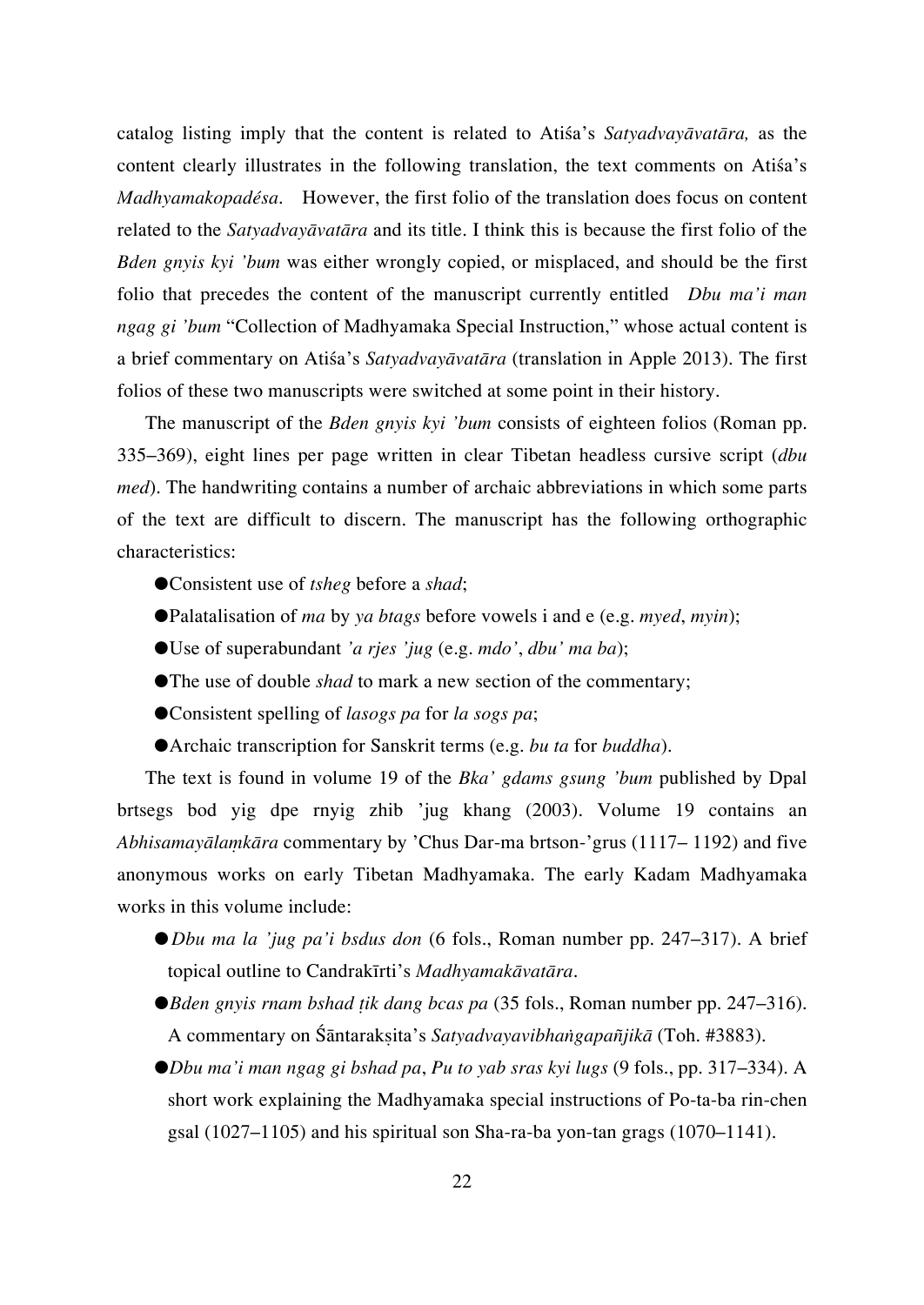- *Dbu ma bden gnyis kyi 'bum* (18 fols., pp. 335–369). The text of the following translation.
- *Dbu ma'i man ngag gi 'bum*, *Bden chung gi 'bum* (16 fols., pp. 371–401). A commentary on Atiśa's *Satyadvayāvatāra*. Introduced and translated in Apple 2013.

 The Kadampa author of *Collection on the Two Realities* (*bden gnyis kyi 'bum*) was affliated with the monastic center of Reting  $(Ra \text{ sgreng} = Rwa \text{ sgreng})$  founded by 'Brom-ston rgyal-ba'i 'byung-gnas (1004/1005-1064), also known as Dge-bshes Ston-pa, in 1056/1057. The author explicitly mentions Reting three times in the commentary (fol. 1b, 4a1, 14a). The commentary preserves a tradition of Atiśa's Madhyamaka that was upheld at Reting during the late eleventh to twelfth centuries. The author mentions a number of Kadampa figures in the commentary such as dGon-pa-ba dbang-phyug rgyal-mtshan (1016–1083), Po-to-pa rin-chen-gsal (1027- 1105), Rnal-'byor-pa chen-po byang-chub rin-chen (1015-1078), and Spyan snga tshul khrims 'bar (1038-1103), who were all affliated with Reting at some point in their lives.

 The *Collection on the Two Realities* contains a number of important historical anecdotes, linguistic points, and philosophical discussions. In terms of historical anecdotes, the commentary notes in its beginning section that Atiśa had a dispute with Ratnākaraśānti (ca. 970-1030), traditionally considered to be one of Atiśa's teachers. Tibetans ususally mention a pious story of King Lha bla-ma Ye-shes 'od offering his head's weight in gold as ransom for Atiśa to come to Tibet (see Schaeffer *et al*  2013:176-181), but the *Collection on the Two Realities* anecdote presents an alternative view from Atiśa's side, indicating a disagreement based on the fact that the Yogācāra Ratnākaraśānti did not approve of Atiśa's teaching of Madhyamaka. A traditional biography of Atiśa attributed to 'Brom-ston-pa Rgyal-ba'i byung gnas (2012:45-46) states that Atiśa first received Madhyamaka teachings under the tantric yogin Avadhūtipa with whom he studied for seven years. The biography mentions that Atiśa learned the Madhyamaka principles of subtle cause and effect under Avadhūtipa, a point specifically mentioned in the *Collection on the Two Realities* (fol. 7b). Atiśa's study of Madhyamaka under Avadhūtipa is also supported by the colophon to the *Sūtrasamuccayasañcayārtha*, which mentions that he received the special instruction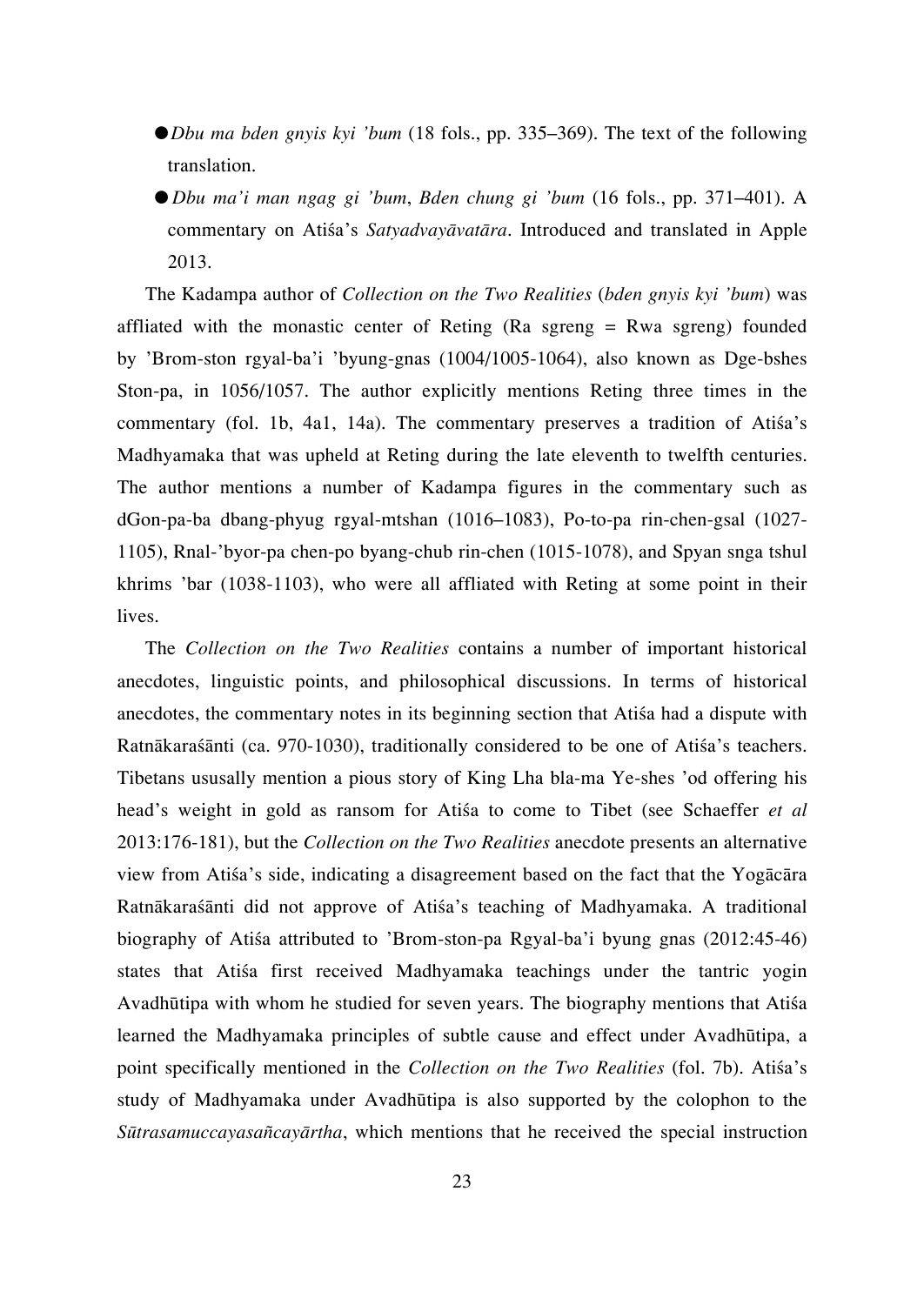(*upadesa*) of *apratisthita* [*madhyamaka*] *darsana* under Avadhūtipa.<sup>46</sup> After study under Avadhūtipa, Atiśa learned the Yogacāra-madhyamaka system under Ratnākaraśānti based on this teacher's commentary to the *Aṣṭasahāsrikāprajñāpāramitā*. However, this caused Atiśa to be aware of clear differences between Avadhūtipa's Madhyamaka and the Yogācāra-Madhyamaka, giving Atiśa strong faith in the Madhyamaka system of Candrakīrti.<sup>47</sup>

 Indeed, the *Collection on the Two Realities*, as well as the *Dbu ma'i man ngag gi 'bum* (Apple 2013), in commenting upon Atiśa's *Madhyamakopadeśa* and *Satyadvayāvatāra*, elaborate upon Candrakīrti's system of Madhyamaka where mind, mental factors, and conceptuality are "cut-off" in the state of Buddhahood. The text advocates a faith-based Madhyamaka based on Mahāyāna sūtras rather than *śāstra*s, placing emphasis on scriptural authority (*āgama,lung*) rather than logic (*pramāṇa*) (fol. 4a2, 5b1-7). Along these lines, the Kadampa author will directly cite, or refer to, the Madhyamaka works of Nāgārjuna (nine times), Āryadeva, Śrīgupta (twice), Jñānagarbha (twice), Śāntarakṣita (three times), Bhāviveka, and Candrakīrti (twice) without mentioning any divisions between them. The commentary exhibits an understanding of Madhyamaka thinkers as not being in conflict with each other. Unexpectedly, the author will cite Dharmakīrti's *Pramāṇavārttika* as proof for the reasoning that things do not arise without a cause as found in the first chapter of Nāgārjuna's *Mūlamadhyamakakārikā*. The Kadampa author, like other Indian and Tibetan scholar between the  $11<sup>th</sup>$  and  $13<sup>th</sup>$  century, may have considered Dharmakīrti as a Mādhyamika (Steinkellner 1990).

 In the translation which follows I have placed in bold print text which corresponds with Atiśa's *Madhyamakopadeśa*. I have also formatted the text with paragraph divisions that correspond to the sections marked with a double *shad* in the manuscript where the content of the commentary is differentiated.

<sup>46</sup> *Sūtrasamuccayasañcayārtha,* extended colophon not in Derge Tanjur but *Bstan' gyur gser bris ma, mdo 'grel a,* fol. 513r:…*lha khang ke ru'i khyams smad kyi ban de bdag gyi zhus te gdams ngag dang bcas te gnang ngo/ jo bo'i bla ma a wa dhū ti pas rab tu mi gnas pa'i lta ba dang / las mtha' sems bskyed pa'i cho ga dang / mdo kun las btus pa'i don man ngag tu byas pa 'di gsum stabs gcig tu gnang ba lags so* // Cf. Chattopadhyaya 1967:462.

<sup>47</sup> Rgyal ba'i 'byung gnas (2012:46.13-16): *nga'i bla ma shānti pa brgyad stong pa gsung tsa na dbu mar bshad pa thams cad re re nas sun phyung bas / nga'i dbu ma'i lta ba de nyid gsal btab pa bzhin du song / rnal 'byor spyod pa'i dbu ma shin tu gsal bar gyur / nga zla ba grags pa'i lugs la shin tu dad pa yin gsung /*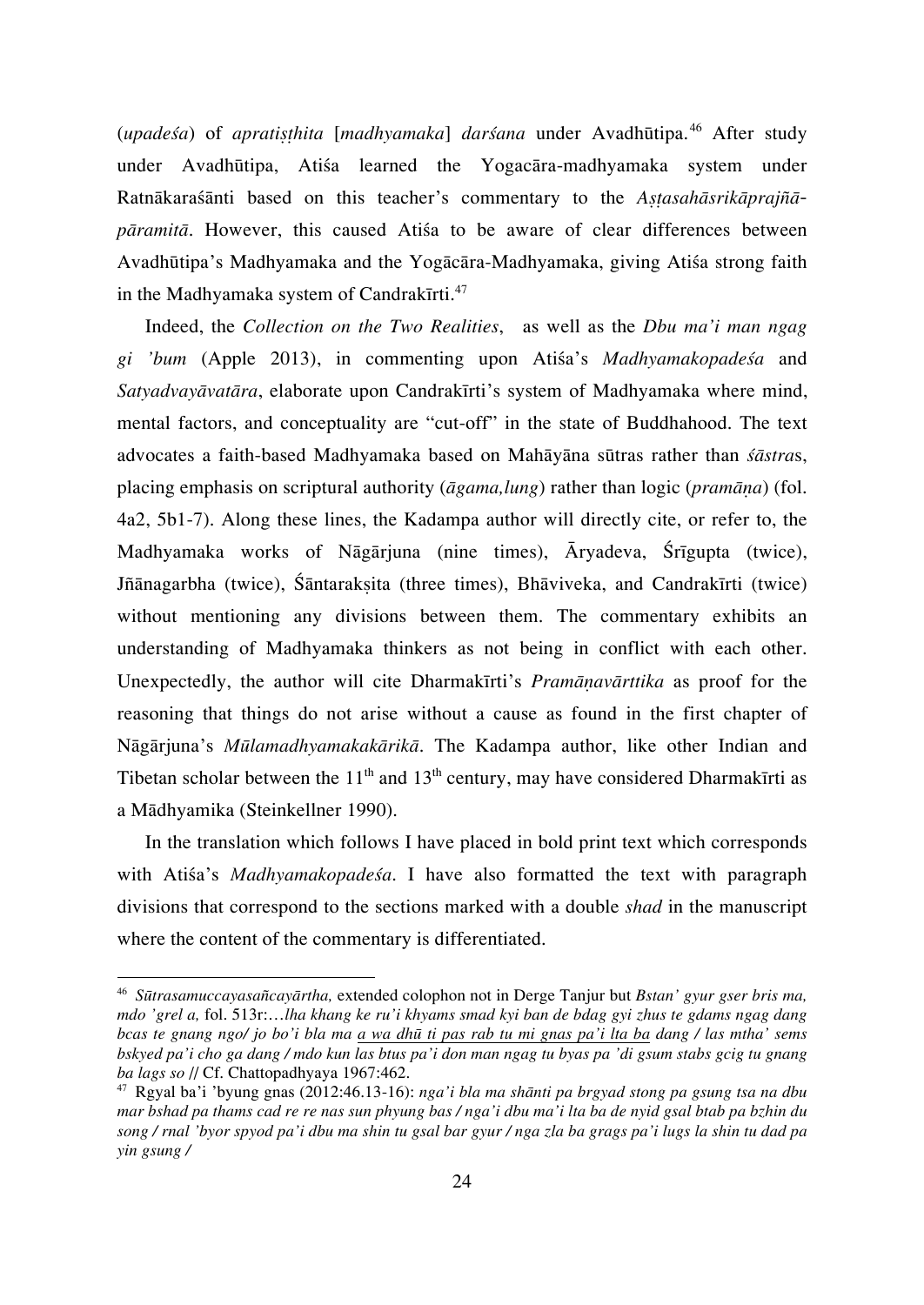# **Translation**

[1a] *Collection on the Two Realities* (*bden gnyis kyi 'bum*)

[1b] I pay homage to the omniscient one Who liberates from all faults and Who is adorned with all virtuous qualities; A friend of all sentient beings.

 I will speak a little bit about the dharma teaching of the Lord [Atiśa] to cause faith in the faithful. May it consist for others in three [aspects of being] practical, an exposition, and equal in collections [of merit and wisdom]. It is not Tibetans who accuse Lord [Atiśa]. There are many who rely on Secret Mantra and it is not suitable as an object of explanation to study in collecting [merit and wisdom]. Even all the sayings of the Hymn of Practice (*spyod pa'i glu*) and the Vajra Hymn (*rdo rje'i glu*) are completion stage practices which rely on Secret Mantra. There may be a small precipice in the single purpose in all those [Secret Mantra teachings] so this dharma teaching is all. Although there are many systems of positing the two realities, for the followers of Reting [Monastery] (*ra-sdreng*), this dharma teaching is sufficient as it is comparable to all [others]. An abundance of useless talk has no purpose. Among the three purposes formerly stated in the Indian language, only gratitude (*byas pa gzo' ba*) is essential, similar to writing other works. [This text] was written by Lord [Atiśa] as his own guru, Gser-gling-ba, wrote a letter that requested Atiśa to provide a means of defining the Madhyamaka system of the two realities. Since it is written and taught with respect, [this text] is established as a pure source. The Madhyamaka [thought] of Atiśa is due to the kindness of Āvadhutipa who [Atiśa] served and followed for seven years. Since [Atiśa] had great reverance for Gser-gling-ba, it is [due to] previous karma that [he] apprehended the Madhyamaka view of a sharp minded pandita like him. The teaching that it is beneficial to cultivate a forceful elimination of the conceptual elaborations of cognizer and cognized is unacceptable. At the onset, [Atiśa] did not have great reverance for Śāntipa. Later, when [Śāntipa] heard him [i.e., Atiśa] among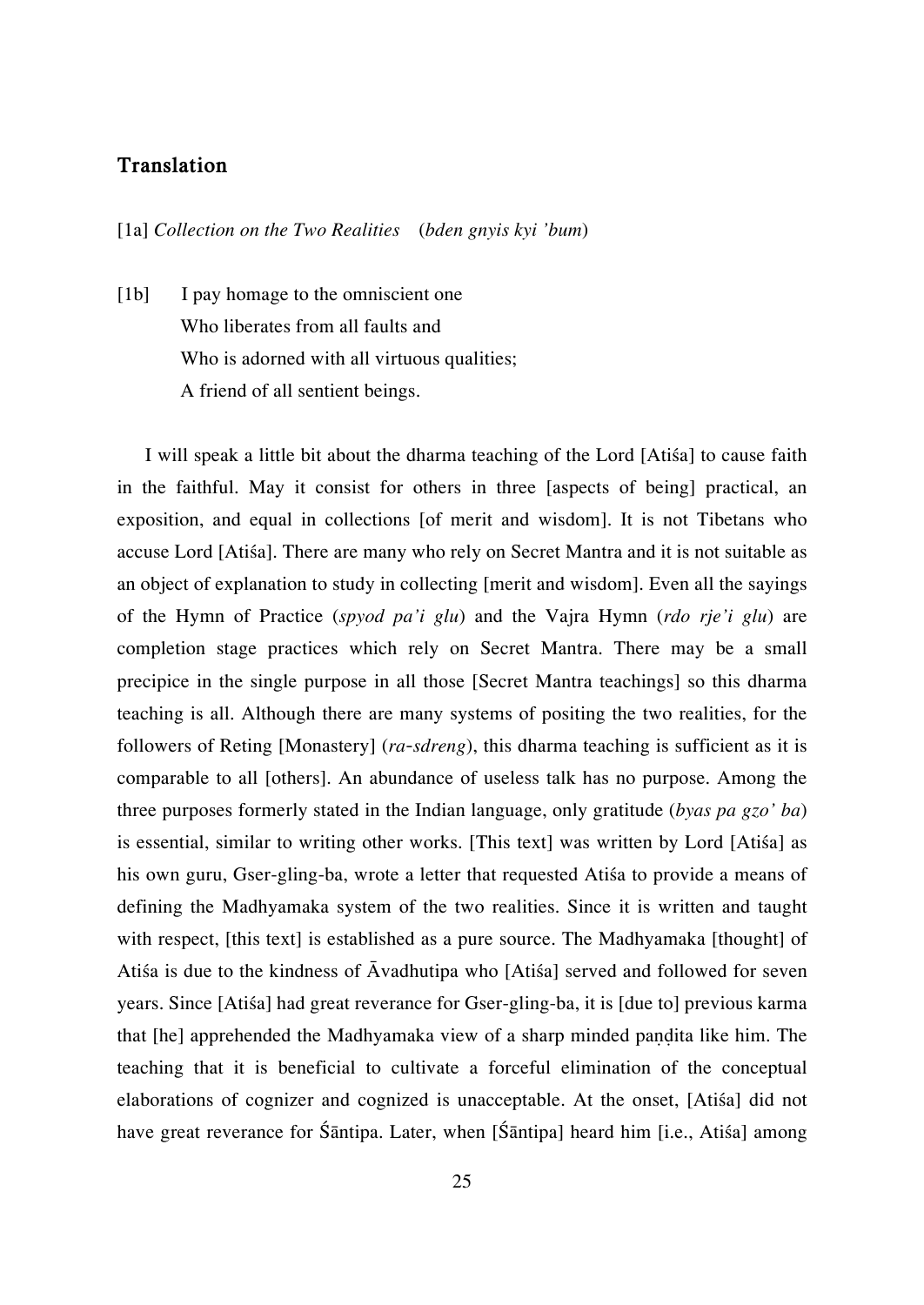Tibetans like a bull stating that "the proper object is that all things do not have inherent existence," [Śāntipa] was not pleased. It is said that Lord [Atiśa], immediately upon initiating a discussion on a little bit of Madhyamaka, was thrown out due to [Śāntipa] being annoyed. For the benefit of quickly apprehending the language, *svad tya* is reality (*bden pa*), *dho ya na* is two, *a ba ta ra na* is "to enter." In the future this will be a seed of the condition for quickly apprehending, having met with and encountered, the Sanskrit language (*saṃ kri ta'i skad*). The system of assigning the title is like "The story of the ravishment of Sītā and the killing of Mkhar ba."<sup>48</sup> The actual *Entrance to the Two Realities*: with regard to all the pronouncements of the Buddha being grouped into two realities, there is the mistaken conventional, since the activity of an object, or the measure of its appearance, is empty, and the correct conventional, which has causal efficacy as a measure of its appearance, being some thing (*chos can*) that is pleasing when unexamined, a dependent arising for affliction and purification, that arises and ceases. As it occurs from India as a dharma teaching for the world [2a1], it is a subject that is known in India. Moreover, it is written with gratitude by him. As this was written as a letter for the sake of students in future generations, when one has made conditions to encounter dharma teachings to practice, when one encounters dharma teachings by the conditions of dwelling in harm, one should understand with gratitude and kindness. [This teaching] should be understood as created for the total benefit for the world. When the previous spiritual teacher (*bla ma*), in the process of protecting [this teaching], was passing away, stated that "I am protecting this [teaching], with the loss of life or letting go the force of life, having taken to entrust this to you." This is just as it was spoken at the time of the passing of Dge-bshes Ston-pa when he handed [the teaching] over to another spiritual teacher. If it is not handed over like this, not a single word of the spoken transmission of that spiritual teacher will be granted. Oneself should meditate, supplicate, make offerings, pay homage, rely on the spiritual teacher with respectful faith, establish aspirational prayers to meet [the spiritual teacher] from here on in future lifetimes, staying at ease in not seeking out other spiritual teachers.

<sup>&</sup>lt;sup>48</sup> This story relates to how the titles of texts should be made up. See De Jong, "An Old Tibetan Version of the Rāmāyaṇa" page 191. Das (1902) relates it from Atiśa's biography. See Ulrike Roesler, "The Great Indian Epics in the Version of Dmar ston Chos kyi rgyal po," in *Tibet, Past, and Present:Religion and Secular Culture in Tibet* (2002) edited by Blezer and Ardussi, pp. 447, notes 40, 41, 43.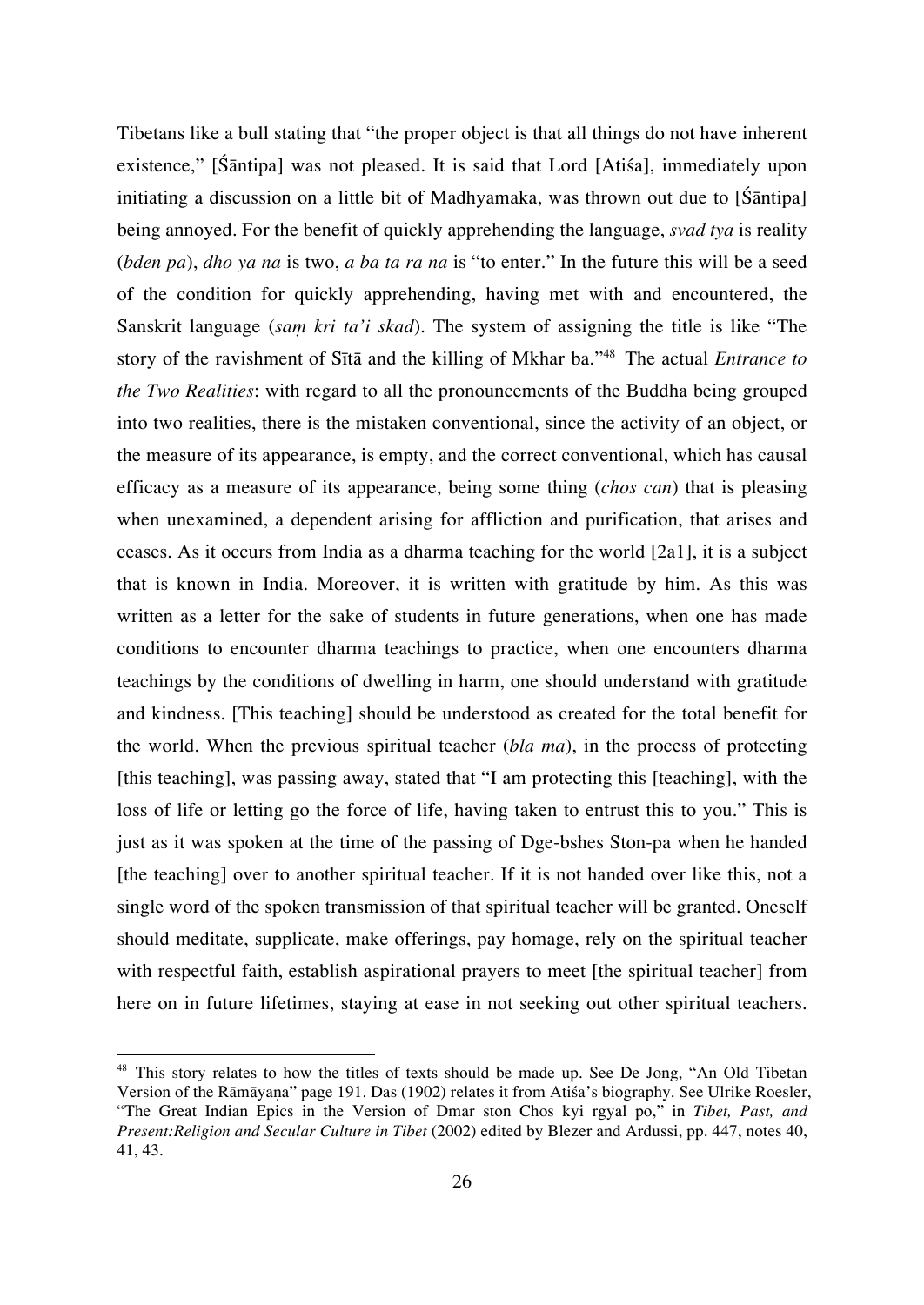Likewise, when making prayers throughout this lifetime do not become satisfied. Later, from here on, when reflecting upon something like reality, having met with a superior one, having held previous thoughts, other oral instructions will come into being as meditation. In dependence on that high approach, moreover, make offerings and request at once–"for me, may I be able to have complete strength. And formerly, with respect to that, since I had disbelief I was incapable of receiving previous blessings. Even future blessings may also be incapable as unwholesome, negativities have increased." Potaba has said, "Now, everyone is like when the owner of a young bull seeks out the young bull after it has gone down a path. When the bull stops, he goes again while being pursued having turned away from the owner. The neighbors recognize that [the bull] desires to go back to its own home again. When straying from the path, [the bull] is killed having been carried away by a robber. We will be similar to the bull so we must try to reside straight up not straying from the path. [The bull] did not listen at all, and having strayed from the path, was killed by a robber. When the chick of a grouse does not completely die, the other chicks will protect the grouse when dwelling in the same nest. Its wings are not fully formed and it jumps from the nest in an untimely manner. When limping around a hawk and weasel will eat [the chick]. We are also like this as we sit up in the nest. When we have an untimely fall, the hawk and weasel will carry us away. Not listening, everyone will be carried away by the hawk and weasel. [2b1] So like that, everyone who dwells will likewise be slaughtered by the robber, carried away by the hawk and weasel." All three brothers and Geshe Ston-pa having passed away, the pandita himself went, and having listened to the last testament of Geshe Ston-pa, all those did not stretch the heart of expectation to exist longer than before we achieved the purpose. In general, this action is of special great importance for a trustworthy source for dharma to be established as a pure source similar to what was previously stated. The benefit to learn the language quickly, at that time the king and all his ministers arranged Indian texts according to a rule since scholars and translators would have many benefits even by understanding merely this much through the aim of knowing the translation. That which is taught as *ma-dha-ma*, that which is said as *mahā-ma-ka* has the meaning of "the middle"; +*u-pa dhe-sha* is called special instruction; *na-ma* has the meaning of "what is called." In the future, a translator will be incapable of pure knowledge through relying on merely this, yet even now, it is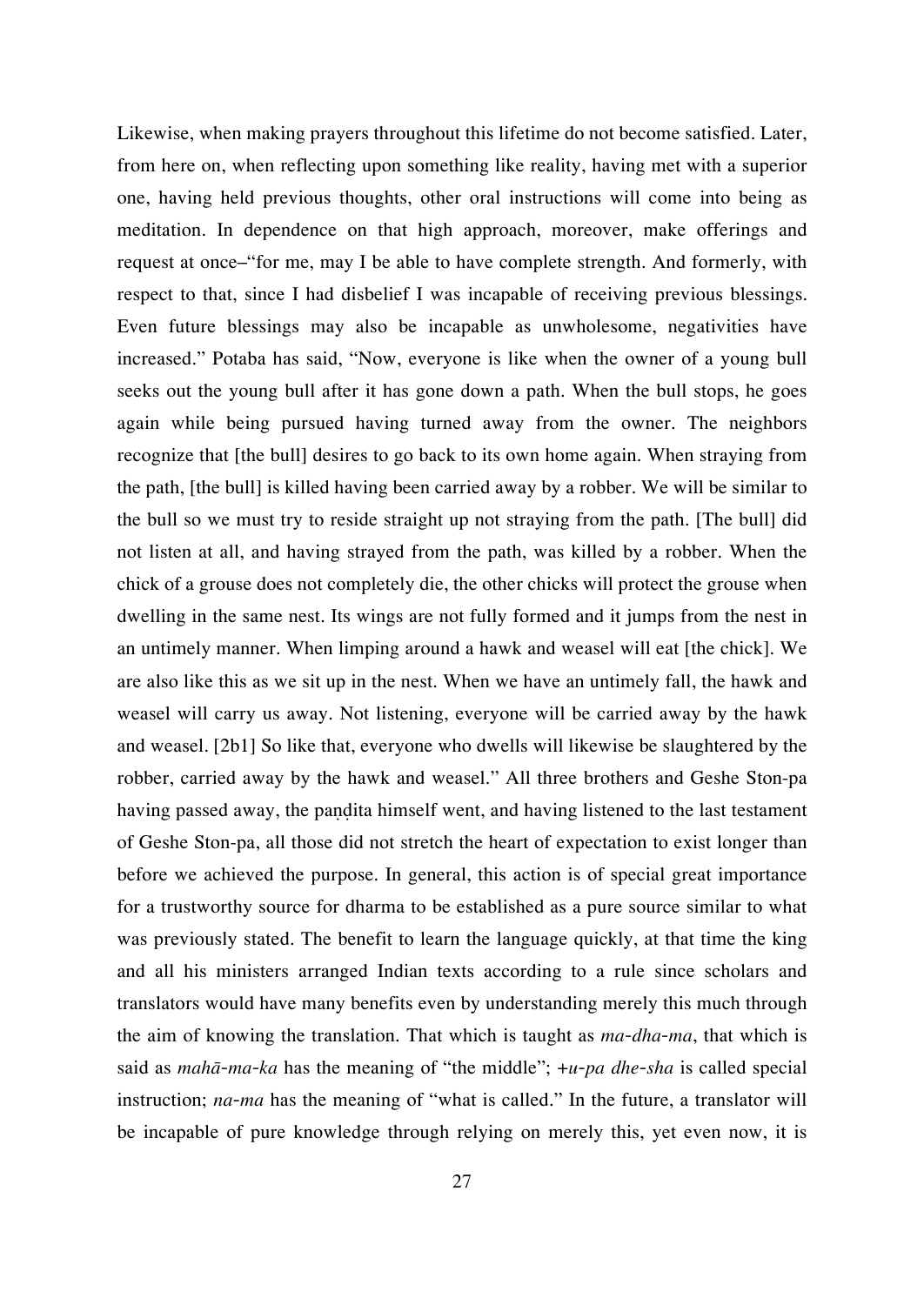repeated as a cause to produce familiarity when meeting with the Sanskrit language in the future through creating predispositions. The meaning of the title: regarding this, outsiders accept a Self or a person to exist and since they assert cause and effect, truth, and the [three] jewels to not exist, they fall into the extremes of either superimposition or deprecation. Two of our own schools and the Yogācāra, since they assert both a subject and object, the other-powered nature (*paratantra*), and mere representation as substantially established, they are said to fall to the extreme of superimposition. In this regard, when one upholds the two realities by being free from the two extremes it is the Middle. Through being easy to understand it is Special Instructions because, through a little bit of the basic text and words, one is able to understand the meaning of the two realities through hearing and contemplation and directly realize through meditation. Furthermore, the Ācārya [Nāgārjuna] has taught,

"To those who seek reality, at first, one should state 'Everythings exists.' When they have understood things and become detached, then later declare things as isolated (*viviktatā*)*.*"49

Āryadeva has stated,

 $\overline{a}$ 

"At first overturn non-virtue; midway one should overturn [the notion of] self; in the end one should overturn everything. One who understands in this way is Wise." $50$ 

 Since all these sayings are special instructions, first, for this life, and for after that also, by accumulating actions for this [life], later one comes to understand that the experiencing of happiness and suffering exists, and one has faith which has confidence

<sup>49</sup> *Yuktiṣaṣṭika*, verse 30: *de nyid tshol la thog mar ni* / / *thams cad yod ces brjod par bya* / / *don rnams rtogs shing chags med nas de yi 'og tu dben pa'o* / / Loizzo 2007:180 (Eng), 318 (Tib). Sanskrit: sarvam astīti vaktavyam ādau tattvagavesinah | paścād avagatārthasya nihsangasya viviktatā (Lindtner 1982: 110)

<sup>50</sup> *dang por bsod nams min las bzlog / bar du bdag las bzlog bya zhing / tha mar kun las bzog bya ba / / de ltar shes pa rigs par ldan /* Canonical Tibetan: *bsod nams min pa dang por bzlog / bar du bdag ni bzlog pa dang / phyi nas lta zhig kun bzlog pa / gang gis shes de mkhas pa yin / Catuḥśataka*, ch.8, verse 15: vāranam prāg apunyasya madhye vāranam ātmanah / sarvasya vāranam paścād yo jānite sa *buddhimān.*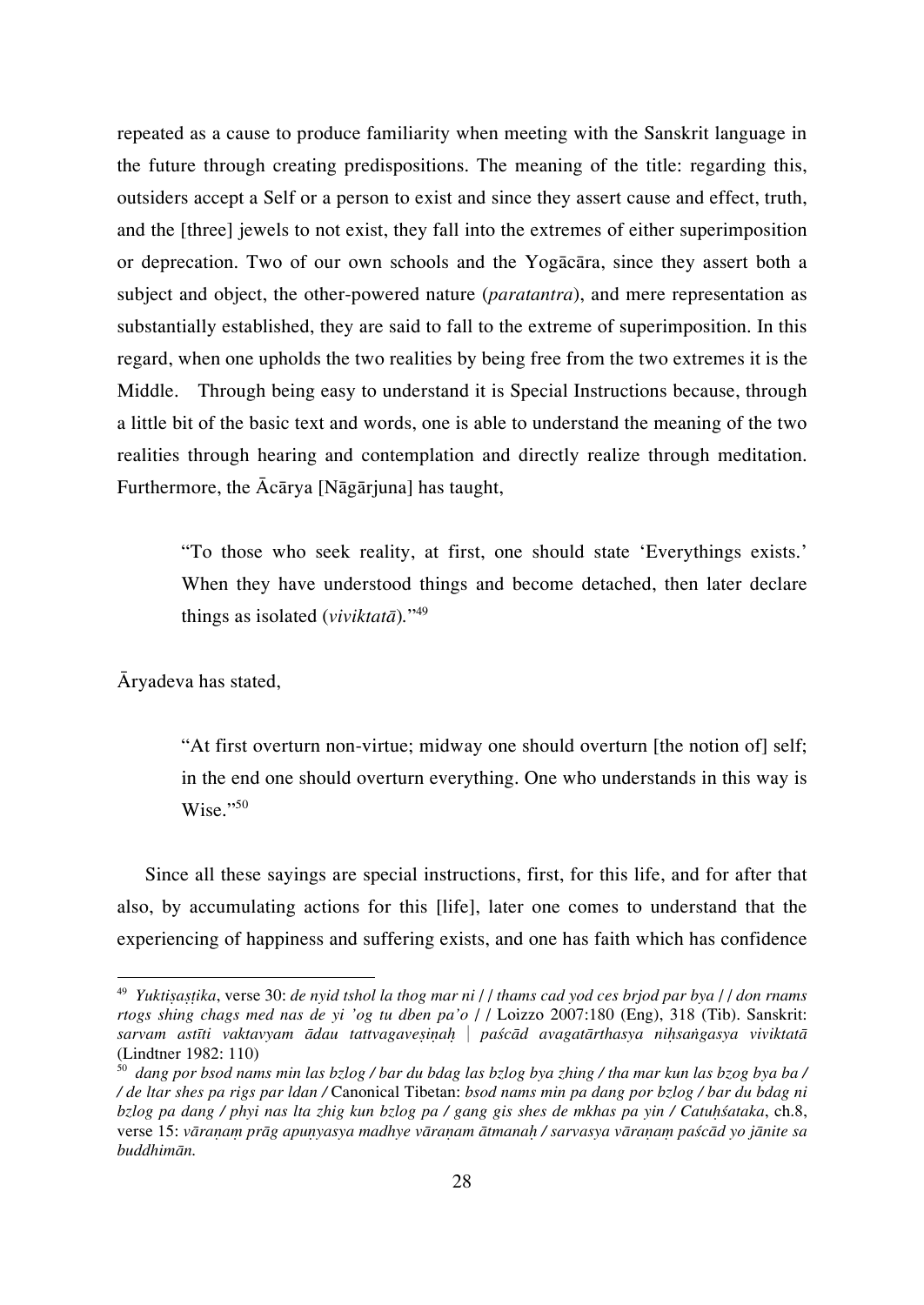in impermanence and karmic causes and effects. Since a similar point has been established from the *Ratnāvāli*, it is essential that one does not [3a1] deprecate conventional reality, and that one overturns non-virtue. Then, through offering up an awareness that accumulates virtue and through relying on the special instructions of the guru, one will understand the conditions of the successive relations of previous karma and its results, one will understand that even the rebirths among the five lineages of transmigration do not have even a mere moment of happiness apart from suffering. Through realizing the faults of all of conditioned existence, one will have disgust and detachment. The cause that establishes existence with its faults is both karma and mental afflictions. The root of karma and the root of afflictions is the view for a Self. The view for a Self is not held when merely establishing some self but holding a Self is through mistaking it for the collection of the aggregates and so forth. Since the aggregates and so forth are incompatible with the characteristics of a Self, up until one understands the nature of selflessness one should overcome the Self and eliminate superimposing the nature of a Self.

 Then, at the time of wandering in infinite cylic existence consisting of a successive continuum of cause and effect, as it is the case that all sentient beings are one's mother, all sentient beings who are construed as one's mother, who are deluded with respect to the two realities, who suffer as a Self in existence by the force of delusion, one relies upon great compasssion in desiring to establish all sentient beings in complete buddhahood, the everlasting liberation from the suffering of cyclic existence. For the purpose of the wish to set sentient beings in that [state], oneself realizes the goals of the aspiration for awakening, compassion, love that wishes to attain that [state] and being detached from one's own liberation. Since it is necessary to engage in the causes for achieving the result of complete buddhahood, realize all the uncommon points of the cause, the six perfections, and without attachment to them, make firm the factors of method inclusive of concentration. Then, one will be unable to abandon the view of a Self if one has not abandoned apprehending dharmas as substantially existent (*chos kyi dngos por 'dzin pa*). Even if one is able to eliminate the view of a Self, if one does not meditate on all dharmas as unproduced, because of not eliminating the obscurations for objects of knowledge, therefore not attaining total omniscience, one must eliminate the extreme of superimposition which is devoid of essence of dharmas and reverse any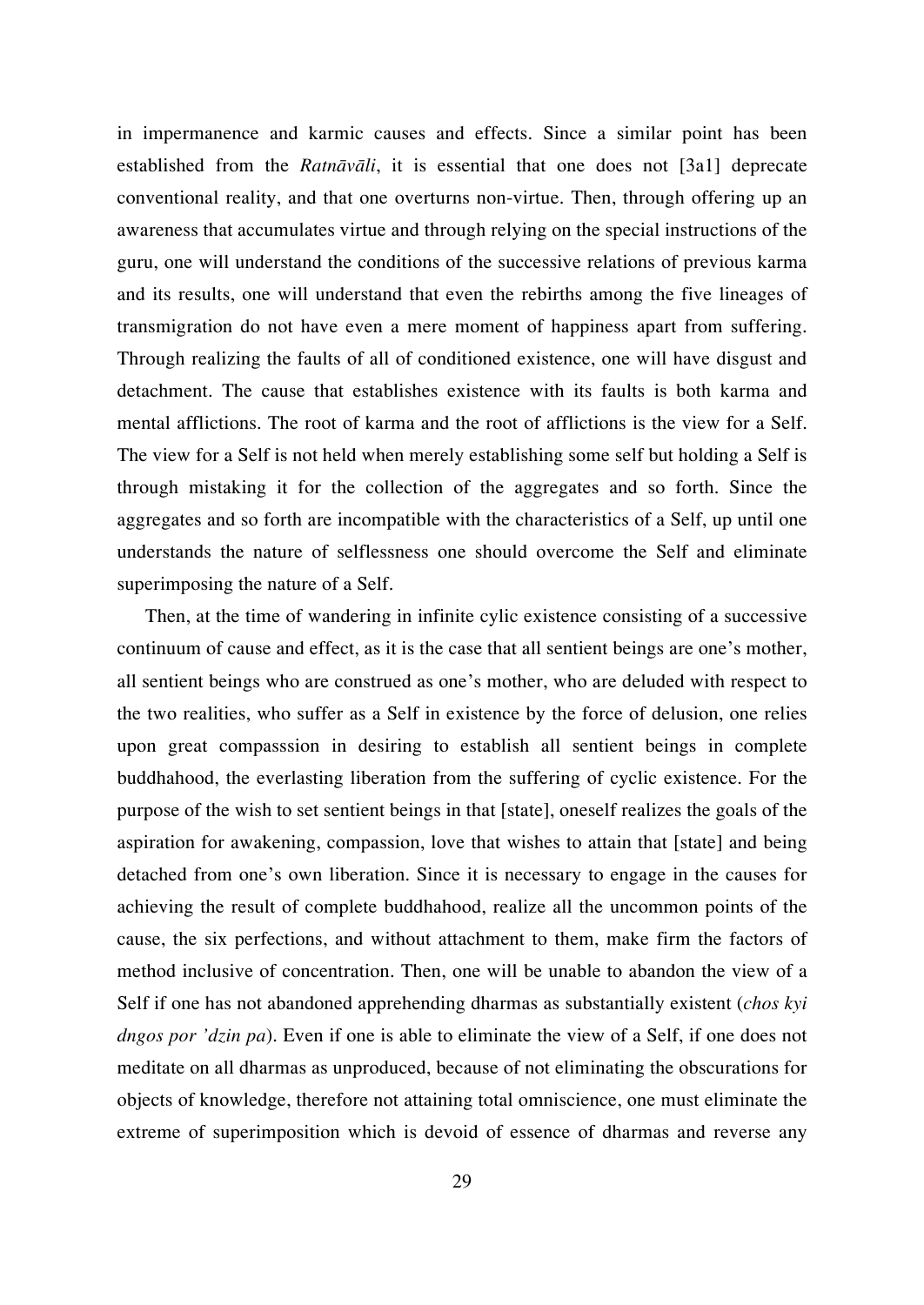apprehension [of things] as real through relying on ultimate reality. In this way, ascertaining the characteristics of the two realities through listening and contemplation is called "view." At the time of meditating on reality, having sat in a cross-legged posture on a comfortable seat and [3b1] while practicing, ascertain the unproduced by means of examining with reasoning, determining all entities, and cutting off duality. One should understand that even the knowledge through the force of unestablished objects of knowledge itself becomes pacified. At the time of actual practice, having cleared away the faults of laxity and excitement, one should be established in the non-conceptual nature for as long as the enemies or robbers of signs and conceptuality do not arise. At the time after [meditation], bearing in mind that all dharmas are like an illusion, one should make effort in the collection of merit by means of pure activity of the three spheres [of agent, action, and object]. In this way, from practicing with devotion, for a long time, and uninterruptedly, at the time of seeing reality, in both meditation and after [meditation], one directly realizes the aims of the two realities. These very aims are to become gradually accustomed to, and traverse, the ten [bodhisattva] stages, and through the vajra-like concentration one will abandon without exception the most subtle latencies of apprehending things as real and from that point on one will make manifest the highest limit of reality (*yang dag pa'i mtha'*). Abiding in this very condition of meditative equipoise at all times, the awakened activities (*'phrin las*) which achieves the aims of sentient beings by the impelling force of previous accumulations and aspirational prayers gradually takes rebirth as a continuum of a person that uninterruptedly occurs exactly according to the good fortune of those to be trained. Having imputed this as the actual special instructions of the middle way, words like this are also set in letters in a book and are the general meaning of terms which appear to the mind. The translator's homage is naturally pure when contemplating **lord Avalokiteśvara**. Since all buddhas are lords of the world, when contemplating in this way it is in harmony with the śāstra and since the *Sūtra on the Meeting of Father and Son* states "The Tathāgata has realized both the conventional and the ultimate. The objects to be known are exhausted here in the two realities," it is only omniscience which understands the two realities exactly as they are. Generally, it is an appropriate aim (*skab su bab pa'i don*) to pay homage to only Mañjuśrī in Madhyamaka treatises. The Ācārya Nāgārjuna, having declared an homage to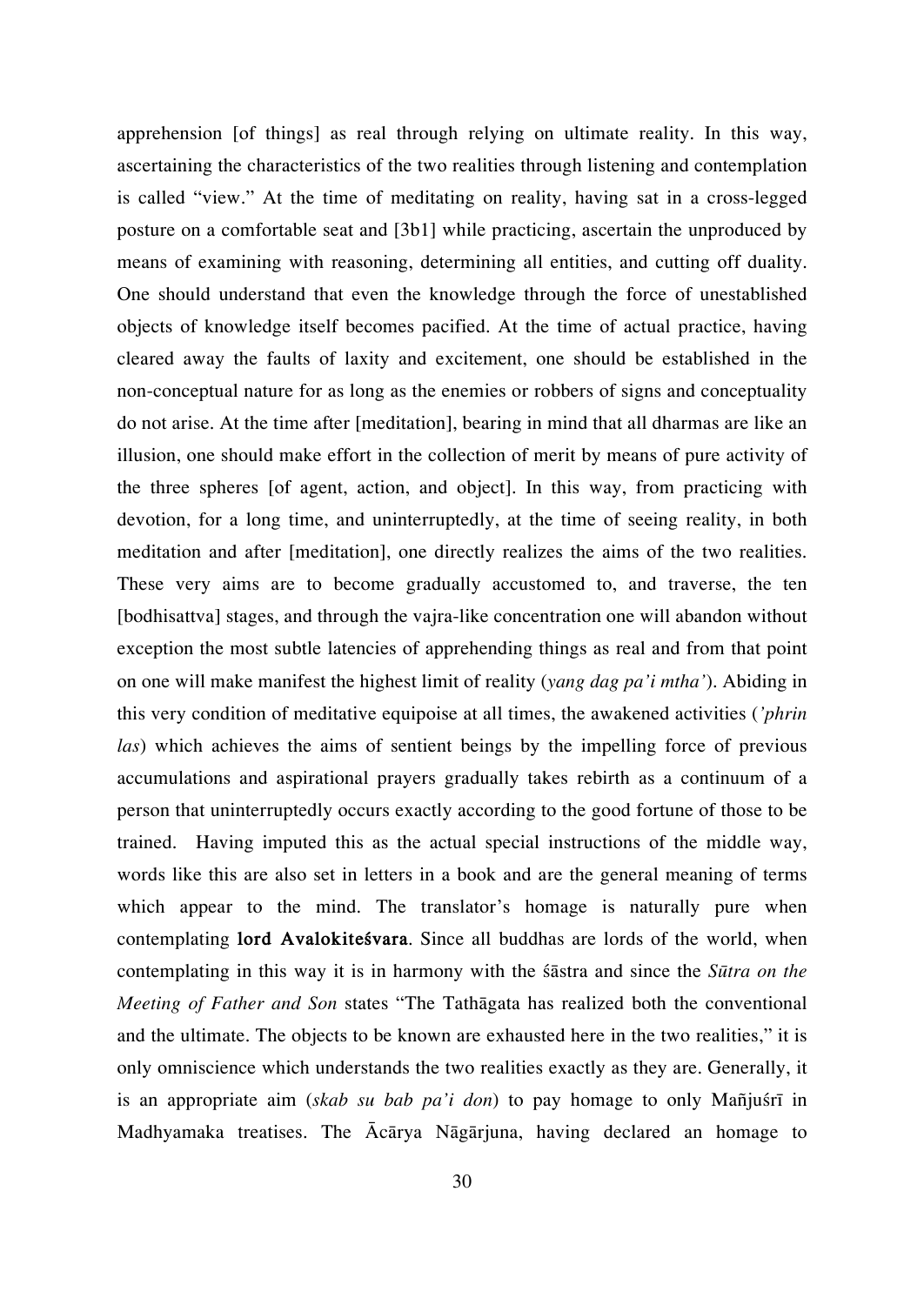omniscience in both the *Root of the Middle Way* and the *Precious Garland*, dwell in the middle. The *Sixty Stanzas on Reasoning* and so forth all pay homage to the feet of Gautama. The purpose of paying homage is so that obstacles will not occur and that the composition will be completed. The composition of the translator will be completed having established a translation in Tibetan letters; up to present times this is for making an oral explanation of the teaching.

 [4a1] It is said that a person from Lhasa views a person from Reting (*rwa-dreng-ba*) in the desire for a deity and that the view is only desire for a deity. Likewise, those who are on the Mahāyāna path, since it is to undertaken in order to realize the two realities, undertake and supplicate through paying homage, worshipping, and offering to actualize omniscience with the mind and to cut through all karmic obscurations that impede realizing the two realities. Other than realizing the two realities through the blessings of [these activities] when supplicating, one is not able to discern the meaning of the two realities through logic.

 The homage statement of the treatise itself, the statements related from "**One who**" through to "**supreme holy person**" since he has become the chief or supreme of all, he is the supreme of two-legged beings, the omniscient one, who himself has stated "I am the supreme in this world." Since his **light rays of speech** are likened to a rising sun, the Lord himself is mentioned through stating "**like me and so forth**" through clearing away the darkness of **delusion in its entirety** without prejudice in the distinctions of sentient beings, the multitude gathered in the midst. According to a scholar who has an extensive commentary on entering to the Abhidharma, "heart" is explained as mental consciousness (*yid kyi rnam shes*). It is a meaning which abides in the heart or in the center and the darkness which deludes objects of knowledge, the two realities, is produced within the sphere of that [mental consciousness] and since the wisdom which opens the mind to objects of knowledge, the two realities, is produced within the sphere of that, it is only reasoning. He states "I bow down to the **supreme holy person**" who extensively makes joy in opening his mouth to one closed to the two realities at the lotus of the mental consciousness of the heart. Generally, when praising a complete, perfect buddha one praises the three qualities of cause, effect, and awakened activity, but here, by stating "**supreme holy person**" both the final end of abandonment and wisdom, the result, and the awakened activity of speech are praised.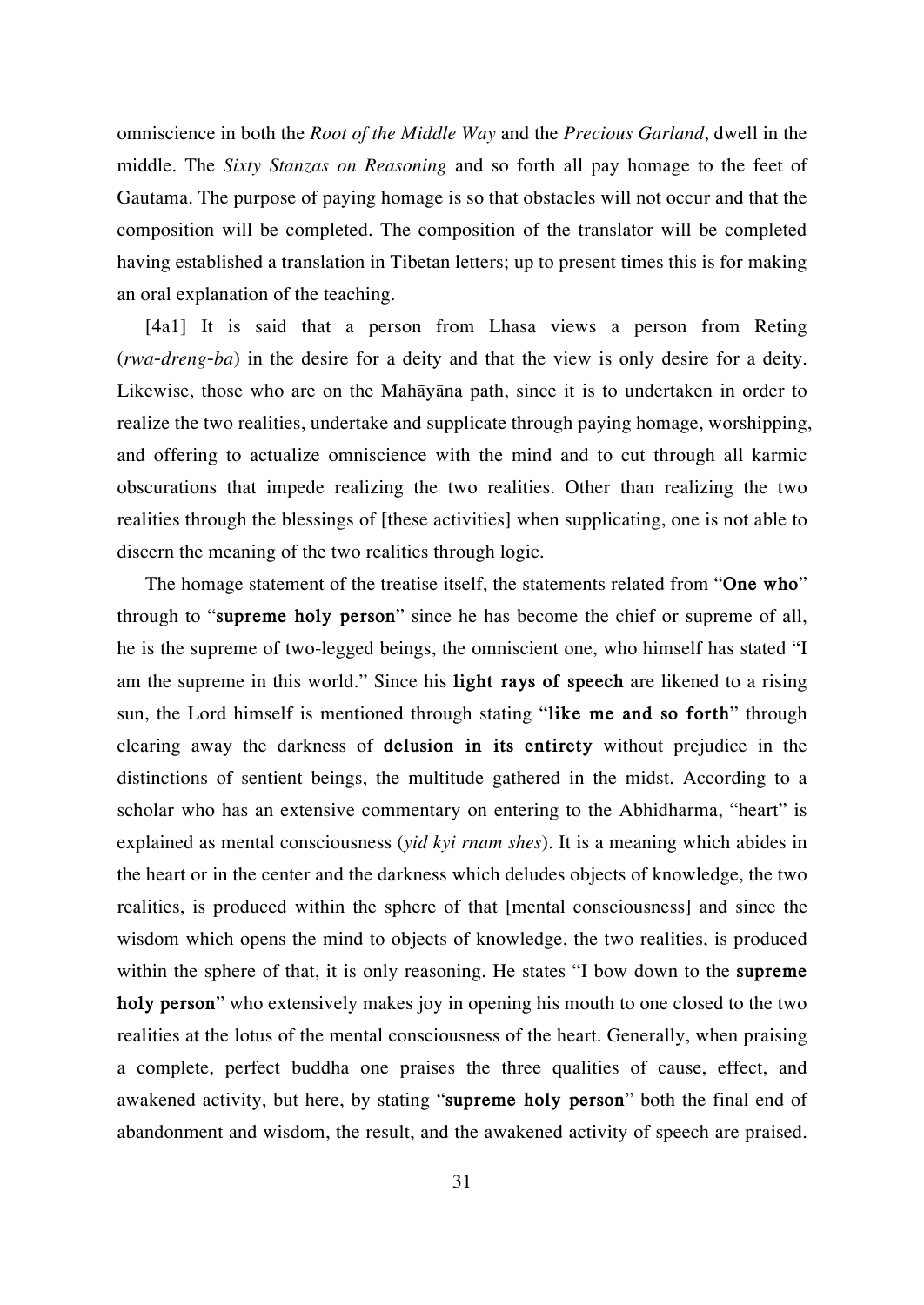[4a7] How is the **lotus of the heart** opened up through clearing away the darkness of **delusion**? Prior to the Buddha arriving in the world, all the world was darkened by the darkness of delusion. He taught dharma when he arrived [in this world] to the fortunate ones who dwelled in the central land [of India], the cause and effect consisting of affliction and purification or the meaning of the two realities, which opens up the lotus of the heart and clears away the darkness of delusion. Then, gradually, commonly, including all of Tibet, [4b1] for the humans who had acccumulated merit, immediately the Buddha Sarvārthasiddhi "He who achieves all aims" spoke two verses and so forth. After forty-nine days from awakening, in Ba-ra-na-se [=Varanasi] he turned the wheel of dharma of the four truths, and by teaching at first their characteristics, the Noble Kun-shes go'u-di  $\left[-\frac{\overline{A}}{\overline{A}}\right]$  ajñātakaundinya] saw the dharma. Three times [the Buddha] stated "Do you perfectly understand the dharma?" and in replying that "I understand" gave him the name of "all-knowing" (*kun-shes* = *ājñāta*). Having turned two answers to "suffering should be understood" arhatship was realized by the five other ones who saw the dharma. Having turned three answers stating "I realize suffering is to be known and now that which is to be known does not exist" the six became arhats, the five [disciples] were five [arhats] and the sixth was the Buddha." Then the teachings taught gradually may be grouped into the twelve limbs and the two or three *piṭaka*s. The teacher in his final words at the time of the final *nirvāṇa* gave the *pratimokṣa*, the teaching of the four applications of mindfulness gathered in the three basket collections as the group of six monks themselves had trained. "I truly reside in having done what is to be done, my relics are mere grains and I have given the twelve limbs without disinction." The Buddha having passed, the *saṃgha* requested to the noble Ānanda "Where was it that the Blessed One expounded the *Turning the Wheel of the Dharma Sūtra*? Child of the Sugata, speak! One of great wisdom, speak!" in this way the teaching and collections exist through a continuous lineage up to the present day. In regards to **clearing away the darkness of delusion and opening the lotus of the heart**, uncommonly [the Buddha] dwells opening up the lotus of the heart and clearing awaying delusion through teaching innumerable teachings while dwelling in Tuṣita heaven or in the womb of the Mother. **Delusion** includes all misknowledge, mistaken consciousness, and doubt. From among these, the greatest mistaken consciousness is solely to view other lifetimes as non-existent. The protector of all beings, the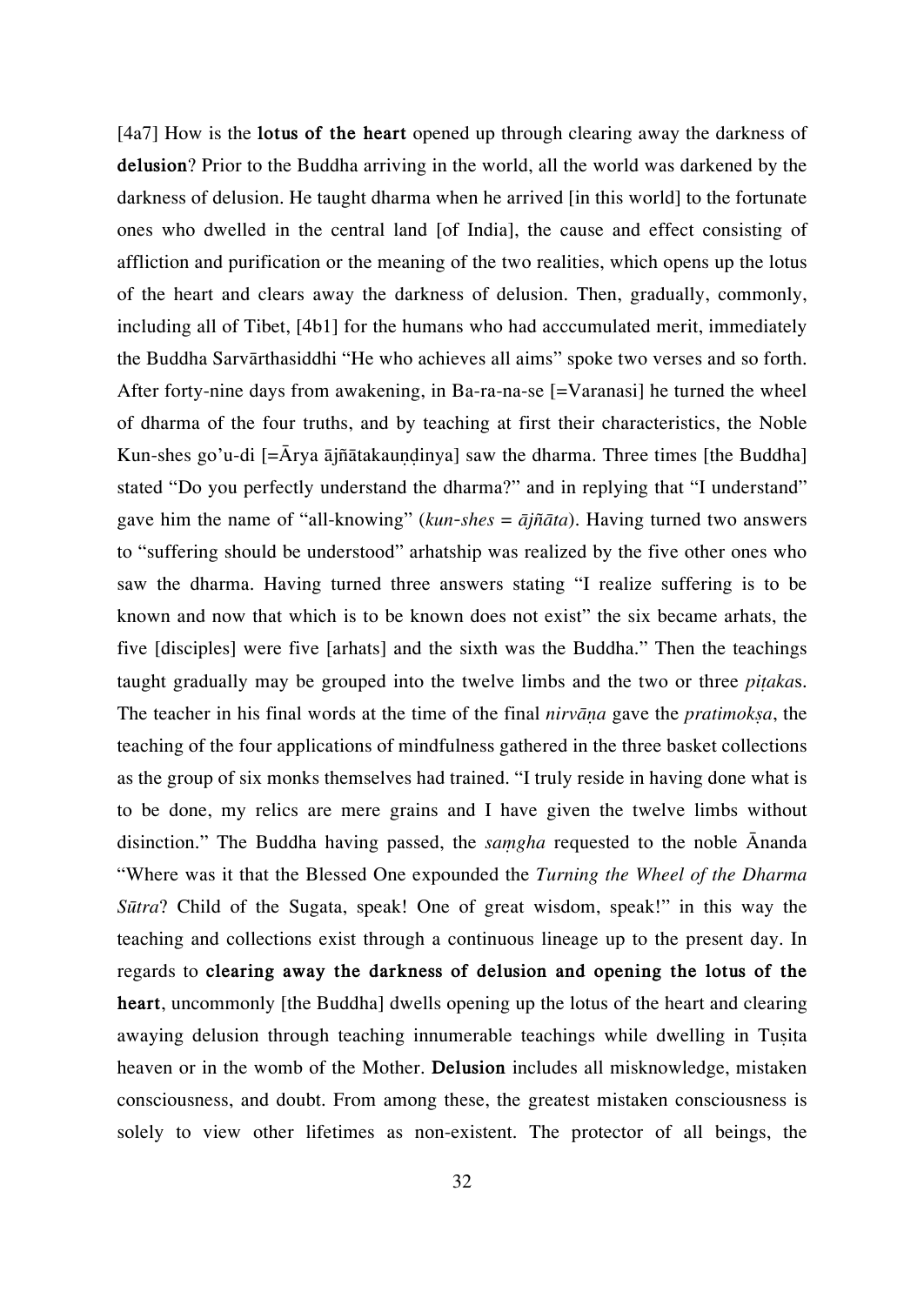characteristics of the three jewels will become mistaken. Even when other lifetimes exist, [they are thought to] occur without a cause or are caused by a creator like Iśvara and so forth. One then accepts the occurrence from a discordant cause. Permanence, happiness, and purity [5a1] are mistaken as a Self, one upholds sentient beings as adversaries, and one has attachment to all dharmas as substantially existent entities and so forth. In order to clear these away, the Buddha teaches preliminary dharma teachings, at first, all beings die, and except for the three [types] of Arhats, all will take rebirth. He teaches *The Sūtra on Impermanence* and so forth to clear away initial delusion. In this way, one produces an awareness which seeks out a place of refuge due to fear and terror based on a definite understanding of the endless cycle of birth and death. At that time, it is only the speech of the Buddha that **opens up the lotus of the heart** having cleared away delusion on the greatness of the [three] jewels as a place of refuge. By that [speech], one is protected by principle blessings from the hostilities of this life and in this manner one is protected principally by scriptural teachings from the lower realms of rebirth up through the inferior vehicle in **opening up the lotus of the heart and clearing away the darkness of delusion**. The magnificient Buddha qualities of the Buddha himself and the bodhisattvas who dwell on the tenth stage teach later like this but an *ācārya* never knows all according to Ge-shes Ston-pa.

 [5a4] Then, through the force of being protected by the teaching transmission from the three lower realms of rebirth, in all rebirths one experiences happiness and suffering and takes rebirth just in accordance with one's accumulated karma. Even though one takes rebirth in happy realms of rebirth through having performed contaminated virtuous deeds, all that has a deceptive quality which is impermanent, even its intrinsic nature is nothing other than a mistaken happiness for suffering. Therefore, is it necessary to meditatively cultivate an uncontaminated path that wishes to attain transcendance from the suffering of existence. One understands that by meditatively cultivating an uncontaminated path one achieves everlasting liberation from cyclic existence, although one does not attain Buddhahood but merely one's own liberation. It is nothing but shameless when achieving merely one's own liberation having abandoned sentient beings, who are considered as one's kinsmen, who suffer in cyclic existence. All sentient beings at the time of being intoxicated are punished by the stream of birth and death in limitless cyclic existence are my mother. Through making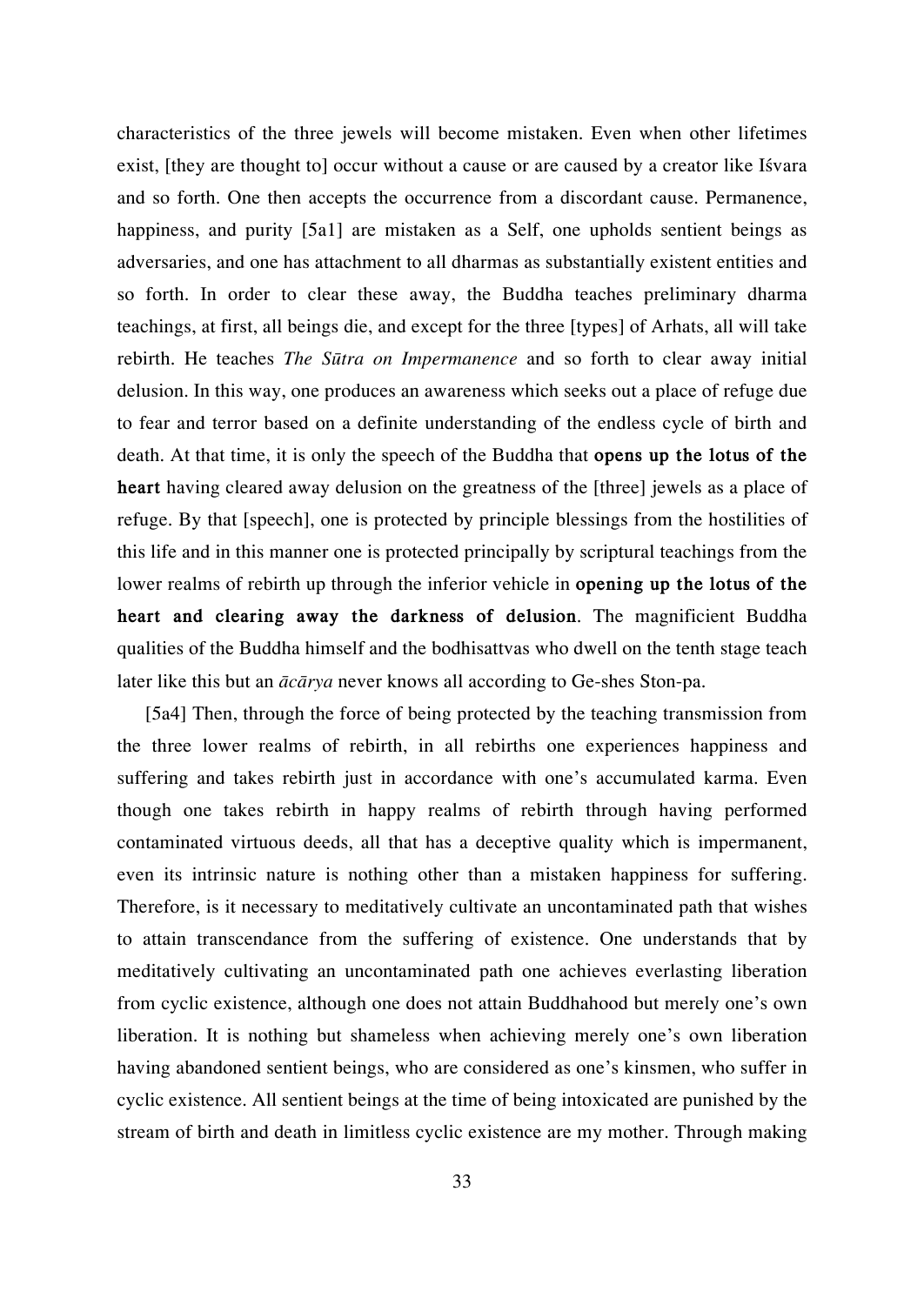firm great compassion for all sentient beings considered as [one's] mother who experience various sufferings in cyclic existence I produce the mind which aspires [and] solemnly promises great awakening for the sake of sentient beings. As one understands the necessity of engaging in the cause based on a wish to attain the result, one ascertains and practices the defining features of the cause, the five perfections. Having relied on conventional reality [5b], one **clears away the darkness of delusion and opens the lotus of the heart**, abandoning the extreme of deprecation. In this way, even by being accustomed to the factors of method which rely upon conventional reality, if one does not realize ultimate reality whose meaning is the unproduced, complete omniscience will not be attained and all obstructions without exception will not be abandoned. The *Noble Perfection of Wisdom Sutra* and the *Sutra which Teaches All Things Do Not Arise* and so forth settle the meaning of the unproduced, and through **clearing away the darkness of delusion and opening the lotus of the heart** for ultimate reality one abandons the extreme of superimposition, comprehending exactly as they are the meaning of the two realities. Since it is only complete omniscience, the only point of relevance is to bow down to that [omniscience]. An *ācārya* who perceives the truth of reality construes as authoritative only that [omniscience] itself. It is said that the special instruction of paying homage to complete omniscience was made at the time of translating the Vinaya. The collected bits of scriptural authority in the Vinayasutra provide many contradictory answers through examining contradiction and non-contradition based on only oral scriptural authority. However many answers to objections occur throughout the *Abhidharmakośaṭika* and the *Commentary to the Great Dependent-Arising* that are settled by only scriptural oral authority (*āgama*, *lung*). Bhāviveka, even when ascertaining the meaning of the profound, does not settle it by merely withered logic but reaches a conclusion only through scriptural oral authority. Geshes Ston-pa has stated that the meaning of the unproduced is taught later in a similar way by buddhas and bodhisattvas who reside on the tenth stage but that *ācārya*s do not know this. In his last words at the time of his passing, at the time of the passing of the guru [Geshes Ston-pa], the other disciples searched [for a teacher] and he said, "Since a spiritual friend to be entrusted to you alone does not appear in Tibet, for your mutual support take the *sūtrapitaka* as your spiritual friend."<sup>51</sup> Thus, in special

 $51$  See Vetturini 2007: 108 for later historical accounts of this saying.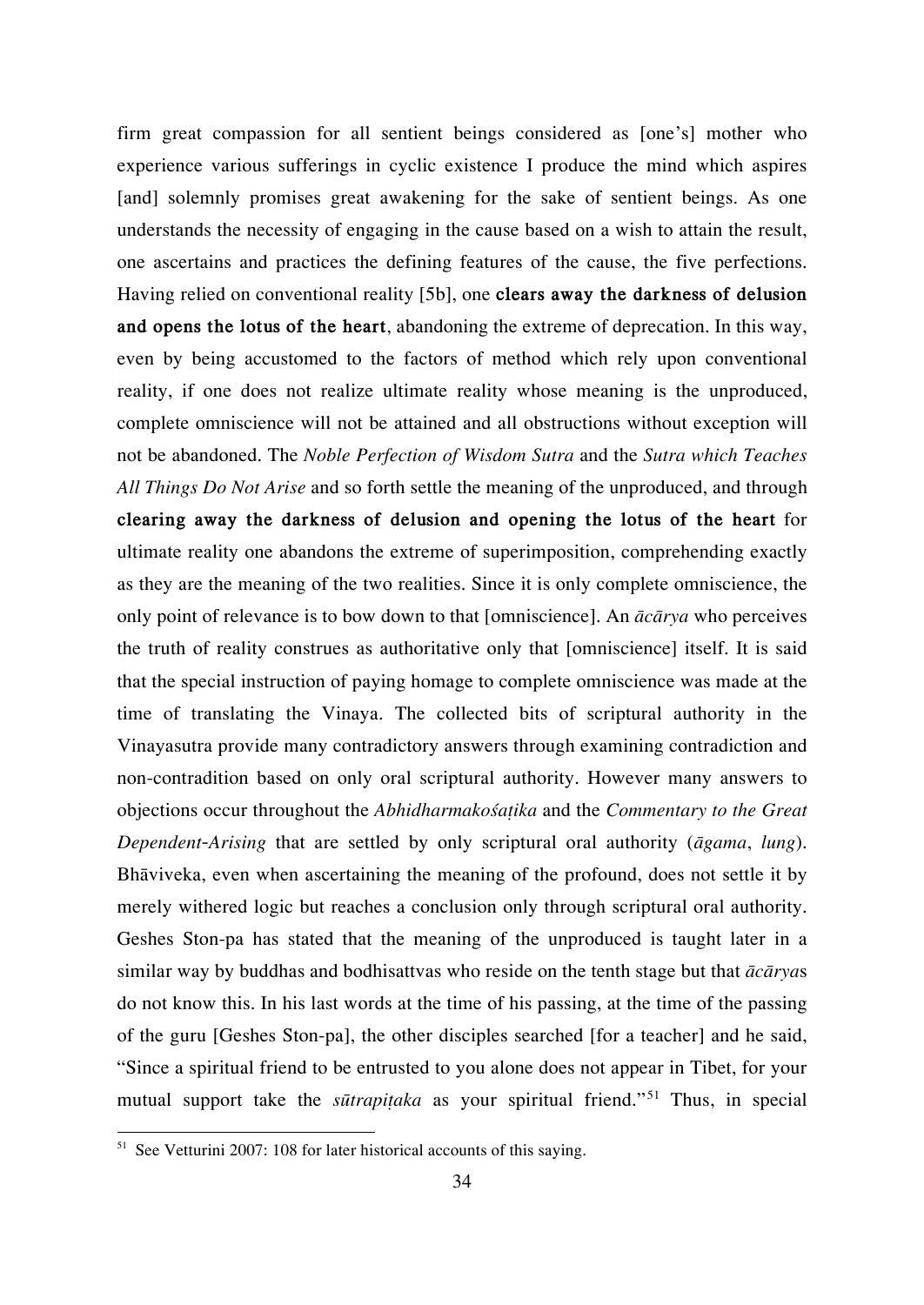instructions that do not rely on the Buddha's scriptural authority, any intelligent one would not be confident nor go along the path. [Scriptural statements say] "The view is indicated by seeing" and "see the Buddha," which is to produce a view which realizes the abiding nature from his scriptural oral tradition but is not realized by logic.

 [5b8] The practical purpose is, as previously mentioned, to cut off hindrances, and moreover, to produce a genuine intellectual understanding that increases in all future rebirths. As previously mentioned, arising from the blessings of the Buddha study, contemplate, and meditate at all times. [6a] As when the Lord [Atiśa] argued with [non-Buddhist] outsiders, the force of faith is without a biased mind. The obstacles of a small man are produced by one's bad intelligence. This is overturned when paying homage, worshipping, and supplicating omniscience. Through relying on conventional reality, one is said to abandon the extreme of deprecation and is said to enter the middle way. The actual **middle way special instructions**, the **middle way special instructions of the great vehicle** is said to be this and so forth. Generally, even the schools from among the four great buddhist traditions, along with those who are as outsiders, superimpose since a Self and so forth does not exist. Those of the Great Vehicle state that my assertion that the Self of a person does not even conventionally exist is falling to the extreme of deprecation. They rely on the mere dharma of subject and object, the experience of happiness or suffering arising from the carrying out of virtuous or non-virtuous actions. They attain liberation from cultivating the uncontaminated path and all cause and effect of affliction and purification is all that exists and that is said to be the middle way free from the two extremes. The Yogācāra state that the outsider [non-Buddhists] accept the Self and that the Sautrāntika assertion that the material elements and that which arises from the material elements are the apprehended object and the six groups of consciousness which apprehends them are substantially existent is a superimposition. The Madhyamakas who assert that the dependent-nature of mere cognition only does not exist at all is a deprecation. That is according to the way the *Madhyānta*[*vibhāga*] <sup>52</sup> states "because [false imagining]

<sup>52</sup> Cf. Nagao 1964:17-18: *abhūtaparikalpo 'sti dvayan tatra na vidyate / śūnyatā vidyate tv atra*  tasyām api sa vidyate // na śūnyam nāpi cāśūnyam tasmāt sarvam vidhīyate / sattvād asattvāt sattvāc *ca madhyamā pratipac ca sā* // Translation based on Mathes 2000:197-197: "false imagining exists. Duality is not found in that. But emptiness is found there, [and false imagining] is found in relation to [emptiness] as well. Therefore, everything is taugth as neither empty nor non-empty, because [false imagining] exists, because [duality] does not exist, and because [false imagining] exists [in relation to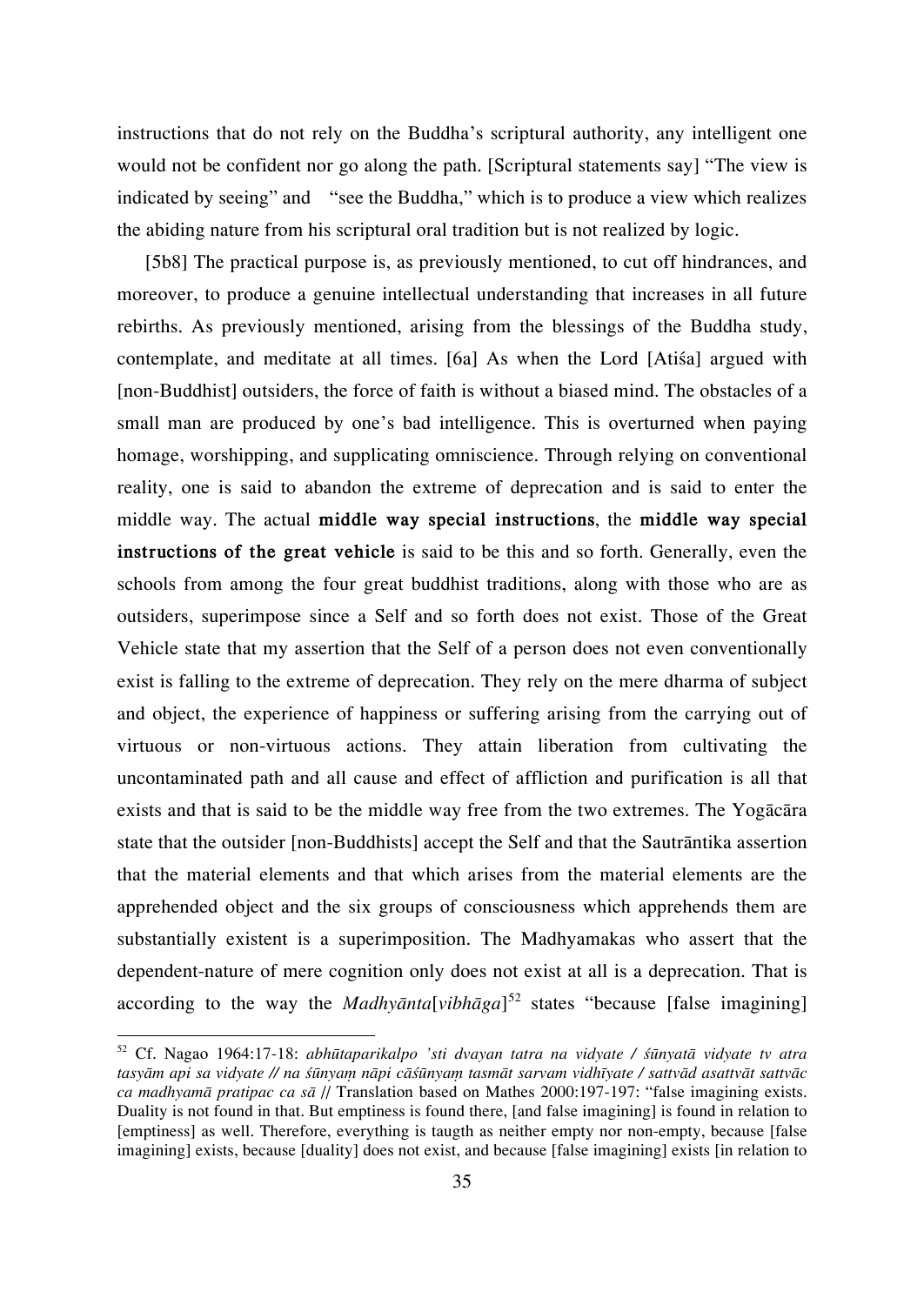exists, because [duality] does not exist, and because [false imagining] exists [in relation to emptiness, and emptiness in relation to false imagining]. And this is the middle path." The dependent-nature exists as mere cognitive representation, and since the apprehended object and apprehending subject, the imagined nature, does not exist, the perfect nature, reality which is empty of the imagined nature in the dependent-nature does exist. They say only this is called the middle. In this particular sense the **middle way special instructions of the great vehicle** is mentioned. [6a7] **Conventionally** all dharmas existent just in the manner they are presented and through the principle that states<sup>53</sup> "that which is the real nature of the conventional is considered the same as the ultimate," ultimately the conventional itself when examined by reason, **something the size of the tip of a hair that is split a hundred times** does not exist. In this way, by the expression two realities, since it is free from the two extremes of deprecation and superimposition by extension it is called middle way and special instructions is like as before. Through this, the introduction (*gleng bslang ba*, *\*upodghāta*) of the treatise is indicated and the "purpose-connection" (*dgos 'brel*) is taught in four parts. [6b] The subject matter (*brjod bya*, *abhideya*) of this is the two realities. The purpose (*dgos pa*, *prayojana*) is to realize the [two realities] by [the wisdoms arising from] hearing and contempation. The purpose of the purpose (*dgos pa'i dgos pa*, *prayojanaprayojana*) is to integrate means and wisdom through relying on the two realities. In the time period after seeing reality, those on the tenth [stage] directly realize the two realities. At the time of final buddhahood one abides in the nature of only meditative equipoise and will uninterruptedly appear just as the good fortune of beings for the aims of others. The relation (*'brel pa*, *sambandha*) is the relation between the purpose and the treatise. The relation between the purpose of the purpose and the purpose is in the manner of the means (*thabs*, *upaya*) and that which arises from the means (*thabs las byung ba*,  $\mu \nu$ eya).<sup>54</sup> [6b3] At first, when settling the characteristics of the two realities by hearing

emptiness, and emptiness in relation to false imagining]. And this is the middle path."

<sup>53</sup> Jñānagarbha's Satyadvayavibhaṅgakārikā, 17a (Eckel 1987:87, Tibetan, p.173): *kun rdzob de bzhin nyid gang yin // de nyid dam pa'i don gyis bzhed //* Sanskrit in Haribhadra's AAA: saṃvrtes tathatā yaiva paramārthasya sā matā / abhedāt so 'pi ni nyāyo yathādarśanam āstshitaḥ

<sup>54</sup> This echoes the relationship between the two realities found in Atiśa's *Satyadvayāvatāra* and Candrakīrti's *Madhyamakāvatāra* (6.80). The *Satyadvayāvatāra*, vs. 19 (Ejima 1983:365-366; Apple 2013:314): [The Ācārya Candrakīrti has stated as follows: "Conventional reality fuctions as a means, and ultimate reality functions as the goal. Those who do not understand the difference between the two have a bad understanding and get a bad rebirth." *slob dpon zla grags 'di skad du* {om. Ejima} *//*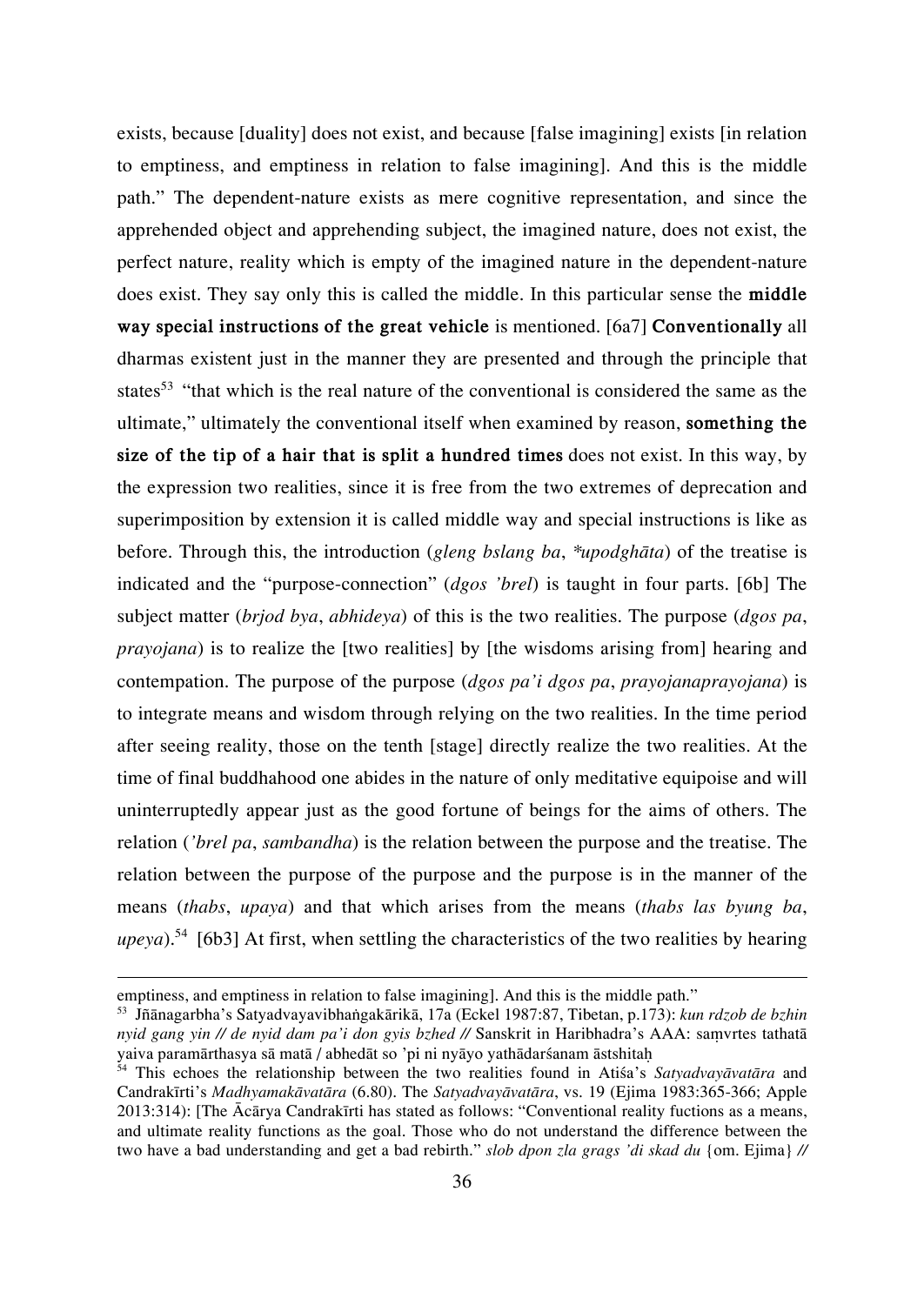and thinking, "**conventionally**" and so forth the four truths are certainly grouped within the two realities but in this regard the great amount of the expressible existents have been sorted into five. The two words the *sūtra*s use for the two realities are not grouped or are not incomplete. Regarding this, "*kun*" has the meaning of all or the limits and "*rdzob*" is in the Zhang-zhung language. Since it has the meaning of false, the limits or all is false or obscured is the meaning of "*kun rdzob*" ("all-obscured", i.e. the conventional). **All dharmas** includes the aggregates, elements, and sensory media, or all that is afflicted and that which is to be purified. All that is construed **from the perspective of** the ordinary individual, **one with narrow vision**, one who habitually clings to things as substantially existent. One states, "indicate the nature having established in mind the worldly relation of cause and effects of actions." [6b5] Generally, the conventional is not at all existent other than **cause and effect**. "**True just as it is established**" is true as measured and apprehended as real by those of narrow vision but that nature is a false object as mentioned before:

"Whatever near and other, that appearance does not exist and is like a reflection. The essence of just how it is is artificial."

 Through this manner, it is a mere **appearance** through dependence on similar cause and condition. For example, like a reflection which appears through dependence on mere similarity with that in a mirror. Here, Spyan-nga<sup>55</sup> and Rnal-'byor-pa Chen-po<sup>56</sup> say that is it like the legend of foolish talk in the language of pigeons. The very appearance for one of narrow vision is an incompatible inferior appearance and "stating all is true for all that is false" in the section of the *Śikṣasamuccaya* which

*thabs su gyur pa kun rdzob bden pa dang / / thabs las byung ba don dam bden pa dag / gnyis po'i dbye ba gang gis mi shes pa / /de dag log par rtogs pas ngan 'gror 'gro //* 19 *//. Madhyamakāvatāra*, 6.80 (La Vallée Poussin [1907-11], p.175.3-6): *tha snyad bden pa thabs su gyur pa dang / / don dam bden pa thabs byung gyur pa ste / / de gnyis rnam dbye gang gis mi shes pa / / de ni rnam rtog log pas lam ngan zhugs / /*6.80 */ /.* Cited in the *Subhāṣitasaṃgraha* (Bendall 1905:22.7-10): *upāyabhūtaṃ vyavahārasatyam upeyabhūtaṃ paramārthasatyam / tayor vibhāgaṃ na paraiti yo vai mithyāvikalpaiḥ sa kumārgayātaḥ //* As noted by Lindtner (1979:89n13), this verse is also cited in the *Bodhisattvayogācāracatuḥśatakaṭīkā, chapter III* (Peking bstan 'gyur, vol.98, *dbu ma* Ya 63a.1-2).

<sup>55</sup> Spyan-snga tshul-khrims-'bar (1038-1103) was the youngest of the three Kadampa brothers, the other two being Po-to-ba rin chen (1027-1105) and Phu-chung-ba gzhon-nu rgyal-mtshan, 1031-1106).

<sup>56</sup> Rnal-'byor-pa Chen-po Byang-chub-rin-chen (1015–1078) was a direct disciple of Atiśa and later became abbot of Reting monastery after 'Brom-ston rgyal-ba'i 'byung-gnas.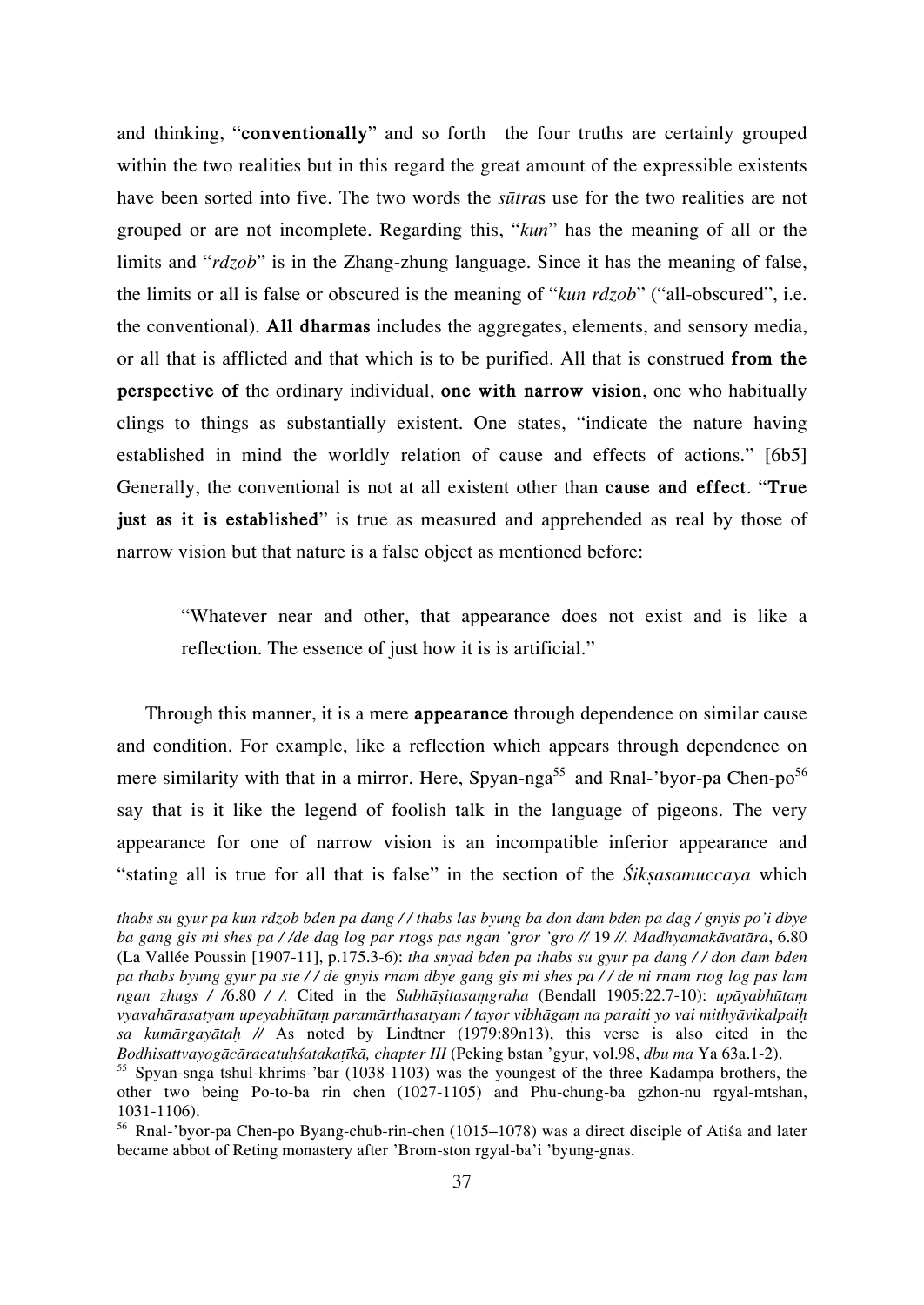investigates the water element, the water itself appears up to twenty aeons as spoken in the [*Abhidharma*-]*Kośa* is not spoken according to the world. [7a1] Whenever the conventional is asserted as the mind, it is the **appearance** of the ordinary mind. When construed through the force of existent external objects, all incompatible appearances, as a measure of appearance, are true, but since that which is established as substantial does not exist, is it called "false." It is false since it is not established substantially and in the section of the activity of the Mother [Perfection of Wisdom] it states that everything, all dharmas from form up through omniscience, are indicated by conventional transactions. For as long as one does not abandon clinging to things as real, and the mountain-like [notion] of "I," the occurrence of causes and effects, the accumulation of causes and conditions, are undeceiving and undeniably occurs as they are not distinct [7a3] from being established as substantially existent and as real in the purview of one with narrow vision. It is called "conventional reality" and by the force of delusion for both cause and effect and the meaning of suchness, the delusion for the cause and effect and karma and its effects which produce the three lower realms of rebirth from sinful unvirtuous actions does not exist for the object of suchness. By the force of delusion, through contaminated virtue the cause and effect of birth among gods and humans and freedom from the delusion of both those by understanding all existence as suffering, one generates detachment. For the purpose of abandoning the cause of that [suffering] by training in the two trainings, one attains one's own liberation through the cause and effect of the inferior vehicle (*theg dman*, *hīnayāna*). Through the training of a bodhisattva who is impelled by the aspiration for awakening (*bodhicitta*), who produces [the aspiration] spontaneously and continually for the purpose of all sentient beings that pervade the limits of space, is the cause and effect of the great vehicle (*theg chen*, *mahāyāna*). The six or eight groups of consciousness of ordinary individuals and the wisdom of Noble beings are all from the cause and effect of birth from four conditions [perceived] as real along with their appearances. The appearances to sentient beings in hell of the four levels of red-hot irons and so forth; the appearances of skeletons, pus, and blood and so forth for hungry ghosts; the appearances to animals, those who abide in and are scattered throughout the outer oceans and continents; the appearances to humans among the four continents; the appearance of the six types of desire realms gods; the appearanaces that appear at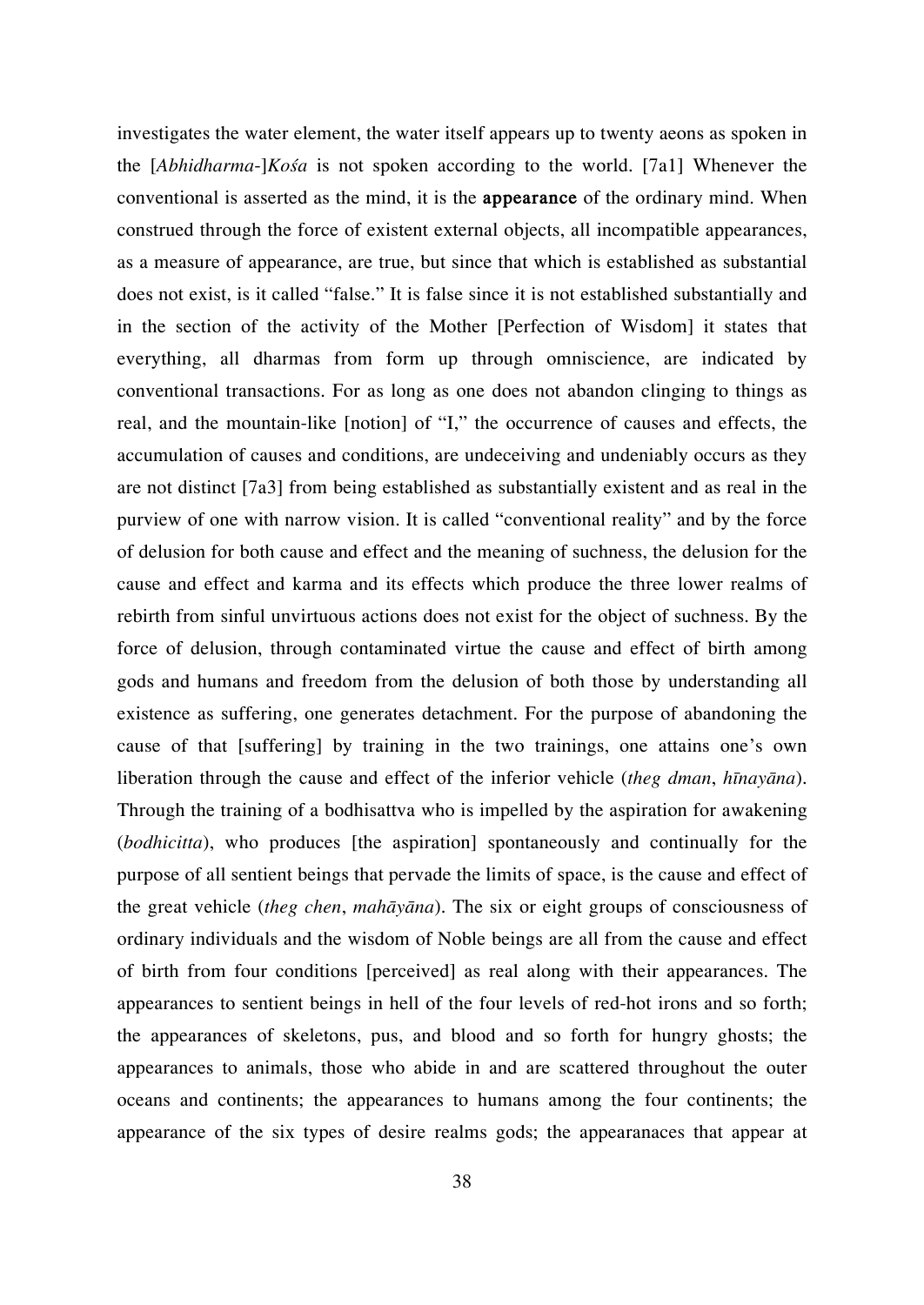certain times of the mansions of the Brahmā-realm gods of the first concentration up through the individual mansions of the gods of the fourth concentration; and even all the appearances of the pure fields, the extremely pure fields of the Buddhas, are **in the perspective of one with narrow vision** (*tshu rol thong ba, arvāgdarśana*). Therefore, since it is true [from this perspective], the Buddha did not contradict teaching the world. [However,] it is said that the correct teaching is nothing [7b] whatsoever. Therefore, those who let go by dividing the ultimate as emptiness, and then, throughout existence conventionally apprehend [things] as real, [understand] that by taking life a sentient being is reborn as hell-beings, hungry ghosts, or as animals; that when one is reborn as a human, one issues forth the maturations of harmonious life and sickness and so forth; that when one abandons the taking of life, one is reborn as a god or human among the happy realms. Moreover, through issuing forth the maturation of long-life and little sickness, one places trust in all that is said about abandoning non-virtue and persevering in virtue having relied on conventional reality. The great vital point is that one is free from the extreme of deprecation. The spiritual teacher of Lord [Atiśa], Avadhūtipa, bestowed to Lord [Atiśa] the special instruction of non-arising. It is according to the nature [of this teaching] that, as long as one has not exhausted the view for a Self, it is not suitable to belittle or waste even the most subtle action. The yogin who has attained the great power of concentration, the scholar *paṇḍita* who is a great master, the elders (*sthavira*) of the *saṃgha*—one should not belittle them thinking, this one has merely attained concentration, this is merely a scholar, and these are merely elders. Great supersensory powers see much in understanding that this fault and this belittling leads to rebirth now as a hell-being in this place, a hungry ghost in that place and so forth. Geshe Ston-pa said, "O followers of the Elder [Atiśa], great pretension is inappropriate." <sup>57</sup> Entities are emptiness. One should imagine in meditation that one's hands are placed in a fire with nothing to help one. Since it is both the burned and the burner, the hand scorched by fire is said to be reality. Generally, by attaining confidence, when one belittles, that is deceptive. This occurs without independence by the force of the afflictions. Relying on regret when engaging in practice, it is possible to not produce a result. [7b6] Therefore, for as long as one

<sup>57</sup> Quoted in Tsong-kha-pa's *Lam rim chen mo*, p. 195, for English see Cutler and Newland, 2000, volume 1, p.251.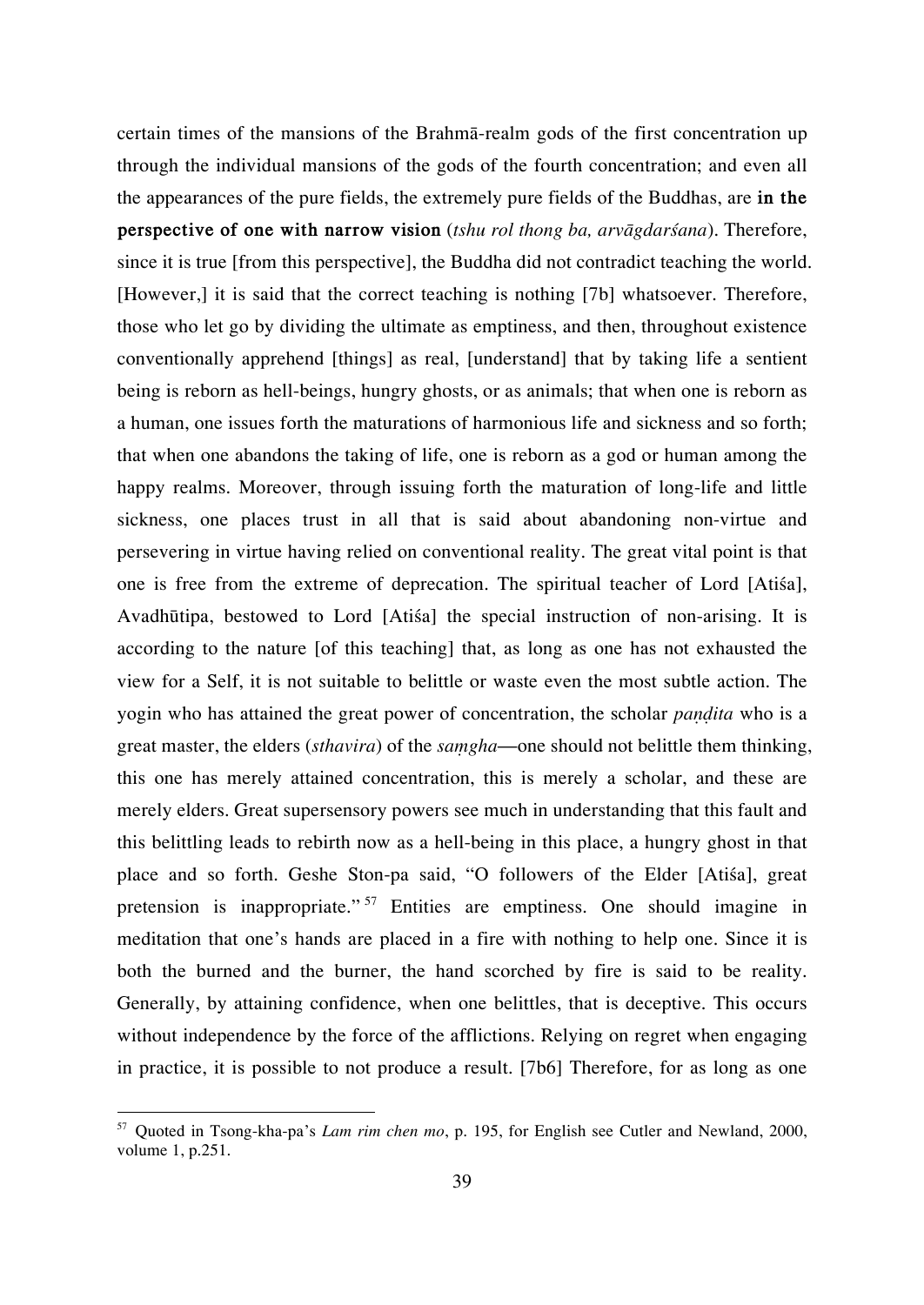does not exhaust the view for a Self, from a cattle herdsmen up to one training in the the five knowledges, all appears as agreeable. It is real as merely that. All your rebirths are understood as like an illusionary person by this principle. One on the first [bodhisattva] level that follows after seeing reality, by cognizing the fundamental nature of the conventional—the rebirths of the three lower relams, the rebirths of the two happy realms, attaining the liberation of a *śrāvaka* or *pratyekabuddha* by training in the three trainings, obtaining Buddhahood which performs actions for the purpose of all sentient beings who pervade the extent of the sky, the training of a bodhisattva which is impelled by the aspiration for awakening, the consciousness and wisdom which arises from the four conditions, and all the former appearances of these—although the **appearances** exist, they are not fixated upon as truly existent and are understood to be like an illusion. Since they are understood as being like an illusion from attaining the first ground onward, it is proper to send out a hundred emanations instantaneously. It is never at all suitable if substantially established. There are different tenets for whether appearances exist or do not exist for one in reality or on the Buddha level. If they exist, there is not any invalidation from mere evanescent appearances. In this way, through the vajra-like concentration post-meditative appearances are not accepted and there is only meditative stabilization on reality from this point onward that abandons without exception the subtle latencies of grasping things as real. Therefore, while the fundamental nature of the aggregates and so forth is like an illusion, the childish apprehend them as real having relied upon a delusive basis, from which occurs the view for a Self and being bound in *saṃsāra* by the misknowledge which is deluded in regards to reality. The fundamental reality of the conventional is like an illusion, and one should study, reflect, and repeatedly contemplate like gSang-phu-ba who repeatedly diminished the grasping of things as real. From producing the path of seeing onward, since one realizes the fundamental nature is like an illusion, it is just like being taken by the hand. The highest of objects and the undeceiving object or since it is the object of holy wisdom it is the ultimate (*don dam*) or the real (*yang dag pa*) and when construing the unfabricated way things are, through the principle that "when the conventional that appears is analytically examined just as it, nothing whatsoever is found. The unfindable is itself the ultimate"<sup>58</sup>

<sup>58</sup> *Satyadvayāvatāra*, vs. 21abc: */ kun rdzob ji ltar snang ba 'di / / rigs pas brtags na 'ga' mi rnyed / /*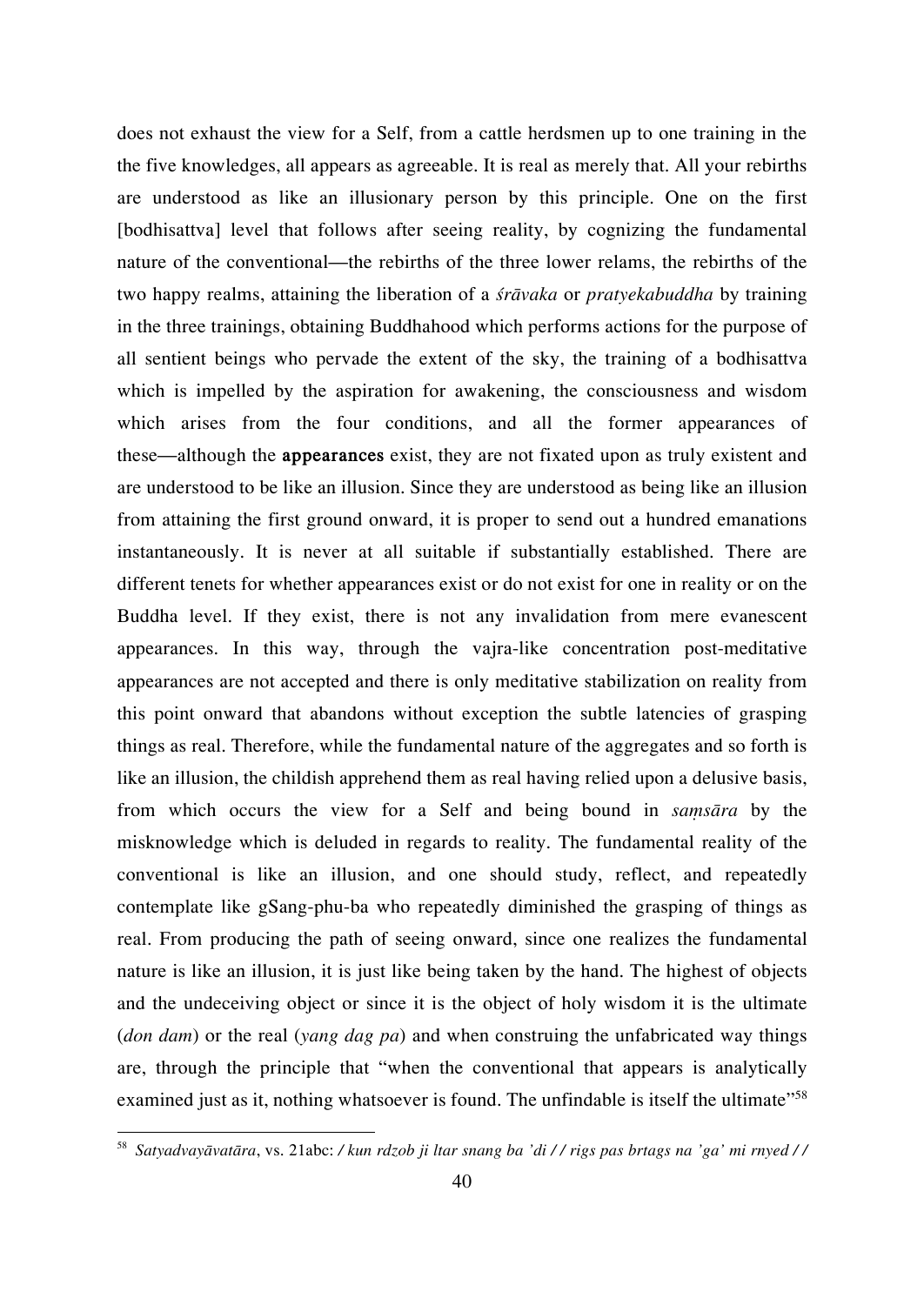the text says "**when the conventional as it appears**" and the very nature of this is non-arising. By examining with **the great reasonings**, that which is the nature is realized. If the conventional is substantially established, it is not of benefit since the ultimate is unproduced. Relying on a conventional reality that is substantially established is the source of all faults.

 [8a7] For this, the **reasonings** when construed at the base all production and cessation is called dependent-arising (*rten 'brel gyi gtan tshigs, pratītyasamutpādahetu*), one and the many (i.e. *gcig du bral gyi gtan tshigs*, *ekānekaviyogahetu*) is the second. By dividing into three production and cessation there is four: the reasoning of dependent-arising, the vajra-slivers (*rdo rje gzegs ma'i gtan tshigs*, *vajrakaṇahetu*), and the reasoning of the production and cessation of the four limits (*mu bzhi skye 'gog gi gtan tshigs*, *catuṣkoṭyutpādapratiṣeddhahetu*).<sup>59</sup> For this, generally, the production and cessation of the existence or non-existence of the result and the cause, when examined by the three times, is not suitable to produce a result is called dependent-arising. The Ācārya [Nāgārjuna] teaches that since cause and effect are only through mutual dependence, [8b1] there will be a result only in depedence upon a previous cause and just as it is dependent on a former cause, the cause and effect is fabricated, does not have an independent nature, and this is regarded as the reasoning of dependent-arising.

 [8b1] For this, to refute the arising of the existent and nonexistent, Nāgārjuna states in his *Śūnyatāsaptati*:

"The existent cannot be produced, since it is [already] existent; the non-existent cannot be produced since it is non-existent."<sup>60</sup>

 Since they are incapatible dharmas, there is not both. Because birth does not exist, permanence and cessation do not exist. The Sāṃkhyas assertion is clarified by the condition single existent result from the beginning, and our own school, the Vaibhāṣika, when on the ground of a future result is presently pulled along by the condition of a

*ma rnyed pa nyid don dam yin /* See Apple 2013: 315-317.

<sup>59</sup> The Kadampa author is following Atiśa's tradition of "four great reasons" (*gtan tshigs chen po bzhi*) as articulated in the *Bodhipathapradīpa* (Sherburne 2000: 15, 229-235). Atiśa's system of positing four reasons for proving emptiness is different than Kamalaśīla who discusses five reasons (See Keira 2004:10-13).

<sup>60</sup> *Śūnyatāsaptati* (vs. 4ab): *yod pa yod phyir skye ma yin / med pa med pa'i phyir ma yin* /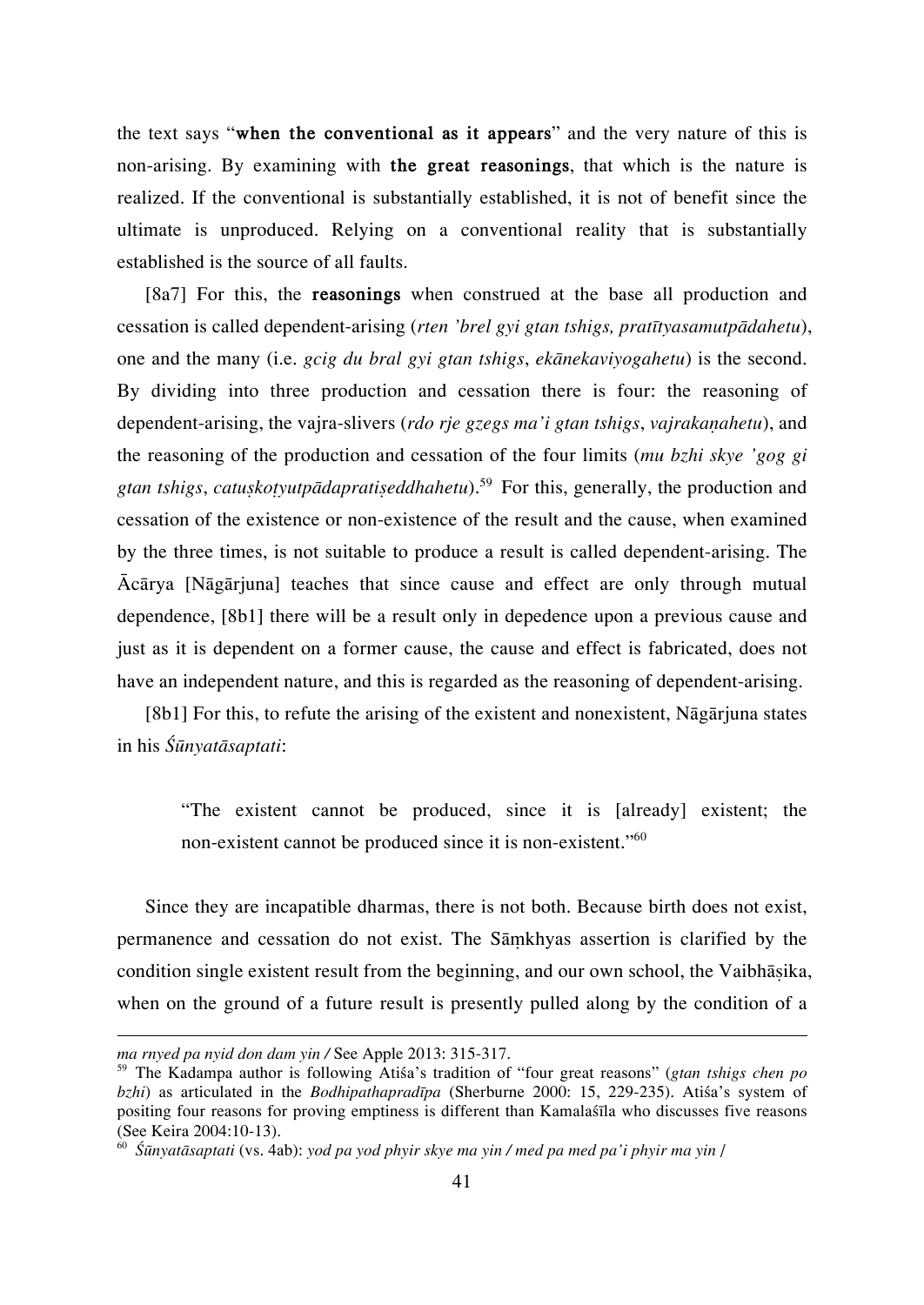single exist cause; this present existence, accepted as going on the ground of the past, the three times are substantially established and both are accepted as an existent that is produced. The majority of others assert production as non-existent. The *Catuḥśataka* unanimously condemns this. Further, not including most of the sūtras, [some] accept the existent as produced. For all this, the *Śūnyatāsaptati* (vs. 4) states:

"The existent cannot be produced, since it is [already] existent; the non-existent cannot be produced since it is non-existent since they are incompatible dharmas, there is not both."

The *Madhyamakāvatāra* states that it is not acceptable by reasoning that

"Pillars and so forth as ornaments of houses are meaningless to those who assert a result as existent and to those who assert a result as nonexistent."<sup>61</sup>

 Through being established as existent it is unnecessary to produce. Since there does not exist a time of non-produced when it is produced as a nature which is already established, there would be the endless production. When supported by a cause that is existent, since a non-existent production would not occur there would be pointless production. Through the reasoning which states "even by a one hundred million causes a non-existent will not be subject to change<sup> $562$ </sup> in this way a cause even with great power is not able to produce a non-existent. It will be a production of a rabbit's horn when produced from a cause which is non-existent. Since existence and nonexistence are contradictory dharmas that are not possible, it is not acceptable to produce as being both [existent and non-existent]. For this, how is it acceptable to produce as being both if there is a non-existent result for a cause that is existent? When examining whether something exists through production or exists as not produced, the existent as a cause

<sup>61</sup> This citation is actually from Āryadeva's *Catuḥśataka* (11.15) rather than from verses of the *Madhyamakāvatāra*:'bras bu yod par gang 'dod dang / /'bras bu med par gang 'dod la / /khyim gyi don du ka ba sogs / /brgyan pa'i don yang med par 'gyur/ Skt. *stambhādīnām alaṃkāro gṛhasārthe nirarthakaḥ / satkāryam eva yasyeṣṭaṃ yasyāsatkāryam eva ca /* Howevever, the verse is found in Candrakīrti's *Madhyamakāvatārabhāṣya* (La Vallée Poussin 1907-12: 99.13-14), cited without source, indicating that early Tibetans may have attributed the verse to Candrakīrti.

<sup>62</sup> *Bodhicaryāvatāra* 9.147: *nābhāvasya vikāro 'sti hetukoṭiśatairapi* /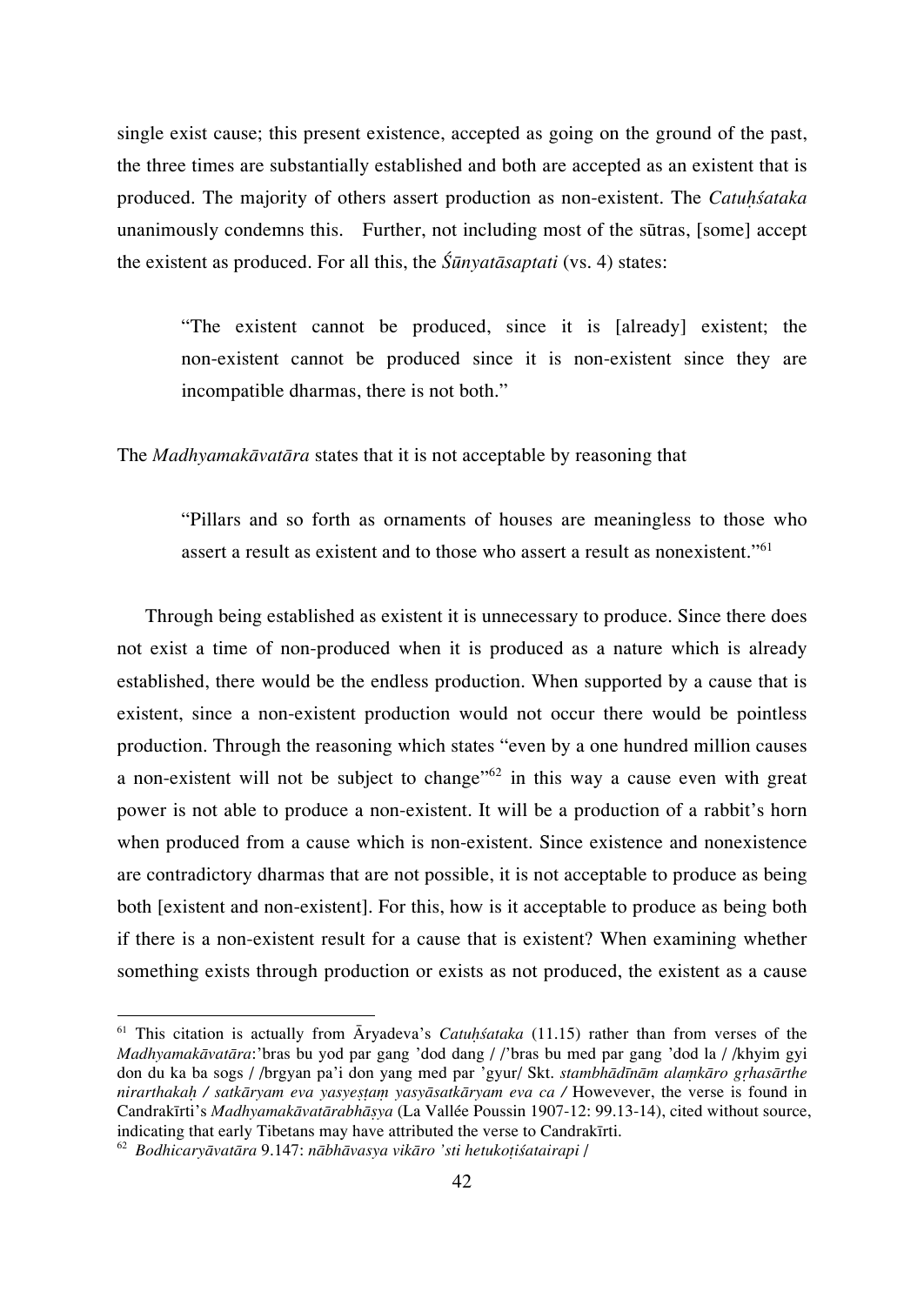itself is not established, and since a cause is posited having relied on a result, it is not acceptable for existence as a cause itself of a non-existent result and since there is a consequence for the faults of both, both are not possible. When examining from the point view of the cause, Nāgārjuna states,

"No thing anywhere is ever born from itself, from something else, from both or without a cause."<sup>63</sup>

 Arising is not acceptable from itself, from other, from both [itself and other], or without a cause. First, arising is not necessary if established from itself because when arising is established, it would be endless and because when independent entities like seeds [9a] and so forth themselves are [already] produced, consciousness, sprouts and so forth would be without a cause. When [that] itself is not established, it will not obtain even its own conventional [status] as it would be unsuitable as a cause because of similiarity with what is produced. Through the reasoning that

"It is not even from other, the other is other in dependence upon the other. Without the other, the other would not be other"<sup>64</sup>

since the result is not itself established it is not established as an otherness which is related to that. This is because when an other is produced from an other then everything would be produced from everything. It does not exist from either a permanent or impermanent other. A permanent [other] is not acceptable as a result would be produced gradually and instanteously. It would be impermanent if produced gradually, and if instaneously, all results would be perceived at one time. One is not

 $\overline{a}$ 

<sup>63</sup> *Mūlamadhyamakakārikā* 1.1 (Derge bsTan 'gyur, tsa 1a3 - 2b1): *bdag las ma yin gzhan las min / / gnyis las ma yin rgyu med min / /dngos po gang dag gang na yang / /skye ba nam yang yod ma yin /* LVP 1904: 12.13): *na svato nāpi parato na dvābhyāṃ nāpy ahetutaḥ / utpannā jātu vidyante bhāvāḥ kva cana ke cana / /* 1 */ /*

<sup>64</sup> This verse is an old Tibetan translation of MMK 14.5 which reads*: /gzhan las kyang ma yin te / gzhan ni gzhan la bsten te gzhan / /gzhan min gzhan du mi ltar 'gyur /* This version differs from the canonical Tibetan translation which reads */gzhan ni gzhan la brtan te gzhan/ /gzhan med par gzhan gzhan mi 'gyur/ /gang la brten te gang yin pa//de ni de las gzhan mi 'thad/* The Sanskrit is: *anyad anyat pratītyānyan nānyad anyad ṛte 'nyataḥ / yat pratītya ca yat tasmāt tad anyan nopapadyate* (Katsura and Siderits 2013: 149-150).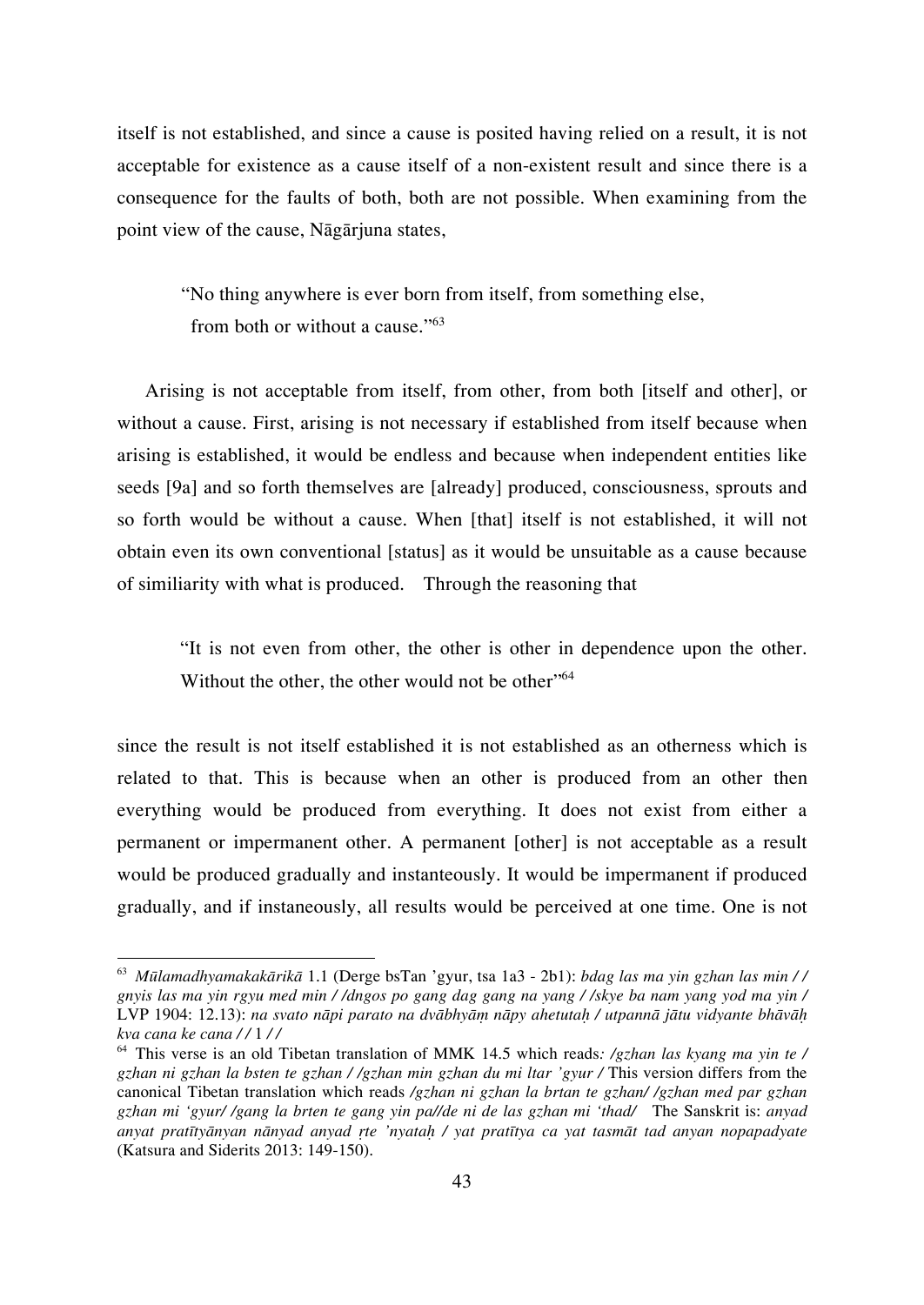able to assert because successively perceived impermanance is not suitable as a cause because things of the past from among the three times would not arrive, disintegratedness and production would not exist. Since in the present at the same time there would not exist assistance or imputation, cause and effect would be pointless. Since the consequence of both faults and both being contradictory dharmas are not acceptable, it is not from both. In the view of production from the condition of one's own seed or cause, from the perspective produced from an other condition and it is produced of itself, since it is produced from an other, production would be from both [one's own cause and a other]. For the Sāṃkhyas, since an entity of a result exists from the beginning, it is eliminated by conditions that exist from the perspective of the result existing from the beginning. If it is from itself and if it is from an other condition which clarifies, how can it be both? The condition of the seed and the cause is not itself established, because it is cause and effect, as the former and later are different. Likewise, since the conditions themselves are not established, as both product and non-product are different, one is not released from the previous defect of the consequence of both faults.

"Because that which is causeless does not depend on anything else, it would be either permanently existent or permanently nonexistent. Things occur intermittently because they are dependent."<sup>65</sup>

 This reasoning [indicates] there is not arising without a cause. Regarding this, for those who advocate causeless arising: Who is cut by a sharp thorn? Who draws the colorful tail of the peacock? Who makes the stem, leaves, and flowers of the lotus?, if all these arise without a cause? This refutes those who advocate causeless arising. Since it is without distinction if it is causeless, the qualities of a peacock would exist for a crow and so forth. The qualities of a lotus would exist for a willow, a rhododendron bush, and so forth. [9b] Since Jñānagarbha states from his *Two Realities* that, "Many do not produce one, many do not produce many, one does not produce

 $\overline{a}$ 

<sup>65</sup> *Pramāṇavārttika* 1.35. Dunne 2004: 336-337, PV 1.35: *tathā ca nityaṃ sattvam asattvaṃ vāhetor*  anyānapekṣaṇāt / apekṣāto hi bhāvānāṃ kādācitkatva-sambhavaḥ // Tib. rgyu med gzhan la mi ltos *phyir/ rtag tu yod pa'am med par 'gyur/ dngos po rnams ni res* (P k418b.3) *'ga' zhig/ 'byung ba ltos pa las yin* (D273a.5) *no* (PV 1.35 = PVin 2.58). Verse is preserved in Candraharipa's *Ratnamālā*.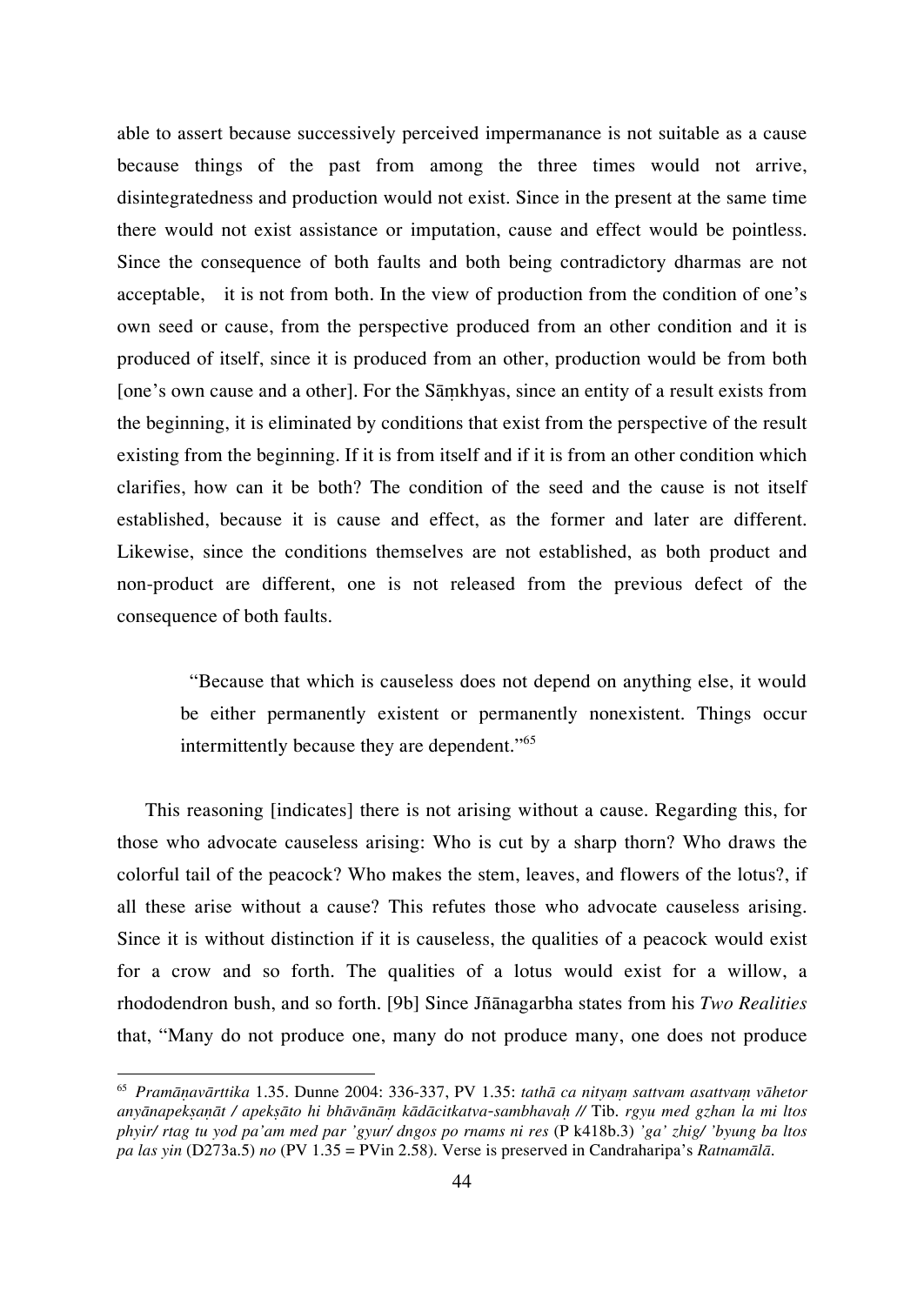many, and one does not produce one,"<sup>66</sup> production is not acceptable when examining the four extremes. Conventionally, it is only fundamental for the arising of one result from a collection of many causes and conditions while ultimately this is not acceptable. Although there exists many potencies for the faculties, objects, appearances, and mental engagements as a cause because it is not agreeable for cause and effect as there is not other than a single quality of consciousness that is the result, a single result will be causeless. Would not the arising of many results by many causes since there is arising which has the immediately preceeding condition similar to the cause, the eye faculty, and the apprehension of form and the self which cognizes the consciousness that is a result from the object such as form? Accordingly, the nature of the consciousness and realization and so forth would either be one or many. If you ask would it be one, is it one as the nature of a single consciousness or many distinct? If according to the first, there would be the previous fault of one arising from many and if according to the second there would be many visual consciousnesses. If there are many, an arising of the nature and so forth which is realized by many conditions but since consciousness is not produced, consciousness would be causeless. Furthermore, when many produce many, are each and every result that is produced applied to all the causes or is each and every cause applied to each and every result? If according to the first, there would be the fault of producing one by many and if according to the second, there would be the fault of producing one by one. The cause, the faculty of the eye itself, produce later a concordant of its own type and eye consciousness produced, does one produce the many? Accordingly, is the faculty which produces a concordant type and the faculty which produces consciousnesss an identical or distinct nature. Is it identical? Accordingly, it is not suitable for many natures of a result to arise from a single nature of a cause. If it is distinct, there would be many which are produced from many. Furthermore, since the nature of the cause, not different than one, would arise, many qualities for the result, cause and effect would be discordant. Many results would be without a cause and by a single cause many results would be produced simultaneously or would be produced gradually. If according to the first, all the results, many simultaneously would be cognized at one time and when according to the second, there would occur the fault of producing many by many. What if one cause produced

<sup>66</sup> See Jñānagarbha, *Satyadvayavibhaṅgakārikā* (verse 14, translation Eckel 1987: 80).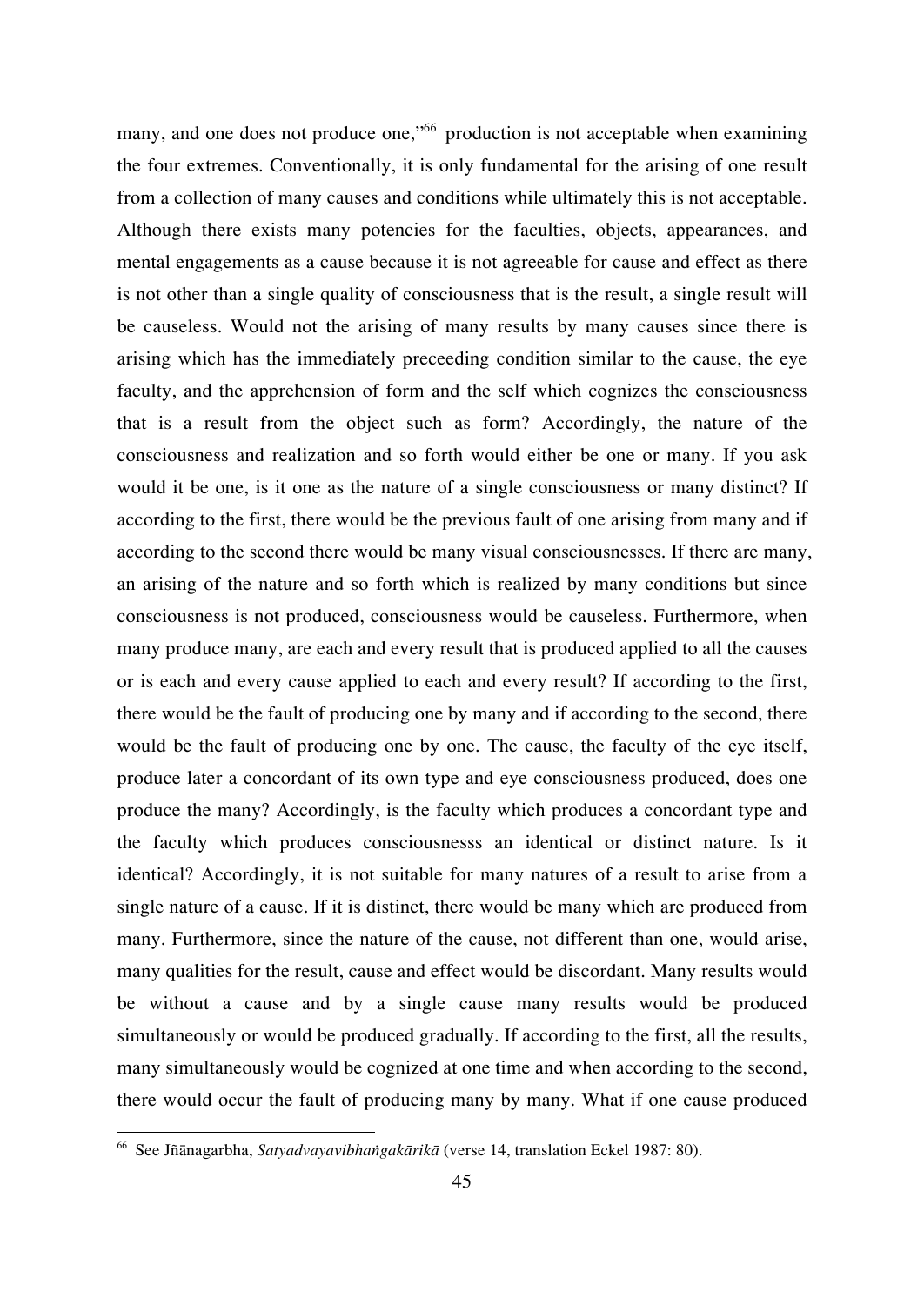only one result? Accordingly, would the sense-faculty at the time of producing a single result produce only that which accords with its own type or would it produce only a consciousness? If according to the first, by not producing consciousness, all sentient beings would obtain the status of matter at the first moment. [10a] If according to the second, by interrupting what is concordant with its own type in the two kinds of moments, all sentient beings would become deaf and blind, and so forth. Both cause and effect, when examined by one and many, are not established. Śāntarakṣita from his *Madhyamakālaṃkāra*, at first analyzes the Self and so forth determining that they are not suitable as entities as they do not have causal efficacy to produce a result when empty. If causally efficacious, is it instantaneous or gradual? It is not the first, since all results are cognized successively. It is not the second as existing sequentially for the result the cause is impermanent by a consequence as many, the permanent, and the single alone would degenerate. Likewise, with respect to directional parts do they exist differently or do they exist in singularlity?

"[It is claimed that] the atom in the center is in contact with [the other atoms forming one particle], or that it is surrounded [by them with intervals remaining in between], or that it is in non-dimensional contiguity [with them, being neither contact nor intervals between them]."<sup>67</sup>

"[However], if some say, [the atom in the center] entirely faces one atom in the front and also entirely faces another atom, then how can there be gross things like earth, water and so forth?"<sup>68</sup>

 Through such reasoning, by having various parts the form aggregate is not established as a unity. In this way, many is not established as well, since not establishing many the support and the object are not established. The five sense-doors, consciousness are not established and since those are not established, the mind as soon as it stops is not established, and since that is not established, the consciousness of the

 $\overline{a}$ 

<sup>67</sup> *Madhyamakālaṃkāra* 11 (Ichigo 1989:192-193); TS 1989 *saṃyuktaṃ dūradeśasthaṃ nairantaryavyavasthitam / ekāṇvabhimukhaṃ rūpaṃ yang aṇor madhyavarttinaḥ / /* 

<sup>68</sup> *Madhyamakālaṃkāra* 12 (Ichigo 1989:195); TS 1989: *aṇvantarābhimukhyena tad eva yadi kalpyate / pracayo bhūdharādīnām evaṃ sati na yujyate / /*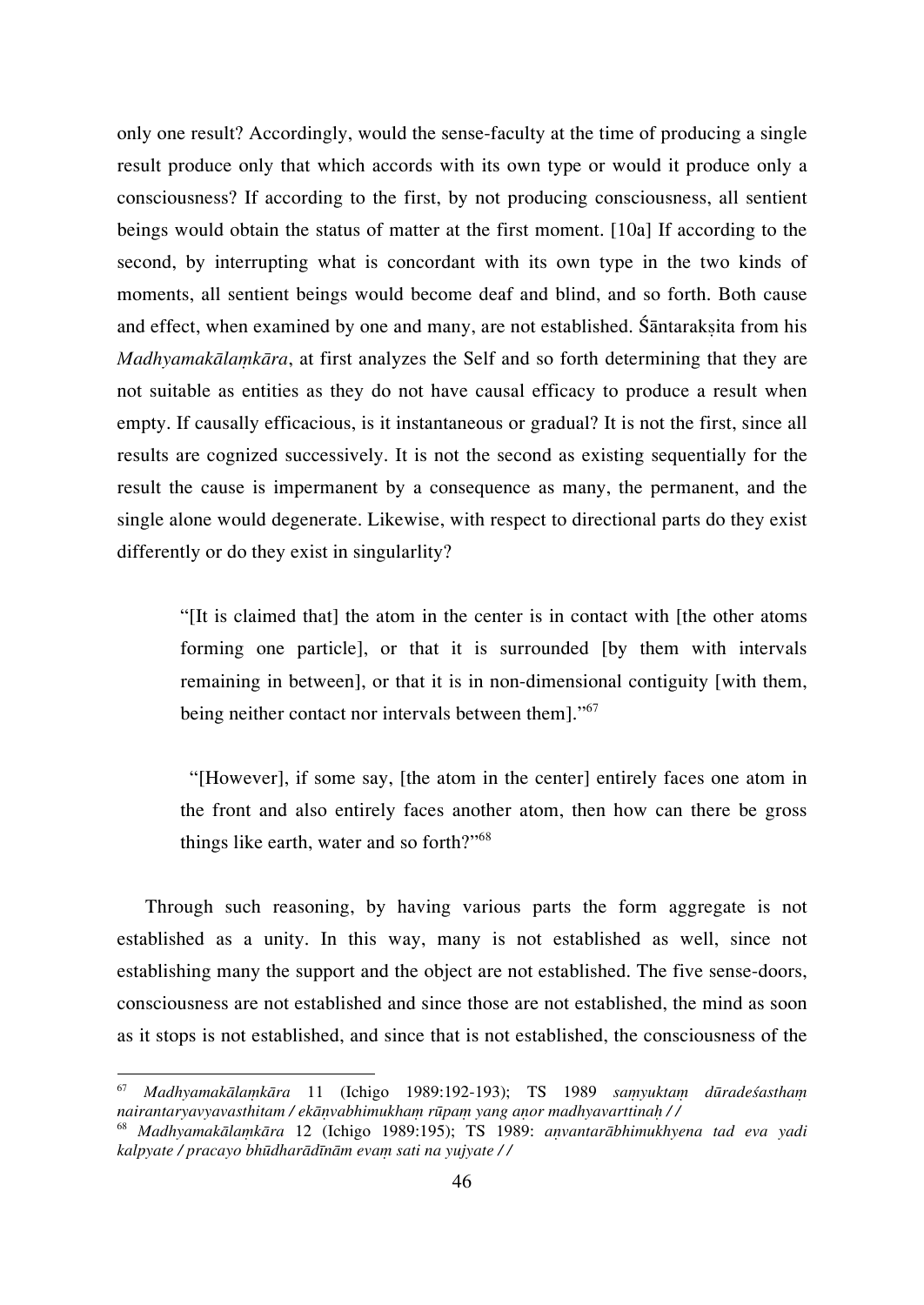mind is not established, and in this way, since the six-fold collection of consciousness does not establish the mind, the mental factors such as happiness which are unified with those are also not established. In this way, since form, mind, and mental factors are not established, the non-associated factors that are determined on the status of those are not established. Thus, since the aggregates are not established, the elements and the sensory-spheres are not established and mere cognitive representations, by the reasoning of the many aspects and the non-differentiated, are not established as a unity. The unconditioned, space, and so forth, since they are connected with forms having various parts, are not established as a unity. The unconditioned, if it is not an object of knowledge, then it is established as not having intrinsic nature. If it is an object of knowledge, since knowledge is connected successively, the unconditioned also would be impermanent and would be as many, therefore it is not established as a unity. The *Madhyamakālaṃkāra* states:

"When any entity is examined, no unity is found in it. Where there is no unity, plurality cannot be found either."<sup>69</sup>

Thus by this reasoning the many is also not established and the Ācārya [Nāgārjuna] states:

"Because the aggregate of form is only a name, space also is only a name. Without the elements [10b] how can forms exist? Therefore, even name-only does not exist."<sup>70</sup>

 Thus, space is not substantially established and that nature is suitable. The Madhyamaka *Pañcaskandhaka* asserts the unconditioned to be four including space, the two cessations, and suchness. The unconditioned itself is also established as lacking inherent existence. In this way, when examined by settling dependent-arising, **even something the size of the tip of a hair that is split a hundred times cannot be**

 $\overline{a}$ 

<sup>69</sup> *Madhyamakālaṃkāra* 61 (Ichigo 1989:210-211); TS 1995 *tad evaṃ sarvapakṣeṣu naivaikātmā sa yujyate / ekāniṣpattito 'nekasvabhāvo 'pi na sambhavī / /* 

<sup>70</sup> *Ratnāvalī* 1.99: gzugs kyi dngos po ming tsam phyir / /nam mkha' yang ni ming tsam mo / /'byung med gzugs lta ga la yod / / de phyir ming tsam nyid kyang med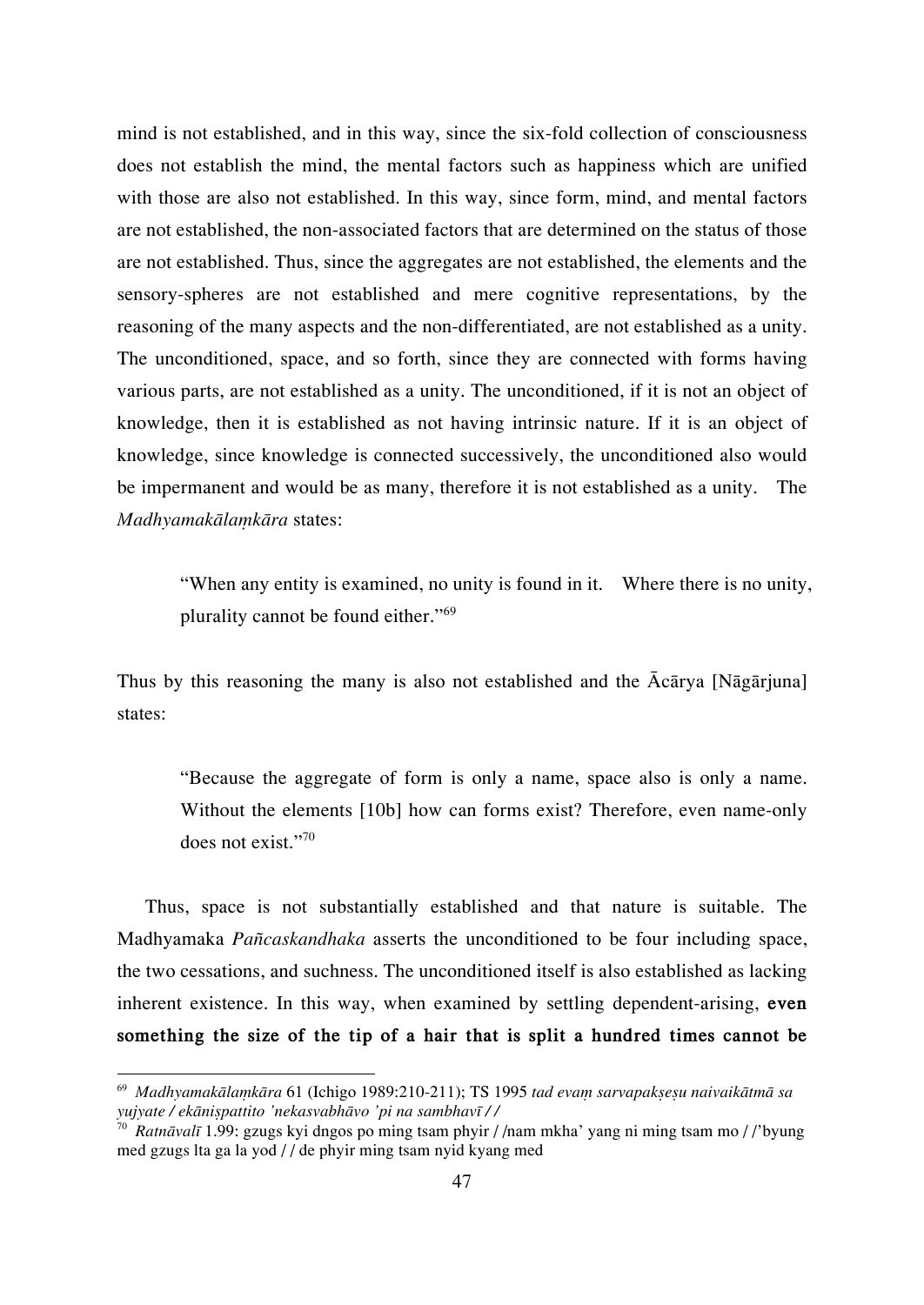**grasped**. That is established and afterwards all that exists is sharply examined like this. The Ācārya [Nāgārjuna] states:

"When an explanation is made through emptiness, whoever claims a fault about it all of that is not designated a fault as that is equivalent to what is to be proven.

When there is an argument about emptiness, whoever gives an answer any of that is not a answer as that is equivalent to what is to be proven."<sup>71</sup>

The *Madhyamakāvatāra* (6.68a-c) states:

l

"Since their giving such and such a reply is seen as similar to this and that thesis,"<sup>72</sup>

 This teaching is comprehensive in regards to everything. Through hearing and reflection the two realities are ascertained just like this.

 [10b4] The text discusses meditation itself when it states "**on a comfortable seat**" and so forth. First, just as it is taught from the *Bodhi[patha]pradīpa*, through having conviction in the karmic principal of cause and effect, one does not disregard even the most subtle transgression. One should stay with the factors of method to the extent that one can achieve the five perfections through being impelled by the aspiration for awakening. With a single teaching, even a mere incense bowl as the object of meditation, one should practice in the concentration of emptiness. In this way, by indicating the factors of method at the time of cultivating wisdom, it is necessary to

<sup>71</sup> Kadam author cites an old Tibetan translation of *Mūlamadhyamakakārika* of verse 4.8 and 4.9 in inverse order that reads: *stong pa nyid skyis bshad byas tshe / /gang zhig skyon 'dogs smra byed pa / /de'i thams cad skyon btags min / /bsgrub par bya dang mtshung par 'gyur /* [4.9] */stong pa nyid kyi brtsad byas tshe / gang zhig lan 'debs smra byed pa / /de'i thams cad lan btab min / /bsgrub par bya dang mtshung par 'gyur /* [4.8]. The Tibetan Kanjur reads 4.8 and 4.9 as: /*stong pa nyid kyis brtsad byas tshe*/ /*gang zhig lan 'debs smra byed pa*/ /*de yi thams cad lan btab min*/ /*bsgrub par bya dang mtshungs par 'gyur*/[4.8] / */stong pa nyid kyis bshad byas tshe/ /gang zhig skyon 'dogs smra byed pa/ /de yi thams cad skyon btags min/ /bsgrub par bya dang mtshungs par 'gyur/* [4.9] MMK Skt. 4.8-4.9;Katsura and Siderits 2013:56-57.

<sup>72</sup> *Madhyamakāvatāra* 6.68a-c (La Vallée Poussin 159.6-7): '*di yis lan ni gang dang gang btab pa / /de dang de ni dam bcas* {LVP *bca'*} *mtshungs mthong nas* {LVP *mthong bas*}/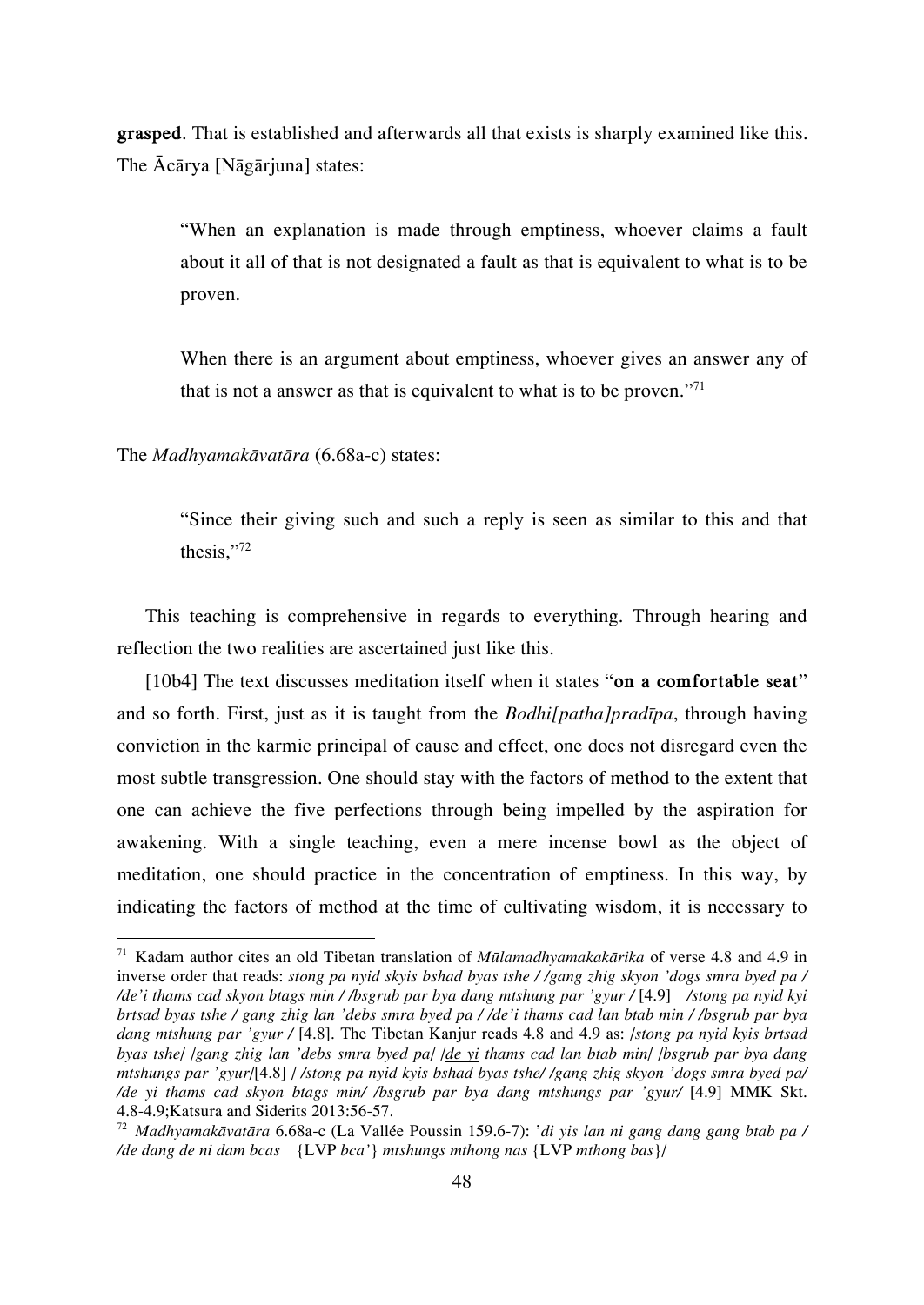remain in solitude for the acquisition of meditative serenity (*zhi gnas, śamatha*). All worldly activities are to be settled as one is incapable [of settling them] in the time frame of remaining in solitude. If a little bit [of worldly activity] occurs during solitude that is not satisfying. As the  $Kam^{73}$  say, as soon as one closes the eyes it would not do to remember all the lower worldly activities. As the elements of solitude have few activities, one must not have any activities at all which are not meditation. Furthermore, by having few desires and being easily satisfied, the concordant conditions of meditation, one will be easily satisfied with the bare necessities. One should keep distant from the place of one's birth, abandoning kinsmen. Just as teaching in fives the accumulation of special insight, [11a] ascertain well the characteristics of the two realities through studying and contemplation, as well as the well-received special instruction of cultivating special insight in accordance with the spiritual friend. At first, one should have compassion by considering sentient beings as one's parents, who are confused in the meaning of the two realities, and who, through the power of apprehending non-existent things, wander in *saṃsāra* and are differentiated by various sufferings which do not [actually] exist. All sentient beings have previously discarded the ability to realize the meaning of the two realities as well as the ability to cultivate the meaning of non-arising as a means to eliminate apprehending things as real. Pay homage, worship with offerings, confess transgressions, and supplicate in order to manifest all the buddhas and bodhisattvas who reside in the ten directions and all the three jewels. The *Bhāvanākrama* states that all the activities of the path of activity including greater and lesser external actions should be well done. Sit on a comfortable seat cross-legged or in a half-crossed legged pose; the path of activity is the method for being able to remain [in meditation] for a long time. Remember to keep the body very straight as one should be fully directed toward the object of meditation. One should place the nose and the navel as one would cast a line. One should bend in front slightly to the left and right. Place the teeth and lips as usual and set the tongue against the upper front teeth. Do not keep the eyes wide open nor closed but rather, in the path of activity, set [the eyes] at a mere four fingers widths at the tip of one's nose as mentioned in the middle *Bhāvanākrama*. As for mental applications such as impermanence and so forth on the path of application do freely as you like. It is

<sup>&</sup>lt;sup>73</sup> According to Dan Martin, Bru II 291.2, Kam is a Tibetan clan name.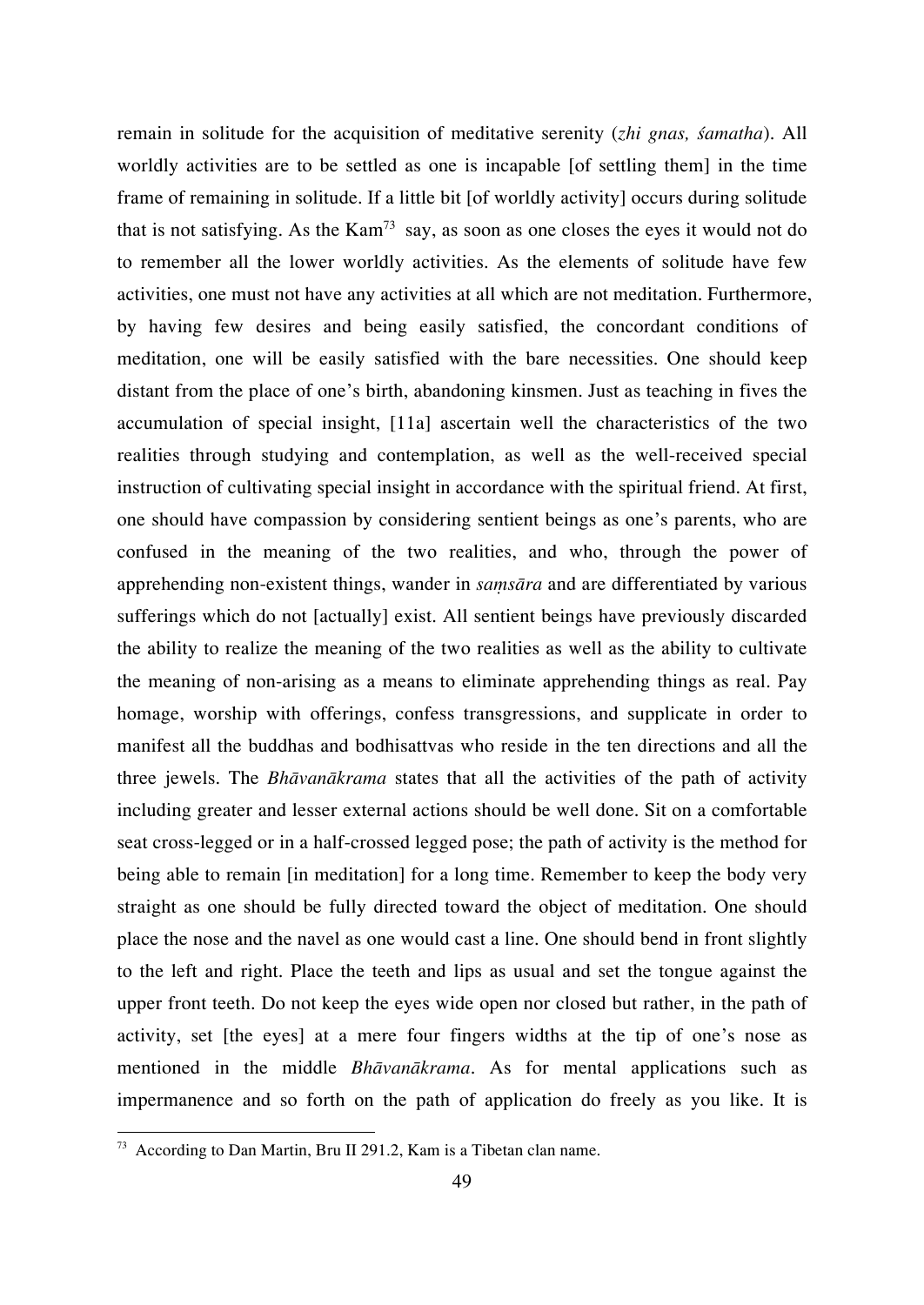suitable to lie down or rest on one's back even on a road. Consider spreading ten fingers out on one's chest. Then, examine this [object] with reasoning. This is the special instructions. One goes astray by forcing the breath through the means of mantra as a method of mental stability remaining as if everything is existent. Examine with reasoning all objects of knowledge entities and non-entities are classified as two. Non-existent unconditioned entities are not necessary to negate as they are non-entities. Others' imputations of a Self of a person and so forth or the appearances to one's own mind, since they are actually empty, are not substantially established and are not objectified externally, internally, or something other than that. Efficacious entities are exhausted as merely two [,those having form and those not having form]. Regarding that, having form, from the perspective of the aggregates is the aggregate of form and there are four forms of cause. The forms of result include five faculties and five objects that make ten. When summarized together [11b] this makes fourteen. As the forms of cause and effect are classified into two, they are not established as a unity. The elements that pertain to a cause are distinguished as four and are not established as a unity. Each individual element is not independently established even though they are not included within the other three. Even something solid is not established as a unity when distinguished by directional parts. Resultant forms are not established as a unity when distinguished into sense faculties and objects. Since there are five [sense faculties] and five [sense objects], each one individually is not established as a unity when distinguished by directional parts. Soundless are the eight substances of subtle atoms. Possessing the sense of touch is the ninth substance. Through the principle which is called "tenth substance for another faculty," there is a dissimilar substance of an atom. The four elements from the four sense-organs, the four substances according to the atoms of color, odor, taste, and tangible object makes eight. Since the body sense power pervades everywhere, the ninth substance are those atoms. [11b4] The eye and so forth have an individual atomic substance for each one that makes ten, and they are grouped as ten. One should closely view the atoms of an existent sound. The body sense-power has nine or ten. The objects not comprised by the sense-powers are eight or nine. If comprised of eight or nine they are not established as a unity as each individual atom when divided by directional parts will become either six or ten. The measure of a subtle atom: the most subtle [atom] in the dust mote of a sunbeam will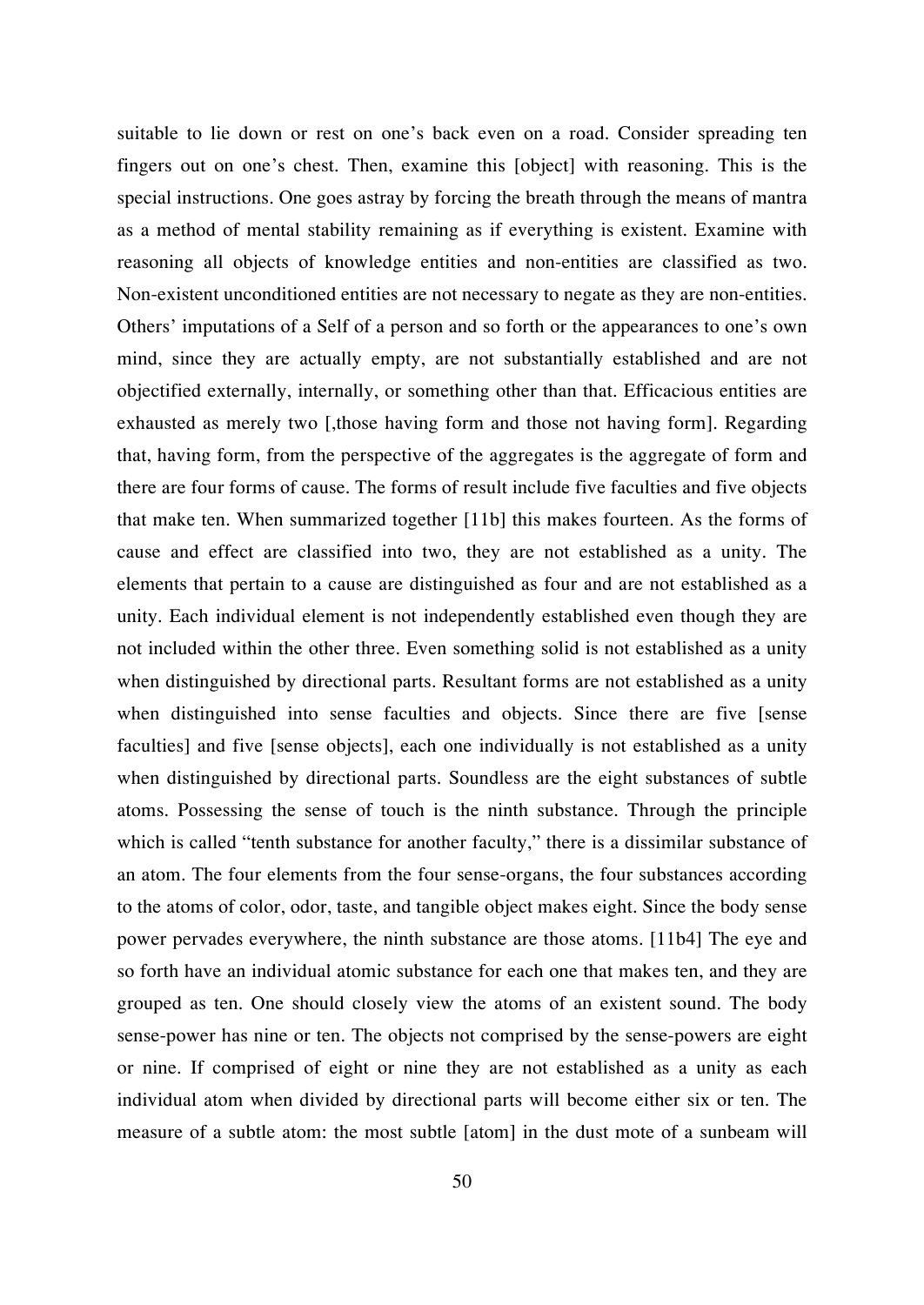become a little more than two hundred thousand by six distinctions of stages from an "ox particle."<sup>74</sup> With respect to a subtlety such like this, when distinguished by six or ten directions, it is extremely subtle without remainder and does not appear as an object of the mind. In this way, as the aggregate of form is not established, the elements and the sensory-spheres which have form are also not established because the ten elements and sense-spheres which possess form in regards to the aggregate of form itself are posited as ten. [11b6] The name basis of **that not having form** is the aggregates and that itself is posited on the side of the seven elements of mind, the sensory-sphere of the mental (*manāyatana*), and the element (*dhātu*) and sensory-sphere (*āyatana*) of dharma. Grouped together, all awarenesses are called "**mind**." It is clear to designate mental factors in the context of the mind so that one does not think to group things beyond [mind and mental factors] when examining the status of those two. Furthermore, the unestablishment of that which has form is not established as mentioned before but, when examining the nature of that itself, the past and so forth will change into the three times [of past, present, and future] and the mind is asserted by all as impermanent. Furthermore, in general, since it is the special instructions to break things down from the coarse at first, from previous rebirths up to the present [life] and future rebirths from here on make three. [12a] Then this [life] itself is gradually broken down into years, months, days, and moments. Here, in terms of the very moment itself, the past and the future are non-existent. Candrakīrti teaches that since everything is impermanent, there is nothing other than mere cause and effect. Since cause and effect is mere dependence, it is conventional, but is itself not at all ultimately established. Here, the present moment is **extremeley difficult to examine.** That which does not have form **does not have color** like white and so forth and is **free from shapes** like a square and so forth. When it has such a nature of that, apart from being devoid of touch which obstructs, since it is not established as a material nature, it is not established like space. In another way, it is devoid of unity and multiplicity. When considering an object of mental awareness called "mind" for all awarenesses and classifying that into mind (*sems*) and mental factors (*sems las byung ba*) it is not

 $\overline{a}$ 

<sup>74</sup> According to *Rangjung Yeshe Dictionary* an 'ox particle' (6) is a measure the size of seven {*lug rdul*}, dust raised by a flock of sheep (5), a measure the size of seven rabbit particles {*ri bong gi rdul*} (4), a measure the size of seven water particles' (*chu rdul*) (3), which are equal to seven *lcags rdul*, 'iron particles' (2), a measure the size of seven minute particles {*rdul phran*} (1).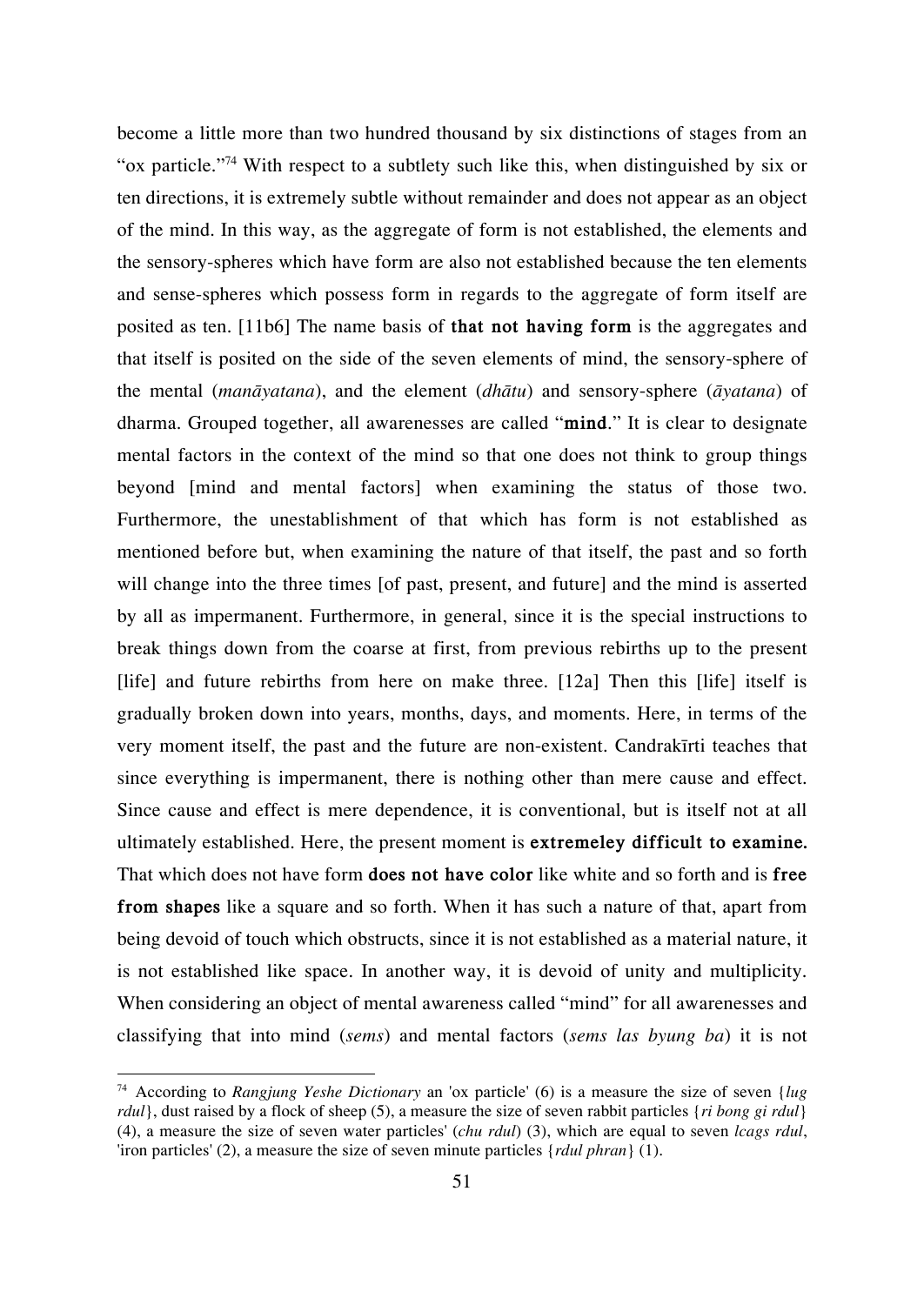established as a unity. This applies to mental factors also, for the feeling which is produced as the nature of experience, the perception which apprehends signs, and the conditioning factor which are produced as the nature of effort and exertion, may be classified into three and are not established as a unity. The mind, [12a4] which has the nature of ideation and feeling itself by dividing at the base is three. Through classifying those into being produced in an assembly of six groups of consciousness that is distinguished into eighteen that are not established as a unity. There are even more than that when divided by the apprehension of signs. Even more than that, when produced as the nature of effort and striving and conditional factors are like a mass of a plantain tree. Consciousness also, from among six or eight groups, is various when divided for the object for each and every one. Since it observes the accumulation of consciousness for the five organs, the consciousness of the eye perceives various colors and shapes up to the bodily consciousness perceiving various objects of touch. Since mental consciousness has the nature to perceive the various eight conditioned dharmas and eight unconditioned dharmas and so forth, that which is called an aggregate is not established as singular. If one asserts that the mental factors do not exist and that consciousness exists as one group, the *Ratnāvalī* states,

If the instant has a final moment, we must assume that it has the other two moments as well, viz. the initial and the middle; but inasmuch as the instant consists of three moments, the world cannot have the duration of the instant. (I.69) Again, beginning, middle, and end must be considered to be like the instant, viz. divided each one into three moments; the condition of being beginning, middle, and end [is not existent by itself nor by another.]<sup>75</sup>

 Thus, consciousness is not established as a unity and is accepted by all as being momentary. From this it is necessary to accept an end point. [12b] Further, since the beginning is dependent upon a middle, it becomes three. When contemplating each and

<sup>75</sup> *Ratnāvalī* I.69-70abc; English Dunne/McClintock 1997. Tib. *ji ltar skad cig mtha' yod pa / / de bzhin thog ma dbus brtag go / /de ltar skad cig gsum bdag phyir / / 'jig rten skad cig gnas pa min* / [1.69] / *thog ma dbus dang tha ma yang / / skad cig bzhin du bsam par bya / / thog ma dbus dang tha ma nyid* / /[1.70abc]. Skt. *yathānto 'sti kṣaṇasyaivam ādimadhyaṃ ca kalpyatām / tryātmakatvāt*  ksanasyaivam na lokasya ksanam sthitih //69// ādimadhyāvasānāni cintyāni ksanavat punah / *ādimadhyāvasānatvaṃ* //70abc.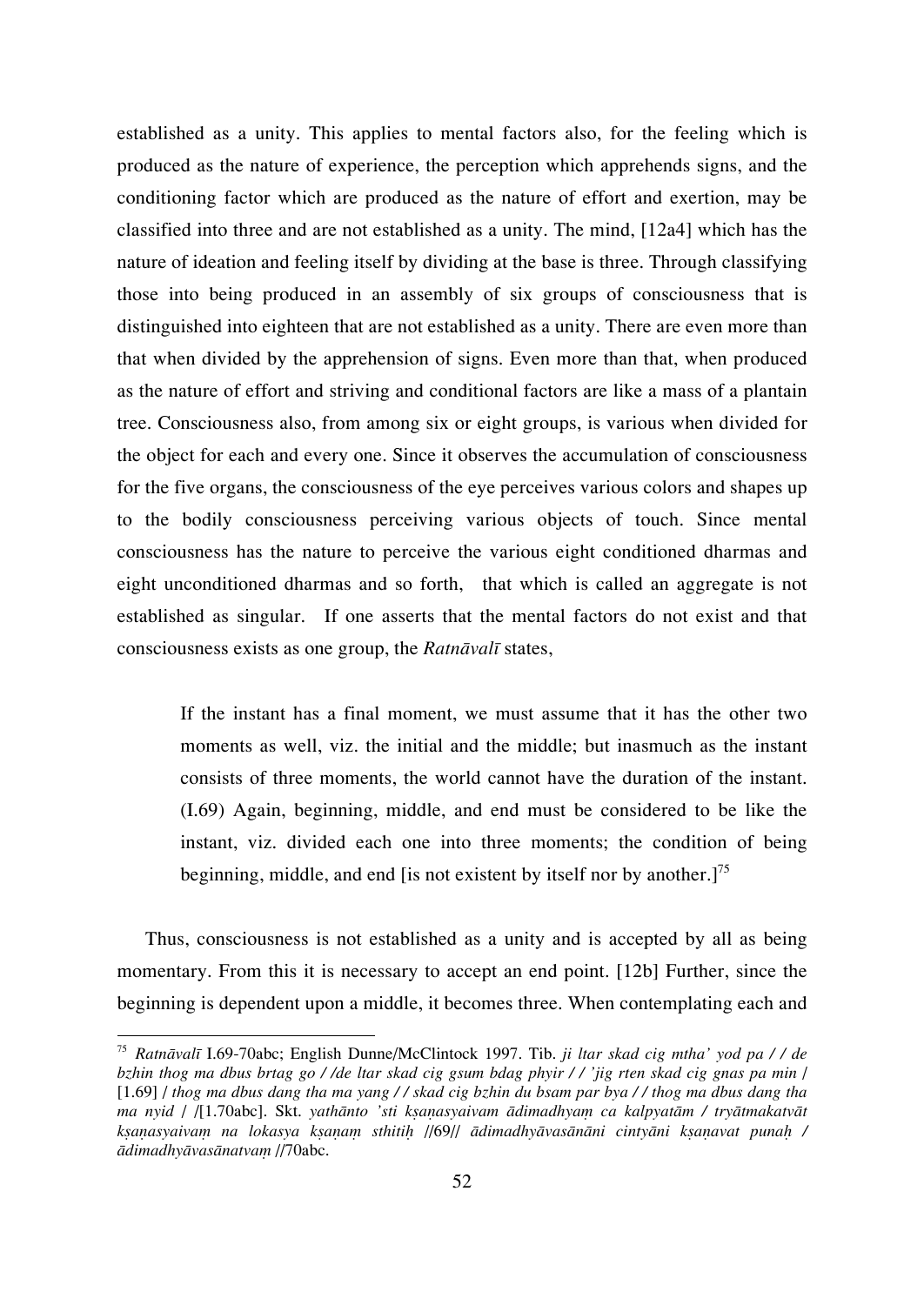every one of the three as momentary, by the same reasoning the three will each have three making nine parts. At any rate, the measure of a instant is taught as one finger snap in the refutation of sixty-two [views] from [Candrakīrti's] *Catuḥśatakaṭīka*. In other [texts] that to be refuted is one hundred twenty or three hundred sixty. It is worthless to examine it down to this extent as it occurs without an intrinsic nature. In another way, it is unproduced when examined by the five reasonings which refute production. Alternatively, there is natural luminiousity and through breaking down through these reasonings [things] are not made empty but since they are naturally unproduced, when they are not elaborated by elaborations or not conceptualized by conceptions of this is form, this is not form, low and excellent, large and middle-sized and so forth, it is called "**luminious**."

"Abiding, arising, and ceasing, existence and non-existence, low, middle, and superior—the Buddha spoke of these under the power of wordly transactions, not under the power of reality."<sup>76</sup>

How is the mind accepted as naturally luminious? This is through the principle that it is unsuitable to be comprised of adventitious defilements. The nature of the mind is luminosity and that itself is also called the element of sentient beings or the essence of the Tathāgata (*tathāgatagarbha*). Since all conceptual elaborations are adventitious defilements, that nature is suitable to actualize through familiarizing in study and reflection in purifying the adventitious defilements. [12b6] It is like the Yogācāras who teach that it is considered pure just as water, gold, and space are pure. In this way, **when analyzed and broken down by the weapons of reasoning**, objects of knowledge, in the perspective of either having form or not having form are not at all established since t**he very wisdom which individually discriminates** is not established. This illustration is suitable as form, experience, and so forth are **specific characteristics**. The **general characteristics** of all conditioned things are impermanent, the general characteristic of all contaminated things are suffering, and the general characteristic of all things is that they are selfless and so forth. Since all

<sup>76</sup> *Śūnyatāsaptati* 1: *gnas pa dang* {Lindtner 'am} *skye 'jig yod med dang* {Lindtner *dam*}*/ dman dang khyad par can rnams ni* {Lindtner *dman pa'i am mnyam pa'am khyad par can*} */ sangs rgyas 'jig rten snyad dbang gis / gsung gi di nyid* {Lindtner *yang dag*} *dbang gis min //*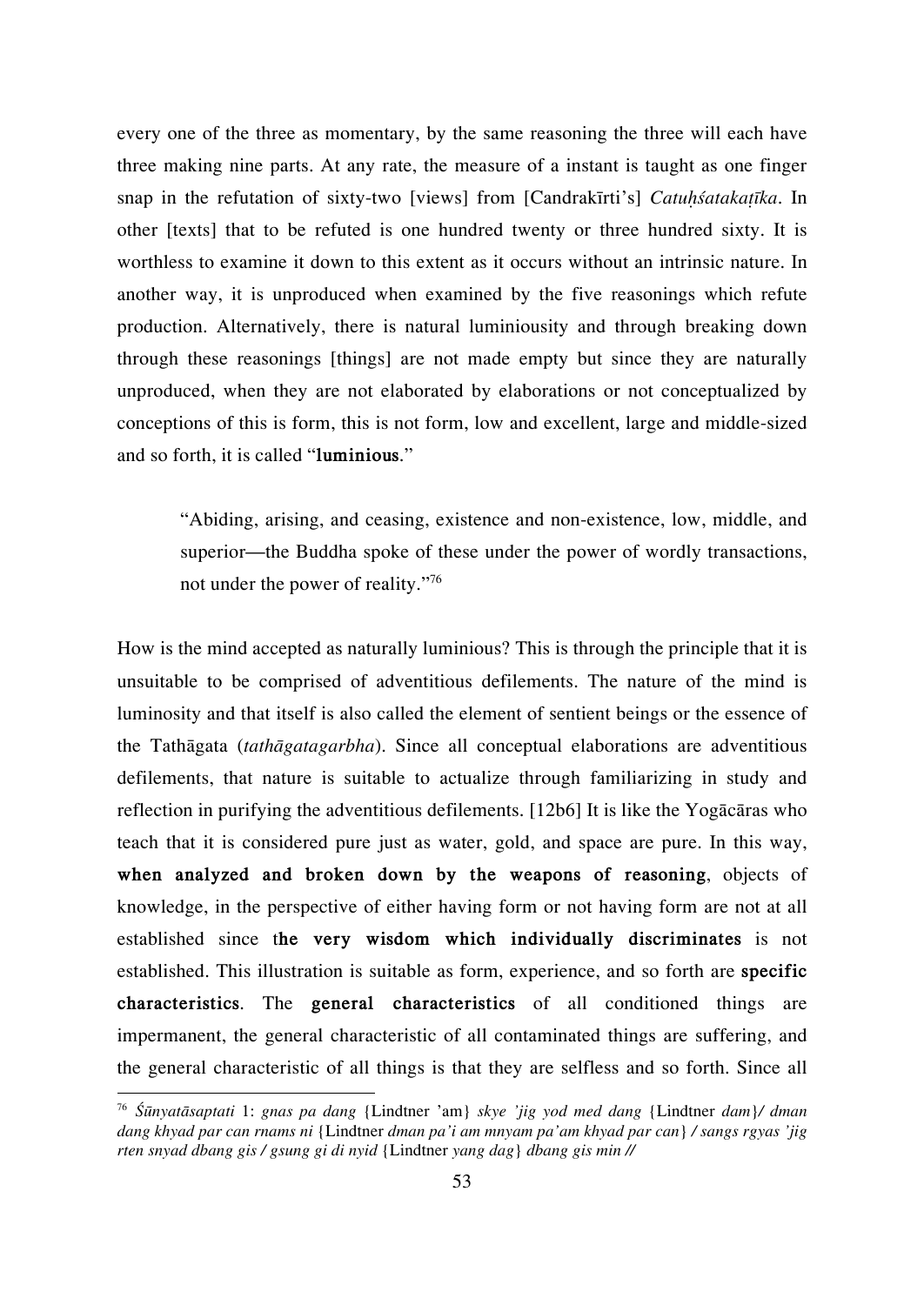things are unestablished, the very wisdom is without appearance. Since the wisdom itself in the interval of refuting is without appearance, as an object of mind it does not exist. However, since the final relation is said to not be established at all in the explanation of reality, that which is form, that which is not form, and the very wisdom itself are naturally unestablished. The explanation of **luminosity** means that it is free from the extremes of elaboration and it is free from all the eight extremes of elaboration, such as distinctions of dharmas like cessation and production and so forth. {When many, the five former are indicated by each following one.}

[13a1] In this way, having settled at the time of application, one eliminates the faults of **laxity and excitement** from being established in the non-conceptual state at the time of meditative equipoise**. Laxity** is gathering the mind uncontrollably in practice by being overcome with sleepiness, lethargy, and so forth. In going to sleep one arises not apprehending the object of meditation. It is taught in divisions of great and middling like entering non-darkness, like blinking one's eyes, and like a blind person. **Excitement** is being totally scattered to other objects of meditation, a distraction derived from attention being scattered to other virtues. Eradicating those: Through meditating on entities that are clear and bright, laxity passes away. When a time of hardship occurs, select an antidote to both just as Śāntideva has taught that one should meditate on only the remembrance of death. One should sprinkle water on the face if one has gone to sleep or, at the time of great noise it is suitable to proceed in reciting the stories of a father's death. It is said to be like a great medicine that eradicates all unharmonious positions when meditating on only emptiness. To summarize in brief, it eradicates all others like the five faults and the five obscurations. Moreover, during the time of meditative equipoise in which any knowledge or objects of knowledge are not at all established, even objects of knowledge, that which has form, that which does not have form, and wisdom itself are not cognized. [13a6] Anything whatsoever is non-conceptual. The apprehended object and apprehending subject, or the obstruction and the antidote, are also non-conceptual. Applying the three later words as a cause of non-conceptual, or in another way, by not apprehending anything at all **memory** does not exist and through not comprehending anything one abandons all **mental activity** and stands firm. As for this, the practitioners of the Great Completion (*rdzogs chen*), the practitioners of non-mentation (*amanasikāra*) (see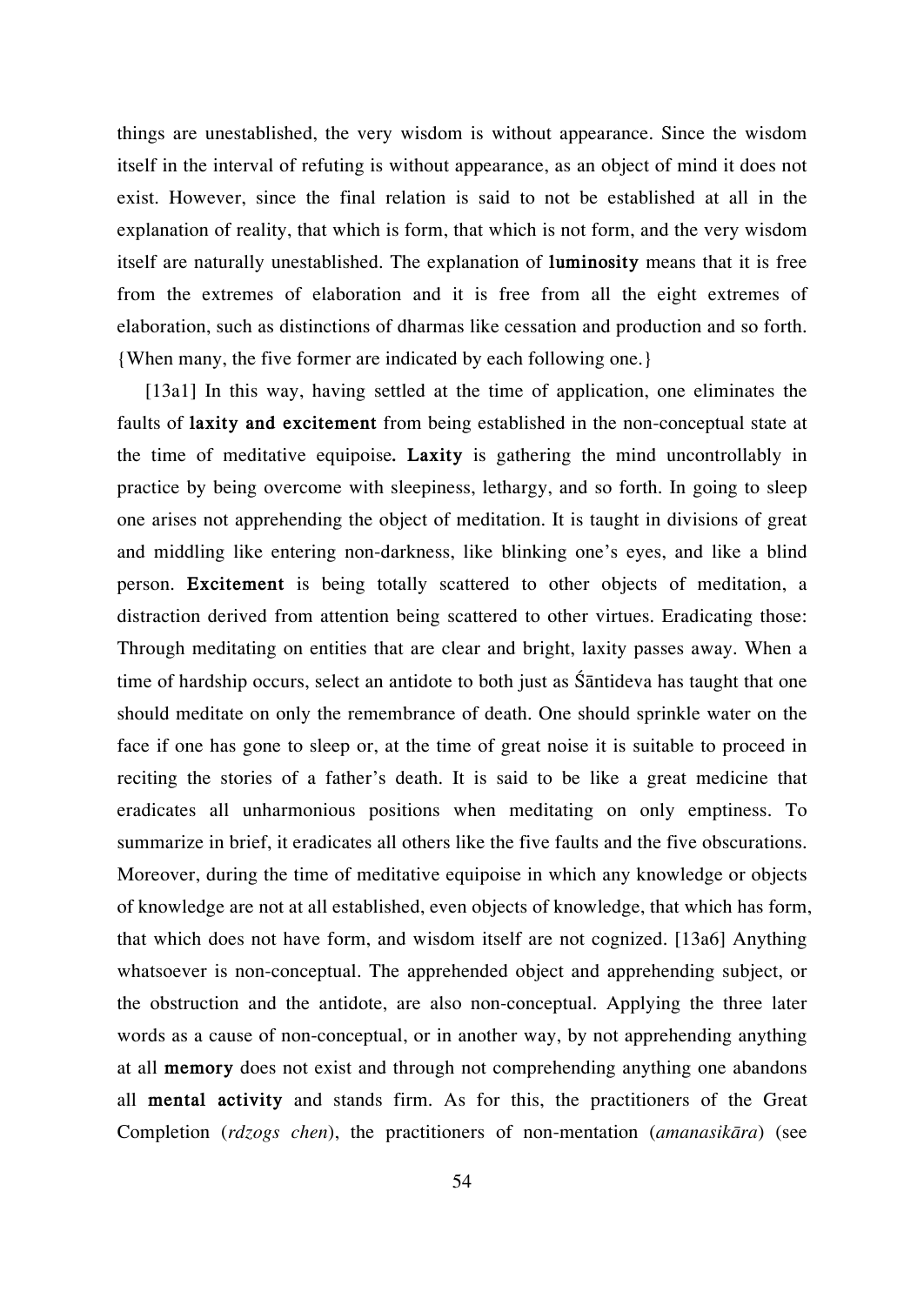Higgins 2008), and those who enter instantaneously assert that [meditation] is through merely being without memory and mental attentiveness which overturns the scattering of knowledge for the object. Just as one will not be free from the fear of demons by meditating that demons are not in the castle, likewise one will not be free from the fear of apprehending things as real. As previously mentioned, it is necessary to develop non-conceptual concentration in a way which cuts off attachment by means of not finding when searching through reasoning. [13b] It is like when an intelligent person having hoisted up a lamp, through searching but not finding, is free from the fear of a demon. Distinguishing **signs** include the five objects of form and so forth, the three times, persons, and the distinguishing signs of women make ten. Many more occur in the section on signlessness as a door of liberation from the Mother [Perfection of Wisdom] sūtras. Of concern at present, the grasping of signs of that which has form, that which does not have form, and wisdom or even conceptuality, the conceptuality of the obscuration and the antidote. A **sign** is an object that scatters [the mind] like **a thief** who sneakingly steals non-conceptual concentration. **Conceptuality** is a coarse object that is like an enemy by scattering the actual non-conceptual concentration. One should abide in the non-conceptual state being free from these [signs and conceptions]. When they arise, through eradicating as mentioned before the grasping at signs and the very object of conceptuality, one will train in the non-conceptual mental continuum for objects of knowledge not yet accomplished. The chapter which brings forth the [teachings of the] Ācārya [Nāgārjuna] which was bestowed by the Lord [Atiśa] to Gsang-phu-ba.

 [13b3] Then, if one decides to go beyond one hour twenty minutes and so forth for the duration of the [meditation] session, one should rise up when the body and mind become fatigued. As well, if not knowing the time by oneself, one should do the right amount according to one's teacher or superior. Similar to that, when suddenly interrupted afterwards, it is unacceptable for the mind in meditation. It is unacceptable for the mind to sit again in the same seat after [immediately] going away while not meditating. One should sit down continually in meditation without being suddenly interrupted when there is adequate focus on a little bit for the object of meditation. When rising from the meditation mat, make a clap. Since harm or sickness may occur as there is danger to harm the body and mind, just as Dgon-pa-ba and Pu-to-ba have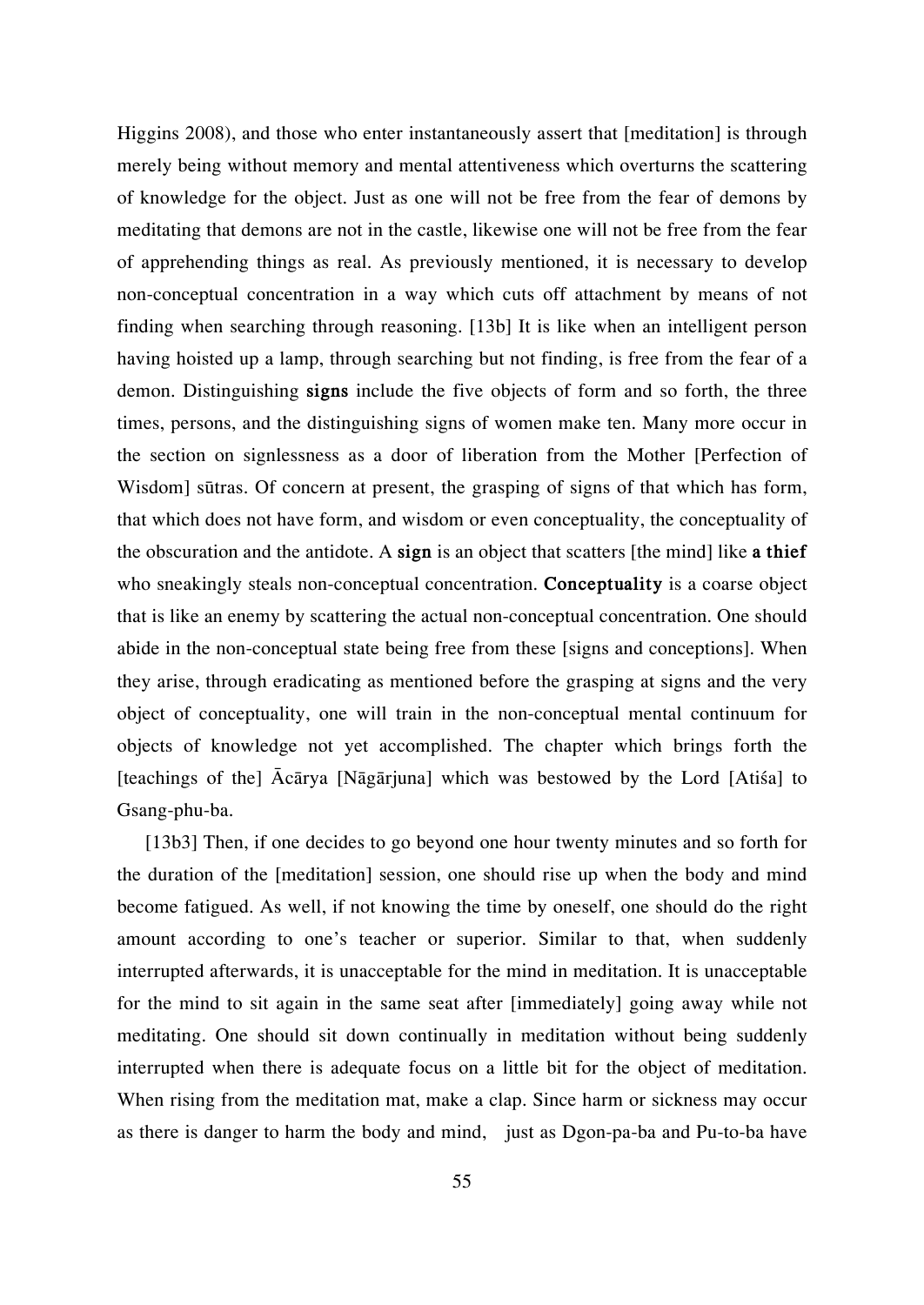done, extend all the limbs, rub smoothly all the muscles, and with a pleasant and pliable body rise up and go. Moreover, the cross-legged posture should be disrupted without rising in the same way. The way things are should be examined as before by oneself and meditate just as there is indeed non-production. However, one should dedicate roots of virtue for perfect buddhahood to the extent to reach all the things grasped as real by sentient beings [13b7] by projecting compassion for sentient beings who wander in *saṃsāra* by the force of not cognizing [things as unproduced]. At the time of meditation, having closed the door or covered the window, sit it meditation. Having arisen [from meditation], it is said that one should not eat in the field or give mother's milk to a calf, or grass to a horse. For all fields and commerce and so forth, it will not do to ask if they are accomplished or not accomplished. [14a] This is to get distracted with imputing imputations while all phenomena are like an illusion; mental engagement and so forth is like thick mist or like a rainbow. One should do virtuous acts and so forth as much as possible for the two collections or the six perfections by body, speech, and mind through the method of three-fold perfect purity [of agent, action, and object]. One should dedicate as much as one achieves for the purpose of complete awakening. As in the interval on emptiness, it is taught that afterwards [things] are like an illusion. Generally, since this is settled after the unmistaken treasure of meditative equipoise, it is necessary to weaken attachment for this life after meditative equipoise on impermanence. It is necessary to shun evil and increase virtue after meditative equipoise on the relations of cause and effect. In this manner, one should ascertain all meditations with postcontemplative knowledge. Both quantities of meditative equipoise can be purified in Reting (*rwa-sgreng*). Later on it can even exist in all places. Postcontemplative knowledge is in disagreement with all the world. One should uphold a large part of harmonious practices of a bodhisattva which is taught from all the *sūtra*s and *śāstra*s of the Mahāyāna and rejoice in altruism for others, Pu-to-ba has [discussed] this. Right now in one's own meditative equipoise, cultivate only the aspect of integration. In this lifetime's postconcentrative state there is not another which is desired. Just a few greatly invoke mindfulness **in this lifetime**, the extremes of the head and shoulder are like one who hears that leads a blind person. The great majority of people do not live apart from desirable things in addition to food, clothing, and dear ones like one's relatives. The beginner should create as much virtue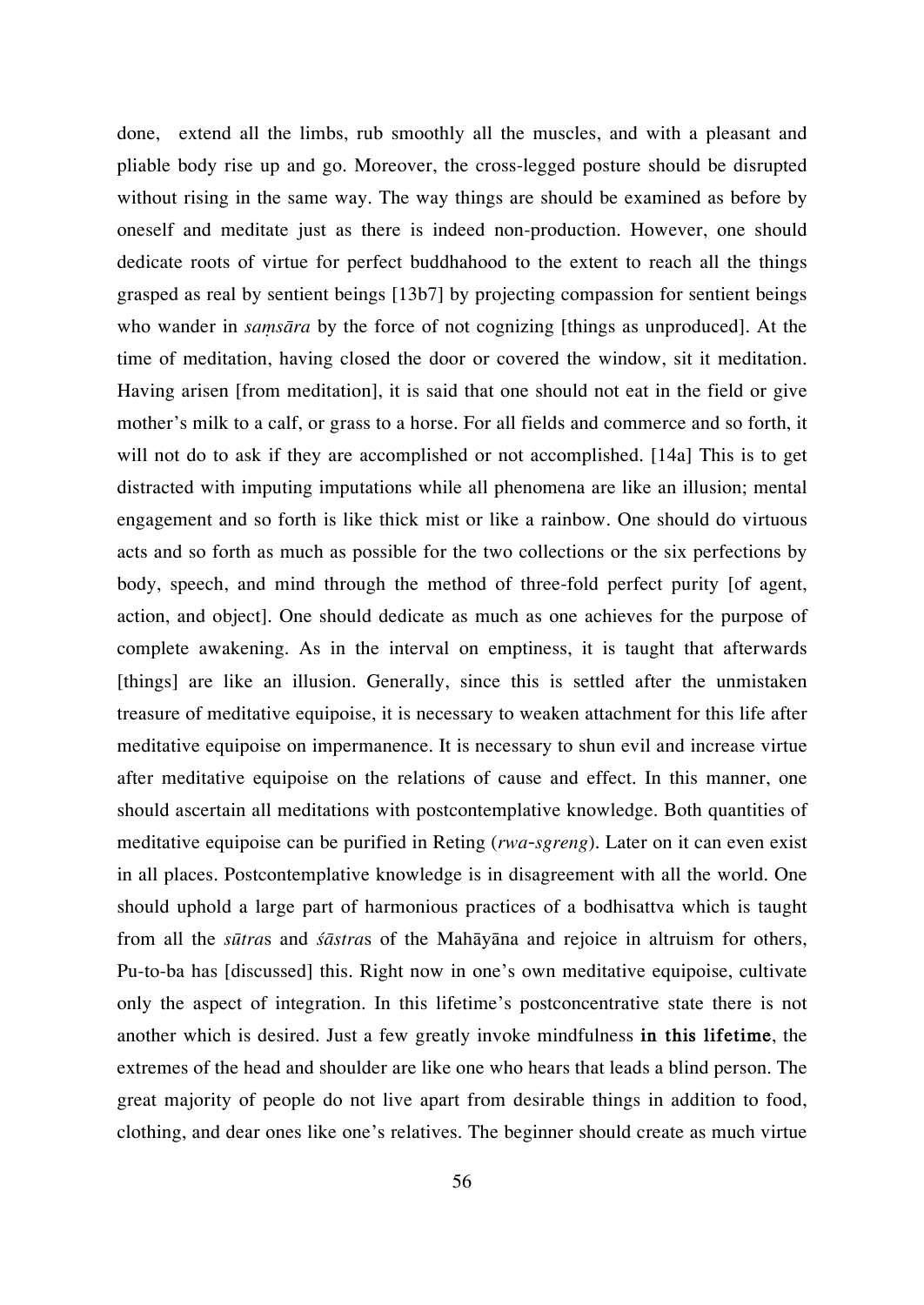as possible at the time of being unable to fully subdue, doing as much as possible for each [meditative] fixation with respect to different factors during each individual juncture will become meaningful. Finally, it is necessary to offer aspirational prayers and cultivate devotion completely engaging in what is necessary to be done to achieve complete buddhahood. Having done this in this way, by meditating on emptiness, one will surely become a master and it will serve as an antidote of all unfavorable conditions. The conduct of the postconcentrative state produces multiple virtues in one's own mental continuum and one will nourish sentient beings. In cultivating emptiness alone which is not like that, one will not cognize suchness, and even if cognizing, it will be from the point of view of a *śrāvaka*.

[14a8] In this way, the measure of **devotion**, from the *Śiksasamuccaya*, just as one wishes for a cool water source in a burning house, oneself and [14b] all mother-like sentient beings, through gathering the evil spirit of grasping things as real or through the darkness of delusion, accumulate various bad actions which are motivated by that and have extensive passionate attachment. One wanders in cyclic existence which is like a house blazing everywhere. Then, through emerging from [cyclic existence], by cultivating the meaning of non-production, it is by great devotion that one thinks that grasping things as real is to be avoided, but it is the undegenerated essence. Moreover, one is said to reach the boundary at the point of the fundamental state of awakening, the essence, when not falling into scattering while meditating for as long as one is able and **for a long time.** Futhermore, it is necessary to employ both meditative equipoise and posterior practices continuously for multiple years, months, days, or even for an instant. After eliminating unceasing evil deeds, it is necessary to have a basis of meditation. Then, at that time, unconscientious behaviour will be eliminated. With solid erroneous predispositions, not to abandon the taste of alcohol would not do; it is just like pursuing after an agitated cooked rotten fish while not knowing the pure portions. It is necessary to go without concern even in the time interval after meditation. From the point of view of **those with** incalculable **good fortune**, who have done what is needed to do, even the great amount of good fortune for the Noble Sadāprarudita<sup>77</sup> was mainly through practicing the factors of method. At the time of Geshe

<sup>77</sup> The story of the bodhisattva Sadāprarudita (Tib. *rtag tu ngu*; "Ever Weeping") is found in the *Aṣṭasāhasrikāprajñāpāramitā*.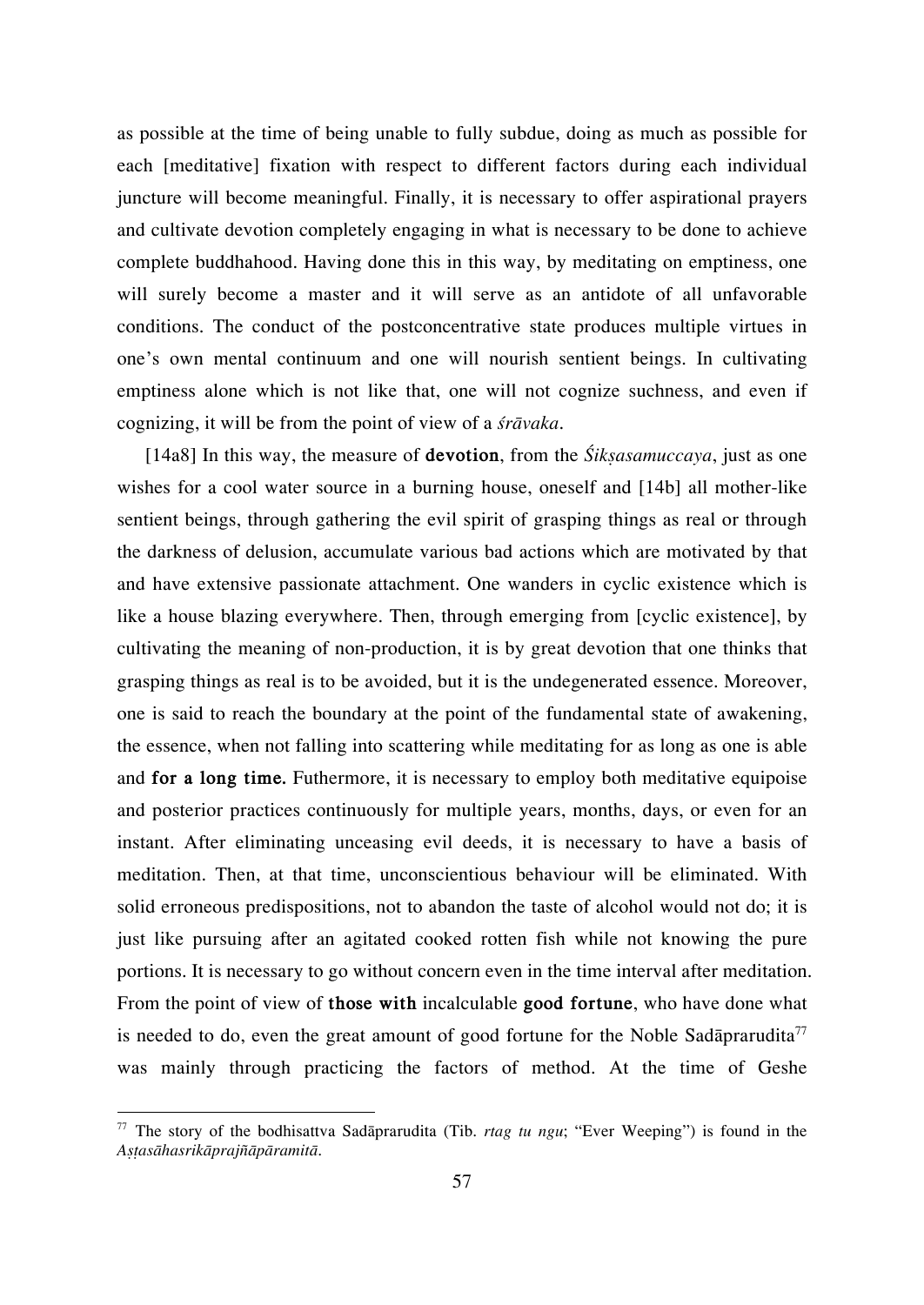gZhon 'byung arriving at Reting (*rwa-sgreng*) saying that there exists the special instructions for obtaining the accomplishment of the Great Seal (*mahāmudrā*) in this very lifetime {there is from each an existent even though not all (???)}. Pu-to-bas [has taught that] the fortune of attaining the accomplishment of the Great Seal **in this very lifetime** is not [innately] produced like our own complexion. Rather, it is said to be produced on the ground of one's own [effort] like the eighteen different craftsman of the great city of the central land and those skilled in the five topics of science and so forth. The understanding of all phenomena is said to be the only thing that counts. Reality is again said to be only the single truth, the object of only the unproduced. It is just suchness. The worldly meditate on the state of non-production as emerging dimly as substantially existent and that does not pass beyond the conventional itself. All seeing is seeing false conventionalities. Meditative equipoise and the exact perception of the postconcentrative state during the time of a bodhisattva from the point of seeing reality onwards are precepts of the *Saṃdhinirmocana* [*sūtra*]. Called the **center of the sky** by being free from extremes, there does not exist a center which has a reference point. It is an example that illustrates nothing at all is established. The other eight examples of an illusion [15a] and so forth exist as mere appearances from collecting and assembling. The establishment of a real nature is an example which is established as non-existent. Geshe Ston-pa widely taught that correct conventional activities are said to be mundane postconcentrative appearances. Since it is likewise, **the post-meditative attainment** after seeing reality realizes the true nature of the conventional. All the eight examples of illusion along with the plaintree, through the blessing of the Buddha, come forth as a means to understand the meaning of non-production. After the subsiding of the teachings, all those who are incapable are taught the [analogy of the] echo from this moment on as a measure of disappearance.

 [15a2] The text states "**From the point of time when**" indicating to ascertain the meaning at the level of a Buddha. The text states that the **concentration** is like the example of a **vajra.** Just as the vajra destroys all entities while not being able to be destroyed by any other entity, likewise when attaining this concentration all the latencies of apprehending things as real are destroyed while whichever apprehension of things as real is unable to create a nature which apprehends things as real. The teaching of Candrakīrti asserts that, from this point on, all movements of mind and mental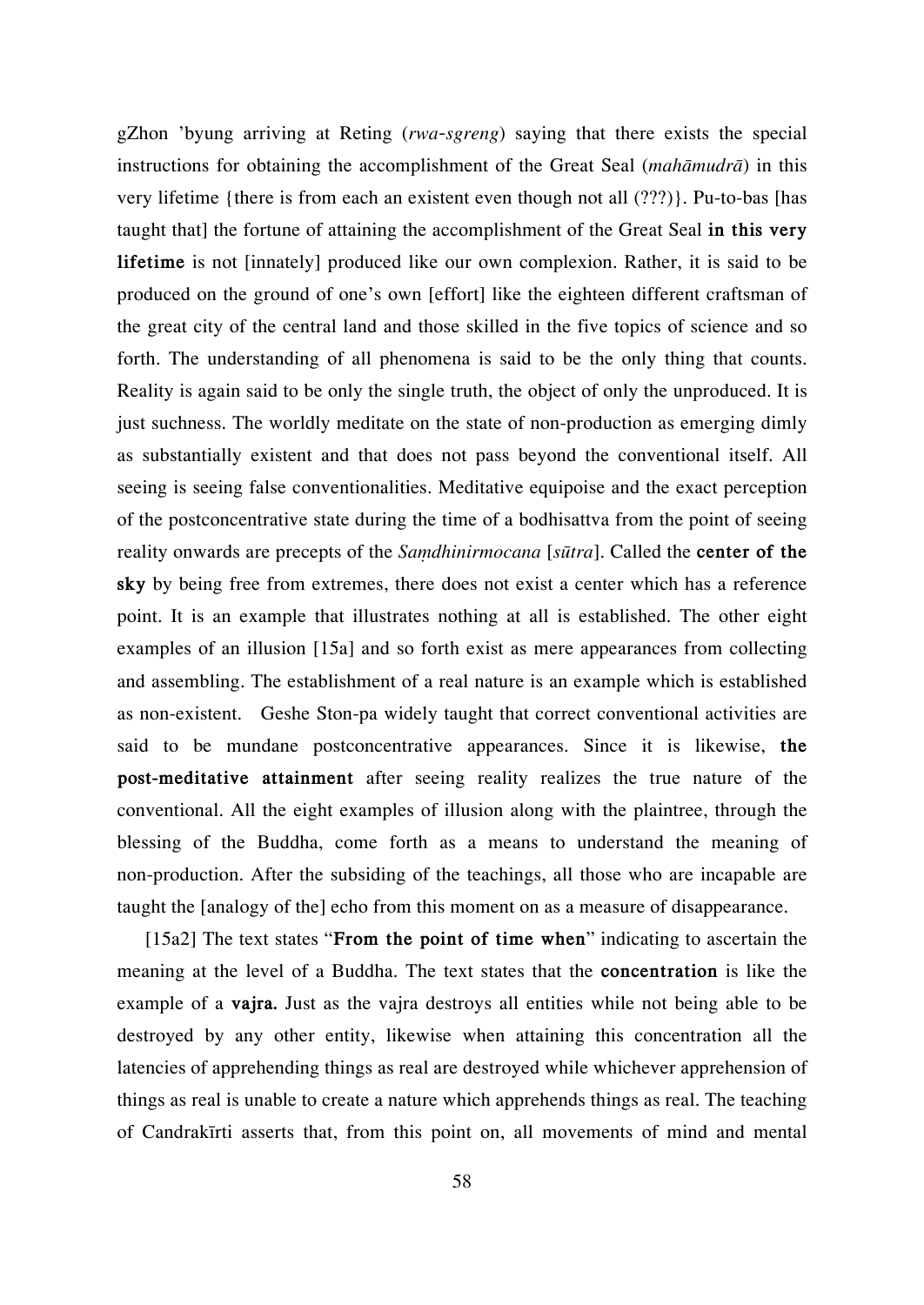factors are perpetually cut off. Here, it is a system which does not assert the activity of postconcentrative attainment other than only meditative equipoise. Even if accepting postconcentrative attainment, alternations [between meditative equipoise and postconcentrative attainment] are not accepted. The object of meditation of meditative equipoise at all times is taught to be reality. The *Daśabhūmika sūtra*, through questions and answers, teaches that it is only the welfare of sentient beings. The meaning is that by the first moment of exalted wisdom in the second moment of attaining the vajra-like concentration through the principle "that totally pervades the sphere of objects of knowledge," all objects of knowledge just as they are (*ji lta ba*, *yathāvad-bhāvika*) and to their utmost extent (*ji snyed pa, yāvad-bhāvika*) are spontaneously realized just as they are. After that, shining like a great sun that never declines is the meaning of abiding. We settle this awkwardly only on the Buddha stage. That is understood as merely *nirvāṇa* of the *sūtra*s in not having a continum of utmost highest wisdom. One is unable to measure as merely entering into the stabilizing on the meditation of cessation since at the time it is only the meditative equipoise not possessing subsequent knowledge. It would not do to understand it as time that is opposite from blinking the eyes or deep sleep. [15b] One proceeds only with faith in following Mahāyāna *sūtra*s alone on the qualities of the Buddha level. However, that is not realized from the *śāstra*s. Since even the lords of the tenth stage are said not to realize [things] other than the sun among the clouds or merely the space of a needle's eye, how could we realize [reality] by stating only what is picked out by our own conceptuality? At the time of asking Geshe Ston-pa whether a continuum of wisdom was possessed or not and whether subsequent attainment was possessed or not at the level of a buddha, [he replied.] "I say that I have not known awakening indivisibly and exactly as it is because it is not known previously by anyone other than a Buddha himself." Therefore, it is suitable if ill at ease in the world for the Buddha to be the source of one's own refuge. It is suitable even if ill at ease with the thought in mind to save sentient beings in order to attain buddhahood. The purpose of sentient beings is suitable whether or not it is suitable for there to be a continuum of wisdom or whether or not subsequent attainment is suitable or not. This is like the conceptual thought which precedes the preparation for wisdom. Furthermore, it is said to be from only being projected at the time of generating the initial aspiration thought [for awakening]. Stating "**if it is not so that**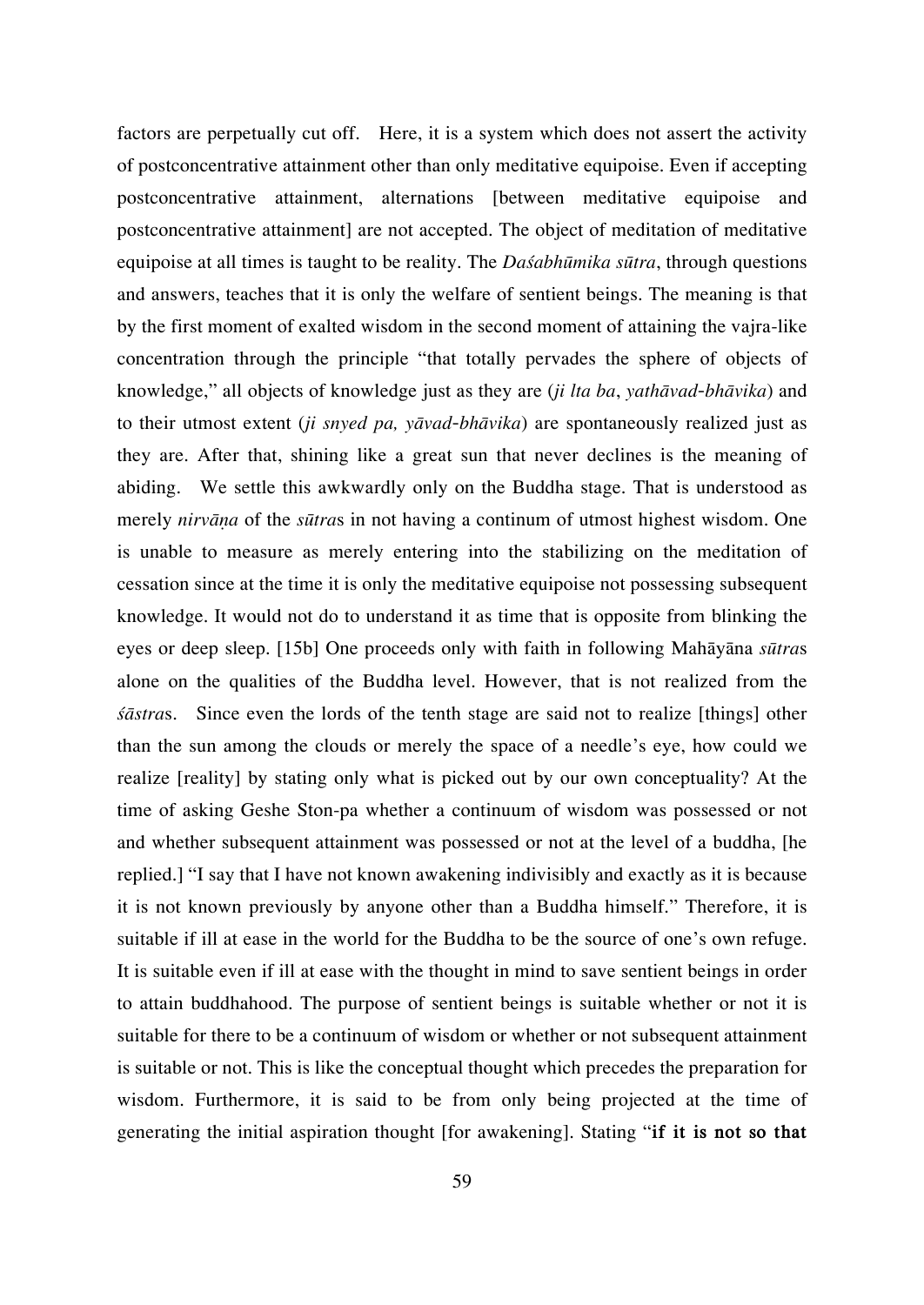**there is not subsequent attainment on the level of a Buddha then what is the distinction with a bodhisattva?**, these and similar words, it may be that this teaching is not indicated in reasoning and scripture but since the activity of subsequent attainment is a quality of training to be done, it is only taught in the sūtras of reasoning themselves. Isn't it deceiving sentient beings who are entertained at first by cutting off the benefit of others when abiding on the ground of only permanent meditative equipoise? How does the benefit for others arise? This is as follows. At first by generating compassion one produces the altruistic aim for sentient beings. Then, the accumulations are gathered for the purpose of only sentient beings. Aspirational prayers are also set for the purpose of only [sentient beings]. One does not meet with the purpose of sentient beings from the power of meditative equipoise itself from the perspective of a Buddha who is proper to sentient beings. Furthermore, from the beginning of buddhahood, because of the ability to completely accomplish the welfare of sentient beings, until sentient beings are exhausted, [the Buddha's] appearance and disappearance does not exist and [he] comes forth spontaneously independent of exertion. Therefore, there is also not forgetting. There is forgetfulness when it is necessary to rely on effort and exertion. In this way, from the purview of a Buddha there is not conceptuality. This does not conflict with the forces of the fortune of sentient beings who are different due to outward actions and actions based on the five sense objects into differences of higher and lower. From the *Tathāgatotpattisambhāva-sūtra*,

"At the time when the orb of the sun arises initially, it reflects on the elevated mountain peaks [16a] then gradually it heroically reflects in all the deep forests and in the lower areas as it is taught that the qualities of the buddha level are in every way a system of deeds for the benefit of others. Through the qualities of the Tathāgata and his inconceivable wisdom: some are in the circle of attendents; some slope towards becoming a monk of the Tathāgata and are known to renounce the family; some become monks; some practice austerities; some proceed to the seat of awakening; some understand him to sit at the seat of awakening; some understand that he conquers over Māra; some know that he manifests Buddhahood; some understand that he is requested to turn the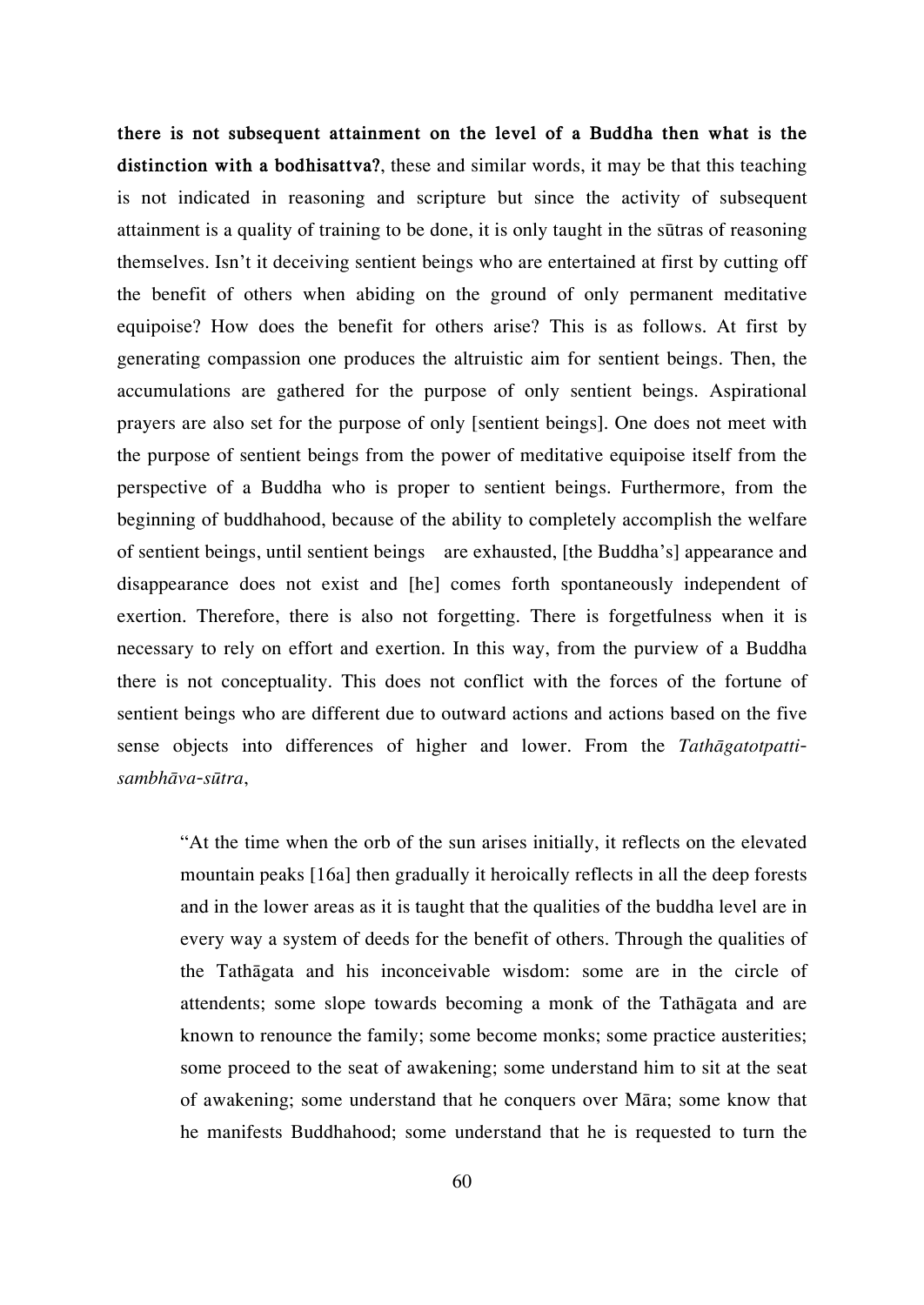wheel of dharma by Brahmā and so forth; some understand that he turns the wheel of dharma; some hear him give a discourse on the *śrāvaka* vehicle; some hear him give a discourse on the *pratyekabuddha* vehicle; some hear him give a discourse on the Great Vehicle; some see a six fold tall Tathāgata; some instantly hear him from far away; some see him in the body of a Tathāgata hundreds of thousands of *niyuta*s of *koṭi*s long; some see him as a golden colored Tathāgata; some see him as the color of a precious wish-fulfilling jewel; some understand him to pass into complete *nirvāṇa*; some understand him to achieve complete *nirvāṇa*; some understand him to be inclined to engagement; some understand him as one incorruptible body; some understand him to establish relics of a Tathāgata; some understand him to mature ten years after attaining complete buddhahood; some understand him to pass ten years from his complete *nirvāṇa*; some understand him to arrive at the terrace of awakening; some understand the teaching of Bhagavan Śākyamuni to disappear; some understand ten, twenty, thirty, forty, or hundreds of thousands of *niyuta*s of *koṭi*s of aeons since his complete *nirvāṇa*; some understand an ineffable number of aeons since Bhagavan Śākyamuni's buddhahood. The Tathāgata perpetually grows in these activities through the force of considering the welfare of sentient beings nonconceptually, without conceptuality, even more so in a spontaneous non-conceptual manner."

### The *Ārya Avataṃsaka Sūtra* states:

"Mañjuśrī, it is as follows: [16b] For example, there is an ocean which is five thousand *yojana*s in size. A bird sits at the edge [of the ocean] as it is suitable to drink. There are some lotus leaf coverings. With respect to this, a man has a thousand spoked wheel iron chariot. The chariot is drawn speedily by a strong horse who is like a garuḍa bird, the axels do not touch the water when pulled by the horse, and the lotus petals are not injured when drawing the chariot in this way. A poisonous snake springs forth from the ocean. Instantly, in the moments of the turning of the chariot, [the snake] encircles the chariot seven times. In the moment of encircling the chariot one time by the poisonous snake,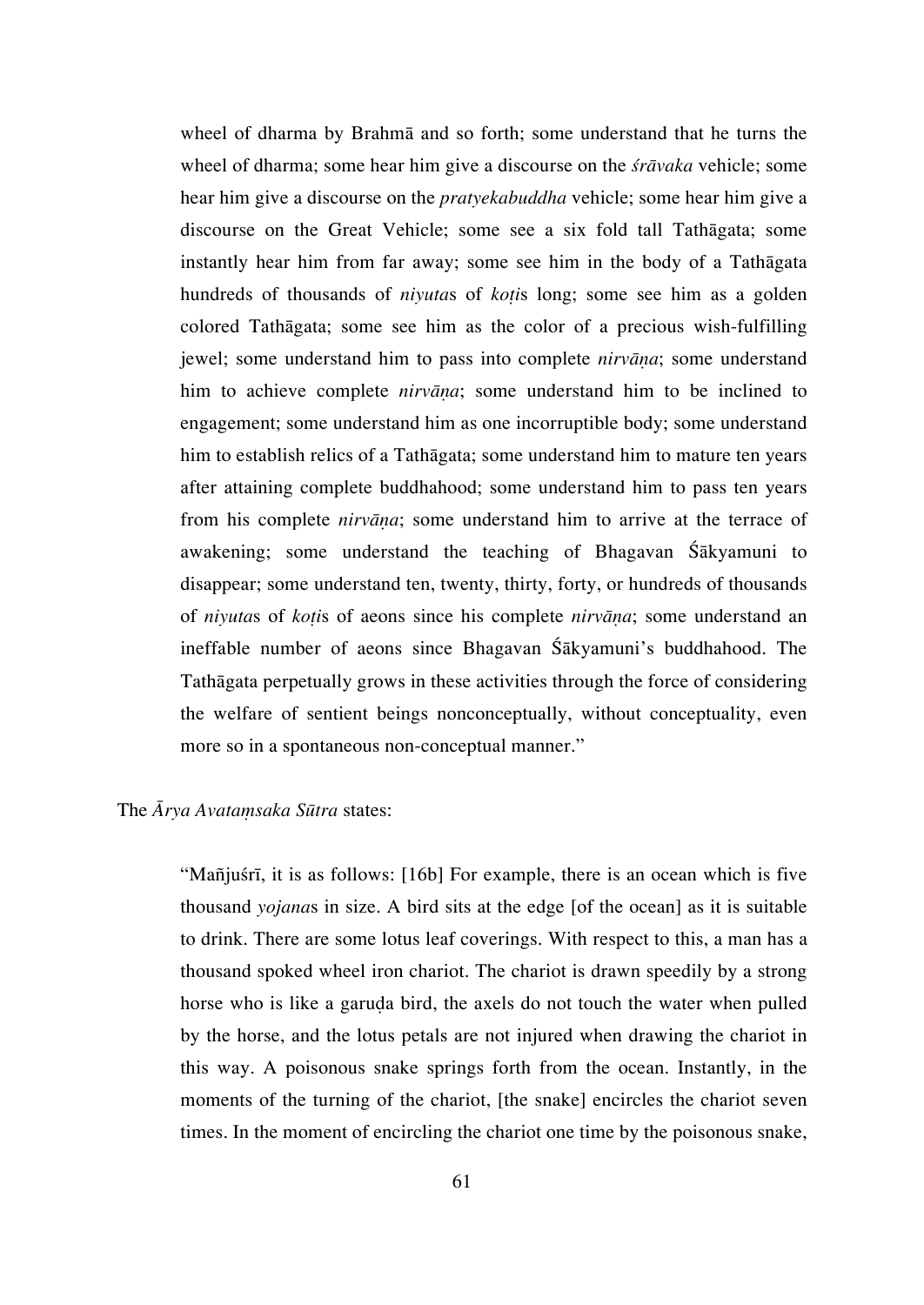the monk Ānanda explains and understands ten qualities of ten dharmas. In a moment of explaining a single dharma by Ānanda, the monk Śāradvatipūtra is able to understand in a single moment one thousand aspects of dharma. In a single moment of the aspects of dharma which Śāradvatipūtra explained, the monk Maudgalyāyana passes through eighty thousand world-realms. In the moment of which Maudgalyāyana passes through a world-realm, in that moment, the Tathāgata instantly teaches everywhere spontaneously in a non-conceptual manner, easily through the realm of reality (*dharmadhātu*), in world-realms of the ten directions to the limits of the realm of space, in each and every world-realm in all the ocean of galaxies, in each and every continent, to each and every hair on your head. Furthermore: dying and passing from the realm of Tuṣita; entering the womb; being born; being received by Indra and Brahmā; [16b6] arranging a dwelling place; taking seven steps; looking in the ten directions; making a great lion's roar; training in arts, crafts, athletics and all the five sciences; being taught in the stages of royalty; sporting in the retinue of female attendents; going forth to the forest grove; tending toward omniscience; departure from home; taking up the homeless life; performing austerities; forsaking the eating of food; departing to and entering the seat of awakening; conquering over Mara; awakening into buddhahood; viewing with his eyes unblinking at the tree of awakening; being requested to teach by great Brahmā; turning the wheel of dharma; going to the divine realms; providing different aspects to the object of complete awakening; [17a] turning the wheel of the law; giving the name of the aeon, the measure of time, the array of the retinue, the manner in which the arrangement of the buddha-field is purified; the activity and aspiration of the mind for awakening, the perfections, grounds, supersensory knowledges, the patiences, the dhārāṇis, concentrations, liberations; the offerings for that; the immeasureable objects of dharma of the bodhisattvas and the Tathāgatas; the different engagements in the immeasurable cloud of dharma; the ripening of sentient beings; the different aspects of setting forth skillful means; emanating great miraculous emanations; indicating the great complete *nirvāṇa*; distributing solid relics in a single body; teaching great complete *nirvāṇa*; distributing solid relics in a single body;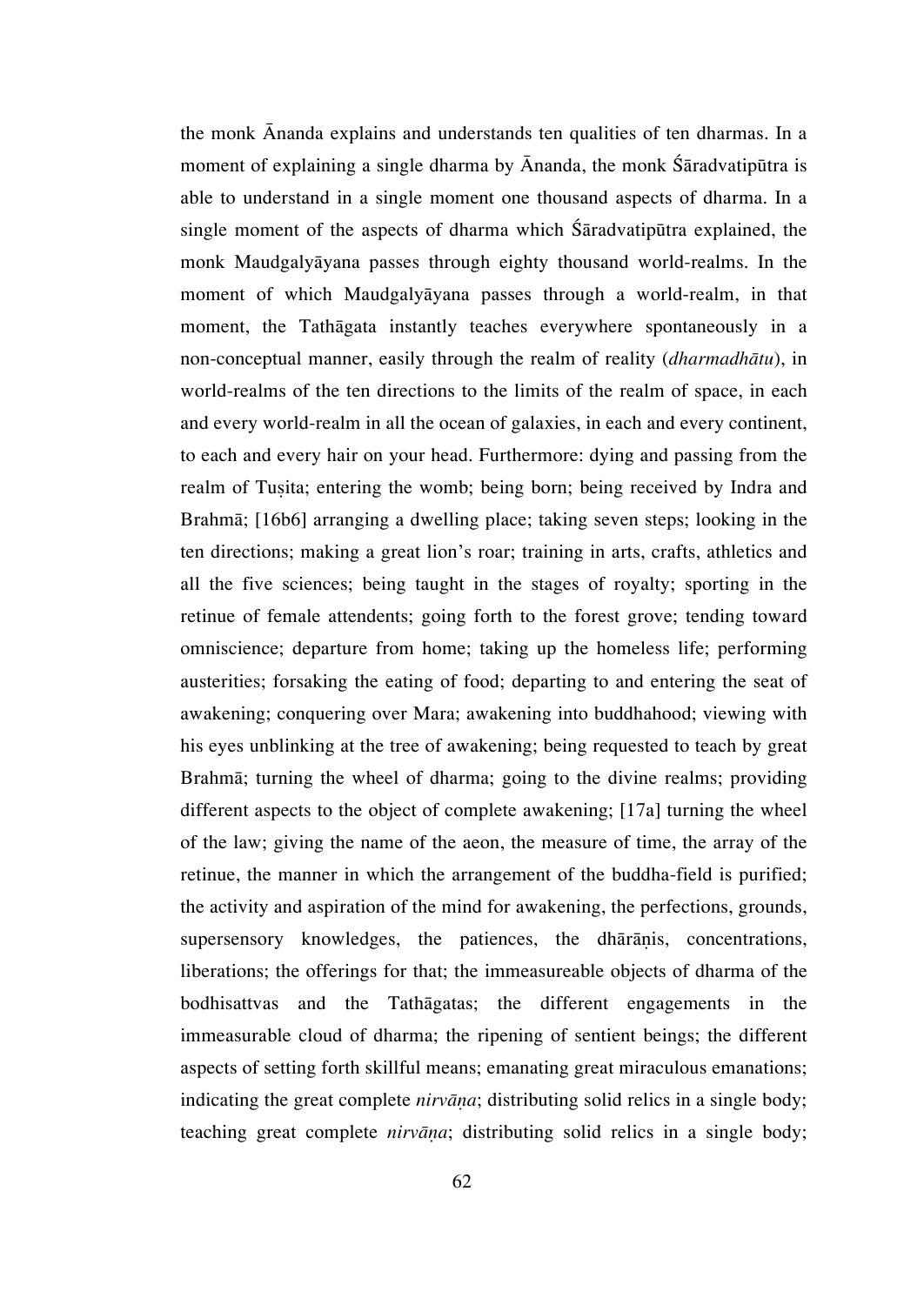teaching at all times during the flourishing of the practices of dharma; the conflicts, the diminishment, and even disappearance of the holy dharma. All the practices in the places of non-Buddhists even in all the succession of previous rebirths through teaching continuously through blessings to the limit of aeons until the end of time, on each and every mere hair, from the ten directions the very momentary object up through each and every hair-pore, the Tathāgatas in the three times, all along with the oceanic assembly of bodhisattvas, all the extensive array of buddha-qualities, all the arrays of the abodes of the lineages of sentient beings, the extensively designated sensory-spheres of the lineage of sentient beings, all of the extensively arranged, perfectly established activities of bodhisattvas, and all the extensive arrangement of the object of a Tathāgata, are instantly taught in a non-conceptual spontaneous manner. All the extensive array of omnipresent continuous blessings to the limit until the end of time he teaches down to the mere measure of a hair in that very moment through ten directions instantly teaching spontaneously and non-conceptually in all realms of sentient beings without exception, every sentient being without a body, all sentient beings with a body, and other distinctions of shape, color, voice, language, and different aspects of teaching dharma and so forth. [17b] Through the force of the thoughts of other sentient beings he teaches in all ways continuously through blessings to the limit until the end of time. Mañjuśrī, it is as follows, at the time of midnight of the fifteenth day of the waxing phase of the moon, the arising of the orb of the moon over Jambudvīpa is seen in places in front of all women, children, and young maidens. The orb of the moon non-conceptually without thought, yet spontaneously, arises like this having unshared qualities that are non-conceptual. Likewise, all sentient beings just as they resolve and just as they are to be trained are seen to dwell in front of the Tathāgata. The Tathāgatas, non-conceptually, without thought, yet spontanesouly, arise with such deeds through the unshared qualities of a Buddha."

 Thus through all sides is the benefit illustrated. Although there are many scriptures and reasonings for completely ascertaining the meaning of the two realities and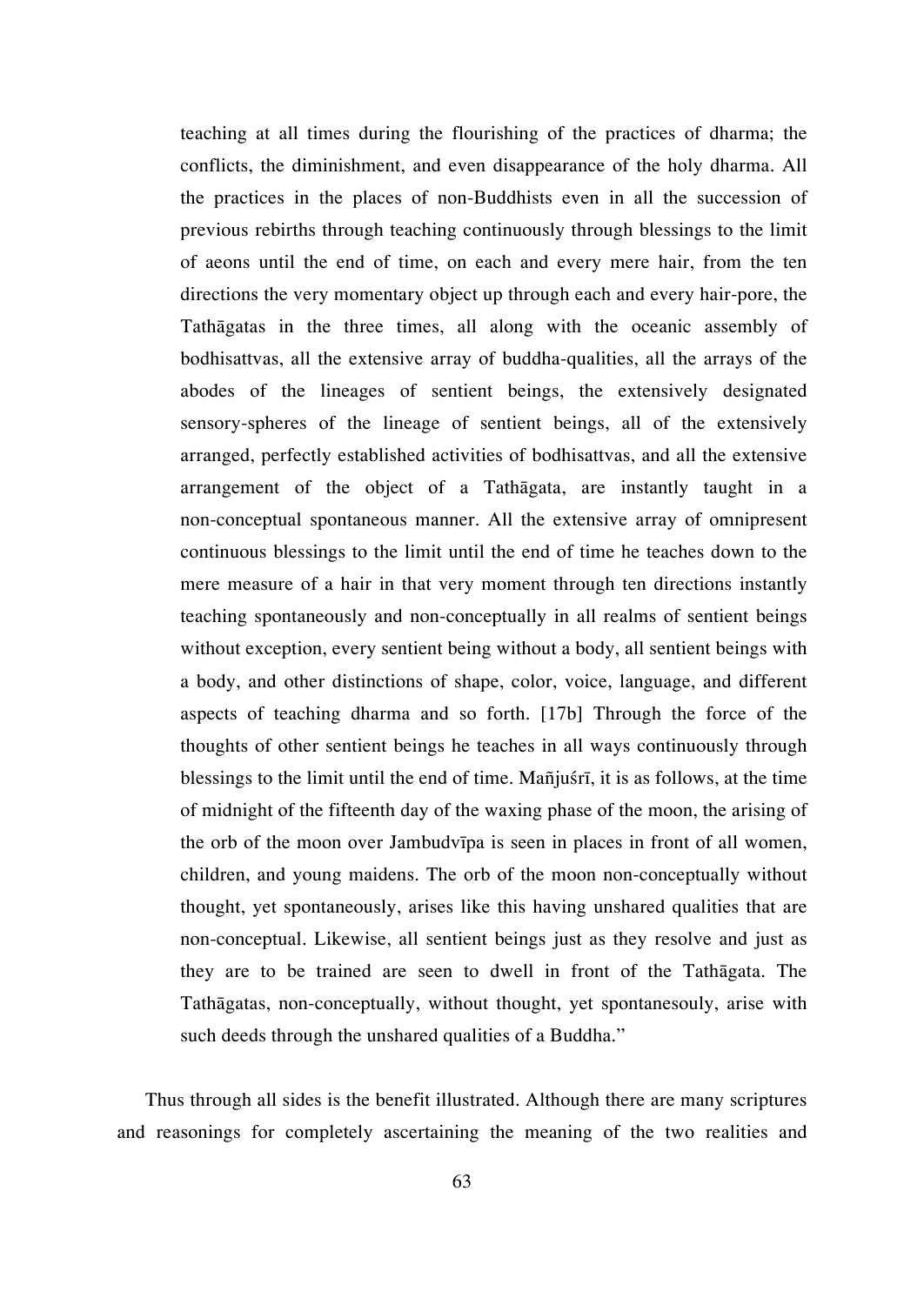ascertaining the level of a Buddha, here, I will not elaborate. As the special instructions of meditating on the meaning of non-production is taught in the manner of pointing out with a finger, therefore, it is only instructions of the Middle Way. This is in accordance with engaging in the teachings of the methods of the non-conceptuality of non-production in all the texts of secret mantra. Teaching sometimes with another terminology is difficult to understand. Entering the spindle of that is a great abyss that is unsuitable for meditation.

Through illuminating the special instructions of the middle way, whatever virtue I have have obtained. may all beings become omniscient through entering the path of the Middle Way.

 [18a] In cutting off all affairs [of worldly life] one does not meet with evil friends. In meeting with good friends through proper measures, one should greatly progress in the protective commitments that one has promised. One should mainly refrain from material things such as food, clothing, and so forth of this life. However, do not fall into decay. Whatever dharma that has been produced in the present that is unfinished should not diminish. One should be greatly concerned about faulty moral virtue and spoiled vows. May it be auspicious.

# **Abbreviations**

AA *Abhisamayālaṃkāra* (Th. Stcherbatsky and E. Obermiller, 1929) D Tshul khrims rin chen, *Bstan 'gyur* (*sde dge*), 1982-1985 *Dbu ma bden gnyis Dbu ma bden gnyis kyi 'bum* (*Bka' gdams gsung 'bum*, 2003) *Dbu ma'i mang ngag Dbu ma'i man ngag gi 'bum, Bden chung gi 'bum* (*Bka' gdams gsung 'bum*, 2003; Apple 2013) *Jo bo rje'i gsung 'bum Jo bo rje dpal ldan a ti sha'i gsung 'bum* (2006) LVP La Vallée Poussin MA *Madhyamakāvatāra* (La Vallée Poussin (1907-12)) MABH *Madhyamakāvatārabhāṣya* (La Vallée Poussin (1907-12)) MMK *Mūlamadhyamakakārikā* (La Vallée Poussin (1903-13))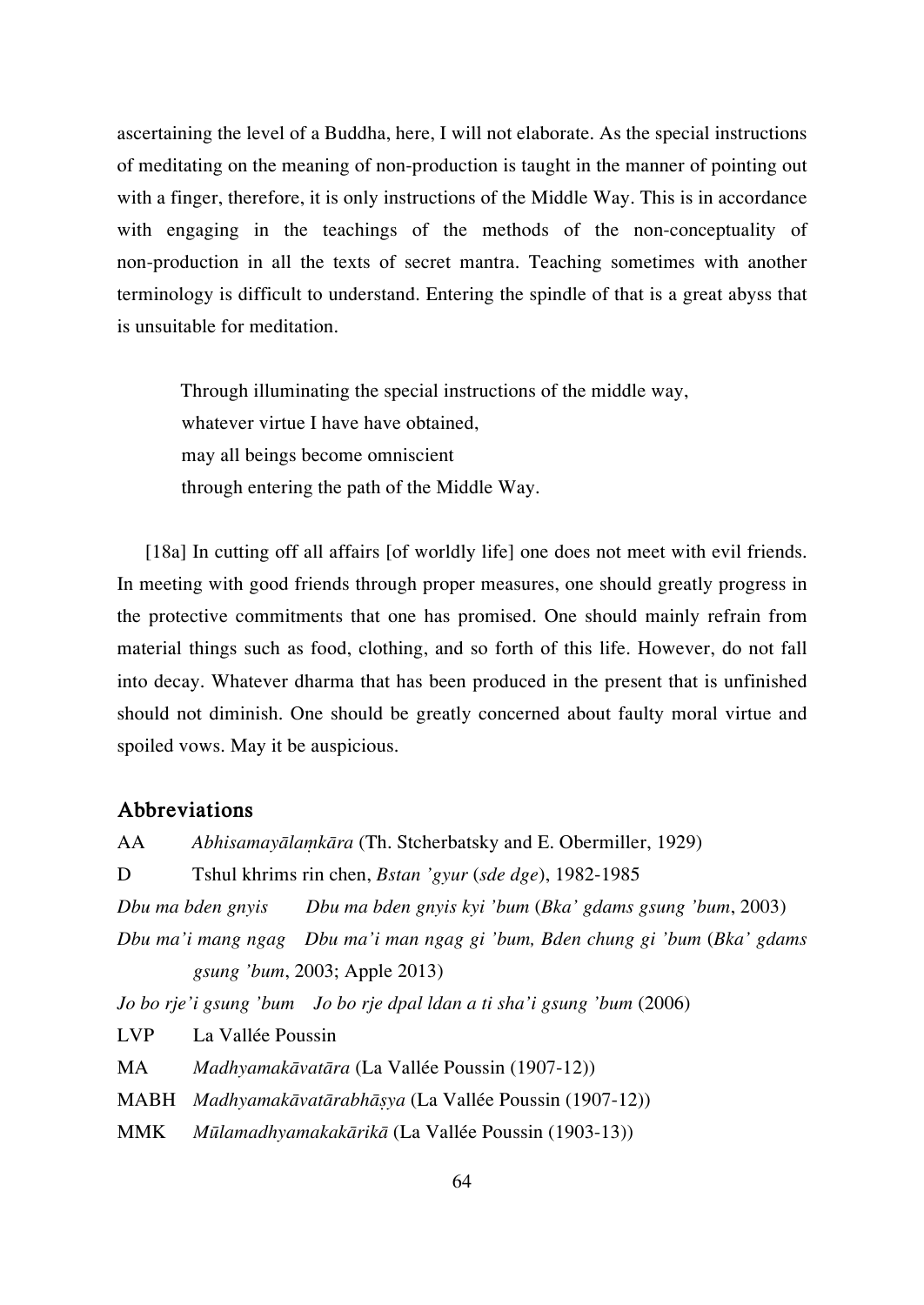MSA *Mahāyānasūtrālaṃkāra* (Lévi reprint 1983)

MVK *Madhyāntavibhāgakārikā* (Pandeya 1999)

*Pu to yab sras Dbu ma'i man ngag gi bshad pa, Pu to yab sras kyi lugs* (*Bka' gdams gsung 'bum*, 2003)

SDA *Satyadvayāvatāra* (Ejima 1983; Apple 2013)

### **References**

## **Indian Sources**

- *Abhisamayālaṃkāra* of Maitreyanātha. Edited by Th. Stcherbatsky and E. Obermiller (1929). *Abhisamayālaṃkāraprajñāpāramitopadeśaśāstrakārikā*. Leningrad. (Bibliotheca Buddhica, XXIII, fasc. 1.) Sri Satguru Publications, 2nd edition (Delhi, 1992).
- *Akṣayamatinirdeśanāmamahāyānasūtra ('Phags pa blo gros mi zad pas bstan pa zhes bya ba theg pa chen po'i mdo).* Tôh. no. 175. Dergé Kanjur, vol. MA, folios 79a1–174b7. Jens Braarvig*, Akṣayamatinirdeśasūtra.* Solum Forlag (Oslo, 1993)*.*
- *Kramapraveśikabhāvanārtha (Rim gyis 'jug pa'i sgom don)* of Vimalamitra*.* Tôh. no. 3938. Dergé Tanjur, vol. KI, folios 340v.7-358r.7. Tr. by Prajñāvarma and Ye shes sde.
- *Catuḥśatakaśāstrakārikā (Bstan bcos bzhi brgya pa zhes bya ba'i tshig le'ur byas pa)* of Āryadeva*.*Tôh. no. 3846. Dergé Tanjur, vol. TSHA, fols. 1v.1-18r.7. Tr. by Sūksmajāna and Pa tshab Nyi ma grags in last half of 11th century. Sanskrit, Karen Lang, *Āryadeva's Catuḥśataka: On the Bodhisattva's Cultivation of Merit and Knowledge*, Akademisk Forlag (Copenhagen 1986).
- Jñānālokālamkāra ≈ Sarvabuddhavisayāvatārajñānālokālaṅkāra-nāma-mahāyānasūtra (*'Phags pa sangs rgyas thams cad kyi yul la 'jug pa'i ye shes snang ba'i rgyan zhes bya ba theg pa chen po'i mdo*). Tôh. no. 100. Dergé Kanjur, vol. GA, folios 276r.1-305r.7. Tr. by Surendrabodhi and Ye shes sde. Study Group on Buddhist Literature, *Jñānālokālaṃkāra: Transliterated Sanskrit Text Collated with Tibetan and Chinese Translations*, The Institute for Comprehensive Studies of Buddhism, Taisho University (Tokyo 2004).
- *Tattvāvatāravṛtti (De kho na la 'jug pa'i 'grel pa)* of Śrīgupta (Dpal sbas)*.* Tôh. no. 3892. Dergé Tanjur, vol. HA, folios 39v.4-43v.5.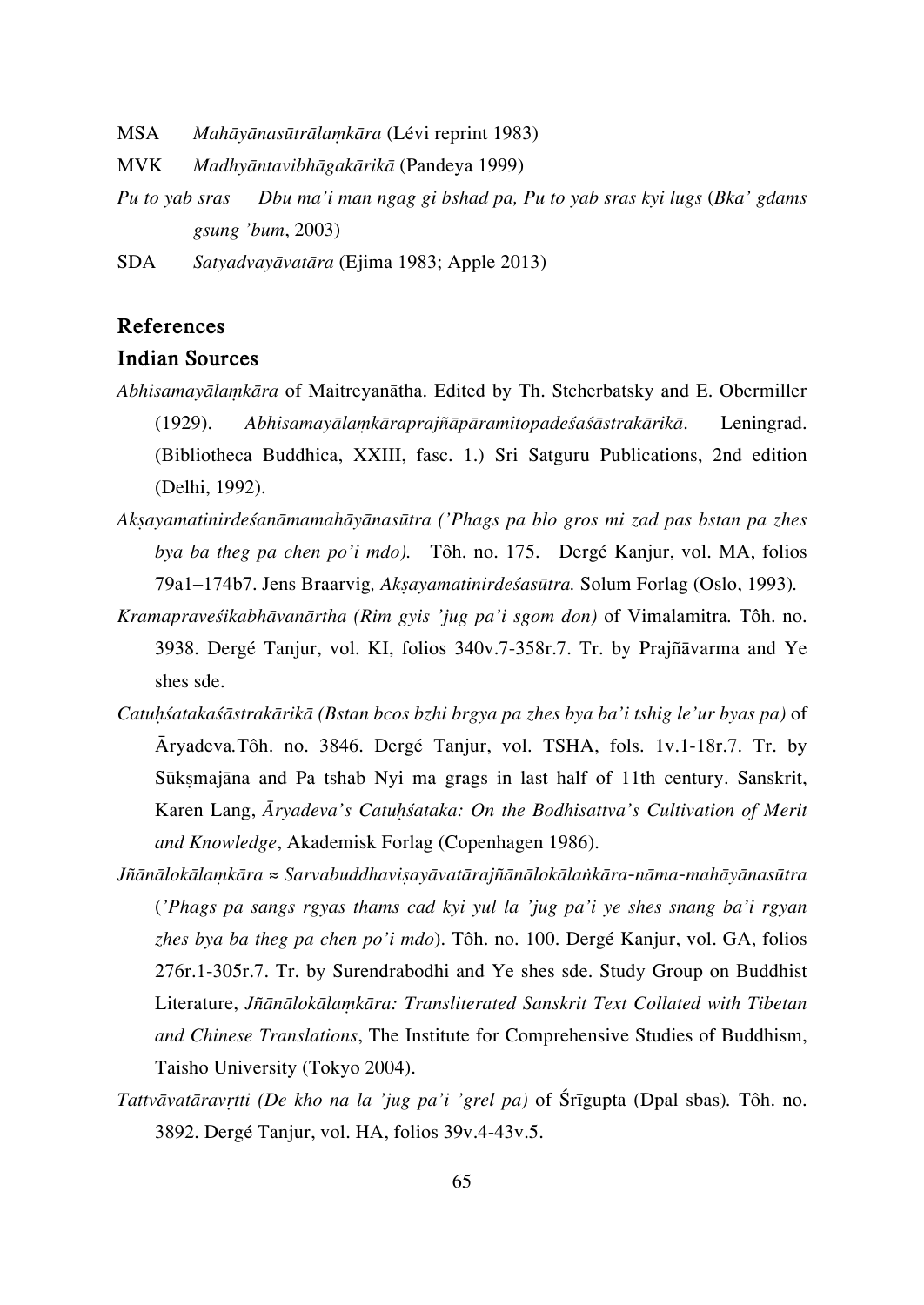- *Dharmadhātustava (Chos kyi dbyings su bstod pa)* of Nāgārjuna*.* Tôh. no. 1118. Dergé Tanjur, vol. KA,folios 63v.5-67v.3. Tr. by Kṛṣṇa Paṇḍita and Tshul khrims rgyal ba.
- *Bhāvanākrama–1 (Bsgom pa'i rim pa)* of Kamalaśīla*.* Tôh. no. 3915. Dergé Tanjur, vol. KI, folios 22a1–41b7. Giuseppe Tucci*, Minor Buddhist Texts, Parts I and II*. Motilal Banarsidass (reprint, Delhi, 1986), pp. 465–592.
- *Bhāvanākrama–2 (Bsgom pa'i rim pa)* of Kamalaśīla*.* Tôh. no. 3916 (also, no. 4567). Dergé Tanjur, vol. KI, folios 42a1–55b5. K. Goshima, *The Tibetan Text of the Second Bhāvanākrama* (Kyoto, 1983)*.* Tenzin Gyatso*, Stages of Meditation, root text by Kamalashila,* translated by Ven. Geshe Lobsang Jordhen, Losang Choephel Ganchenpa and Jeremy Russell, Snow Lion (Ithaca, 2001).
- *Bhāvanākrama–3 (Bsgom pa'i rim pa)* of Kamalaśīla*.* Tôh. no. 3917. Dergé Tanjur, vol. KI, folios 55b6–68b7. Parmananda Sharma, trans., *Bhāvanākrama of Kamalaśīla*. Aditya Prakashan (New Delhi, 1997).
- *Bodhipathapradīpa (Byang chub lam gyi sgron ma)* of Dīpamkaraśrījñāna*.* Tôh. no. 3947. Dergé Tanjur, vol. KHI, folios 238a6–141a4. H. Eimer*, Bodhipathapradīpa: Ein Lehrgedict des Atiśa (Dīpaṃkaraśrījñāna) in der tibetischen Überlieferung.*  Asiatische Forschungen 59, (Wiesbaden, 1978)*.*
- *Bodhicaryāvatāra or Bodhisattvacaryāvatāra (Byang chub sems dpa'i spyod pa la 'jug pa).* Tôh. no. 3871. Dergé Tanjur, vol. LA, folios 1b1–40a7. P.L. Vaidya, ed.*, Bodhicaryāvatāra of Śāntideva with the Commentary Pañjikā of Prajñākaramati,*  Buddhist Sanskrit Texts series no. 12. The Mithila Institute (Darbhanga, 1960; reprint 1988).
- *Prajñāpāramitāratnaguṇasañcayagāthā ('Phags pa shes rab kyi pha rol tu phyin pa sdud pa tshigs su bcad pa).* Tôh. no. 13. Dergé Kanjur, vol. KA, folios 1b1–19b7. E. Obermiller*, Prajñāpāramitā–ratna–guṇa–saṃcaya–gāthā.* Bibliotheca Buddhica no. 29 (1937). Reprinted with a Sanskrit–Tibetan–English index by Edward Conze, Indo–Iranian Reprints no. 5 (1960). Edited with an introduction, bibliographical notes, and a Tibetan version from Tunhuang by Akira Yuyama, *Prajñā–pāramitā–ratna–guṇa–saṃcaya–gāthā.* Cambridge University Press (Cambridge, 1976).

*Prajñāpāramitopadeśa* (*Shes rab kyi pha rol tu phyin pa'i man ngag*, Tôh. no. 4079,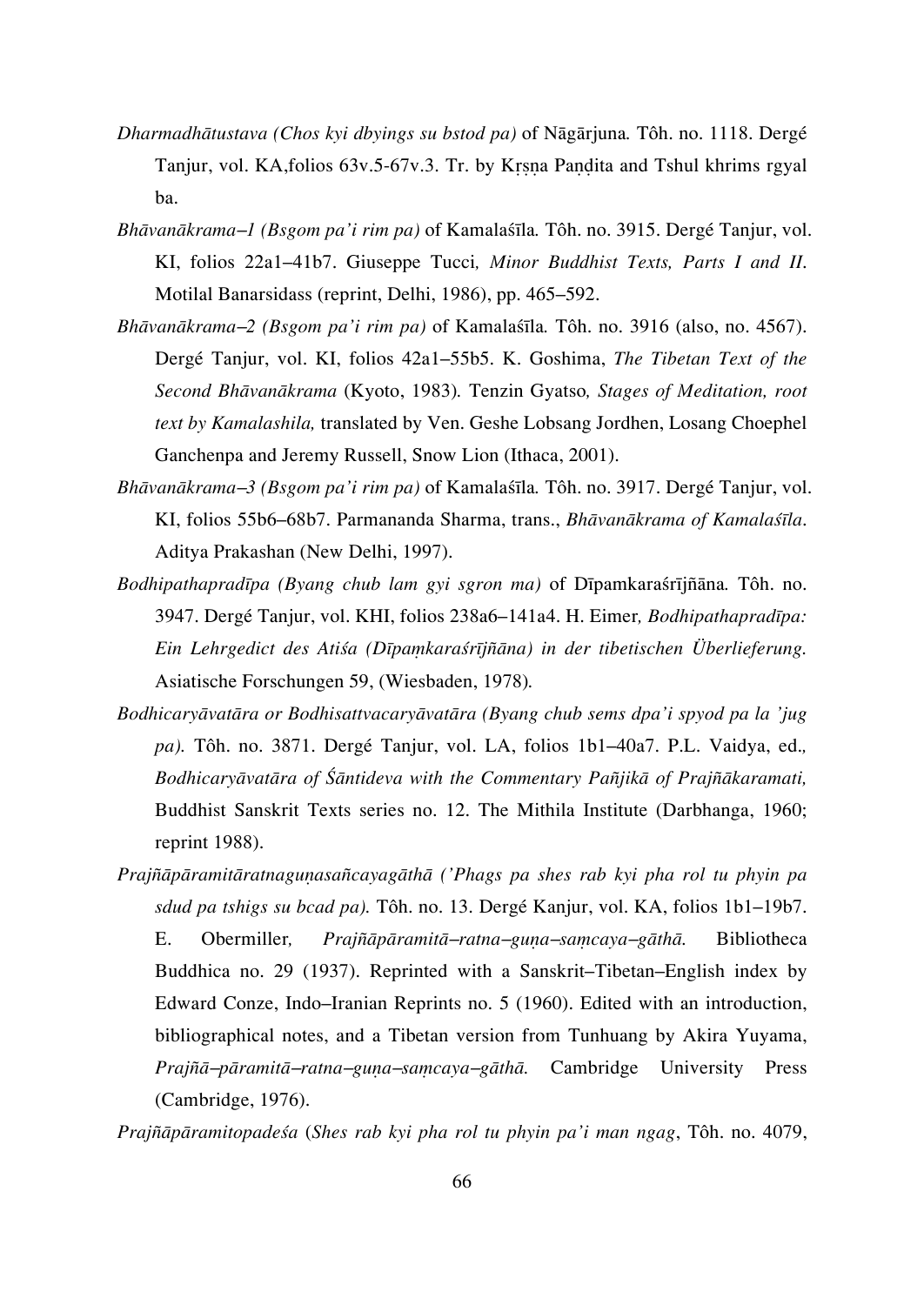Dergé Tanjur, vol. HI, folios 133v.7-162v.1. Tr. by Zhi ba bzang po and 'Gos Lhas btsas.

- *Prajñāpradīpa* of Bhāviveka. Tôh. no. 3853 Tsha 45b4-259b3, P. 5253 tsha 53b3- 326a6.
- *Prajñāpradipaṭīkā* of Avalokitavrata. Tôh. no. 3859 wa 1-287a7, zha 1-338a7, za 1-341a7, P. 5259 wa 1-333a6, zha 1-394&5, za 1406a8.
- *Pramāṇavārttikakārikā (Tshad ma rnam 'grel gyi tshig le'ur byas pa)* of Dharmakīrti*.*  Tôh.no. 4210. Dergé Tanjur, vol. CE, folios 94v.1-151r.7. Tr. by Subhūtiśrīśānti and Dge ba'i blo gros. Yusho Miyasaka, *Pramāṇavārttikakārikā* (Sanskrit and Tibetan), *Acta Indologica* (Indo koten kenkyû), vol. 2 (1971-1972).

*Prasannapadā*, of Candrakīrti ed. by La Vallée Poussin [1903-13].

- *Madhyāntavibhāgakārikā* of Maitreyanātha. *Dbus dang mtha' rnam par 'byed pa'i tshig le'ur byas pa).* Tôh. no. 4021. Dergé Tanjur, vol. PHI, folios 40v.1-45r.6. Tr. by Jinamitra, Śīlendrabodhi and Ye shes sde. Sanskrit, Ramchandra Pandeya, *Madhyānta Vibhāga Śāstra*, *containing the Kārikā's of Maitreya, Bhāṣya of Vasubandhu and Ṭīkā by Sthiramati*, Motilal Banarsidass (Delhi 1999).
- *Madhyamakālaṃkāra* of Śāntarakṣita, Tôh. no. 3884, P. 5284. Tibetan edition. M. Ichigō, *Madhyamakālaṃkāra of Śāntarakṣita: With his own commentary or Vṛtti and with the subcommentary or Pañjikā of Kamalaśīla.* Kyoto, 1985.
- *Madhyamakālaṃkāravṛtti (Dbu ma'i rgyan gyi 'grel pa)* of Śāntarakṣita*.* Tôh. no. 3885. Dergé Tanjur, vol. SA, folios 56v.4-84r.1. Tr. by Śīlendrabodhi and Ye shes sde. See Ichigō 1985.
- *Madhyamakāvatāra* of Candrakīrti. Edited by La Vallée Poussin (1907-12). D. no. 3861 'a 201bl-219a7, P. 5262 'a 245a2-264b8.
- Madhyamakāloka (*Dbu ma snang ba*) of Kamalaśīla. Tôh. no. 3887. Dergé Tanjur, vol. Sa, folios 133v.4-244r.7. Tr. by Śīlendrabodhi and Dpal brtsegs rakshi ta.

*Madhyamakāvatārabhāṣya* of Candrakīrti. Edited by La Vallée Poussin (1907-12).

- *Madhyamakahṛdayakārikā (Dbu ma'i snying po'i tshig le'ur byas pa).* Tôh. no. 3855. Dergé Tanjur, vol. DZA, folios 1b1-40b7. Christian Lindtner, *Madhyamakahṛdayam of Bhavya.* Adyar Series no. 123. The Theosophical Society (Chennai, 2001).
- *Madhyamakahṛdayatarkajvālā (Dbu ma'i snying po'i 'grel pa rtog ge 'bar ba).* Tôh. no.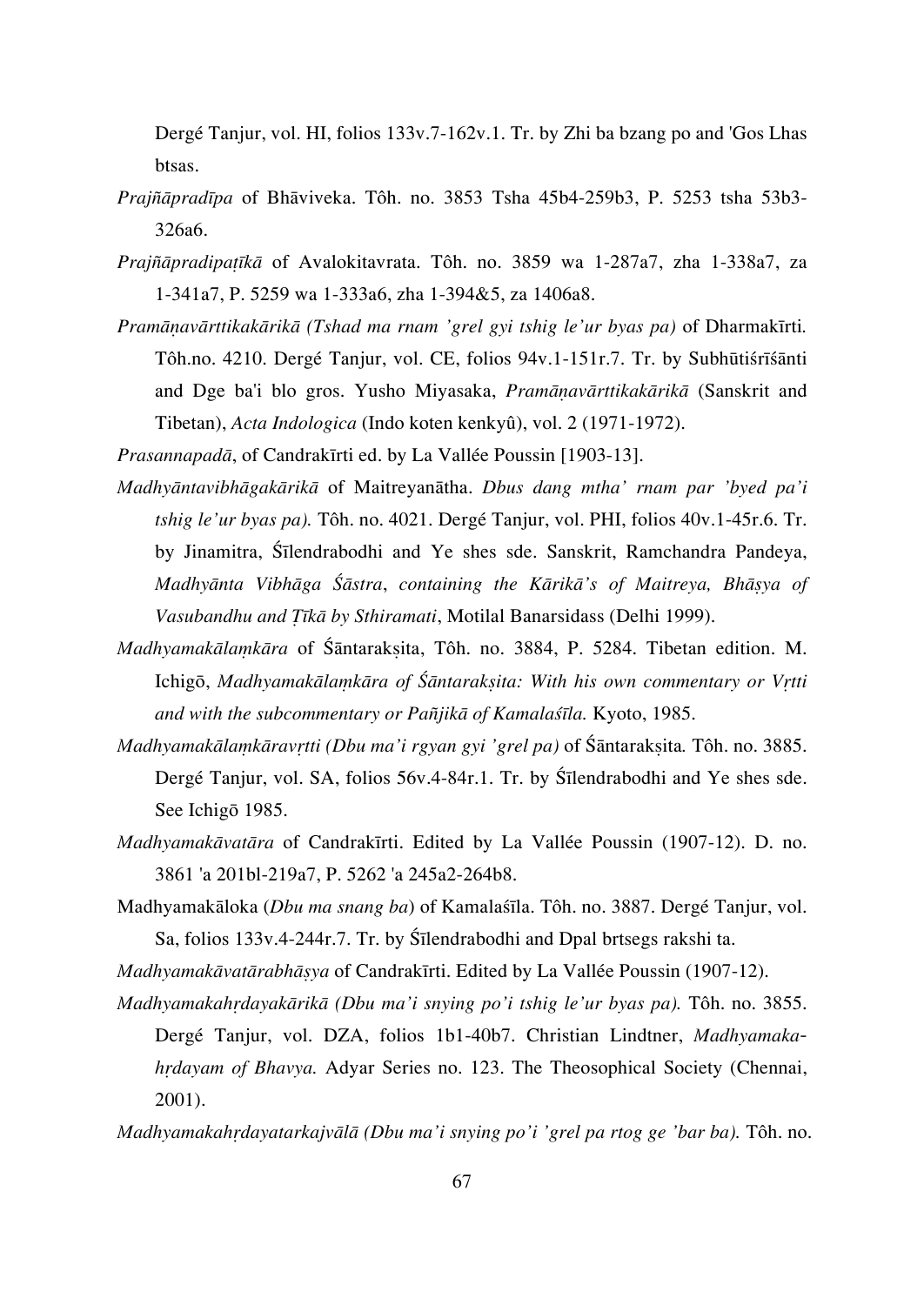3856. Dergé Tanjur, vol. DZA, folios 40b7–329b4, P. 5256 dza 43b7-380a7. Edited by Iida (1980). Annette L. Heitmann, *Nektar der Erkenntnis, Buddhistische Philosophie des 6. Jh.: Bhavyas Tarkajvālā I–III.26*. Shaker Verlag (Aachen, 2004)*.*

- *Madhyamakopadeśa* (*Dbu ma'i man ngag*)*.* Tôh. no. 3929 (also, no. 4468). Dergé Tanjur, vol. KI, folios 95b1–96a7.
- *Mahāyānasūtrālaṃkāra–nāma–kārikā* (*Theg pa chen po mdo sde'i rgyan zhes bya ba'i tshig le'ur byas pa*). Tôh. no. 4020. Dergé Tanjur, vol. PHI, folios 1b1–39a4. Sylvain Lévi, ed., *Mahāyāna–Sūtrālaṅkāra, Exposé de la doctrine du Grand véhicule selon le système Yogācāra*. Champion (Paris, 1907, 1911), reprinted in two volumes by Rinsen Book Company (Kyoto, 1983). Asaṅga, L. Jamspal, Robert Clark, Joe Wilson, Leonard Zwilling, Michael J. Sweet, Robert A. F. Thurman, and Vasubandhu, *The Universal Vehicle Discourse Literature: Mahāyānasūtrālaṁkāra*. Center for Buddhist Studies, Columbia University and Tibet House US (New York, 2004).
- *Mūlamadhyamakakārikā (Dbu ma rtsa ba'i tshig le'ur byas pa shes rab)* of Nāgārjuna*.* Tôh. no. 3824. Dergé Tanjur, vol. TSA, folios 1v.1-19r.6. Tr. by Jñānagarbha and Cog ro Klu'i rgyal mtshan. Revised by Hasumati and Pa tshab Nyi ma grags. Revised again by Kanaka and Pa tshab Nyi ma grags. For Sanskrit see La Vallée Poussin 1903-13. For English translation see Katsura and Siderits 2013.
- *Yuktiṣāṣṭikāvṛtti* (*Rigs pa drug cu pa'i 'grel pa*). Tôh. no. 3864. Dergé Tanjur, vol. YA, folios 1v.1-30v.6. Tr. by Jinamitra, Dānaśīla, Śīlendrabodhi and Ye shes sde. See Scherrer-Schaub 1991.
- *Ratnakaraṇḍodghāṭa–nāma–madhyamakopadeśa* (*Dbu ma'i man ngag rin po che'i za ma tog kha phye ba*). Tôh. no. 3930. Dergé Tanjur, vol. KI, folios 96b1–116b7. See Apple 2010.
- *Ratnāvalī (Rājaparikathāratnamālā, Rgyal po la gtam bya ba rin po che'i phreng ba).*  Tôh. no. 4158. Dergé Tanjur, vol. GE, folios 107a1–126a4. Michael Hahn*, Nāgārjuna's Ratnāvalī, Vol. 1: The Basic Texts (Sanskrit, Tibetan, Chinese).* Indica et Tibetica no. 1 (Bonn, 1982). John Dunne and Sarah McClintock*, The Precious Garland: An Epistle to a King*. Wisdom (Boston, 1997).

*Vajracchedikā–nāma–prajñāpāramitāsūtra* (*'Phags pa shes rab kyi pha rol tu phyin pa*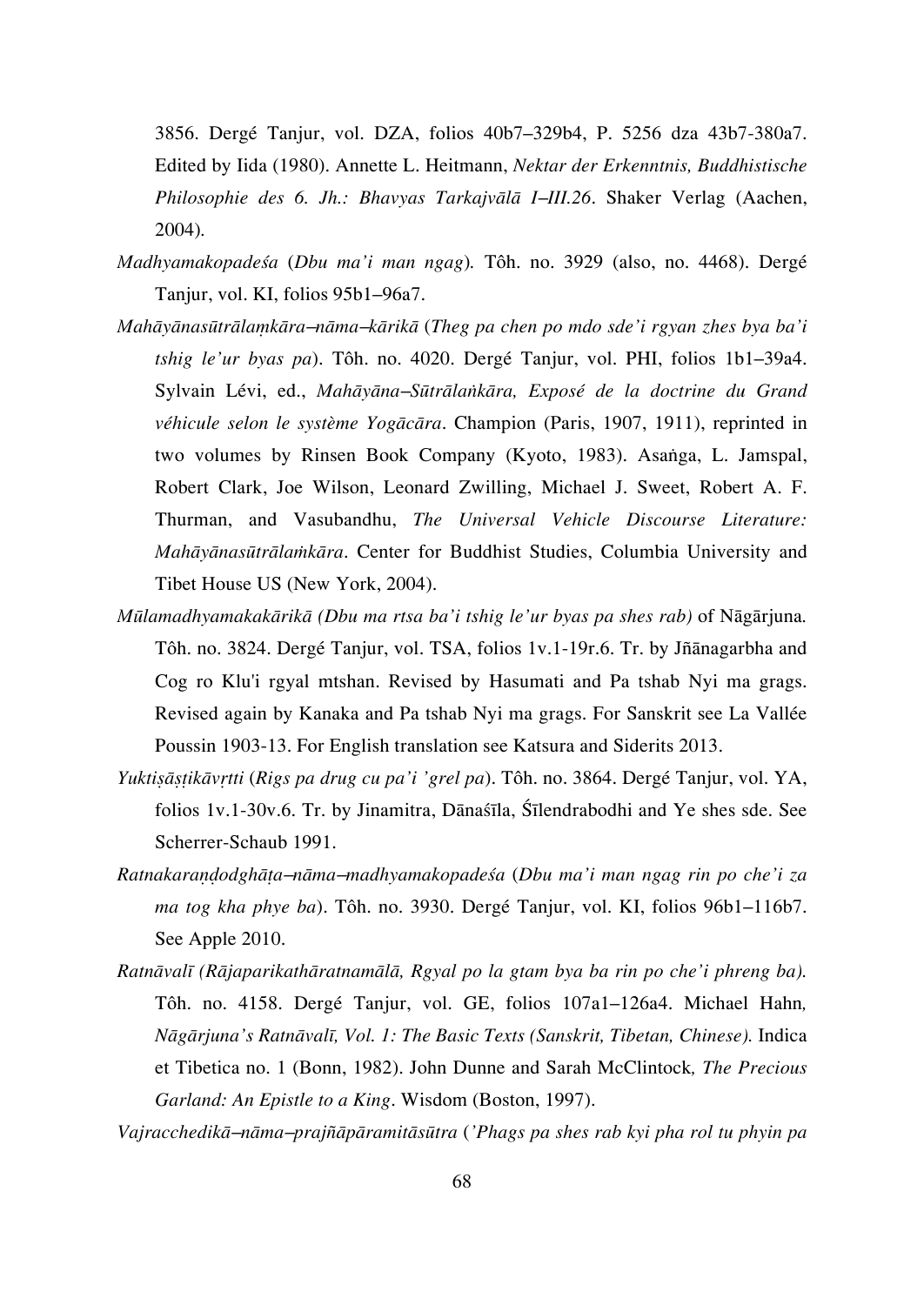*rdo rje gcod pa zhes bya ba theg pa chen po'i mdo*). Tôh. no. 16. Dergé Kanjur, vol. KA, folios 121a1–132b7. Paul Harrison & Shogo Watanabe, "Vajracchedikā Prajñāpāramitā," in: Jens Braarvig, Paul Harrison, Jens–Uwe Hartmann, Kazunobu Matsuda & Lore Sander, eds., Buddhist Manuscripts in the Schøyen Collection. Hermes (Oslo, 2006), pp. 89–132. Paul Harrison, "Vajracchedikā Prajñāpāramitā: A New English Translation of the Sanskrit Text Based on Two Manuscripts from Greater Gandhāra," in: op. cit., 133–59.

- *Vigrahavyāvartanīkārikā (Rtsod pa bzlog pa'i tshig le'ur byas pa)* of Nāgārjuna*.* Tôh. no. 3828. Dergé Tanjur, vol. TSA, folios 27r.1-29r.7. Tr. by Jñānagarbha and Ska ba Dpal brtsegs. Revised by Jayānanda and Khu Mdo sde 'bar. Sanskrit edited by Yonezawa 2008.
- *Śikṣāsamuccaya (Bslab pa kun las btus pa). Tôh. no. 3940. Dergé Tanjur, vol. KHI, folios 3a2–194b5. Cecil Bendall, ed., Çikshāsamuccaya: A Compendium of Buddhistic Teaching.* Bibliotheca Buddhica no. 1 (St. Petersburg 1897–1902), reprinted by Motilal Banarsidass (Delhi, 1971). C. Bendall and W.H.D. Rouse, *Compendium of Buddhist Doctrine.* J. Murray (London, 1922), reprinted by Motilal Banarsidass (Delhi, 1971).
- *Śūnyatāsaptatikārikā (Stong pa nyid bdun cu pa'i tshig le'ur byas pa)* of Nāgārjuna*.*  Tôh. no. 3827. Dergé Tanjur, vol. TSA, folios 24r.6-27r.1. Tr. by Gzhon nu mchog, Gnyan Dar ma grags and Khu. See Lindtner 1997.
- *Saddharmapuṇḍarīka-nāma-mahāyānasūtra.* Translated by Surendrabodhi and Sna nam Ye shes sde. *Dam pa'i chos padma dkar po zhes bya ba theg pa chen po'i mdo*. Tôh. no. 113. Dergé Kanjur, vol. JA, folios 1v.1-180v.7. Sanskrit ed. by Hendrik Kern and Bunyiu Nanjio, St. Petersburg 1908-12: Académie Imperiale des Sciences (Bibliotheca Buddhica X); Reprint: Tokyo 1977: Meicho-Fukyū-Kai.
- *Satyadvayavibhaṅgakārikā* of Jñānagarbha ed. by Eckel (1987). Tôh. no. 3881 sa 1-3b3.
- *Satyadvayavibhaṅgavṛtti* of Jñānagarbha ed. by Eckel (1987). Tôh. no. 3882 sa 3b3-15b1.
- *Satyadvayāvatāra (Bden pa gnyis la 'jug pa)* of Atiśa Dīpamkaraśrījñāna*.* Tôh. no. 3902 (also, no. 4467). Dergé Tanjur, vol. A, folios 72a2–73a7. Yasunori Ejima, 1983. Christian Lindtner, trans., "Atiśa's Introduction to the Two Truths, and Its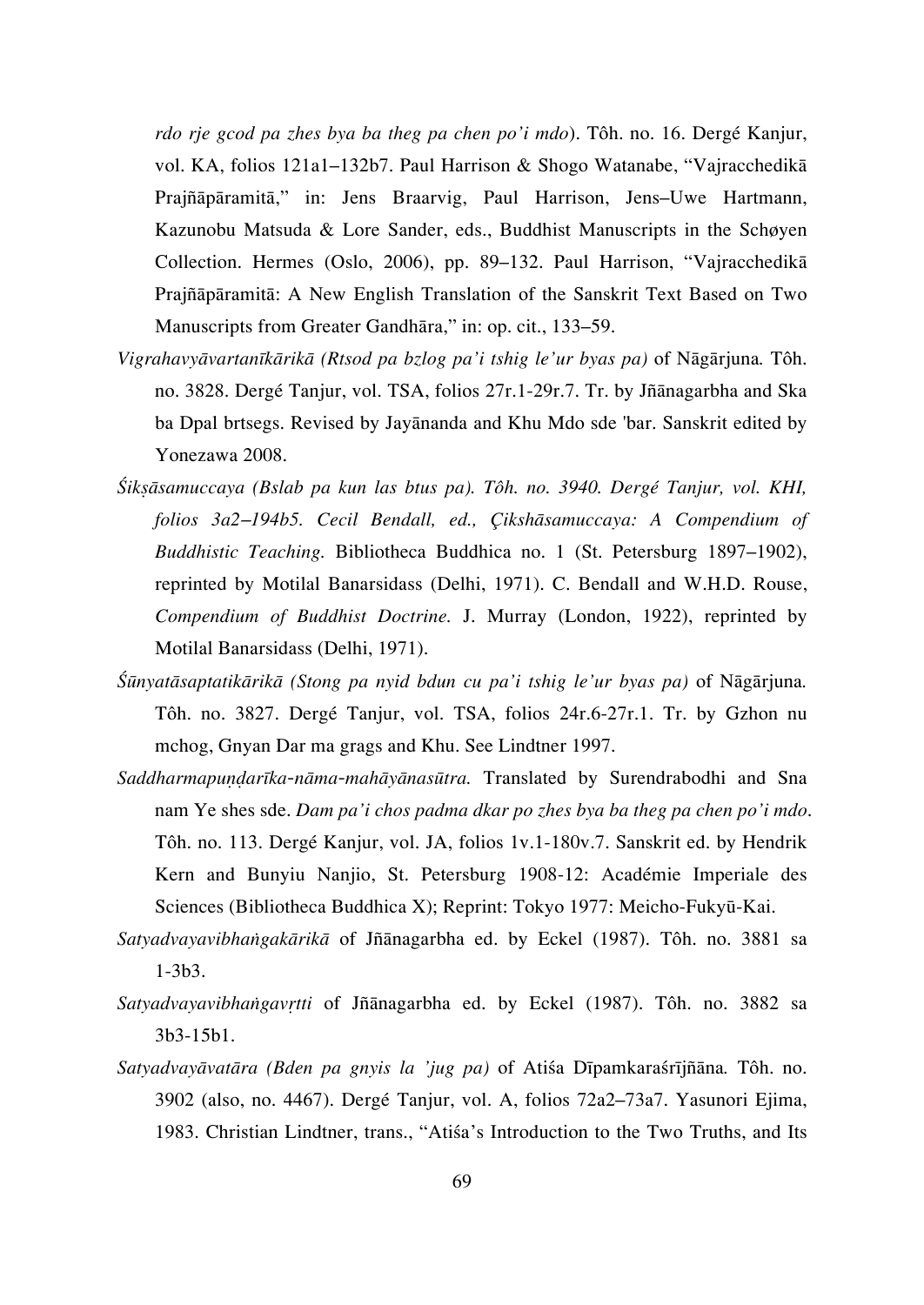Sources." *Journal of Indian Philosophy*, vol. 9 (1981), pp. 161–214. James B. Apple, "An Early Tibetan Commentary on Atiśa's *Satyadvayāvatāra*," *Journal of Indian Philosophy* 2013, 41:263-329.

- *Samādhisambhāraparivarta* (*Ting nge 'dzin gyi tshogs kyi le'u*) of Bodhibhadra. Tôh. no. 3924. Dergé Tanjur, vol. KI, folios 79v.7-91r.6. Tr. by Vinayacandrapa and Chos kyi shes rab.
- *Sūtrasamuccayasañcayārtha* (*Mdo kun las btus pa'i don bsdus pa*) of Dīpamkaraśrījñāna. Tôh. no. 3937. Dergé Tanjur, vol. KI, folios 338v.7-340v.7. *Bstan' gyur gser bris ma*, volume 118 (*mdo 'grel* a), ff. 510r-513r. Tr. by the author and Rgya Brtson 'grus seng ge.

### **Tibetan Sources**

- Skyo ston smon lam tshul khrims (1219-99). 2007. *Jo bo rje'i dbu ma'i man ngag gi bshad pa*. Volume 50, pp. 417-420 in *Bka' gdams gsung bum phyogs bsgrigs thengs gnyis pa*. Khreng tu'u: Si khron dpe skrun tshogs pa/ si khron mi rigs dpe skrun khang /
- Rgyal ba'i 'byung gnas, Atiśa Dīpamkaraśrījñāna. 2012. *Jo bo rje dpal ldan a ti sha'i rnam thar bka' gdams pha chos*. One Vol. Zi ling: mtsho sngon mi rigs dpe skrun khang.
- 'Gos lo tsā ba gzhon nu dpal (1392–1481) written in 1476. *Deb ther sngon po*. 2 vols. Edited by Dung dkar blo bzang 'phrin las. Chengdu: Si khron mi rigs dpe skrun khang, 1984.
- mChims nam mkha' grags (1210-1285). 2007. *Dbu ma'i khrid*. Volume 31, pp. 177-214 in *Bka' gdams gsung bum phyogs bsgrigs thengs gnyis pa*. Khreng tu'u: Si khron dpe skrun tshogs pa/ si khron mi rigs dpe skrun khang /
- *Jo bo rje dpal ldan a ti sha'i gsung 'bum*. 2006. *Works attributed to Atiśa and his early disciples*. Compiled by dPal–brtsegs–bod–yig dpe–rnying–zhib–'jug–khang. bKa' gdams dpe dkon gces btus. Zi–ling: Krung–go'i–bod–rig–pa–dpe–skrun– khang.
- rNal 'byor pa shes rab rdo rje (ca. 1125). 2007. *Rnal 'byor pa shes rab rdo rjes mdzad pa'i bden gnyis kyi rnam par bshad pa*. Volume 21, pp. 513-625 in *Bka' gdams gsung 'bum phyogs sgrig thengs dang po*. Khreng tu'u: Si khron dpe skrun tshogs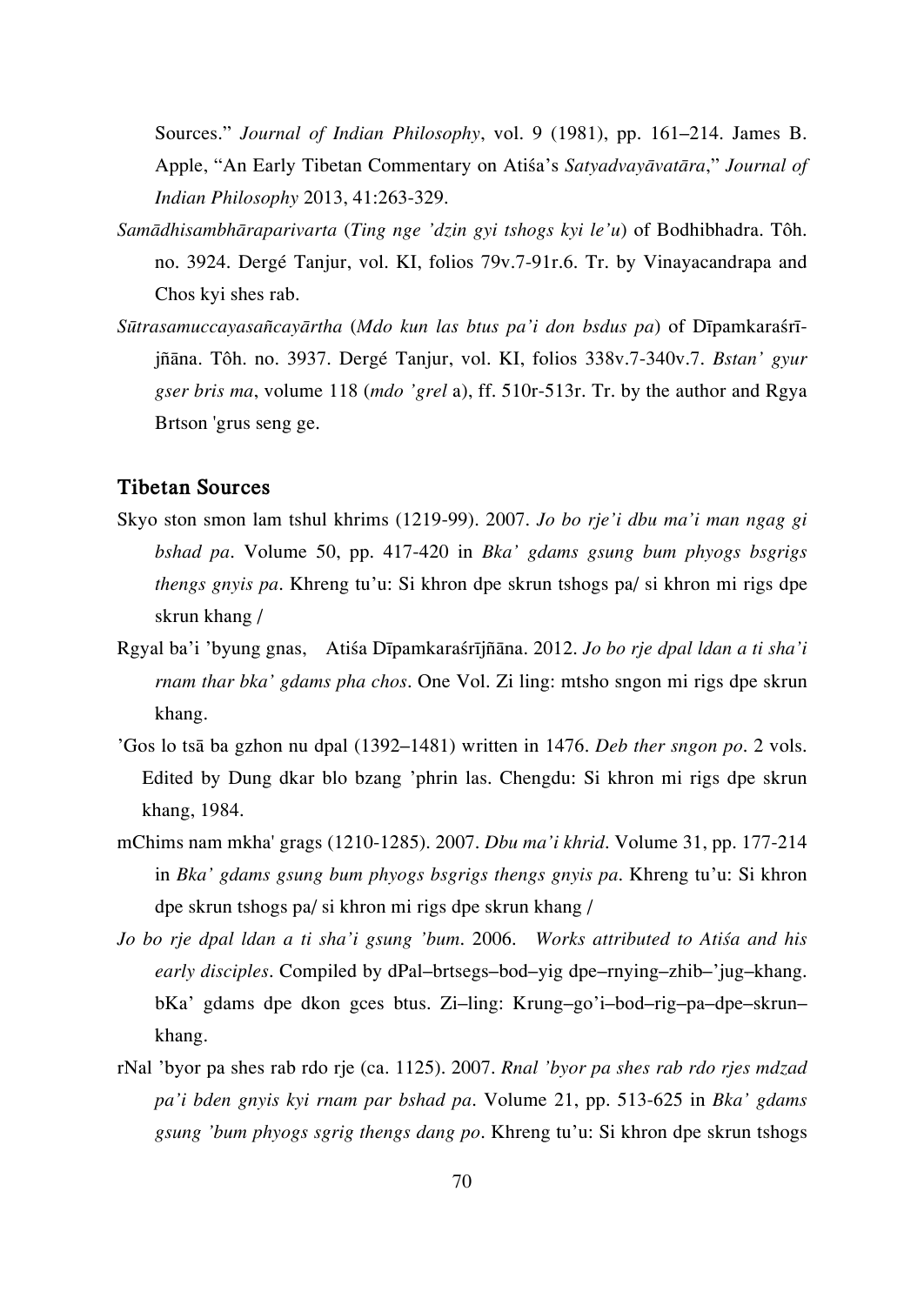pa/ si khron mi rigs dpe skrun khang /

- *'Bras spungs dgon du bzhugs su gsol ba'i dpe rnying dkar chag*. TBRC W28949. 2 vols. pe cin: mi rigs dpe skrun khang, 2004. http://tbrc.org/link?RID=W28949
- *Dbu ma'i mang gi 'bum.* 2003. Pages 371{1a}-401{16a} in *Bka' gdams gsung 'bum phyogs bsgrigs glegs bam bcu dgu pa zhugs.* Compiled by dPal–brtsegs–bod–yig dpe–rnying–zhib–'jug–khang. bKa' gdams dpe dkon gces btus. Zi–ling: Krung– go'i–bod–rig–pa–dpe–skrun–khang.
- *Dbu ma'i mang gi 'bum.* 2006. Pages 642-668 in *Jo bo rje dpal ldan a ti sha'i gsung 'bum*. *Works attributed to Atiśa and his early disciples*. Compiled by dPal–brtsegs–bod–yig dpe–rnying–zhib–'jug–khang. bKa' gdams dpe dkon gces btus. Zi–ling: Krung–go'i–bod–rig–pa–dpe–skrun–khang.
- *Dbu ma'i man ngag gi bshad pa*, *Pu to yab sras kyi lugs.* 2003. Pages 317 {1a} -334 {9a} in *Bka' gdams gsung 'bum phyogs bsgrigs glegs bam bcu dgu pa zhugs.*  Compiled by dPal–brtsegs–bod–yig dpe–rnying–zhib–'jug–khang. bKa' gdams dpe dkon gces btus. Zi–ling: Krung–go'i–bod–rig–pa–dpe–skrun–khang.
- *Dbu ma la 'jug pa'i bsdus don*. 2003. Pages 247-317 in *Bka' gdams gsung 'bum phyogs bsgrigs glegs bam bcu dgu pa zhugs.* Compiled by dPal–brtsegs–bod–yig dpe–rnying–zhib–'jug–khang. bKa' gdams dpe dkon gces btus. Zi–ling: Krung–go'i–bod–rig–pa–dpe–skrun–khang.
- Dpa' bo gtsug lag phreng ba. 2006. *Dam pa'i chos kyi 'khor lo bsgyur ba rnams kyi byung ba gsal bar byed pa mkhas pa'i dga' ston*. Beijing: Mi rigs dpe skrun khang.
- Tshul khrims rin chen. Bstan 'gyur (sde dge). Tibetan Buddhist Resource Center W23703. 213 vols. Delhi: Delhi karmapae choedhey, gyalwae sungrab partun khang, 1982-1985. http://tbrc.org/link?RID=W23703.
- Las chen kun dga' rgyal mtshan (1432-1506). *Bka' gdams kyi rnam par thar pa bka' gdams chos 'byung gsal ba'i sgron me.* Lha sa: Bod ljongs mi dmangs dpe skrun khang, 2003.
- Yongs 'dzin ye shes rgyal mtshan. 1980. *Dge bshes dgon pa ba'i rnam thar*. In *Lam rim bla ma brgyud pa'i rnam thar*, vol. 1, pp. 276-287. 'Bar khams: Rnga khul bod yig rtsom sgyur cus. Also: 1990. Dpal ldan mgon pa ba'i rnam thar. In *Lam rim bla ma brgyud pa'i rnam thar*, vol. 1, pp. 206-214. Lhasa: Bod ljongs mi dmangs dpe skrun khang.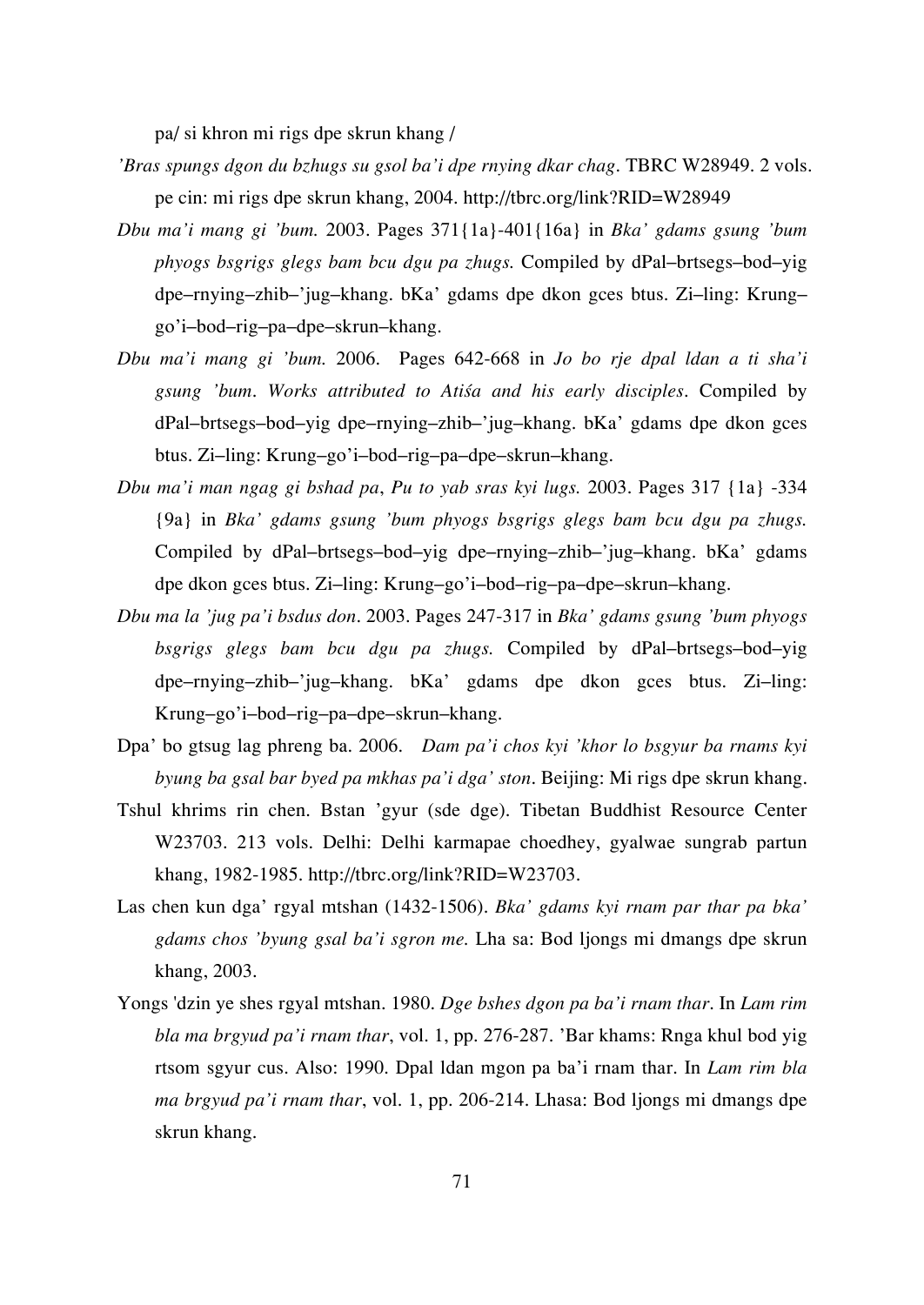### **Secondary Sources**

- Almogi, Orna. 2009. *Rong–Zom–Pa's Discourses on Buddhology: A Study of Various Conceptions of Buddhahood in Indian Sources with Special Reference to the Controversy Surrounding the Existence of Gnosis (Jñāna : Ye Shes) As Presented by the Eleventh–Century Tibetan Scholar Rong–Zom Chos–Kyi–Bzang–Po.* Tokyo: The International Institute for Buddhist Studies of the International College for Postgraduate Buddhist Studies.
- Apple, James B. 2008. *Stairway to Nirvāṇa: A Study of the Twenty Saṃghas based on the Works of Tsong kha pa*. Albany: State University of New York Press.
- Apple, James B. 2010. "Atiśa's Open Basket of Jewels: A Middle Way Vision in Late Phase Indian Vajrayāna." *The Indian International Journal of Buddhist Studies* 11: 117-198.
- Apple, James B. 2013. "An Early Tibetan Commentary on Atiśa's *Satyadvayāvatāra*," *Journal of Indian Philosophy*, 41:263-329.
- Blo-bzang-chos-kyi-nyi-ma, Roger R Jackson, and Geshe Lhundup Sopa. 2009. *The Crystal Mirror of Philosophical Systems : A Tibetan Study of Asian Religious Thought*. Boston; [Montreal]: Wisdom Publications ; In association with the Institute of Tibetan Classics.
- Chandra, Lokesh, ed. 1982. *Biography of Atiśa and his disciple ḥBrom-ston*. International Academy of Indian Culture.
- Chattopadhyaya, Alaka. 1967. *Atīśa and Tibet: Life and Works of Dīpaṃkara Śrījñāna in Relation to the History and Religion of Tibet*. [Calcutta]: distributors: Indian Studies: Past & Present.
- Cutler, Joshua W.C. and Guy Newland. 2000. *The Great Treatise on the Stages of the Path to Enlightenment. Volume one*. Ithaca, N.Y.: Snow Lion Publications.
- Davidson, Ronald M. 2005. *Tibetan Renaissance: Tantric Buddhism in the Rebirth of Tibetan Culture.* New York: Columbia University Press.
- Deroche, Marc-Henri. 2011. "Instructions on the View (*lta khrid*) of the Two Truths: Prajñāraśmi's (1518-1584) *Bden gnyis gsal ba'i sgron me* (1518-1584)." *Revue d'Etudes Tibétaines* 22: 139-214.
- De Jong, J.W. 1962. "La Madhyamakaśāstrastuti de Candrakīrti." *Oriens Extremus* 9,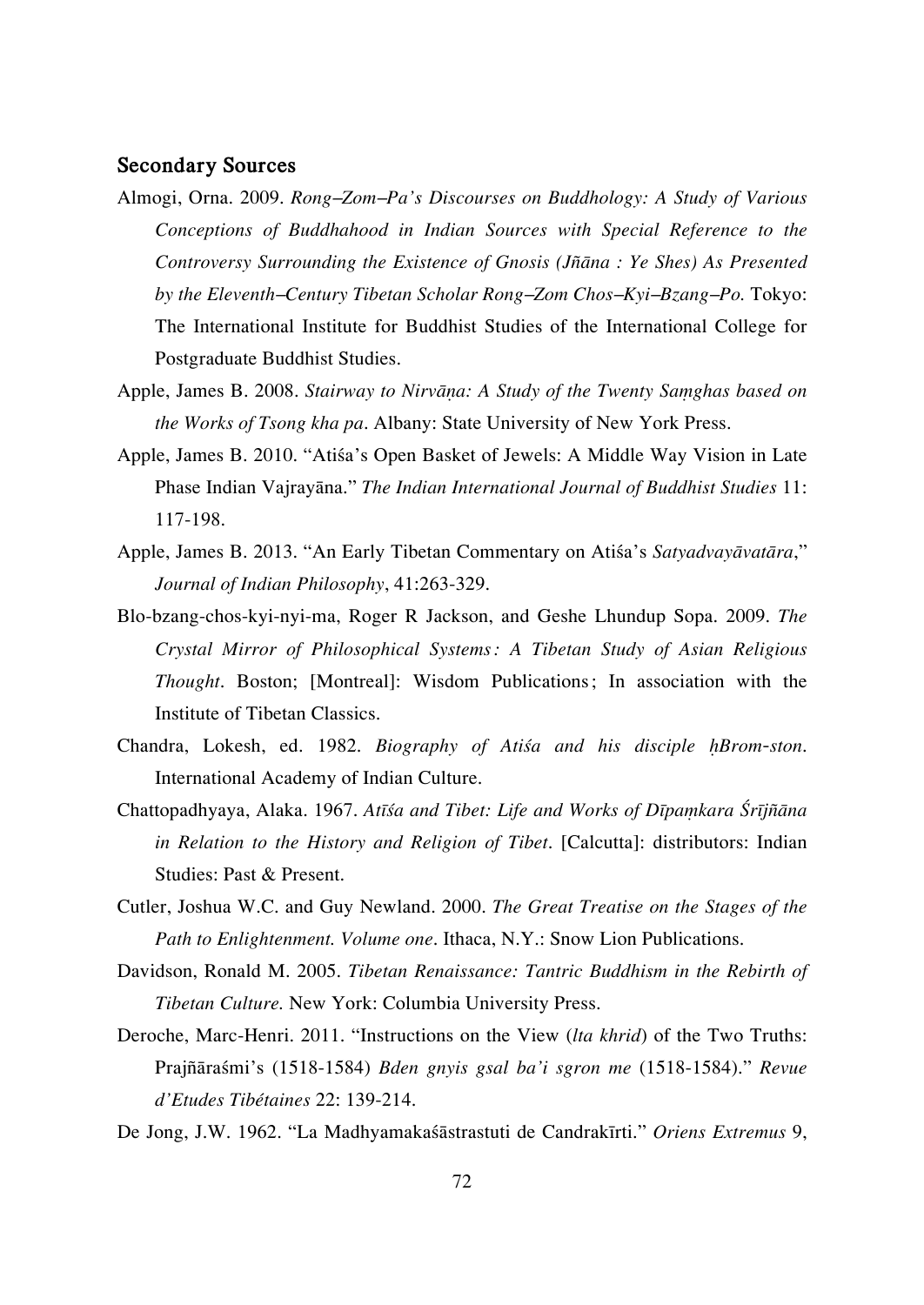pp. 47-56.

- De Jong, J.W. 1972. "An Old Tibetan version of the Ramāyāṇa, *T'oung Pao* 58:190-202.
- De Jong, J.W. 1989. "Review of Eli Franco, *Perception, knowledge and disbelief.*" *Indo-Iranian Journal* 32, pp. 209-212.
- Del Toso, Krishna. 2011. "Il Madhyamakārthasaṃgraha di Bhāviveka: introduzione, edizione del testo tibetano e traduzione annotata." *Escercizi Filosofici* 6, pp. 347-365.
- Dreyfus Georges and Drongbu Tsering. 2010. "Pa tshab and the Origin of Prāsaṅgika." *Journal of the International Association of Buddhist Studies,* Vol. 32, No. 1-2 2009, pp. 387-418.
- Duerlinger, James. 1997. "Vasubandhu's Philosophical Critique of the Vātsīputrīyas' theory of person." *Journal of Indian Philosophy* 25: 307-335.
- Dunne, John D. 2004. *Foundations of Dharmakīrti's Philosophy*. Boston: Wisdom Publications.
- Eckel, Malcolm David. 1987. *Jñānagarbha's Commentary on the Distinction between the Two Truths*. Albany, New York: State University of New York Press.
- Eckel, Malcolm David. 2008. *Bhāviveka and His Buddhist Opponents: Chapters 4 and 5 of Bhāviveka's Madhyamakahṛdayakārikā with Tarkajvālā Commentary.* Distributed by Harvard University Press.
- Eimer, Helmut. 1979. *Rnam thar rgyas pa : Materialien zu einer Biographie des Atiśa, Dipaṃkaraśrījñāna*. Wiesbaden: O.Harrassowitz.
- Eimer, Helmut. 1982. "The Development of the Biographical Tradition concerning Atiśa (Dīpaṃkara Śrījñāna)." *The Journal of Tibet Society* 2: 41-51
- Ejima, Yasunori 1983. "Atīsha no Ni-shinri-setsu" (Atīśa's Theory of the Two Truths), *Ryūjukyōgaku no kenkyū* (*Studies of Teaching of Nāgārjuna*). (in Japanese).
- Eltschinger, Vincent. 2009. "On the Career and Cognition of Yogins". Eli Franco (ed.): *Yogic Perception, Meditation and Altered States of Consciousness*. Vienna 2009: Verlag der Öster-reichischen Akademie der Wissenschaften (Beiträge zur Kulturund Geistes-geschichte Asiens, no. 65), 169–213.
- Eltschinger, Vincent. 2010. "Studies in Dharmakīrti's Religious Philosophy: 4. The cintāmayī prajñā". Piotr Balcerowicz (ed): *Logic and Belief in Indian Philosophy*.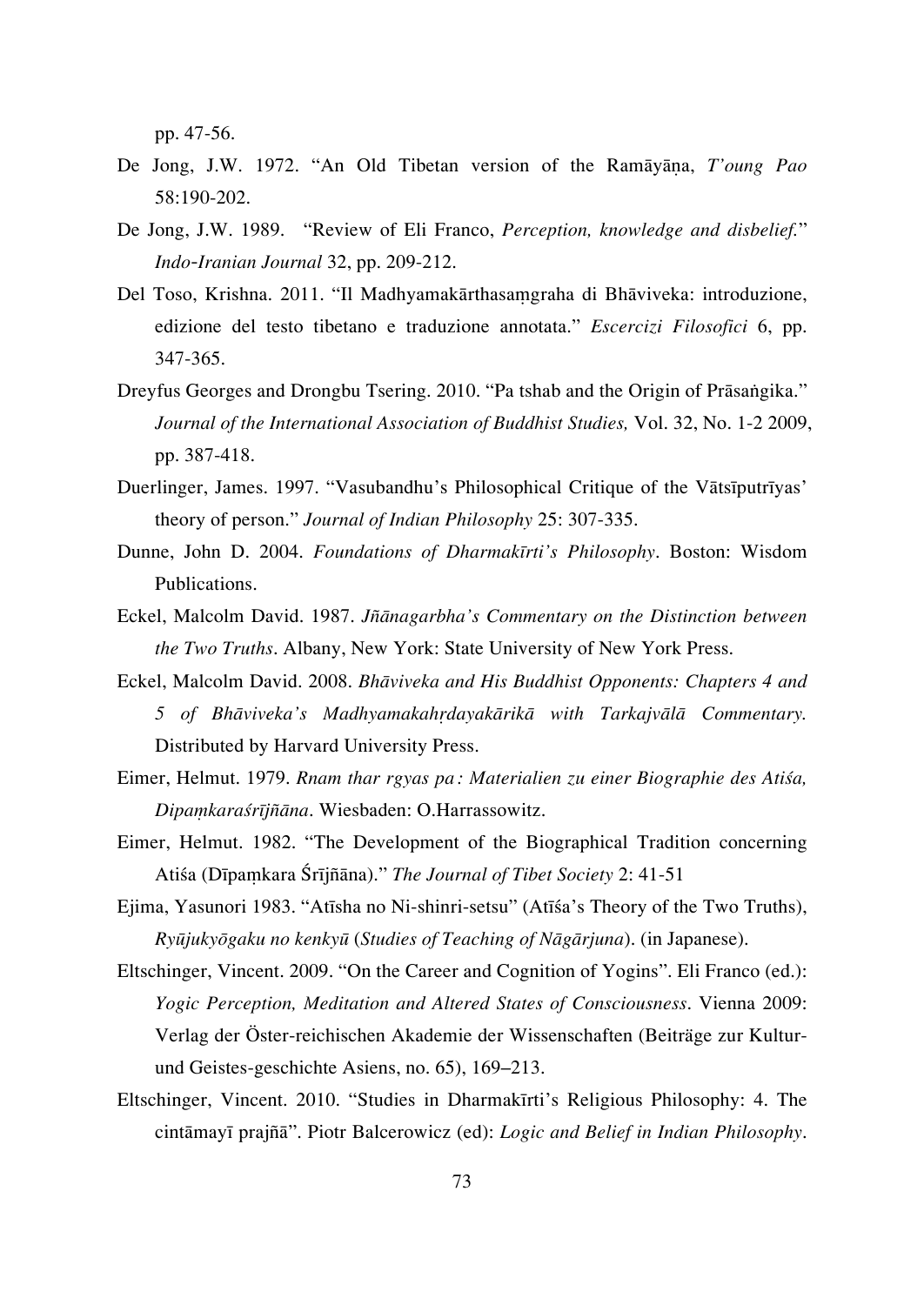Delhi: Motilal Ba-narsidass (Warsaw Indological Studies, 3), 565–603.

- Gokhale, V.V. 1955. "Der Sansktrit-Text von Nāgārjuna's Pratītyasamutpādahṛdayakārikā," in: Spies, O., ed., *Studia Indologica, Festschrift für Willibald Kirfel zur Vollendung seines 70*. Lebensjahres (Bonn, vol. 3 of Bonner Orientalische Studien), pp. 101-106.
- Gold, Jonathan C. 2007. *The Dharma's Gatekeepers: Sakya Pandita on Buddhist Scholarship in Tibet*. Albany: State University of New York Press.
- Hahn, Michael. 1990. *Hundert strophen von der Lebensklugheit: Nāgārjunas Prajñāśataka*. Indica et Tibetica 18. Bonn: Indica et Tibetica Verlag.
- Higgins, David. 2008. "On the Development of the Non-Mentation (*Amanasikāra*) Doctrine in Indo-Tibetan Buddhism." *Journal of the International Association of Buddhist Studies,* Vol. 29, No. 2, pp. 255-303.
- Hoornaert, Paul 2003. "An Annotated Translation of *Madhyamakahṛdayakārikā/ Tarkajvālā* V.85-114." *Kanazawadaigaku bungakubu ronshū, Kōdōkagakkahen – Studies and Essays, Behavioural Sciences and Philosophy*, Faculty of Letters, Kanazawa University 23, 2003, 139-170.
- Huanhuan, He and Leonard W.J. van der Kuijp. 2014. "Further Notes on Bhāviveka's Principal Oeuvre." *Indo-Iranian Journal* 57: 299-352.
- Huntington, C. W., Jr. 2003. "Was Candrakīrti a Prāsaṅgika?" In *The Svātantrika-Prāsaṅgika Distinction: What Difference Does a Difference Make?* Edited by Georges B. J. Dreyfus and Sara L. McClintock. Boston: Wisdom Publications, pp. 67-91.
- Ichigō, Masamichi. 1989. "Śāntarakṣita's Madhyamakālaṃkāra." pp. 141-240 in Luis Gómez and Jonathan A. Silk, *Studies in the Literature of the Great Vehicle: Three Mahāyāna Buddhist Texts*. Ann Arbor: Collegiate Institute for the Study of Buddhist Literature and Center for South and Southeast Asian Studies, University of Michigan.
- Jackson, Roger R. 2009. "Two Bka' 'gyur Works in Mahāmudrā Canons: The *Ārya-ātajñāna-nāma-mahāyāna-sūtra* and the *Anāvila-tantra-rāja*." *Journal of the International Association of Tibetan Studies*, no. 5 (December 2009): 1-24.
- Kano, Kazuo. 2008. "Rngog blo ldan shes rab's Topical Outline of the *Ratnagotravibhāga* Discovered at Khara Khoto." In *Contributions to Tibetan*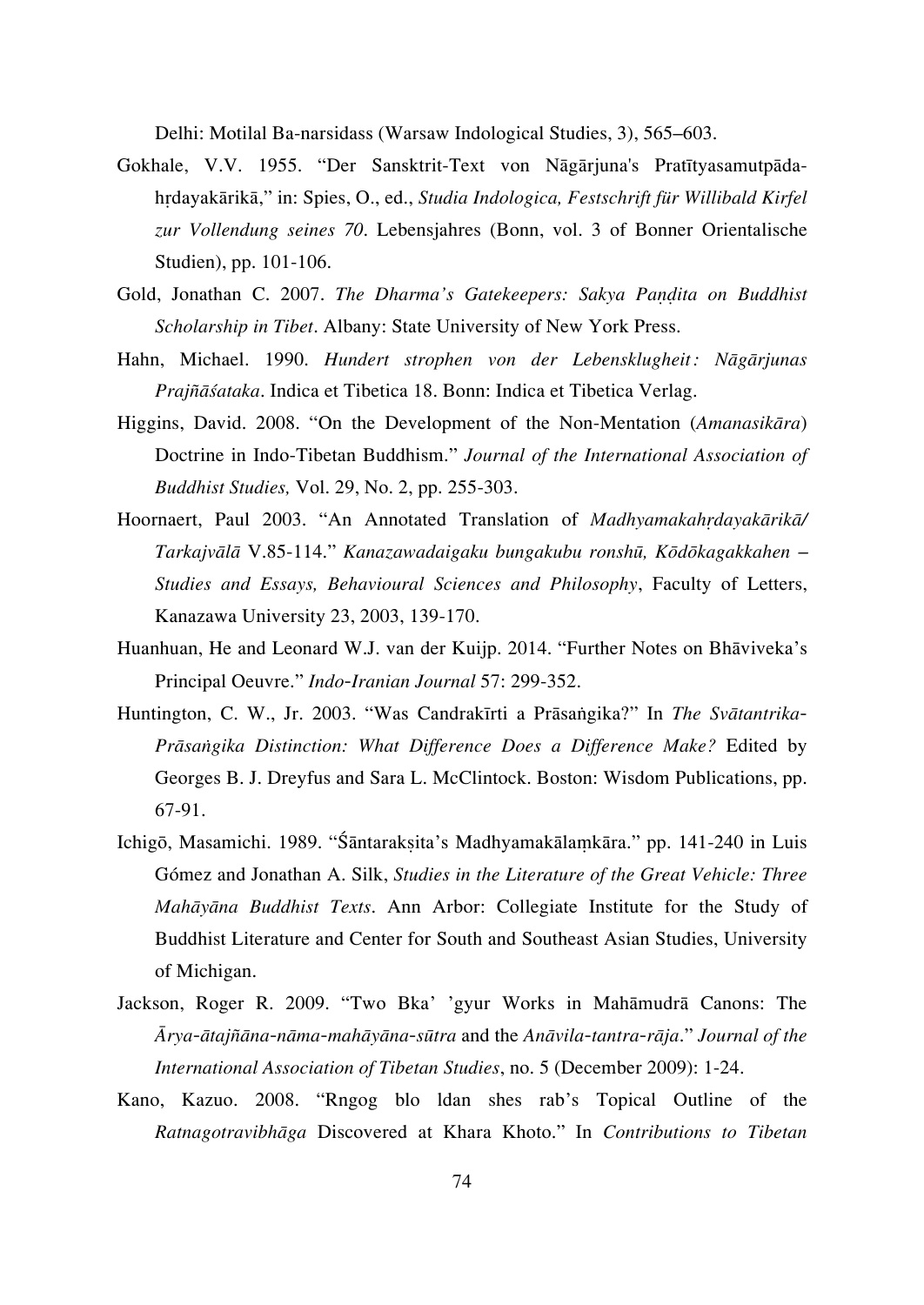*Literature. Proceedings of the Eleventh Seminar of the International Association for Tibetan Studies, Königswinter 2006. Beiträge zur Zentralasienforschung.*  Edited by O. Almogi. Halle: International Institute for Tibetan and Buddhist Studies, pp. 127-194.

- Kapstein, Matthew. 1996. "gDams ngag: Tibetan Technologies of the Self," in: *Tibetan Literature: Studies in Genre*, ed. José Ignacio Cabezón and Roger R. Jackson, pp. 275–89. Ithaca: Snow Lion.
- Kapstein, Matthew T. 2000. "We Are All Gzhan stong pas: Reflections on *The Reflexive Nature of Awareness: A Tibetan Madhyamaka Defence*. By Paul Williams." *Journal of Buddhist Ethics.* Volume 7, pp. 105-125.
- Katsura, Shōryū. 1976. "A Synopsis of the Prajñāpāramitopadeśa of Ratnākaraśānti." *Indogaku Bukkyōgaku Kenkyū* 25/1, 487-484.
- Katsura, Shōryū and Mark Siderits. 2013. *Nāgārjuna's Middle way: the Mūlamadhyama-kārikā*. Boston: Wisdom.
- Keira, Ryusei. 2004. *Mādhyamika and Epistemology : A Study of Kamalaśīla's method for proving the voidness of all Dharmas : introduction, annotated translations and Tibetan texts of selected sections of the second chapter of the Madhyamakāloka*. Wien: Arbeitskreis für tibetische und buddhistische Studien Universität Wien.
- Klein, Anne C. 1991. *Knowing, Naming, and Negation: A Sourcebook on Tibetan Sautrāntika*. Ithaca, N.Y., USA: Snow Lion Publications.
- Klong-chen ye-shes-rdo-rje, & Nāgārjuna. 2005. *Nagarjuna's Letter to a Friend: with commentary by Kangyur Rinpoche*. Ithaca, N.Y., Snow Lion Publications.
- Krasser, Helmut. 2004. "Are Buddhist Pramāṇavādins non-Buddhistic? Dignāga and Dharmakīrti on the impact of logic and epistemology on emancipation." *Hōrin* 11:129-146.
- Krasser, Helmut. 2011. "Bhāviveka, Dharmakīrti and Kumārila," in T. Funayama (a cura di), Chūgoku-Indo syūkyō-shi tokuni bukkyō-shi ni okeru syomotsu no ryūtsū-denpa to jinbutsu-idō no chiikitokusei 中国印度宗教史とくに仏教史にお ける書物の流通伝播と人物移動の地域特性 [Regional characteristics of text dissemination and relocation of people in the history of Chinese and Indian religions, with special reference to Buddhism] (A Report of Grant-in-Aid for Scientific Research (B): Project Number 19320010. March, 2011), 193–242.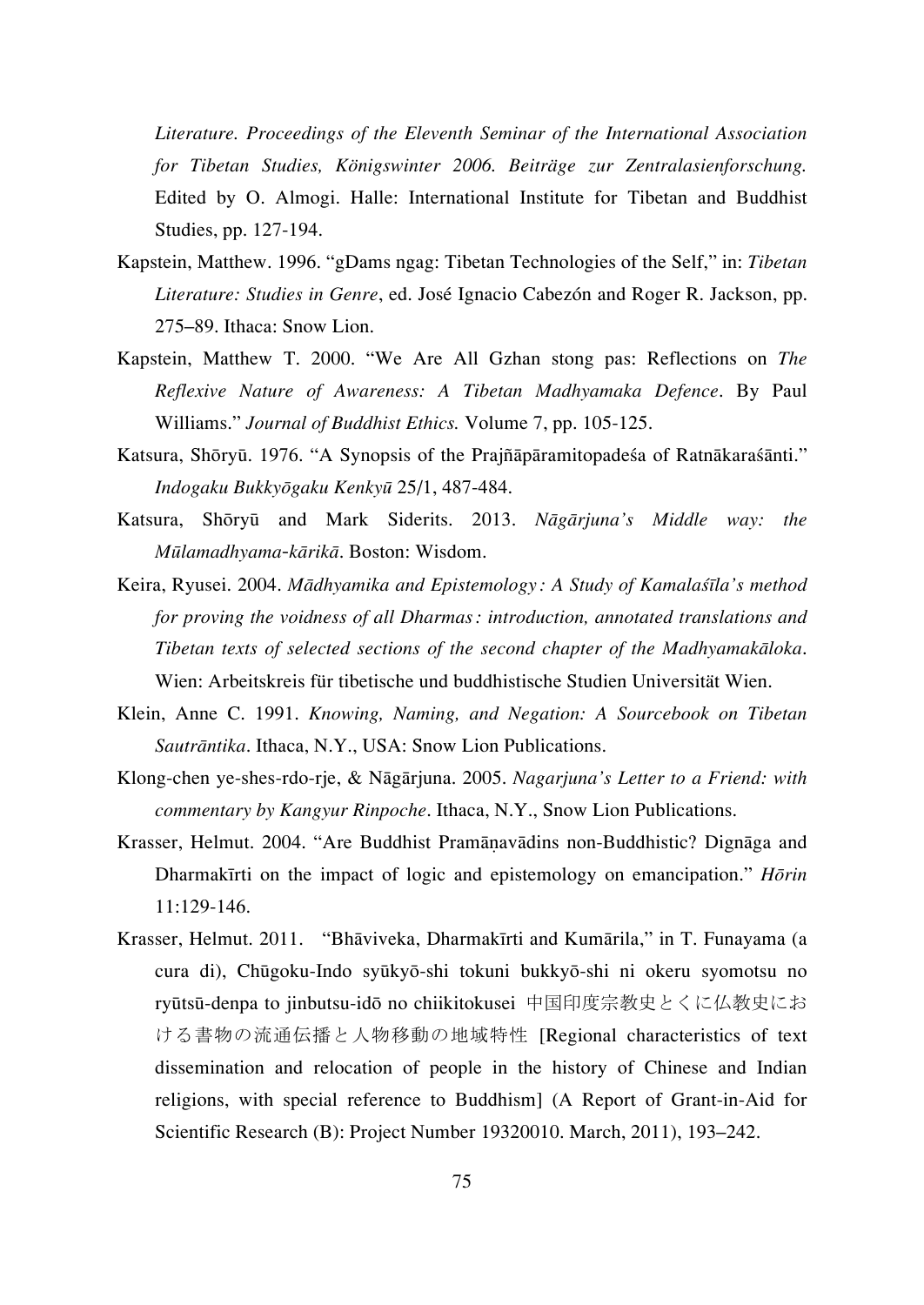- Kumagai, Seiji. 2011. "The Two Truths from Indian Buddhism to Tibetan Buddhism and Bon." In *The Two Truths of Bon*. Kathmandu: Vajra Publications, 9-35.
- Lang, Karen. 1986. *Āryadeva's Catuḥśataka.* Copenhagen: Akademisk Forlag.
- Lang, Karen. 1990. "Spa-tshab Nyi-ma-grags and the Introduction of Prāsaṅgika Madhyamaka into Tibet." In L. Epstein and R.F. Sherburned, eds., *Reflections on Tibetan Culture: Essays in Memory of Turrell V. Wylie*. Studies in Asian Thought and Religion, vol. 12. Lewiston/Queenston/Lampeter: The Edwin Mellen Press, pp. 127-141.
- Larson, Gerald James. 1998. *Classical Sāṃkhya: An Interpretation of its History and Meaning*. 2<sup>nd</sup> revised edition. Delhi: M. Banarsidass.
- La Vallée Poussin, Louis de. 1903-13. *Mūlamadhyamakakārikās (Mādhyamikasūtras) de Nāgārjuna avec la Prasannapadā Commentaire de Candrakīrti*. Bibliotheca Buddhica 4, SI. Petersbourg.
- La Vallée Poussin, Louis de. 1907-12. *Madhyamakāvatāra par Candrakirti*. Bibliotheca Buddhica 9, SI. Petersbourg.
- La Vallée Poussin, Louis de. 1913. *Theórie des douze causes.* Gand: E. van Goethem.
- Lindtner, Christian. 1979. "Candrakīrti's *Pañcaskandhaprakaraṇa*. I. Tibetan Text*.*" *Acta Orientalia* 40:87-145.
- Lindtner, Christian. 1981. "Atiśa's Introduction to the Two Truths, and its Sources." *Journal of Indian Philosophy* 9: 161-214.
- Lindtner, Christian. 1982. "The Pratītyasamutpādahṛdayakārikā-a reply" in "Adversaria Buddhica," *Wiener Zeitschrift für die Kunde Südasiens* 26: 167-194.
- Lindtner, Christian. 1997. *Master of Wisdom*. Oakland: Dharma Publishing
- Lopez, Donald S. 1987. *A Study of Svātantrika*. New York: Snow Lion.
- MacDonald, Anne Elizabeth. 1988. *Blo gsal grub mtha'*. Thesis (M.A.)--University of British Columbia.
- Mathes, Klaus-Dieter. 2008. *A Direct Path to the Buddha within: Gö Lotsāwa's Mahāmudrā Interpretation of the Ratnagotravibhāga*. Boston: Wisdom Publications.
- McClintock, Sara L. 2008. "Rhetoric and the Reception Theory of Rationality in the work of Two Buddhist Philosophers." *Argumentation* 22: 27-41.
- McClintock, Sara L. 2010. *Omniscience and the Rhetoric of Reason: Śāntarakṣita and*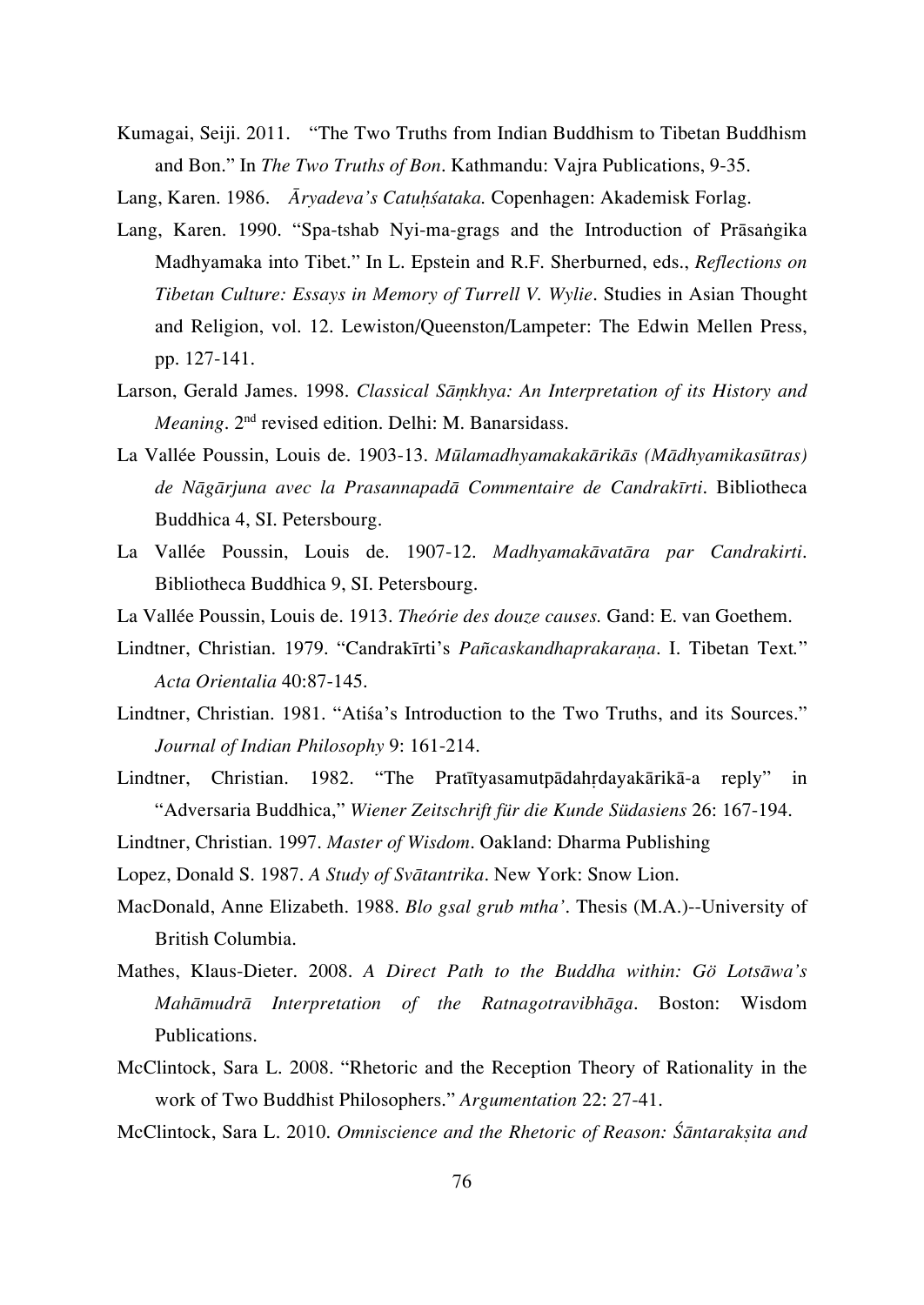*Kamalaśīla on Rationality, Argumentation, and Religious Authority*. Boston: Wisdom Publications.

- Mimaki, Katsumi. 1979. "Le Chapitre du *Blo gsal grub mtha'* sur les Sautrāntika: Présentation et édition." *Zinbun: Memoirs of the Research Institute for Humanistic Studies, Kyoto University* 15: 175–210.
- Mimaki, Katsumi. 1980 "Le chapitre du *Blo gsal grub mtha'* sur les Sautrāntika: Un essai de traduction. *Zinbun* 16: 143-172.
- Mimaki, Katsumi. 1982. *Blo gsal grub mtha': chapitres IX (Vaibhāṣika) et XI (Yogācāra) et chapitre XII (Mādhyamika)*. Kyoto: Université de Kyoto.
- Mimaki, Katsumi. 1992. "Annotated Translation of the Chapter on the Yogācāra of the Blo Gsal Grub Mtha'. Part One." *Kyōtodaigaku-Bungakubu-Kenkyū-Kiyō* 31: 1–49.
- Miyazaki, Izumi. 2007. "Atiśa (Dīpaṃkaraśrījñāna)—His Philosophy, Practice and its Sources." *The Memoirs of the Toyo Bunko* 65: 61-89.
- Mizuno, Kōgen, and Gaynor Sekimori. 1996. *Essentials of Buddhism: basic terminology and concepts of Buddhist philosophy and practice*. Tokyo: Kōsei Pub, pp. 121-134).
- Mochizuki, Kaie. 2002. "On the *Madhyamakopadeśa* of Dīpaṃkaraśrījñāna." *Bulletin of the Faculty of Buddhism, Minobusan University*, No. 3, pp. 9-48.
- Mochizuki, Kaie. 2007. "Is Dīpaṃkaraśrījñāna a Mādhyamika?" *Nagoya Studies in Indian Culture and Buddhism: Saṃbhāṣā* 26: 99-126.
- Nagashima, Jundo. 2004. "The Distinction between Svātantrika and Prāsaṅgika in Late Madhyamaka: Atiśa and Bhavya as Prāsaṅgikas." *Nagoya Studies in Indian Culture and Buddhism: Saṃbhāṣā* 24: 65-98.
- Nakamura, Hajime. 1983. *A History of Early Vedānta Philosophy*. Delhi: Motilal Banarsidass.
- Nance, Richard. 2007. "On what do we rely when we rely on reasoning?" *Journal of Indian Philosophy*, Volume 35, Number 2, pp. 149-167.
- Nattier, Jan. 2003. *A Few Good Men: The Bodhisattva Path according to The Inquiry of Ugra (Ugraparipṛcchā)*. University of Hawai'i Press: Honolulu.
- Newland, Guy. 1992. *The Two Truths in the Mādhyamika Philosophy of the Ge-luk-pa Order of Tibetan Buddhism*. Ithaca, New York: Snow Lion Publications.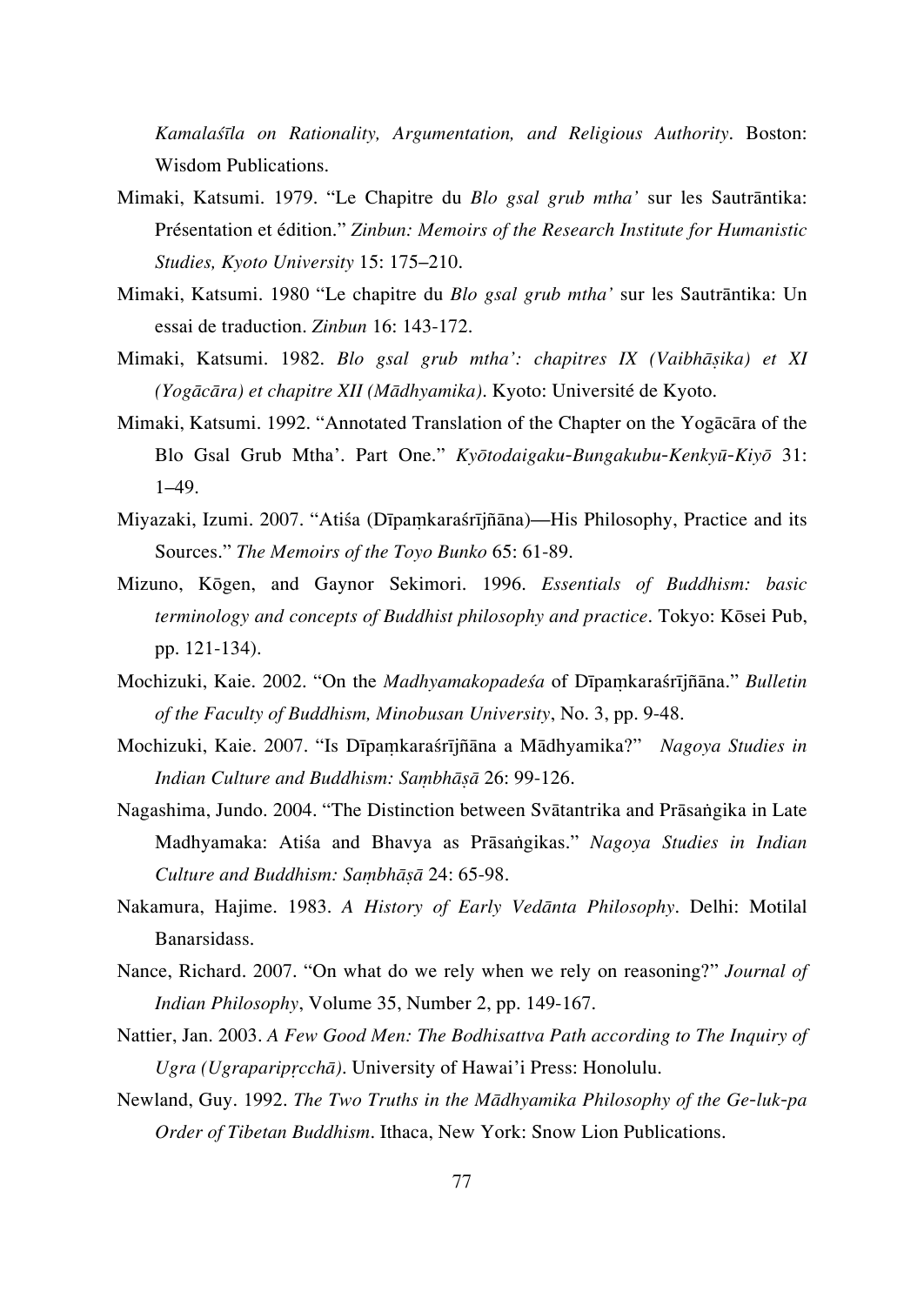- Newland, Guy and Tom J.F. Tillemans. 2011. "An Introduction to Conventional Truth." In *Moonshadows: Conventional Truth in Buddhist Philosophy*, authored by The Cowherds, Oxford: Oxford University Press, pp. 3-22.
- O'Brien, Paul Wilfred. 1953. "A Chapter on Reality from the Madhyantavibhagacastra." *Monumenta Nipponica* 9 (1/2) (January 1): 277–303.
- Qvarnström, Olle. 1989. *Hindu philosophy in Buddhist perspective: the Vedāndatattvaviniścaya chapter of Bhavya's Madhyamakahṛdayakārikā*. Lund: Plus Ultra.
- Rāhula, Walpola, (trans. Sara Boin-Webb). 2001. *Abhidharmasamuccaya. The Compendium of the Higher Teaching (Philosophy)*. Fremont, CA: Asian Humanities Press.
- Roerich, G., trans. 1979. *The Blue Annals*. New Delhi: Motilal Banarsidass.
- Roesler, Ulrike. 2002. "The Great Indian Epics in the Version of Dmar ston Chos kyi rgyal po," in *Tibet, Past, and Present:Religion and Secular Culture in Tibet* (2002) edited by Blezer and Ardussi.
- Ruegg, David Seyfort and Rin–chen–rnam–rgyal. 1966. *The Life of Bu Ston Rin Po Che, with the Tibetan Text of the Bu Ston Rnam Thar.* Roma: Istituto italiano per il Medio ed Estremo Oriente.
- Ruegg, David Seyfort. 1969. *La théorie du tathagatagarbha et du gotra; études sur la sotériologie et la gnoséologie du bouddhisme.* Paris: École Française d'Extrême-Orient.
- Ruegg, David Seyfort. 1981. *The Literature of the Madhyamaka School of Philosophy in India.* A History of Indian Literature, V. 7, Fasc. 1. Wiesbaden: Harrassowitz.
- Ruegg, David Seyfort. 1989. *Buddha-nature, mind and the problem of gradualism in a comparative perspective: on the transmission and reception of Buddhism in India and Tibet.* London: School of Oriental and African Studies, University of London.
- Ruegg, D. S. 2000. *Three studies in the history of Indian and Tibetan Madhyamaka philosophy. Studies in Indian and Tibetan Madhyamaka thought, part I*. Vienna: Arbeitskreis für Tibetische und Buddhistische Studien Universität Wien.
- Ruegg, David Seyfort. 2010. *The Buddhist Philosophy of the Middle. Essays on Indian and Tibetan Madhyamaka*. Boston, MA: Wisdom Publications.
- Saito, Akira. 2000. *A Study of the Dūn-huáng Recension of the 'Bodhisattvacaryāvatāra'.* University of Mie, Mie (Project Number 09610021. A report of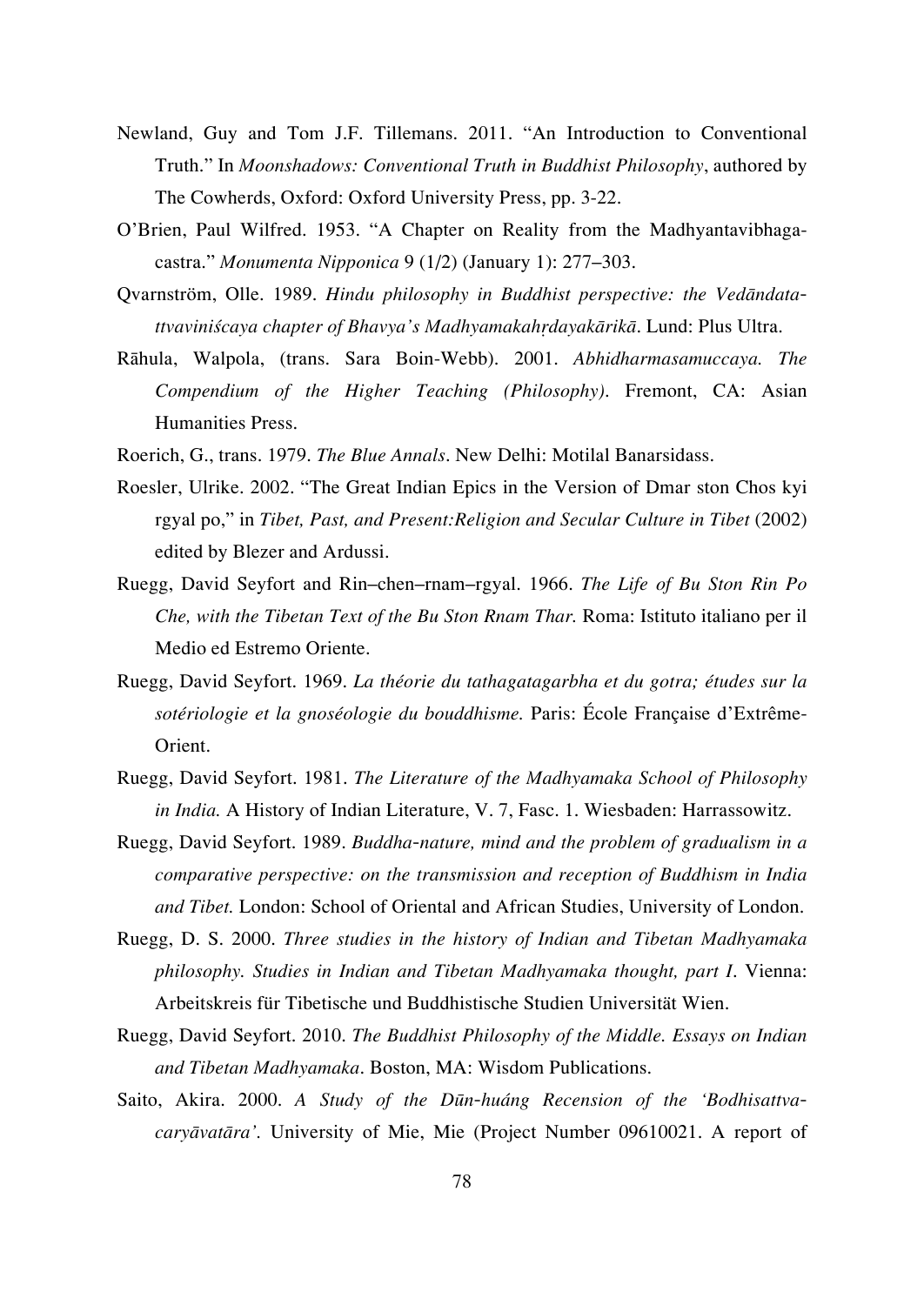Grant-in-Aid for Scientific Research (C). Term of Project 1997.4-2000.3, University of Mie).

- Sastri, N. Aiyasvami. 1968. "Nāgārjuna's Exposition of Twelve Causal Links", *Bulletin of Tibetology*, vol. 5(2), pp. 5-27.
- Schaeffer, Kurtis R., Matthew Kapstein, and Gray Tuttle. 2013. *Sources of Tibetan Tradition*. New York: Columbia University Press.
- Scherrer-Schaub, Cristina. 1991. *Yuktiṣāṣṭikāvṛtti: Commentaire à la soixantaine sur le raisonnement ou Du vrai enseignement de la causalité par le Maître indien Candrakīrti*, Bruxelles.
- Scherrer-Schaub, C.A. 1999. "Towards a Methodology for the Study of Old Tibetan Manuscripts: Dunhuang and Tabo." Scherrer-Schaub, C.A. and E. Steinkellner (eds) *Tabo Studies II: Manuscripts, Texts, Inscriptions and the Arts.* Rome: Is.I.A.O, 3–36.
- Scherrer-Schaub, Cristina A. 2002. "Enacting Words. A Diplomatic Analysis of the Imperial Decrees *(bkas bcad)* and their Application in the *sGra sbyor bam po gñis pa* Tradition." *Journal of the International Association of Buddhist Studies* 25/1–2: 263–340.
- Scherrer-Schaub, C.A. and George Bonani. 2002. "Establishing a Typology of the Old Tibetan Manuscripts: A Multidisciplinary Approach." Whitfield, S. (ed.) *Dunhuang Manuscript Forgeries.* London: The British Library, pp. 184–215.
- Scherrer-Schaub, C.A. and George Bonani. 2008. "Establishing a Typology of the old Tibetan Manuscripts: A Multidisciplinary Approach." In Klimburg-Salter, Deborah E., Helmut Tauscher, Junyan Liang, and Yuan Zhou. *The Cultural History of Western Tibet: Recent Research from the China Tibetology Research Center and the University of Vienna*. [Beijing]: China Tibetology Research Center, pp. 299-337.
- Schroeder, Ulrich von. 2006. *Empowered masters: Tibetan wall paintings of mahāsiddhas at Gyantse*. Chicago: Serindia Publications.
- Sherburne, Richard. 1983. *A Lamp for the Path and Commentary of Atisa [The Wisdom of Tibet Series, 5].* London; Boston: Allen & Unwin.
- Sherburne, Richard. 2000. *The Complete Works of Atīśa Śrī Dīpaṁkara Jñāna. Jo–Bo–Rje: The Lamp for the Path and Commentary, Together with the Newly*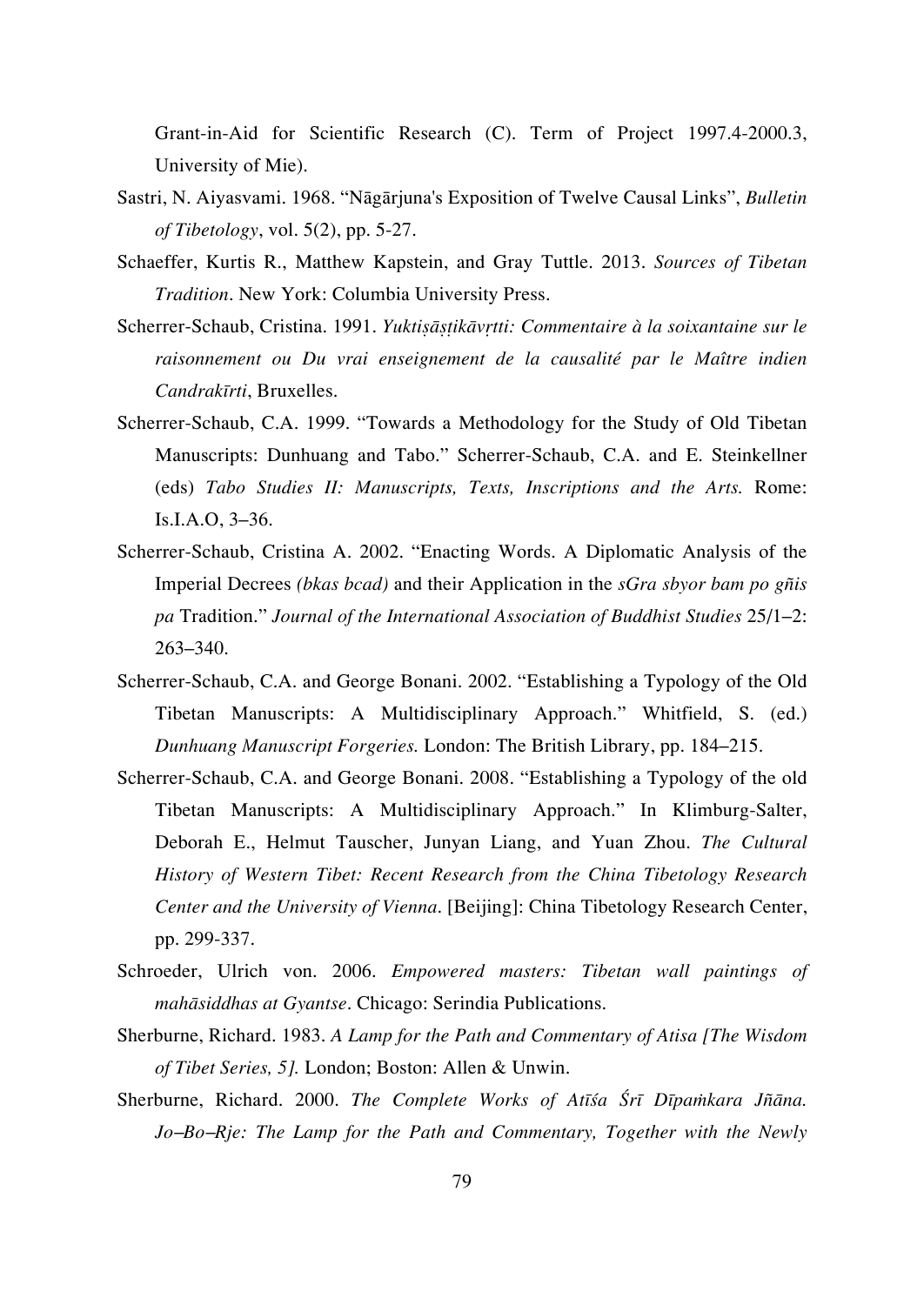*Translated Twenty–Five Key Texts (Tibetan and English Texts).* New Delhi: Aditya Prakashan.

- Silk, J. A. 2007. "Good and evil in Indian Buddhism: The Five Sins of Immediate retribution." *Journal of Indian Philosophy* 35 (3): 253–86.
- Skilling, Peter. 2004. "Mahāyāna and Bodhisattva: An Essay Towards Historical Understanding." In *Phothisatawa Barami Kap Sangkhom Thai Nai Sahatsawat Mai* [Bodhisattvaparami and Thai Society in the New Millennium], edited by Pakorn Limpanusorn, and Chalermpon Iampakdee, 139–56. Bangkok: Chinese Studies Center, Institute of East Asia, Thammasat University.
- Sopa, Geshe Lhundup, Michael J Sweet, Leonard Zwilling, and Dharmarakṣita. 2001. *Peacock in the Poison Grove: Two Buddhist Texts on Training the Mind: The Wheel Weapon (Mtshon Cha ʾKhor Lo) & the Poison–Destroying Peacock (Rma Bya Dug ʾJoms) Attributed to Dharmarakṣita*. Boston: Wisdom Publications.
- Sørensen, Per K. 1999. "The Prolific Ascetic lCe-sgom Śes-rab rdo-rje *alias* lCe-sgom źig-po: Allusive, but Elusive." *Journal of the Nepal Research Centre,* Vol. XI, pp. 175-200.
- Sørensen, Per K., Guntram Hazod, Nag-dban-bstan-'dzin-'phrin-las, and Tshal-pa Kun-dga'-rdo-rje. 2007. *Rulers on the Celestial Plain: Ecclesiastic and Secular Hegemony in Medieval Tibet: A Study of Tshal Gung-thang*. Wien: Verlag der Österreichischen Akademie der Wissenschaften.
- Stein, Rolf Alfred, and Arthur P. McKeown. 2010. *Rolf Stein's Tibetica Antiqua: With Additional Materials*. BRILL.
- Steinkellner, Ernst. 1990. "Is Dharmakīrti a Mādhyamika?" In: David Seyfort Ruegg, Lambert Schmithausen (eds.), *Earliest Buddhism and Madhyamaka*. Leiden etc., pp. 72-90.
- Sweet, Michael J. 1996. "Mental Purification (*Blo Sbyong*): A Native Tibetan Genre of Religious Literature." In *Tibetan Literature: Studies in Genre*, ed. José Ignacio Cabezón and Roger R Jackson, pp. 244–260. Ithaca, N.Y.: Snow Lion.
- Takchoe, Sonam. 2007. *The Two Truths Debate. Tsongkhapa and Gorampa on the Middle Way*. Boston: Wisdom Publications.
- Tauscher, Helmut. 1988. "Paramārtha as an Object of Cognition. Paryāya and aparyāyaparamārtha in Svātantrika-Madhyamaka." In: H. Uebach, J. L. Panglung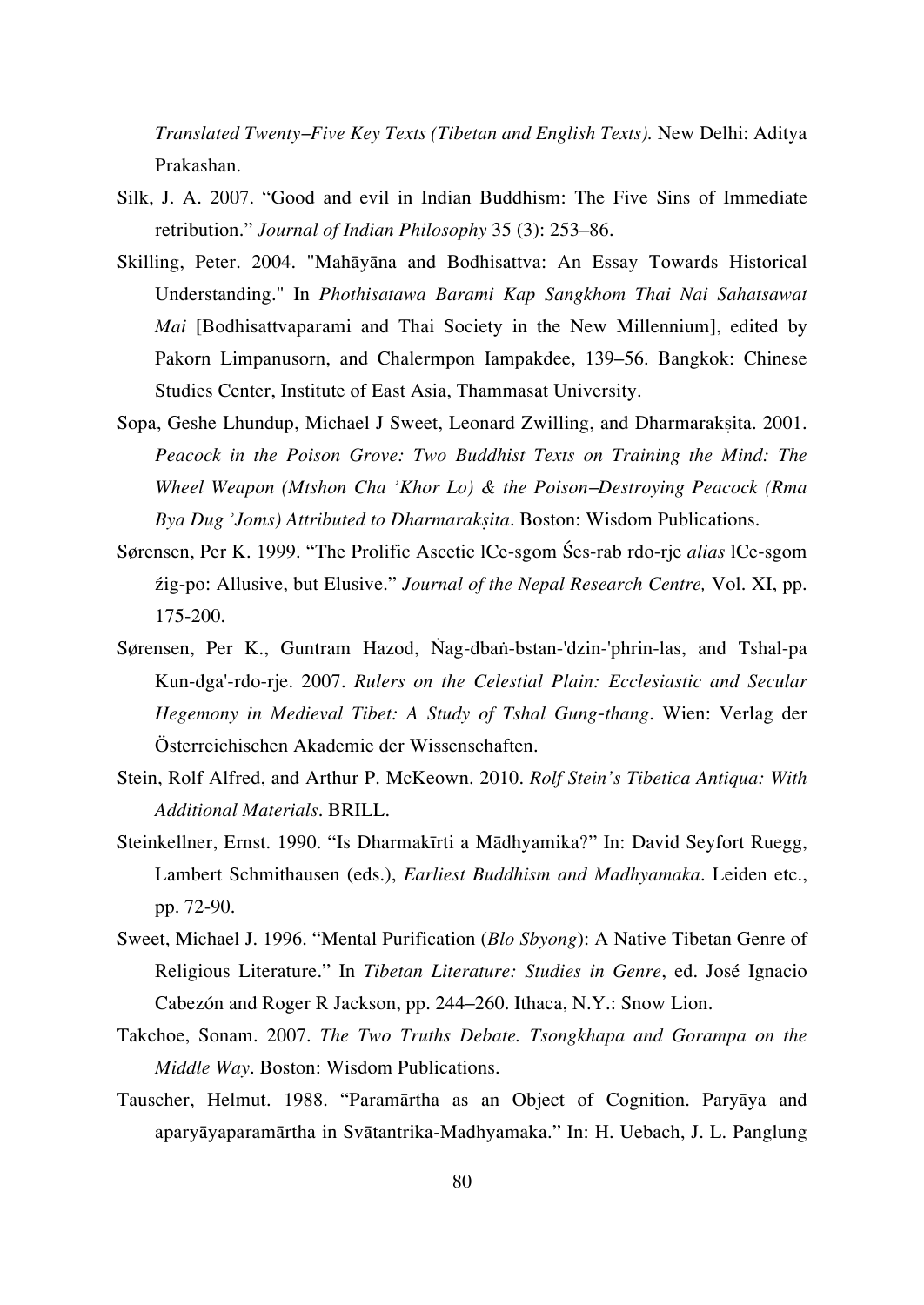(eds.), *Tibetan Studies. Proceedings of the 4th Seminar of the International Association for Tibetan Studies, Schloss Hohenkammer, München 1985*. München, pp. 483-490.

- Tauscher, Helmut. 1999. "Phya ba Chos kyi seng ge's Opinion on *prasaṅga.*" *Dharmakīrti's Thought and Its Impact on Indian and Tibetan Philosophy. Proceedings of the Third International Dharmakīrti Conference, Hiroshima, November 4-6, 1997.* Wien: Verlag der Österreichischen Akademie der Wissenschaften, pp. 387-393.
- Tauscher, Helmut. 2003. "Phya Pa Chos Kyi Seng Ge as a Svātantrika." In *The Svātantrika - Prāsaṅgika Distinction*, ed. Georges B. J. Dreyfus and Sara L McClintock, 207–255. Boston: Wisdom.
- Thiện Châu, Thich. 1999. *The Literature Of The Personalists Of Early Buddhism*. Delhi: Motilal Banarsidass.
- Tillemans, T. J. F. (1999a). "Dharmakīrti, Āryadeva and Dharmapāla on scriptural authority." In *Scripture, logic, language: Essays on Dharmakīrti and his Tibetan successors* (pp. 27–36). Boston: Wisdom Publications.
- Tillemans, T.J. F. (1999b). "How much of a proof is scripturally based inference?" In *Scripture, logic, language* (pp. 37–51). Boston: Wisdom Publications.
- Tillemans, T.J.F. 2007. "Trying to be Fair to Mādhyamika Buddhism." In K. Preisendanz, *Expanding and Merging Horizons Contributions to South Asian and Cross-Cultural Studies* (Austrian Academy of Sciences: Vienna).
- Tola, F. and C. Dragonetti. 1987. "Śūnyatāsaptati: The Seventy Kārikās on Voidness (according to the Svavṛtti) of Nāgārjuna." *Journal of Indian Philosophy* 15:1-55.
- van der Kuijp, Leonard W.J. 1987. "The Monastery of Gsang-phu Ne'u-Thog and Its Abbatial Succession from ca. 1073 to 1250." *Berliner Indologische Studies* 3: 103-127.
- van der Kuijp, Leonard W. J. 1991. "Review of Jñānagarbha's Commentary on the Distinction between the Two Truths: An Eighth-Century Handbook of Madhyamaka Philosophy by Malcolm D. Ecker." *Journal of the American Oriental Society*, Vol. 111, No. 2, (Apr. - Jun., 1991), pp. 402-405.
- van der Kuijp, Leonard W. J. 1992. "Notes Apropos of the Transmission of the *Sarvadurgatipariśodhana-tantra* in Tibet." *Studien Zur Indologie Und Iranistik*